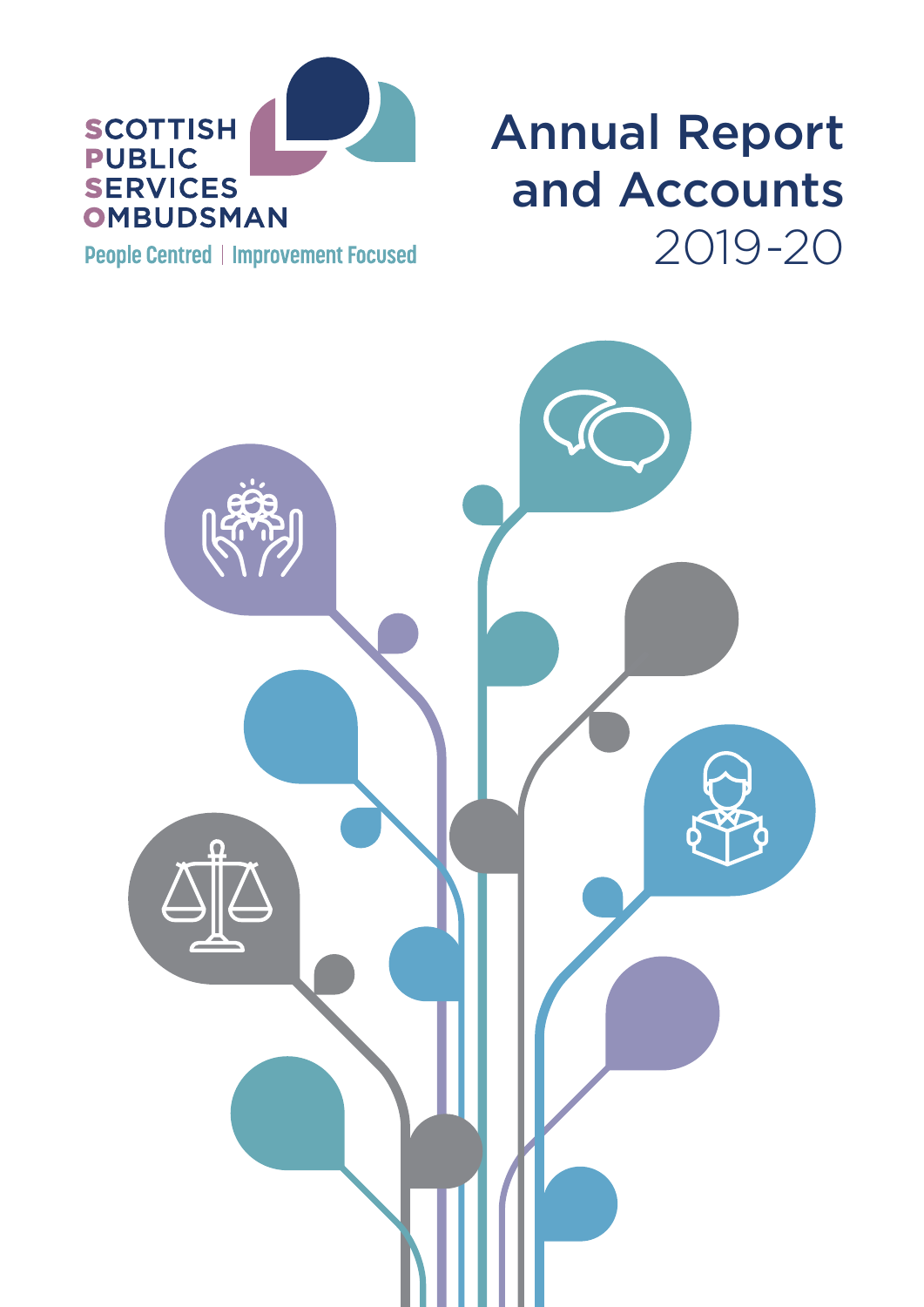**The full 2019-20 Accountability report & financial statements are available at [www.spso.org.uk/finance](http://www.spso.org.uk/finance)**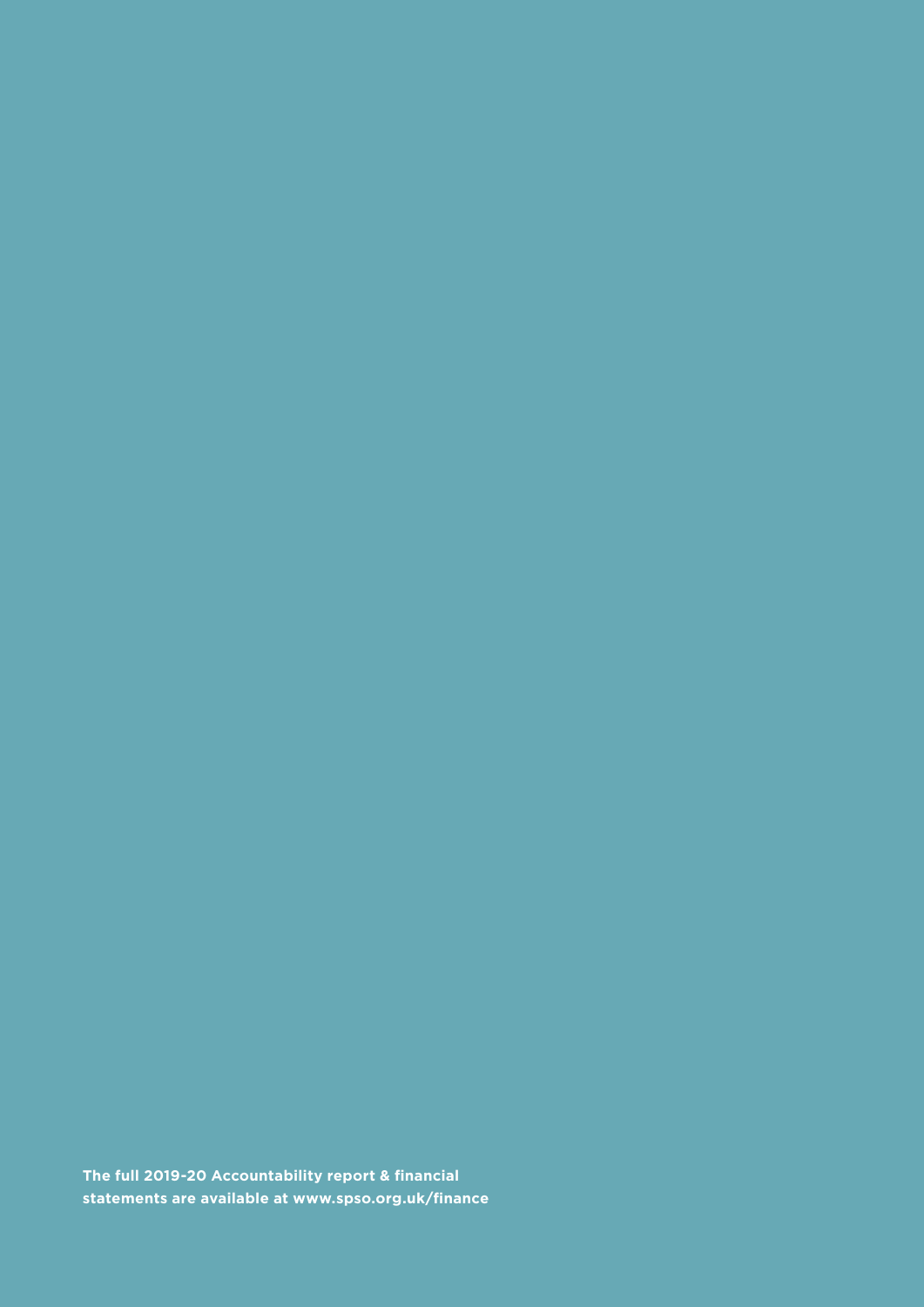### Contents

| Scottish Welfare Fund independent review service 23      |
|----------------------------------------------------------|
|                                                          |
|                                                          |
|                                                          |
|                                                          |
| Managing the organisation: openness and transparency  42 |
|                                                          |
|                                                          |
|                                                          |
|                                                          |

| Accountability report & financial statements 55 |  |
|-------------------------------------------------|--|
|                                                 |  |
|                                                 |  |
|                                                 |  |
|                                                 |  |
|                                                 |  |
|                                                 |  |
|                                                 |  |

Please note that percentages in this report are rounded. Therefore, totals may not always equal 100%.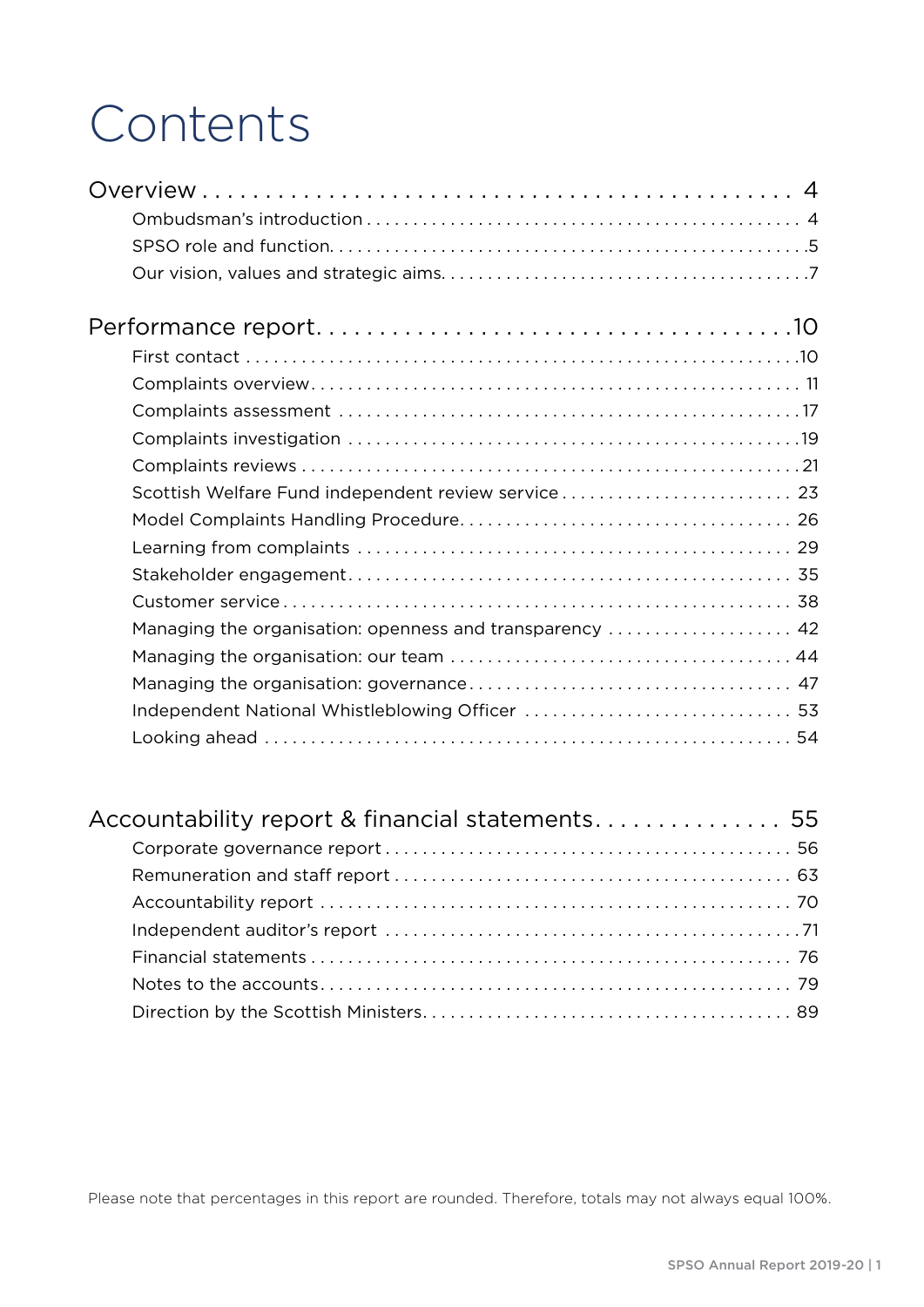### At a glance

We received **16,152 calls** to our Freephone number, 10% up on last year



We **received 4,332** complaints, and **closed 4,099**

**36%** of complaints were about the health sector **31%** were about

local authorities

Of all investigated complaints, we **upheld 232**  and **did not uphold 239**



Our Standards team responded to **254 enquiries** from public bodies







by 35% against the 2015-16 baseline



were handled within 10 days 100%

100% of **enquiries**  We met or exceeded all of our SWF **performance indicators**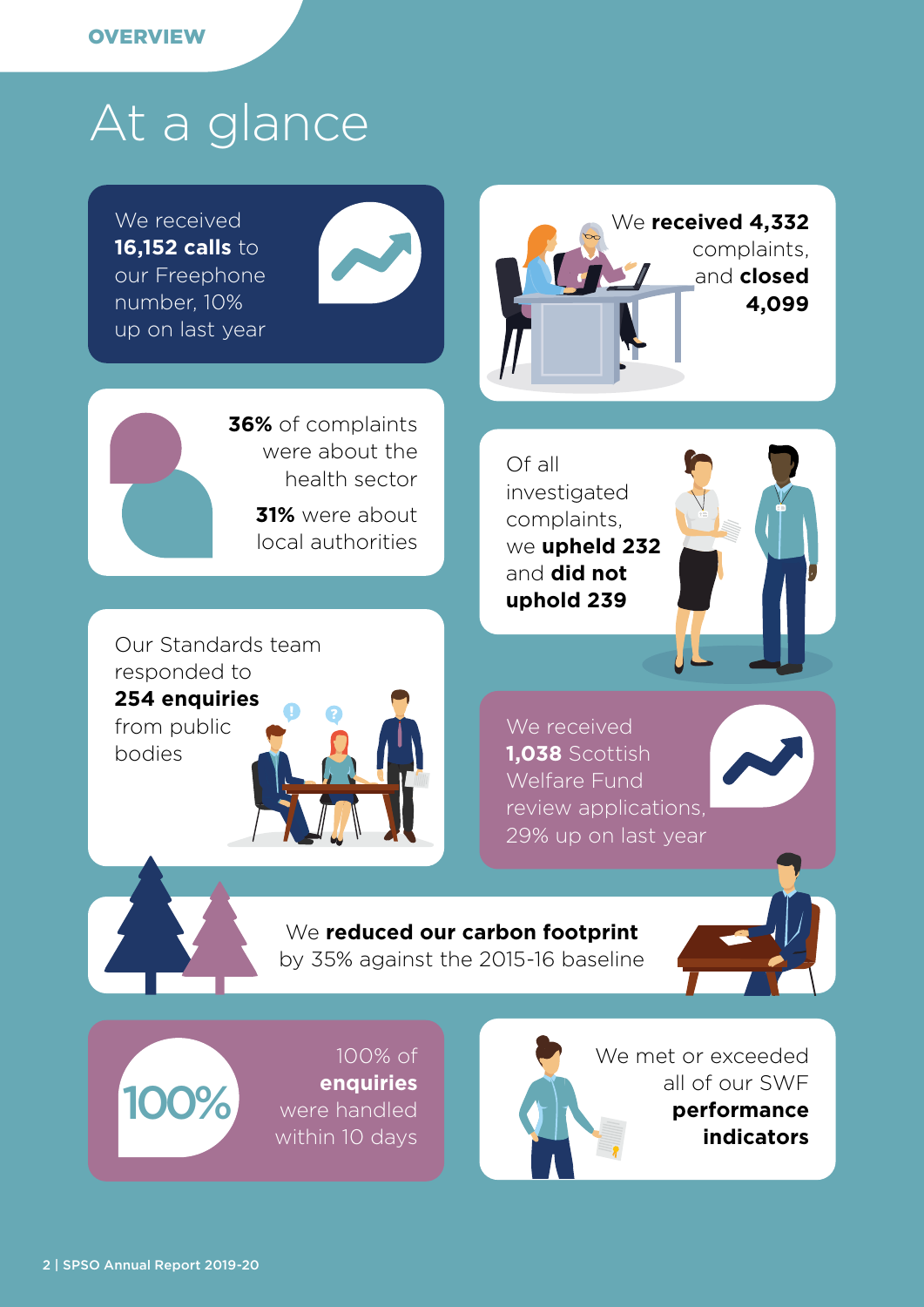### We completed a review of the **Model Complaints Handling Procedures**

which were updated and published in January 2020 for implementation

by 1 April 2021



# 247

180

We received **247 requests** to review complaint decisions, just **4%** of which were changed or amended

We welcomed **180**  attendees to our Complaints Improvement Conference



We maintained **Investors in People** accreditation gold status

We made **1,038** recommendations to public bodies

We delivered **45 complaints handling courses**



**49%** of our recommendations were about learning and improvement,

**38%** were individual remedies and

**13%** were about complaints handling



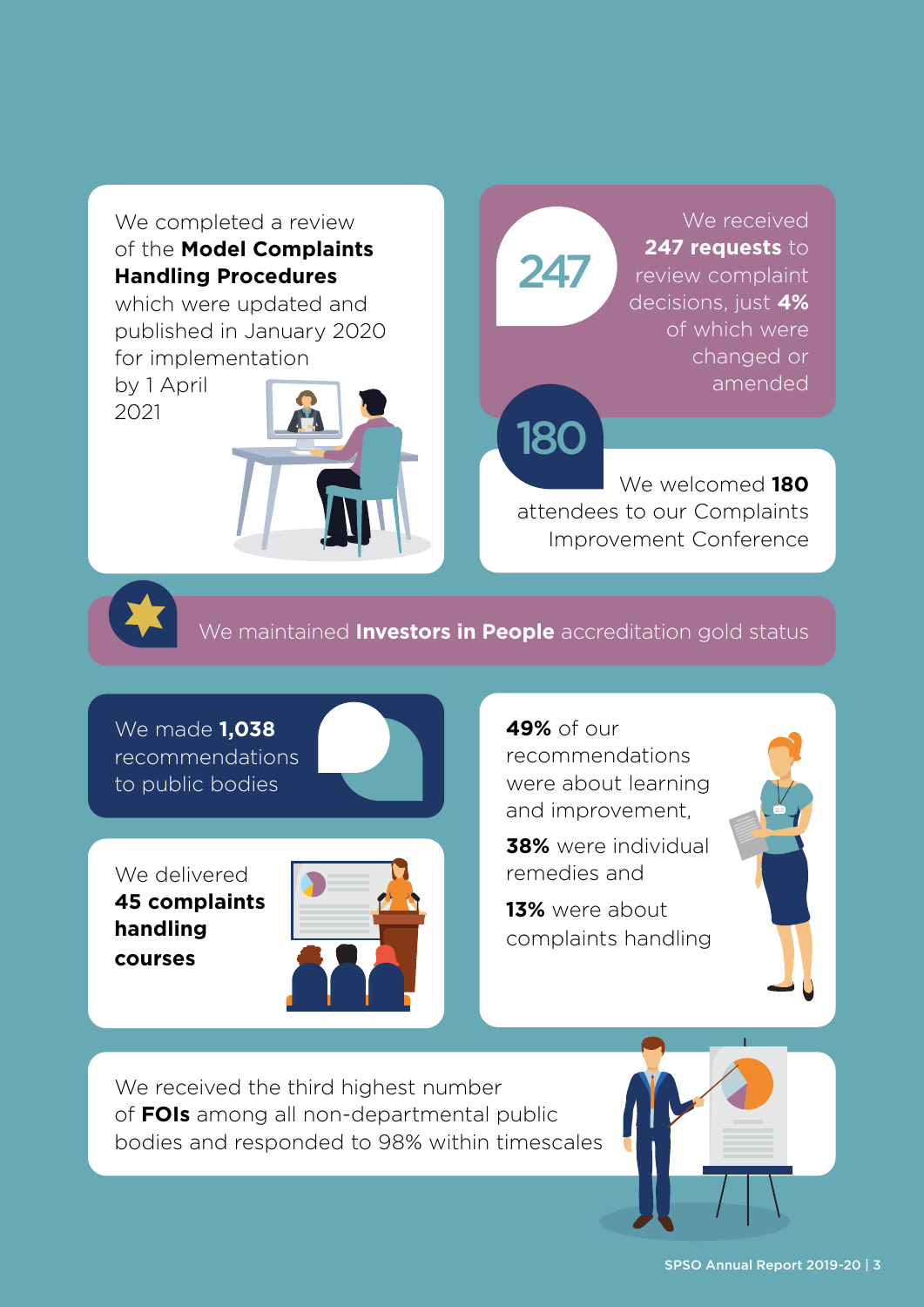### <span id="page-5-0"></span>Ombudsman's introduction

I want to start with two thank yous. Thank you to my fantastic team who have embraced change, rising workloads and delivering our services under lockdown. Thank you also to our many stakeholders who have been patient and understanding.

In this overview and introduction, I set out the main achievements, challenges and activities of the SPSO over 2019-20. This will give you a flavour of performance, which is explained in detail in the remainder of the report.

In 2018-19, the most impactful event was our office move from Melville Street to our office here in Bridgeside House. Little did we suspect that by the end of 2019- 20, we would be making an even more challenging move – to working remotely because of the COVID-19 pandemic. While we did not actually close the office until 23 March 2020, it was anticipated, and in the run-up to lockdown, we had

> already made some changes to how we operated and would continue to operate over the coming months. It is all too easy to let those last few weeks of the operating year eclipse our achievements and challenges for the majority of the year.

> > 2019-20 was the year many of the changes we had been working on were implemented and embedded. It was the first full year of major changes, including the introduction of 'provisional

 $\mathcal{L} = \mathcal{L} \cup \mathcal{L}$ 

decisions' in investigations, and how we support and intervene with public bodies where we identify complaint handling issues (or they ask us for support).

We introduced provisional decisions in February 2019. We knew that this would impact on our timescales and performance for several months as provisional decisions can add up to six weeks to an investigation. This is because of the time given to ensuring the parties have an opportunity to comment.

We also saw a 3% rise in the number of complaints received. Although, overall, we closed 4% more cases than last year, fewer were following a full investigation, although those investigations tended to be more complex. This was partly the result of process change and partly due to the impact of COVID-19, which hit us in the final quarter (the point of year when we usually issue the greatest number of decisions).

We saw a significant increase in the number of complaints closed early on, where we make some enquiries, but do not carry out a full investigation if we conclude we cannot achieve more for the complainant, or there is not a significant public interest.

We can only do this because of the positive impact of the Model Complaint Handling Procedures (MCHP) and improved complaints handling by public bodies. As complaints handling improves, and public bodies identify issues and take action, we do not need to become as involved. Of course, we check to make sure they have done what they said they would and have demonstrated learning.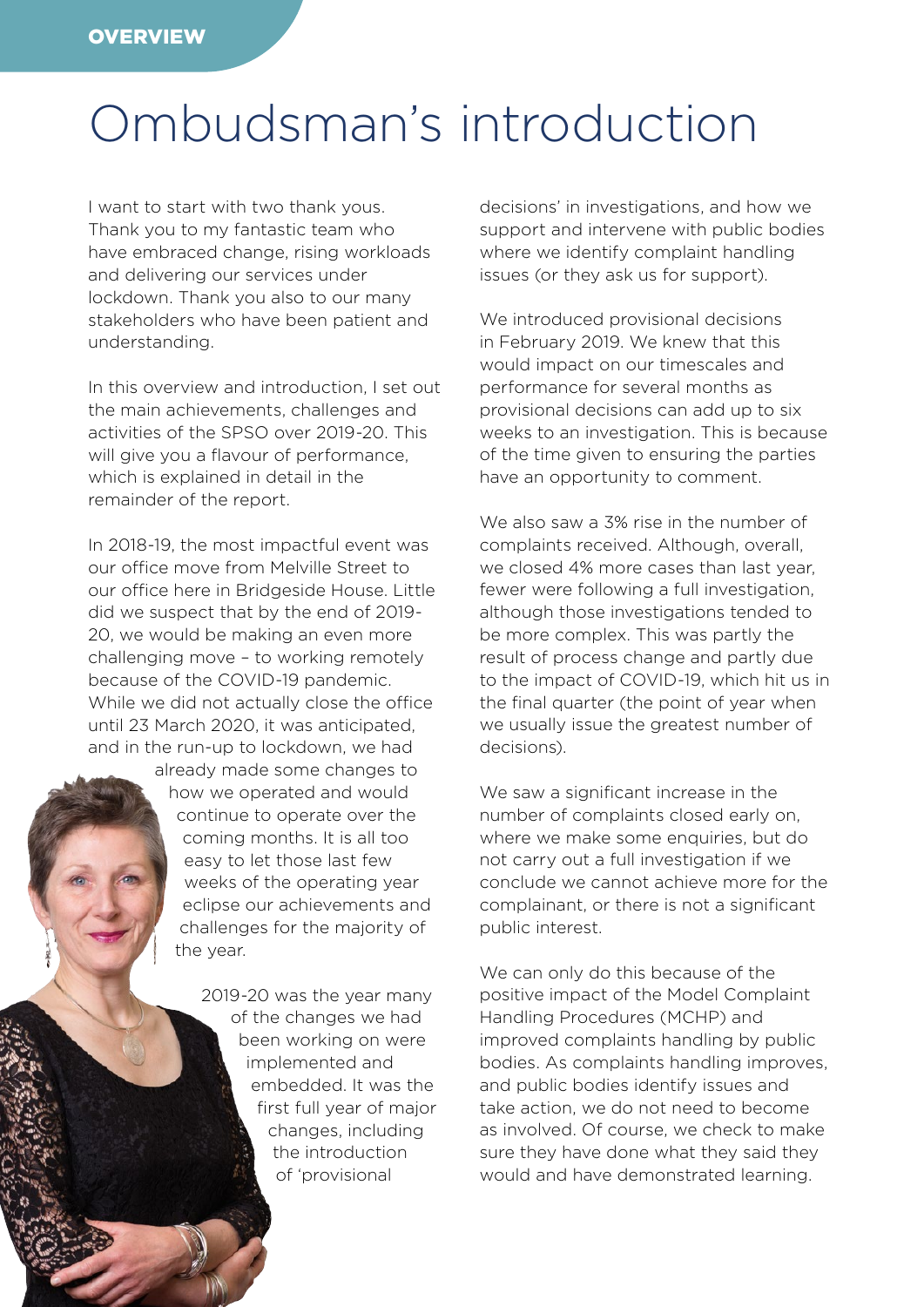### <span id="page-6-0"></span>SPSO role and function

While the most public and resource-intensive element of our work is case handling, there is much more to what we do. The Ombudsman's statutory functions are stated with her powers and duties in the Scottish Public Services Ombudsman Act 2002:

- **1.** the final stage for complaints about most devolved public services in Scotland including councils, the health service, prisons, water and sewerage providers, Scottish Government, universities and colleges
- **2.** specific powers and responsibilities to publish complaints handling procedures, and monitor and support best practice in complaints handling
- **3.** independent review service for the Scottish Welfare Fund with the power to overturn and substitute decisions made by councils on Community Care and Crisis Grant applications
- **4.** the role of the Independent National Whistleblowing Officer (INWO) for the NHS in Scotland. This was planned to be implemented in July 2020, but has been delayed following the COVID-19 pandemic and the unprecedented challenges for the NHS during the crisis (please see page 53 for an update on INWO developments during 2019-20)

The SPSO adds value to Scottish public services in many ways, such as helping people in crisis or need, promoting local resolution, improving consistency of decision-making and promoting the value of good complaint handling. In particular, we encourage learning for improvement, to enable more effective delivery of Scottish public services.

This is a positive development, but we recognise there is still more work to be done.

We completed the first review of the MCHP, which is now easier to use and covers additional themes like resolution, vulnerability and supporting staff.

At the same time, we recognised that one of the most supportive things we can do for complainants is to drive improvement in public services and to ensure complaints are properly addressed as early as possible by the public bodies themselves. We know public bodies sometimes need some extra help and

support and I am very pleased to report that the Support and Intervention Policy that we introduced at the start of the year has achieved positive outcomes in terms of complaint handling improvements.

Recognising all of this, we carried out a planned review of our targets and performance indicators, accepting that it would take some time for these to be achieved and that they needed to take into account the changing nature of our caseload.

As in previous years, we have exceeded targets for handling applications to the Scottish Welfare Fund Independent Review Service; another excellent year for the team.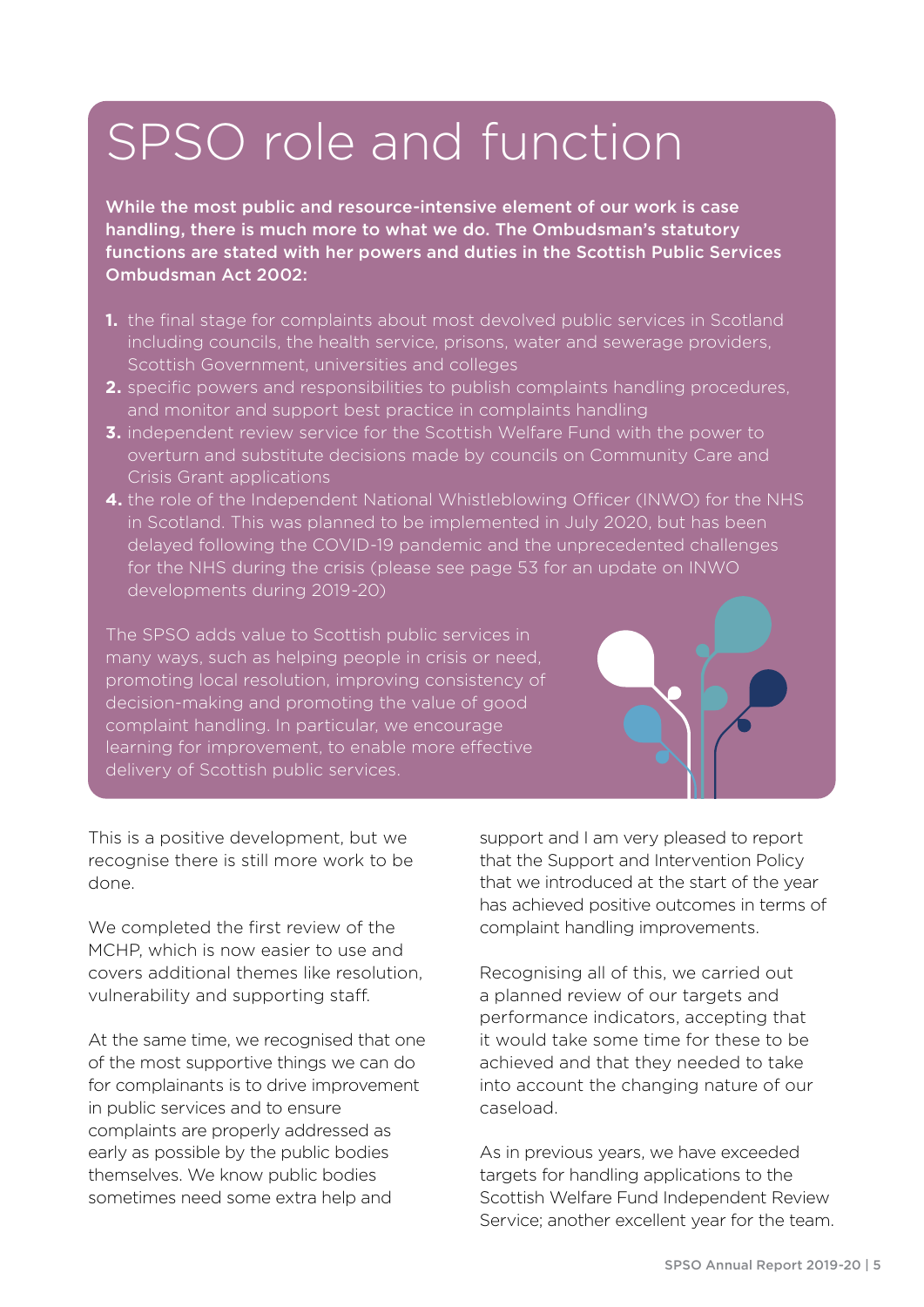### Key issues and risks

Our key risk was, and remains, resourcing. Resourcing issues vary across different parts of the organisation, but the common theme is quite simple: we have more work coming in than we have staff to handle it – to the timescales, quality and standards to which we aspire. We recognise that the solution does not simply lie in getting more resources. We keep our own processes under constant review (hence the introduction of more early decisions), but recognise that we cannot simply cut corners to churn casework through the process.

We are driven by our values and want to do a good job, not just a voluminous one, so try always to take an approach which balances speed of process with quality of output that meets stakeholder needs. We have now reached the point where even efficiency changes cannot keep pace with volume and complexity.

The direct result was delays in work being allocated. It is important to me personally, and to my leadership team, to balance the wellbeing of the team with the demanding output expected of them. Experience has shown us that assigning unreasonably large caseloads has a negative impact on wellbeing and productivity. For this reason, we have taken a different approach to new cases, which, although regrettably results in unavoidable delay in allocation, has improved communication with complainants and supports staff wellbeing. It is far from satisfactory and a major aim in 2020-21 will be reducing the time taken to allocate cases.

A significant strategic risk that came to happen was interruption to service because of the pandemic. We had already reviewed our business continuity arrangements and all our managers had participated in training. This stood us in good stead. The greatest challenges for us were further delay to the Independent National Whistleblowing Officer (INWO) go-live date, and IT. INWO was, quite rightly, postponed because of the demands on the NHS and impact on the wider public sector. In terms of IT, we were only part way (because of limited resources) to moving all our staff onto a technical platform that enabled remote working more easily and had to put in place some emergency arrangements.

#### Looking forward

We laid our new Strategic Plan before the Scottish Parliament at the end of 2019-20 and developed our supporting business plan for delivery. We are developing a plan for easing of lockdown and continue to provide as much of our normal service as possible. We expect output to be impacted but will use the experience as an opportunity to learn about different ways of working, rooted, as ever, in our newly refreshed values.

Rosemany Agneed

Rosemary Agnew Scottish Public Services Ombudsman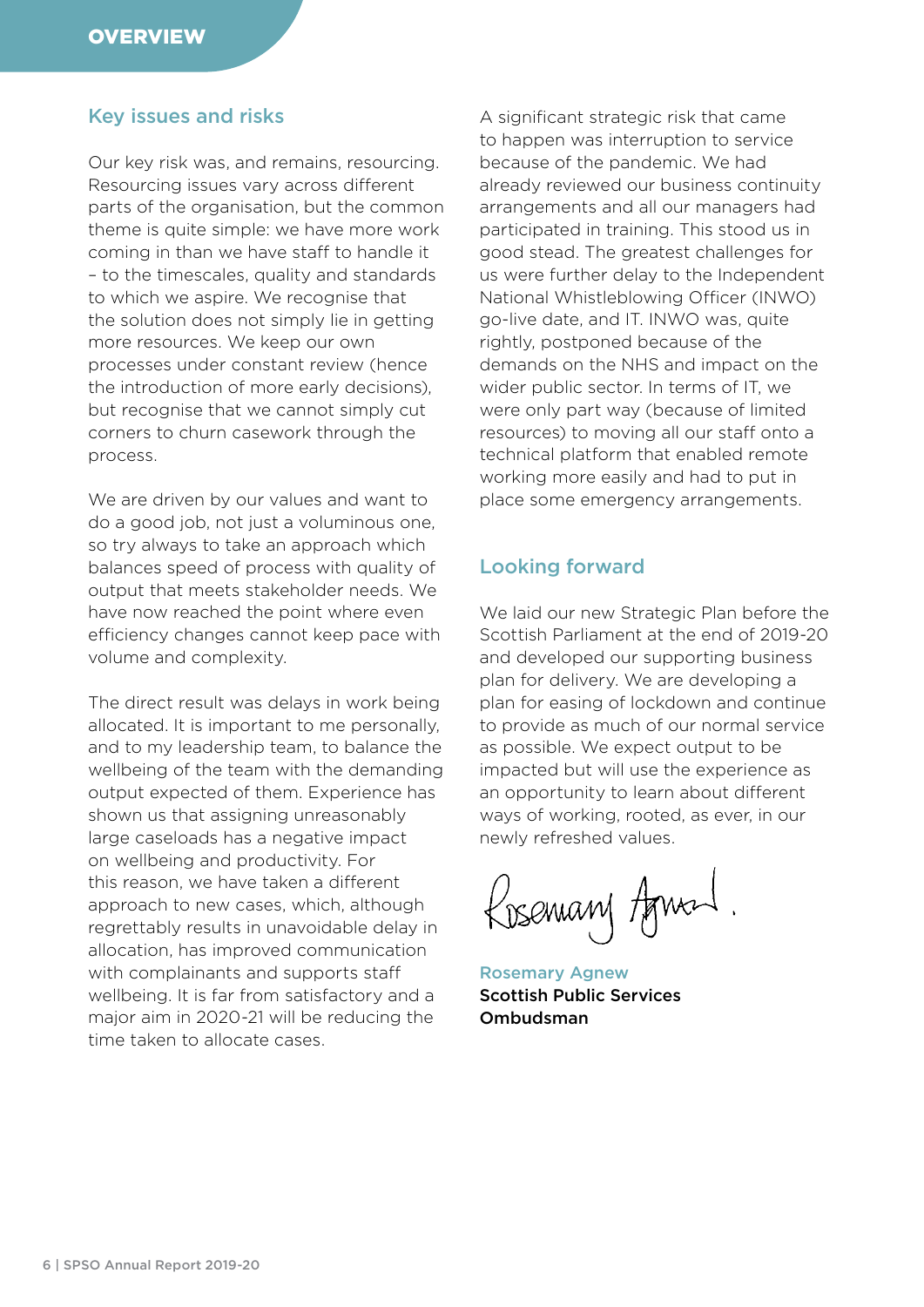### <span id="page-8-0"></span>Our vision, values and strategic aims

At the SPSO, we are driven by our values and vision. In particular, we are people-centred and improvement focused. During 2019-20 as part of the preparation of our new Strategic Plan 2020-241 , we involved all of our staff in a refresh of our values. The result is a set of clearer and more tangible values that are owned by all SPSO staff and drive our approach.

1 [www.spso.org.uk/strategic-plan](http://www.spso.org.uk/strategic-plan)

### **Values**

We are committed to living our values to deliver our functions efficiently, effectively and economically. While our remit is wide, and expanding, we aspire to deliver our business coherently and consistently across all functions. We strive to continue to give great service to all who come to us; whether to make a complaint about a public body, seek our advice and support, ask for a review of a Scottish Welfare Fund decision or complain about how the NHS has handled a whistleblowing concern.



SPSO values diagram, developed 2019-20 and published in SPSO's Strategic Plan 2020-24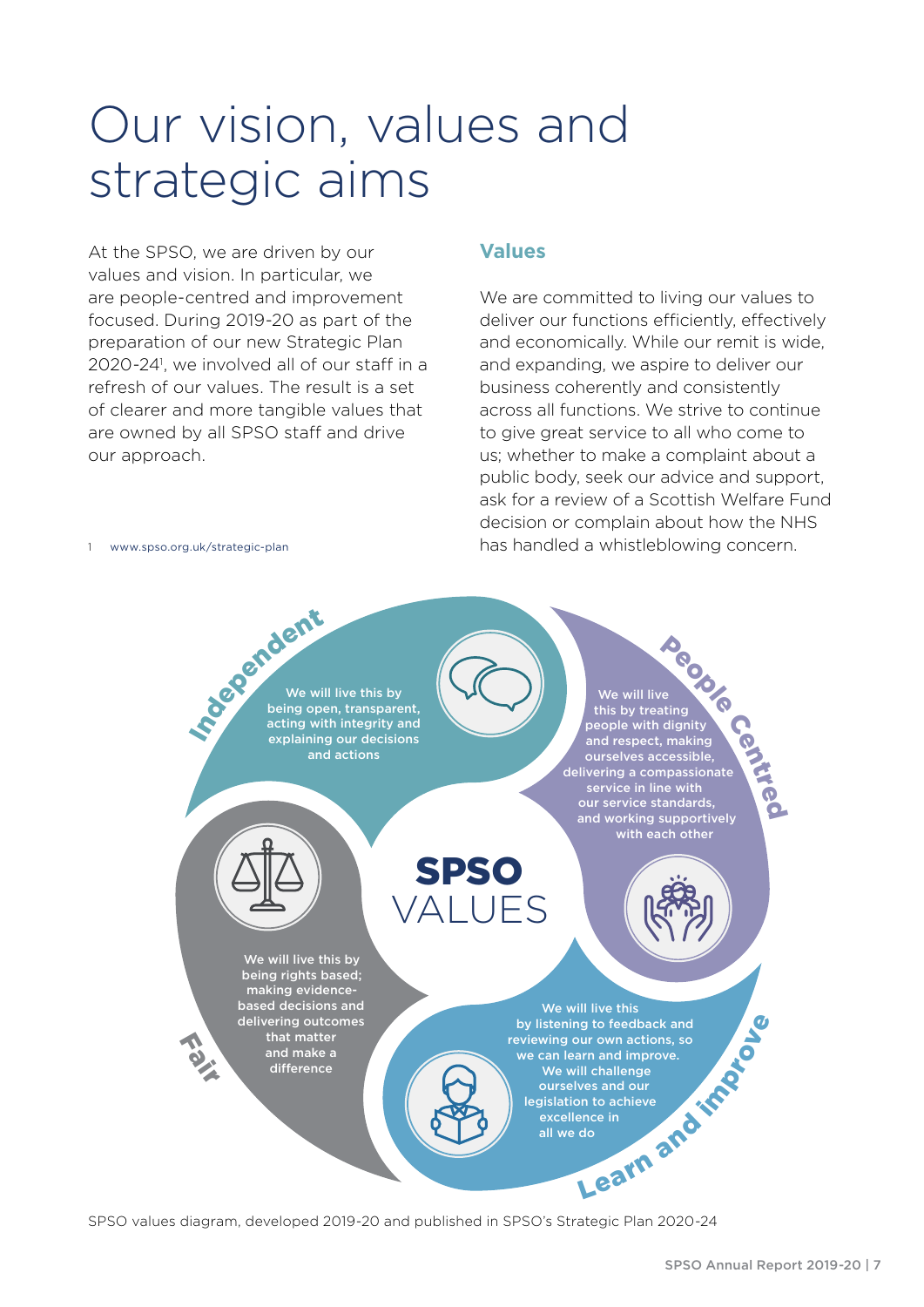### **Vision**

We contribute actively and positively to high performing Scottish public services. Recognised for our innovative worldleading approach, we put people and learning at the heart of all we do.



#### **World-class service, transparent and well governed**

- The Ombudsman sits on the Ombudsman Association's board. We contribute to events and consultations about issues that apply to all Ombudsmen schemes. We are also active members of special interest groups looking at, for example, legal issues and first contact (we chair this group).
- We are active members of the International Ombudsman Institute and the Ombudsman contributed directly to a number of events to share learning and experience. This is an opportunity to share our experience and learn from others.
- We were invited to participate in events run by leading academics in the UK looking at public ombudsman reform.
- We contribute and share our experience and learning from complaints through responding to public consultations, and Parliamentary appearances and calls for evidence. For example in relation to access to complaint procedures, Legal Aid reform in Scotland and complaints in Higher Education.

### Update on strategic aims 2019-20

The delivery of our strategy is managed through our annual business plans, which set out the actions we take to achieve our higher aims. Highlights this year include:



**Developing capacity**

- We have embedded provisional decisions and made changes to our investigation approach to ensure we deliver good quality decisions. as a result of proportionate but people-centred consideration of complaints.
- We share our learning and expertise to help other ombudsmen schemes develop their capacity and have hosted colleagues from across the UK, Europe and Australia.
- We support the public sector in developing their capacity, through our Support and Intervention Policy.

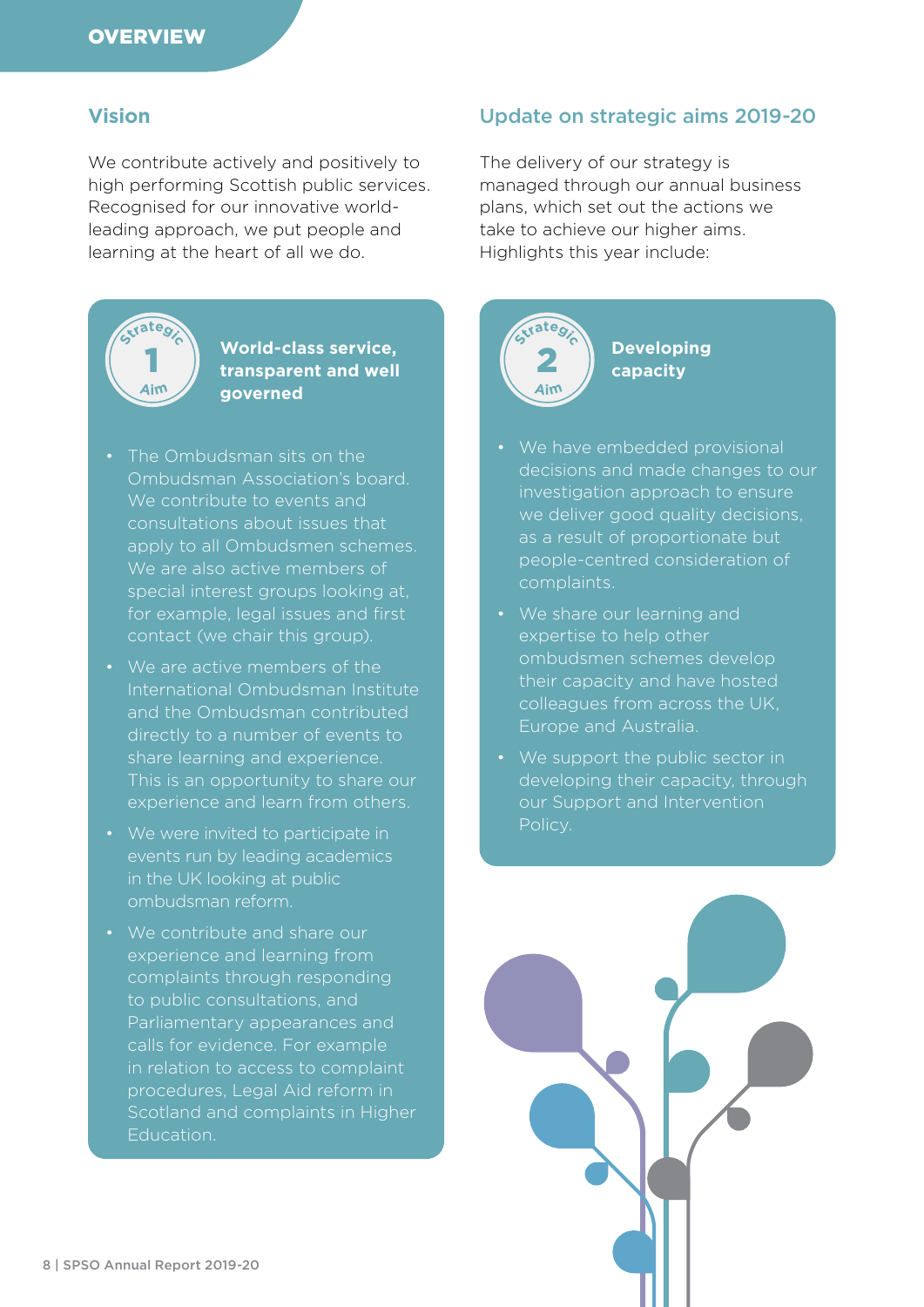

### **Public sector complaints handling improvement**

- Our Support and Intervention Policy is not only about helping public bodies to develop their own capacity; it is also the mechanism by which we take proactive action if our monitoring of complaint handling identifies issues and shortcomings.
- We reviewed and updated Model Complaints Handling Procedures, in consultation with stakeholders. This update has included putting greater focus on resolution and supporting vulnerable people.
- We have been more proactive in highlighting complaint handling issues in our decisions.



### **Enabling good complaints handling**

- We provided advice for a range of stakeholders about complaint handling. Public bodies, advocacy organisations and complainants can contact us for advice and information about all aspects of complaint handling.
- We continued to review our website to make access to complaint handling advice more prominent and easier to navigate.
- We continued to deliver complaint handling training, and in February held our complaint handlers' conference providing an opportunity for learning and sharing.





**Help people know their rights to complain**

- The continued review of our website was a significant start of a programme of work to help people understand their rights to complain. It makes access to the to navigate.
- We also commenced a project to look at the 'user journey'. Our aim is to understand what the barriers to complaining are, how they might be overcome and what we can do to communicate more effectively and make the 'journey' easier to navigate.
- Our Director sits on the Administrative Justice Council (and AJC Steering Group) looking at how Ombudsmen and complaint handling contribute to the wider Access to Justice landscape. This is also articulated in our refreshed values and new Strategic Plan 2020-24.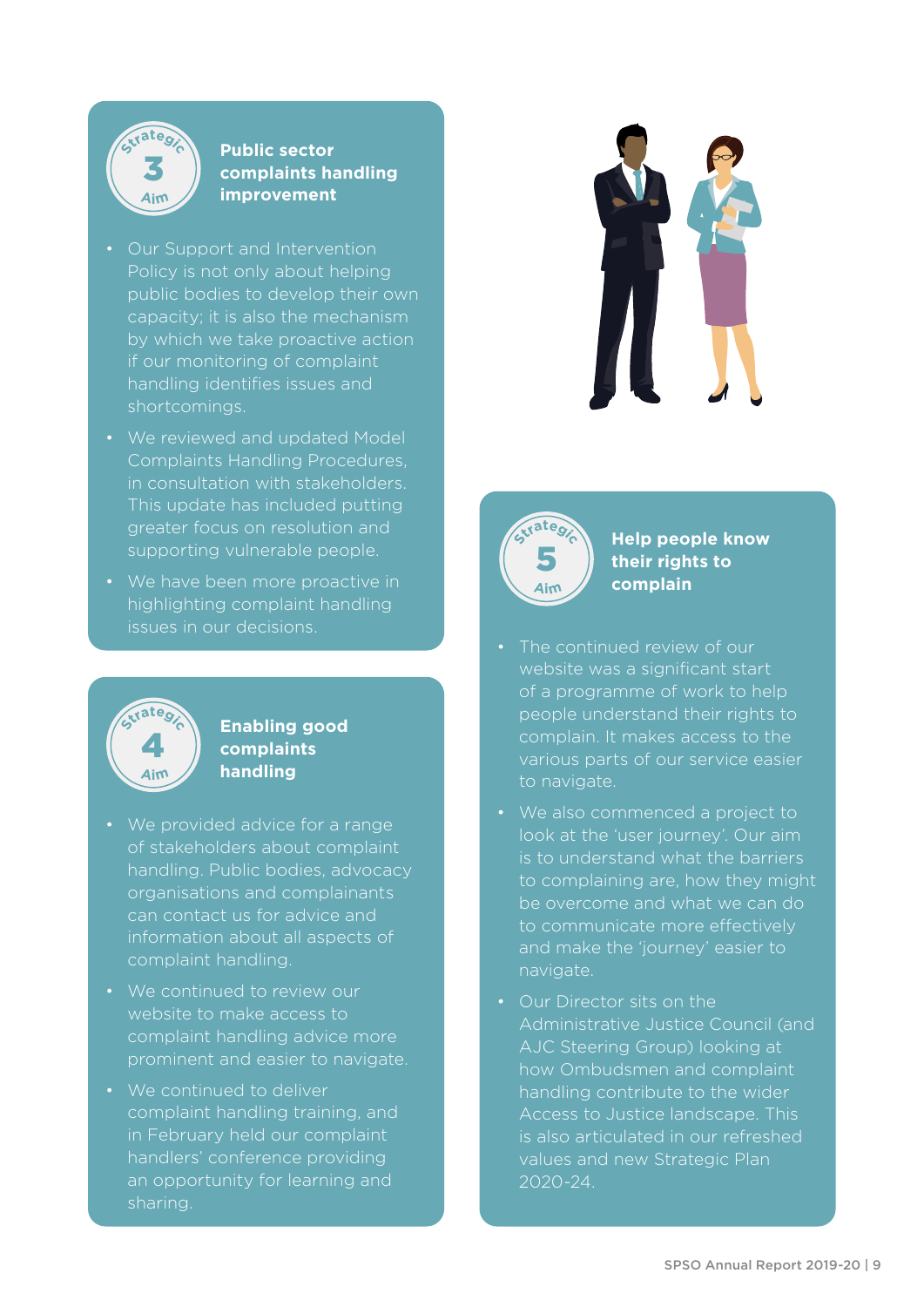### <span id="page-11-0"></span>First contact

We receive enquiries in our office via a variety of channels:

- 0800 free phone telephone number
- email and website contact form
- post.

Enquiries are received from:

- complainants seeking guidance on how to complain about a public service organisation or who are encountering difficulties in progressing through a complaints process
- complainants/advisors/advocates who are ready to send their complaint to the SPSO and require advice
- complainants/advisors/advocates who have a complaint being considered by our office and would like an update or to discuss it further
- organisations under our remit who are seeking advice about a range of complaint handling issues
- people and organisations who have a complaint or query about a matter that we cannot consider.

Where complainants require support in articulating and progressing their complaints, we signpost to Citizens Advice Bureaus, the Patient Advice and Support Service, and various advocacy services. This year we hosted a workshop for advisor and advocacy services during National Customer Service Week. We gathered suggestions on developing a specific page on our website with information that would

be helpful for advisors and advocates to support their clients. This page will be launched in 2020-21.

We are committed to making our service as accessible as possible and continuously work to improve our customers' experience. Further information on our work in this area can be found on pages 49-50 (*Governance – Accessible service*).

Work to improve our website and online complaint form has, this year, resulted in complaints made using our online complaint form rising from 1,782 in 2018- 19 to 1,885 in 2019-20.

We also saw a 10% increase in calls to our Freephone number:



We receive many enquiries about matters that we cannot help people with ourselves. Where other organisations are better placed to offer support we signpost them to other sources of information including expert helplines such as Shelter, Planning Aid, Age Scotland and Consumer Direct; our or other websites, and to other complaint handling organisations. This year we received 1,569 of these enquiries. This is a reduction on last year, but still significantly higher than three years ago.

|                                            | 2019-20 | 2018-19 | % change 2018-19<br>to 2019-20 | 2017-18 |
|--------------------------------------------|---------|---------|--------------------------------|---------|
| General enquiry                            | 14      | 18      | $-22%$                         | 10      |
| Matter or organisation out of jurisdiction | 759     | 813     | $-7%$                          | 534     |
| Complaint not made to the public body      | 796     | 876     | $-9%$                          | 360     |
| <b>Total</b>                               | 1,569   | 1,707   | -8%                            | 904     |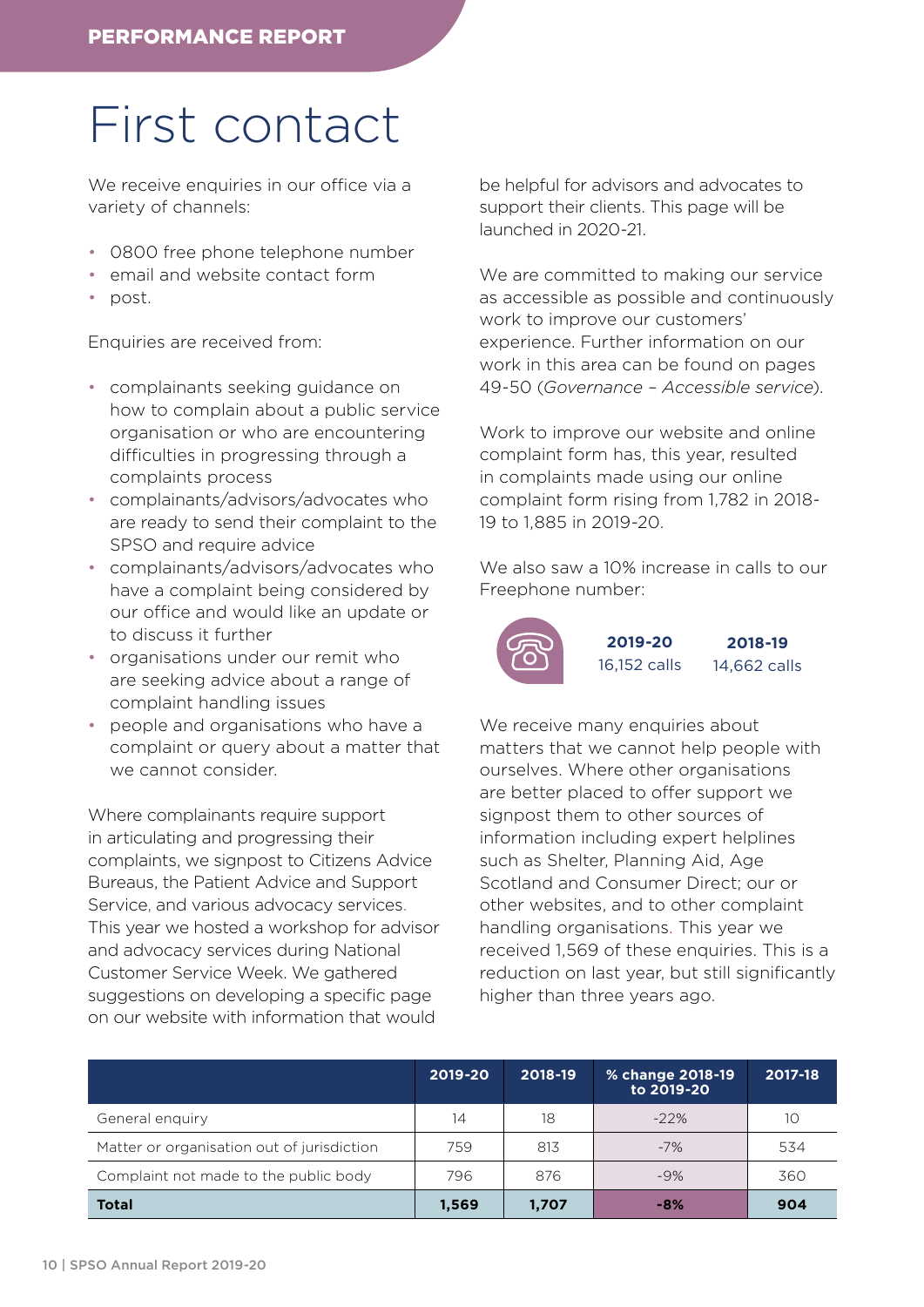### <span id="page-12-0"></span>Complaints overview



#### **Further information: decision after full investigation**

We carry out a full investigation and may take specialist advice. Cases are closed either by a decision notice sent to both parties or a full public investigation report (cases meeting our public interest criteria)

#### **Further information: early decisions**

We make some enquiries, but do not carry out a full investigation. We may be able to resolve some cases at this stage. We also may not take them further if we consider there would be no significant benefit to the complainant, or the outcome desired is unachievable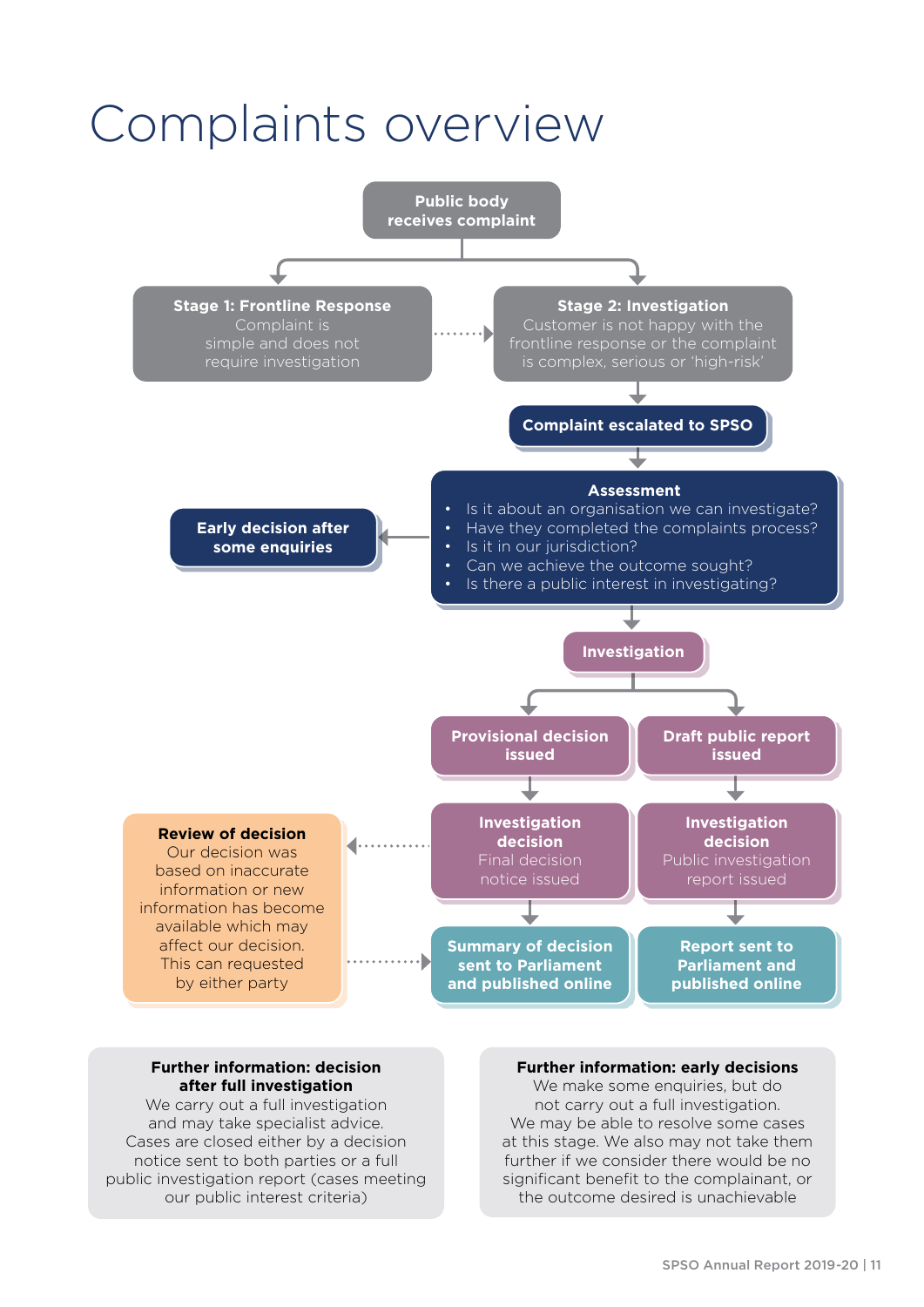### Caseload

Casework numbers inform our performance management measures and resource planning. We use this information to inform the approaches we take in working with organisations and sectors to help support and improve complaints handling at a local level, and to reduce the numbers which escalate to us. We also use it to inform how we design our own systems and measure effectiveness.

|                                          | 2019-20 | 2018-19 | % change | 2017-18 |
|------------------------------------------|---------|---------|----------|---------|
| Complaints received                      | 4.332   | 4.188   | 3%       | 4.125   |
| Cases carried forward from previous year | 841     | 595     | 41%      | 702     |
| <b>Total caseload</b>                    | 5,173   | 4,783   | 8%       | 4,827   |
| Carried forward % of caseload            | 16%     | 12%     |          | 15%     |
|                                          |         |         |          |         |

The number of complaints received during 2019-20 increased by 3% on the previous year. Including cases carried forward from 2018-19, our total caseload for 2019-20 was the highest since 2015-16 (when caseload was 5,275).

### **Percentage of cases carried forward:**



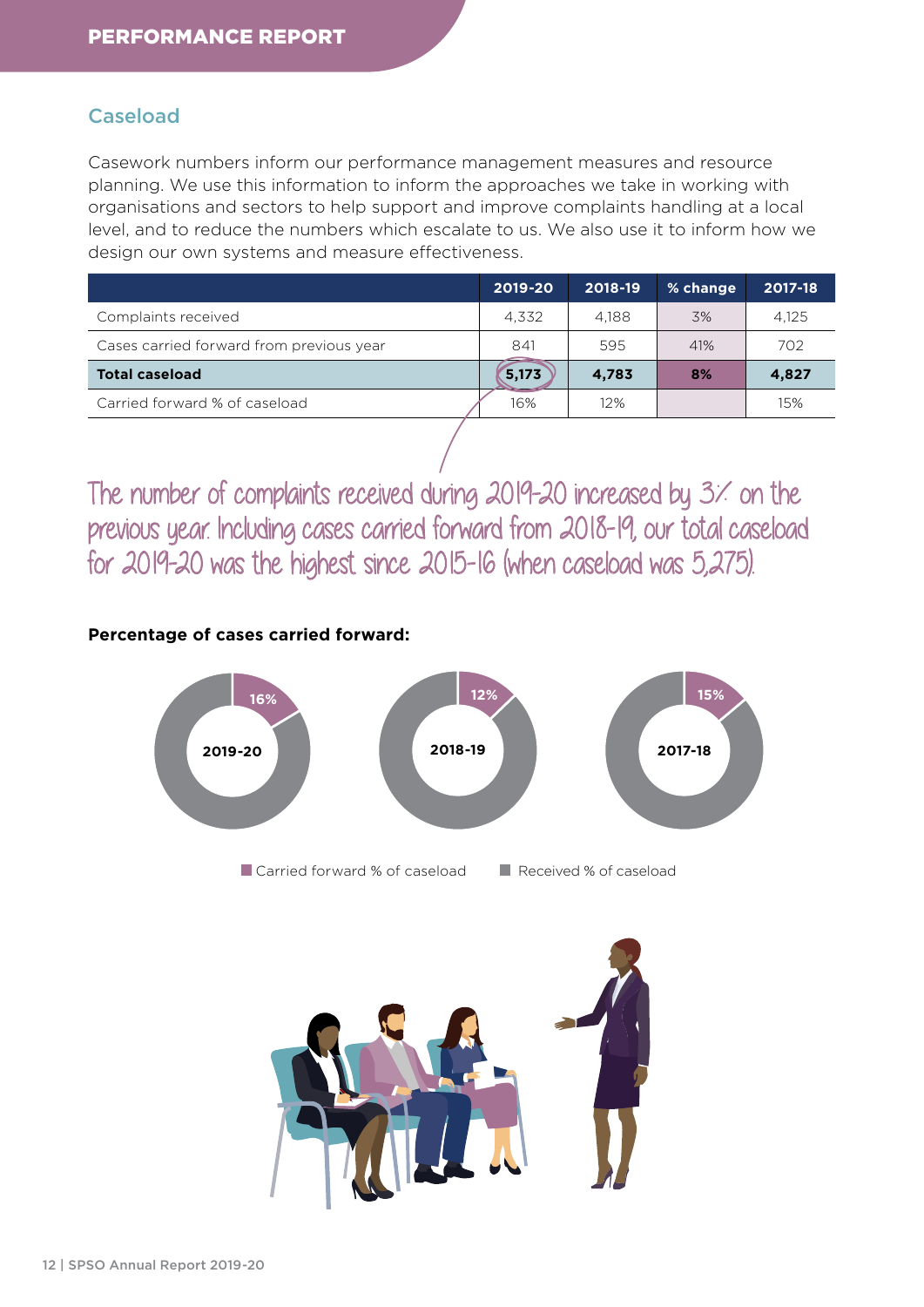### Complaints at a glance



|                                               | 2019-20 | 2018-19  | % change                 | 2017-18  |
|-----------------------------------------------|---------|----------|--------------------------|----------|
| Total cases closed at assessment <sup>1</sup> | 3,511   | 3,285    | 7%                       | 3,492    |
| Out of jurisdiction                           | 329     | 351      | -6%                      | 541      |
| Premature                                     | 784     | 798      | $-2\%$                   | 1,017    |
| Not investigated further                      | 2,398   | 2,136    | 12%                      | 1,934    |
| Total cases closed after investigation        | 588     | 670      | $-12%$                   | 734      |
| Upheld in full                                | 182     | 237      | $-23%$                   | 196      |
| Upheld in part                                | 150     | 142      | 6%                       | 219      |
| Not upheld                                    | 239     | 272      | $-12\%$                  | 291      |
| Not duly made, or withdrawn                   | 11      | 14       | $-21%$                   | 18       |
| Outcome unachievable                          |         | $\Omega$ | $\overline{\phantom{a}}$ | $\Omega$ |
| Resolved                                      | 5       | 5        | O%                       | 10       |

#### **Premature complaints**

| 2019-20 | 2018-19 | 2017-18 | 2016-17 |
|---------|---------|---------|---------|
|         | $(1)$ % | ገ4%     |         |

This year, only 784 of 4,099 complaints came to us prematurely (i.e. before they had exhausted the local complaints handling procedure).

This is a further drop of 1% on what has been a steadily decreasing figure over the years since designing, monitoring and promoting the Model Complaints Handling Procedures (MCHP)<sup>3</sup>, which are

now embedded within Scottish public bodies under the SPSO's jurisdiction.

This year marked a significant milestone, as this is the first year where the overall premature rate has dropped to below 20%. Within this figure, there are variations across sectors, which will be covered more fully in the *Learning from complaints* chapter on page 29-34. The overall picture is one of continuous improvement both for public bodies in effectively handling complaints locally, and for SPSO in not having to intervene as a result of poor complaints handling where customers seek SPSO intervention before the local process has been exhausted.

<sup>1</sup> For a breakdown of these cases please see page 17

<sup>2</sup> The figure for carried forward cases is run from our open figures on the first day of the year, and the other figures in this table are run from our closed year-end figures. Changes happen constantly to our open figures as cases are received and determined every day and this is why the number is marginally different from what a simple calculation of caseload – closed cases would predict (1,074).

<sup>3</sup> Please also see page 26-28 for further information about our work on the MCHP.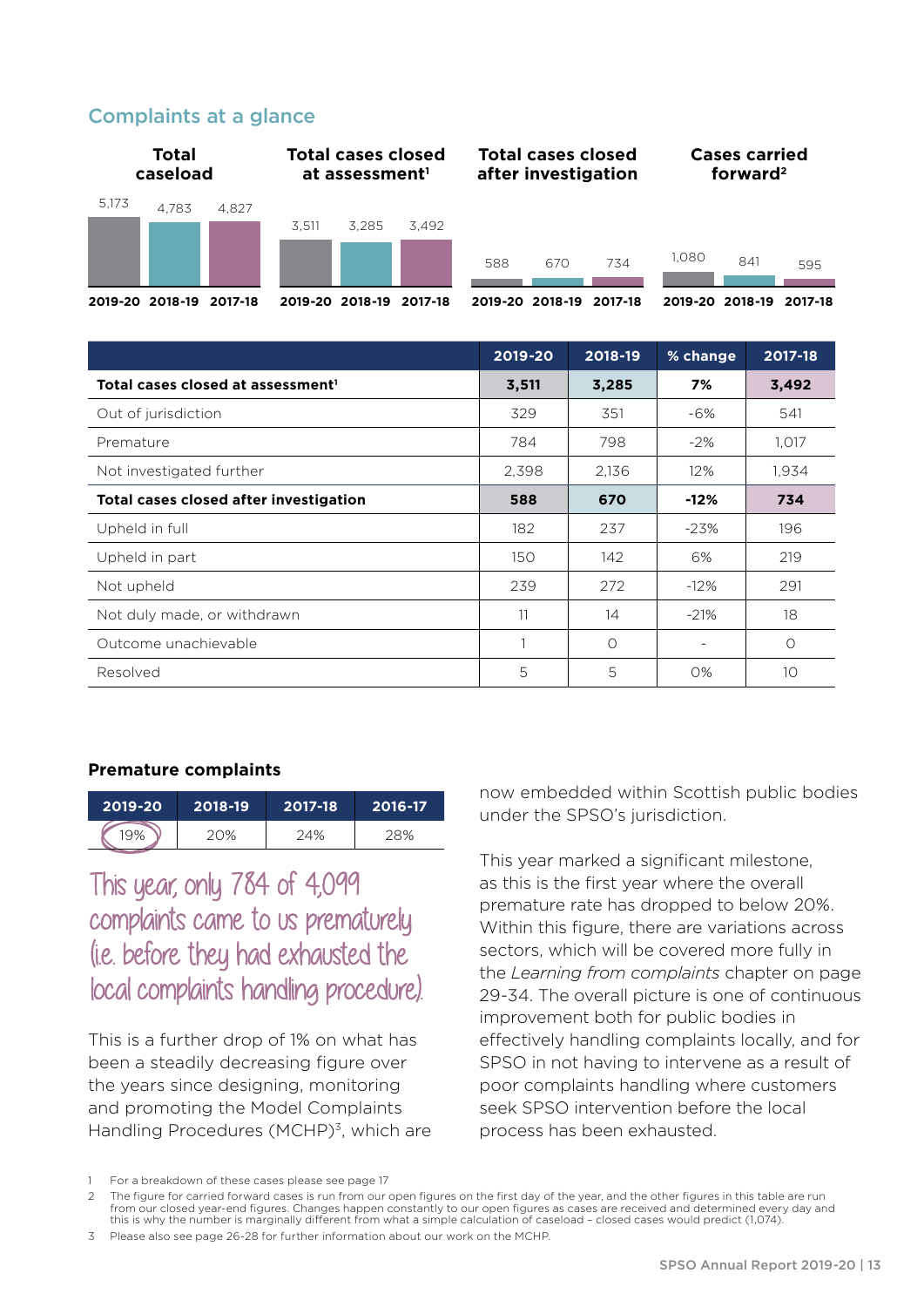#### **Complaints received by sector**

| <b>Number of complaints by sector</b>                                                | 2019-20 | 2018-19 | % change | 2017-18 |
|--------------------------------------------------------------------------------------|---------|---------|----------|---------|
| Health (including prison health)                                                     | 1,562   | 1,451   | 8%       | 1,403   |
| Local Authority                                                                      | 1,327   | 1,301   | 2%       | 1,474   |
| Housing Associations                                                                 | 338     | 323     | 5%       | 325     |
| Scottish Prison Service                                                              | 310     | 313     | $-1\%$   | 275     |
| Scottish Government & Devolved Administration<br>(excluding Scottish Prison Service) | 220     | 181     | 22%      | 199     |
| Joint Health & Social Care                                                           | 214     | 209     | 2%       | 126     |
| <b>Higher Education</b>                                                              | 161     | 164     | $-2%$    | 129     |
| Water                                                                                | 143     | 164     | $-13%$   | 95      |
| <b>Further Education</b>                                                             | 29      | 32      | $-9%$    | 40      |
| Other                                                                                | 28      | 50      | $-44%$   | 59      |
| <b>Total</b>                                                                         | 4,332   | 4,188   | 3%       | 4,125   |

| <b>Proportion of complaints by sector</b>                                            | 2019-20 | % of 2019-20<br>total received |
|--------------------------------------------------------------------------------------|---------|--------------------------------|
| Health (including prison health)                                                     | .562    | 36%                            |
| Local Authority                                                                      | 1,327   | 31%                            |
| Housing Associations                                                                 | 338     | 8%                             |
| Scottish Prison Service                                                              | 310     | 7%                             |
| Scottish Government & Devolved Administration<br>(excluding Scottish Prison Service) | 220     | 5%                             |
| Joint Health & Social Care                                                           | 214     | 5%                             |
| <b>Higher Education</b>                                                              | 161     | 4%                             |
| Water                                                                                | 143     | 3%                             |
| <b>Further Education</b>                                                             | 29      | $1\%$                          |
| Other                                                                                | 28      | $1\%$                          |
| <b>Total</b>                                                                         | 4,332   | 100%                           |

Os in previous years, the health sector continued to account for the largest proportion of cases received in 2019-20.

Local arrangements for the provision of health and social care services vary across Scotland, making it difficult to make direct comparisons between geographic regions but nationally across health boards, local authorities and health and social care partnerships we can see that there has been an overall uplift in complaints of 5%.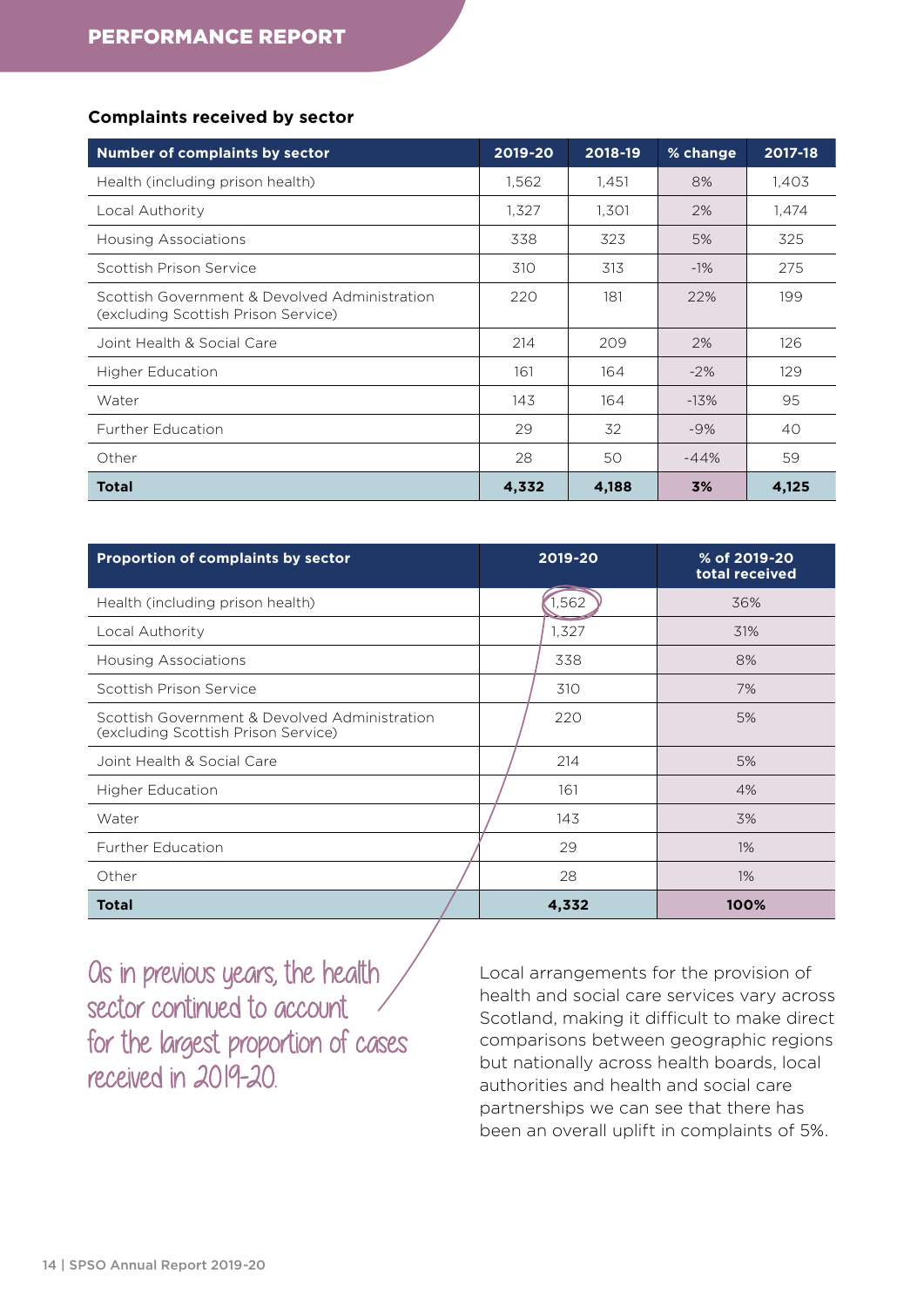### Key Performance Indicators (KPIs)

Responding to complaints in a timely manner is a priority for us. In 2019-20, we worked towards two different targets. For the first half of the year we met or exceeded PI-1 and PI-3.

In October 2020, we adopted a new set of performance indicators. These took account of a number of factors including the changing profile of cases that come to us as well as a change to our process as follows:

- there are now more complaints that come to SPSO ready to be considered by us than in the past (i.e. a fall in the premature rate)
- our casework involves increasingly complex cases as public bodies get better at following the MCHP to handle

more straightforward complaints

- linked to this increasing complexity; the extension of SPSO's jurisdiction to allow for considering professional judgement in social work cases (these now account for around 9% of SPSO investigations, compared to only 3% in 2017-18, when we initially took on this new power, and only 1% in the year prior to this extension)
- a process change to issuing of provisional decisions on all investigation cases which adds time to the investigation process but provides service users with a greater opportunity to comment on decisions
- static investigative resourcing levels for an increasing volume of cases.

We aim to be realistic in our targets and measures, but equally we recognise they need to be both ambitious and reflect what we should be aspiring to achieve.

### **Original SPSO KPIs (from 1 April 2019 – 30 September 2019)**

| <b>KPI</b>      | <b>Description</b>                                                                                                   | 2019-20<br>$(Qs 1-2)$ | 2018-19 | 2017-18 |
|-----------------|----------------------------------------------------------------------------------------------------------------------|-----------------------|---------|---------|
| PI-1 complaints | 95% of advice stage complaints handled within 10<br>working days                                                     | 100%                  | 100%    | 100%    |
| PI-2 complaints | 95% of early resolution complaints decided or<br>moved to more complex investigation stage within<br>70 working days | 77%                   | 89%     | 85%     |
| PI-3 complaints | 95% of investigation complaints decided within 260<br>working days                                                   | 95%                   | 97%     | 97%     |

#### **Revised SPSO KPIs (from 1 October 2019 onwards)**

| <b>KPI</b>      | <b>Description</b>                                                                                          | 2019-20<br>$(Qs 3-4)$ |
|-----------------|-------------------------------------------------------------------------------------------------------------|-----------------------|
| PI-1 complaints | 95% of advice stage complaints handled within five working days or fewer                                    | 100%                  |
| PI-2 complaints | 95% of complaints decided or moved to more complex investigation stage<br>within 80 working days or fewer*. | 66%                   |
| PI-3 complaints | 85% of investigation complaints decided in 12 months or fewer*.                                             | 81%                   |

\*PI-2 and PI-3 do not include the number of days that a case is handled at PI1, as there is no investigatory work at this point.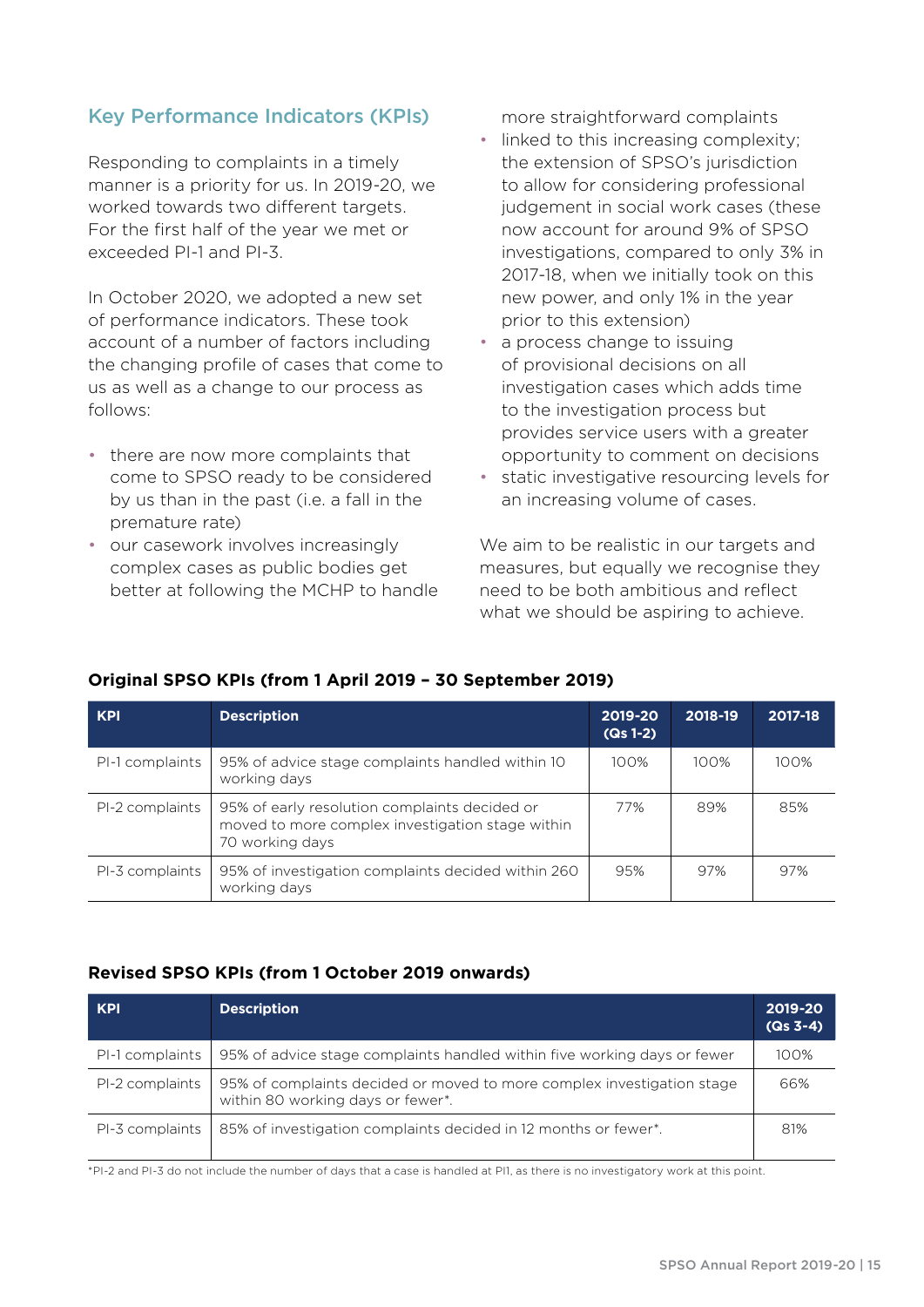We were aware that during the transition from one set of targets to another, and as a result of changes to our process, we were unlikely to achieve all of these targets in the six months they were in place, but felt it important to introduce them as the baseline.

The number of days taken for PI-3 has not been altered in the new performance indicators, but the target has been reduced from 95% to 85% in recognition of the changes to our process, most notably to the provisional decision process. The opportunity for organisations and complainants to comment on the provisional decision is now built into our timescales. We recognise it adds to the time taken overall, but it is very much driven by our values by making decision-making more transparent and people-centred.

PI-2 was most heavily impacted throughout the year, both under the original and revised PI as a result of the number of days it took to allocate a complaint because of rising volumes. Delays in allocating cases were as a result of rising caseloads and a static investigative resource in the face of rising numbers meant there was more work coming in than we had investigative resource to handle.

The revised PI-3 was the target most impacted by COVID-19. Although actual lockdown occurred in the final weeks of the year, business days were lost in the run-up as we prepared for lockdown during the period we usually close a significant number of cases. COVID-19 also began impacting on public bodies and their ability to respond to our enquiries.

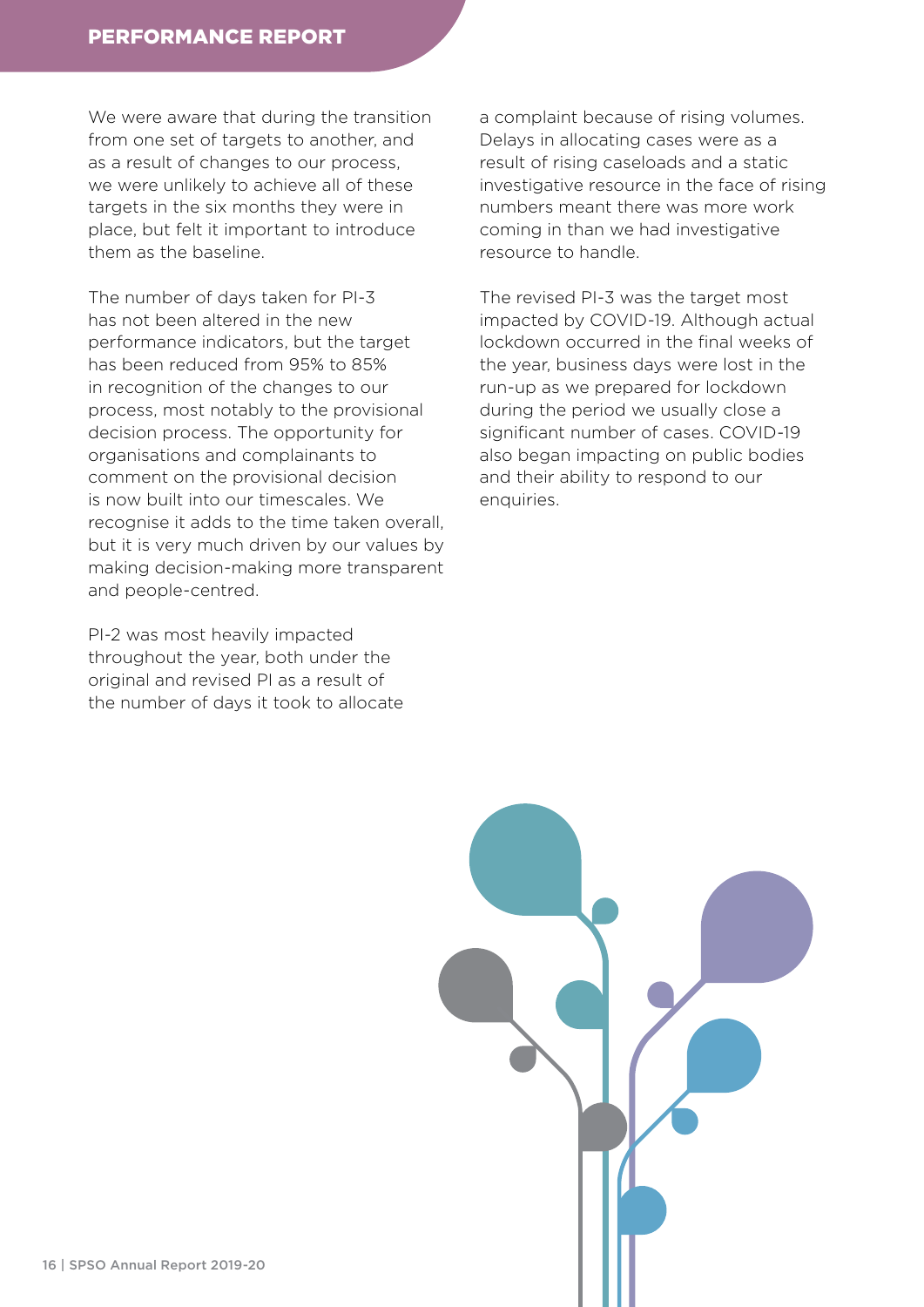### <span id="page-18-0"></span>Complaints assessment

We tell people as soon as we can what action we can and will take on a complaint. We explain whether their case can be resolved, is something that we can legally look into, and whether an SPSO investigation is beneficial to them. We call this stage assessment.

| <b>Assessment outcome</b>                   | <b>Number of</b><br>cases | <b>Description</b>                                                                                                                                                                                                                                                                                                                                                 |
|---------------------------------------------|---------------------------|--------------------------------------------------------------------------------------------------------------------------------------------------------------------------------------------------------------------------------------------------------------------------------------------------------------------------------------------------------------------|
| Not duly made or<br>withdrawn               | 972                       | We cannot investigate something that does not meet the<br>statutory definition of a complaint or is withdrawn.                                                                                                                                                                                                                                                     |
| Out of jurisdiction<br>(discretionary)      | 147                       | Our governing legislation sets out what we can and cannot<br>accept as a complaint. In some situations (such as a<br>complaint being made late) we have discretion (that means<br>some choice) to accept them anyway, but have decided not<br>to.                                                                                                                  |
| Out of jurisdiction (non-<br>discretionary) | 182                       | The law simply does not allow us to look into some cases.                                                                                                                                                                                                                                                                                                          |
| Outcome not achievable                      | 90                        | We don't want to raise hopes unnecessarily so will not<br>generally accept complaints where the outcome the<br>complainant wants is not achievable by us.                                                                                                                                                                                                          |
| Premature                                   | 784                       | Premature complaints are cases that have not completed<br>the public body's complaints process. It is important that<br>authorities are given the opportunity to address complaints<br>first as it is to the complainant's advantage, and provides an<br>opportunity for learning.                                                                                 |
| Proportionality                             | 1,279                     | In some cases, the organisation complained about has<br>already accepted service failures and taken appropriate<br>steps to address them. If we cannot achieve any more for<br>the complainant or the wider public interest, we do not<br>investigate. We call this a 'proportionality decision'. Our aim<br>is to provide a more realistic and efficient service. |
| Resolved                                    | 57                        | These are cases we did not investigate further as they were<br>resolved to the satisfaction of both parties without the need<br>for a full investigation.                                                                                                                                                                                                          |
| <b>Total</b>                                | 3,511                     |                                                                                                                                                                                                                                                                                                                                                                    |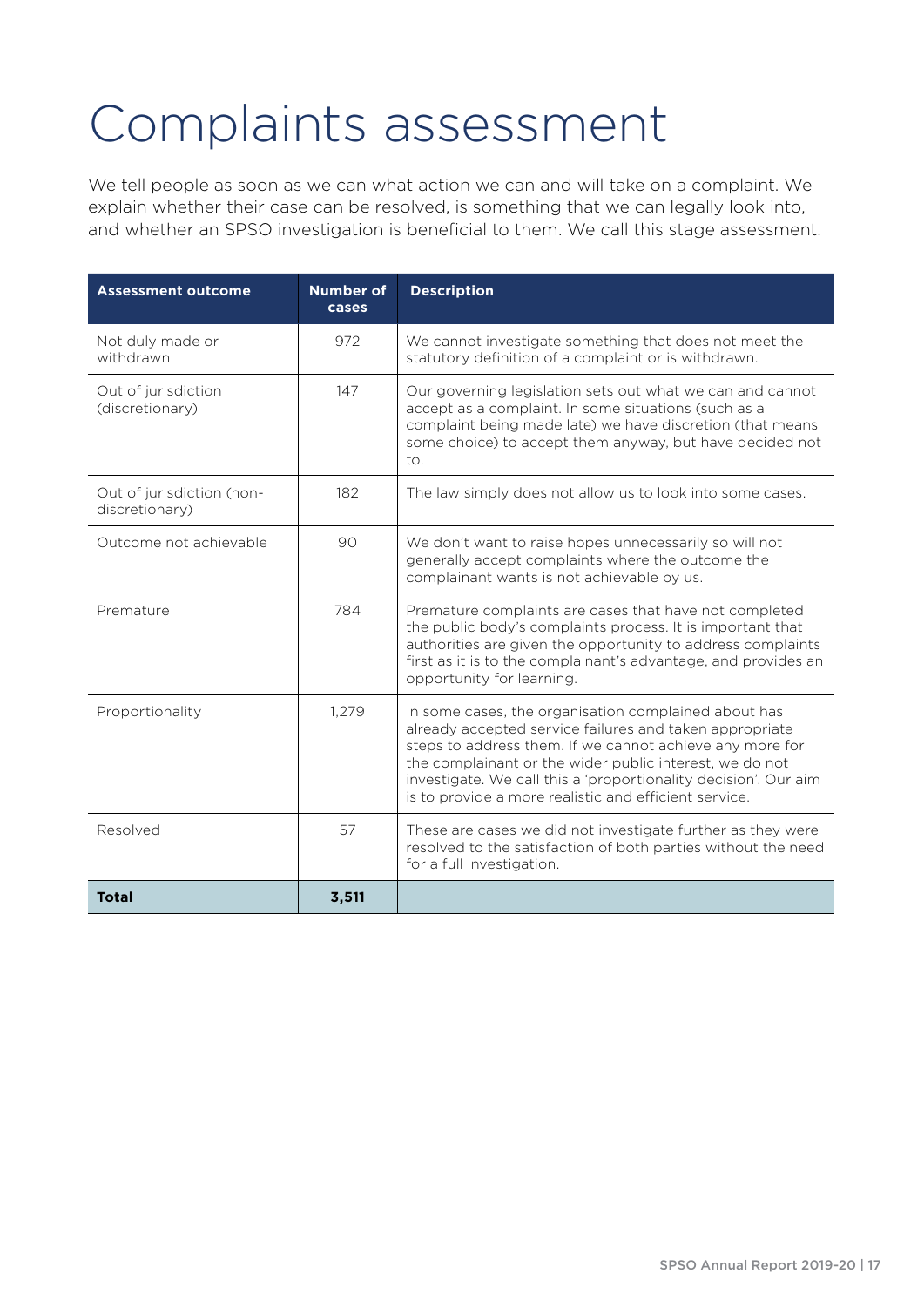### Proportionality decisions

'Proportionality decisions' is the blanket term for cases we make decisions about early on, where we may have made some enquiries but not carried out a full 'investigation'. This happens for a variety of reasons:

| Failure to comply with MCHP                             | 74    |
|---------------------------------------------------------|-------|
| Appropriate action taken/offered<br>by organisation     | 433   |
| Outcome sought unreasonable or<br>unachievable          | 111   |
| Investigated by appropriate<br>alternative organisation | 47    |
| Investigation would lead to no<br>practical benefit     | 70    |
| Referred to appropriate alternative<br>organisation     | 26    |
| Reasonable investigation by the<br>organisation         | 476   |
| SPSO proposed resolution                                | 28    |
| Impact of time                                          | 8     |
| No significant injustice or hardship<br>to complainant  | 6     |
| <b>Total of proportionality</b><br>decisions 2019-20    | 1,279 |

### **Unallocated cases**

Increasing caseloads and complaints numbers meant we were unable to allocate complaints to complaints reviewers as they came in. We recognised that we had to have a system of managing these proactively to ensure fairness to all service users. Putting a system in place meant we were able to give service users more accurate timescales of when their case was likely to be allocated, and protect our caseworkers from overload/ burnout that comes from managing too large a caseload. It has also enabled us to reduce the administration involved in tracking these cases.

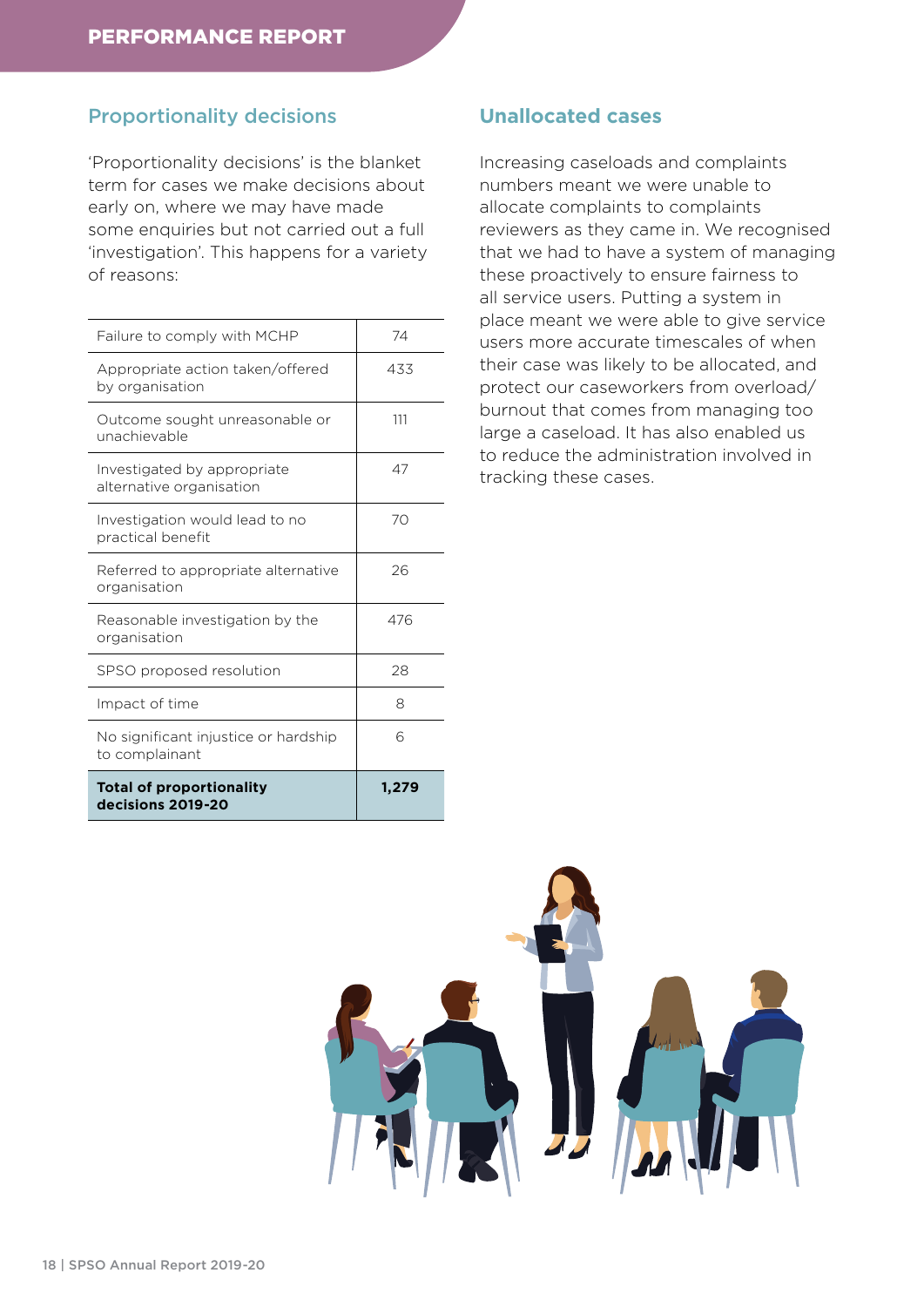### <span id="page-20-0"></span>Complaints investigation

## **2019-20 2018-19 2017-18** 588 711 734

Investigations completed

Changes to our caseload and how we handle it, mean that we are making significantly more decisions early on, without the need for long, more in-depth investigation. This a better use of our resources and means complainants and public bodies are receiving outcomes sooner.

Even with this, the number of investigations completed was lower than predicted because of the impact of COVID-19. Historically, many of our investigations are completed in the final quarter of the year. This year, COVID-19 and the run-up to lockdown had a significant impact on numbers of cases closed because of the hiatus in delivering our services and the impact on staff resources.

### **Public reports**



We issued fewer public reports in 2019- 20. This in part reflects the increasing additional work public bodies are doing, through thorough and robust investigations (as required of the MCHP)

to try to resolve complaints before they come to the SPSO.

Cases that are not published in full as a public investigation report are usually published as decision summaries. Public reports and decision summaries can be found on our website.<sup>2</sup>

### **Uphold rate**

| 2019-20 | 2018-19 | 2017-18 |
|---------|---------|---------|
| 58%     | 58%     | 59%     |

For the third year in a row, the uphold rate has remained stable. In 2019-20, we continued to develop our approach to the proportionate investigation of cases. We do not consider it fair to complainants or public bodies to carry out in-depth investigations where we have evidence that the public body has already carried out a thorough investigation and/or taken appropriate action in response to complaints. We do not simply take this on face value, and will take action as needed to ensure commitments given by public bodies are delivered.

### Independent advice

### **Closed cases requiring independent advice, by type**

|              | 2019-20<br>2018-19 |       | 2017-18 |
|--------------|--------------------|-------|---------|
| Clinical     | 821                | 935   | 1,002   |
| Social work  | 69                 | 120   | 34      |
| Other        | 91                 | 109   | 133     |
| <b>Total</b> | 981                | 1,164 | 1,169   |

2 http://www.spso.org.uk/our-findings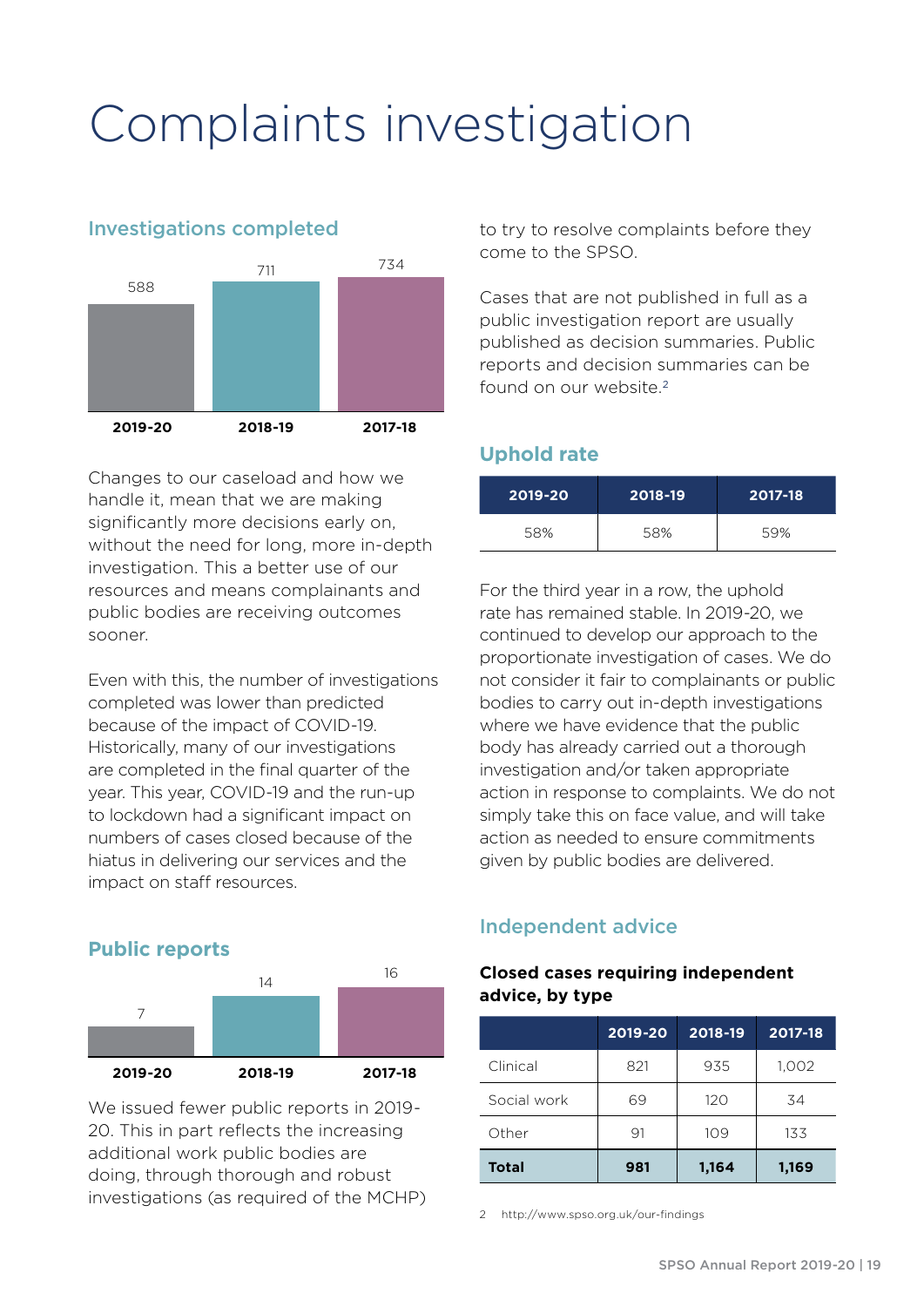We use independent professional advisers to inform our decision-making on some complaints; this includes health, social work, local authority planning, water services, equalities and environmental health cases.

### **Closed cases requiring multiple independent advice**

|                                     | 2019-20 | 2018-19 | $2017 - 18$ |
|-------------------------------------|---------|---------|-------------|
| 1 request for<br>advice             | 530     | 560     | 512         |
| 2 or more<br>requests for<br>advice | 178     | 254     | 254         |
| <b>Total</b>                        | 708     | 814     | 766         |

Overall, the number of requests for advice has fallen, but this is not an indication that we are seeking less advice. The fall in overall numbers reflects the reduction in the number of cases closed, or the increased time taken due to complexity, particularly in the final quarter. As cases remained open or open longer, new cases requiring advice were not being progressed as quickly.

What has changed significantly is the proportion of cases where only one piece of advice was requested. In 2019-20, this was 75% of requests, an increase of 6% on the year before and 8% since 2017-18. This is because of an increase in the number of social work cases requiring advice. Although, typically, only one adviser is required, the level of advice that is required can be significant and complex.

### **Provisional decisions**

Following a successful pilot in early 2019, provisional decisions are now embedded within our process. Although the provisional decision process has extended the amount of time it takes to process our investigations (on average around five to six working weeks) we believe it is a more transparent and inclusive process that very much reflects our values. We also believe this leads to better outcomes for both members of the public and public bodies.

### **Communicating our decisions**

At the beginning of October 2019, we changed how we communicate decisions not closed as public reports. We introduced 'decision notices' that are issued to each party with a covering letter.

Decision notices are anonymised. They are issued at provisional decision stage, and finalised taking into account any comments received.

The new decision notices:

- **•** outline the background and context
- **•** the complaint we accepted for investigation
- **•** a description of our investigation
- **•** set out the evidence on which we relied, including where appropriate, independent professional advice, and relevant policies and guidance
- **•** our conclusions, findings and recommendations in relation to each head of complaint

The introduction of decision notices also supports our duties under Data Protection legislation in relation to 'privacy by design'. Anonymised decisions remove personal data from the decision itself, reducing the risk of inadvertently disclosing personal data.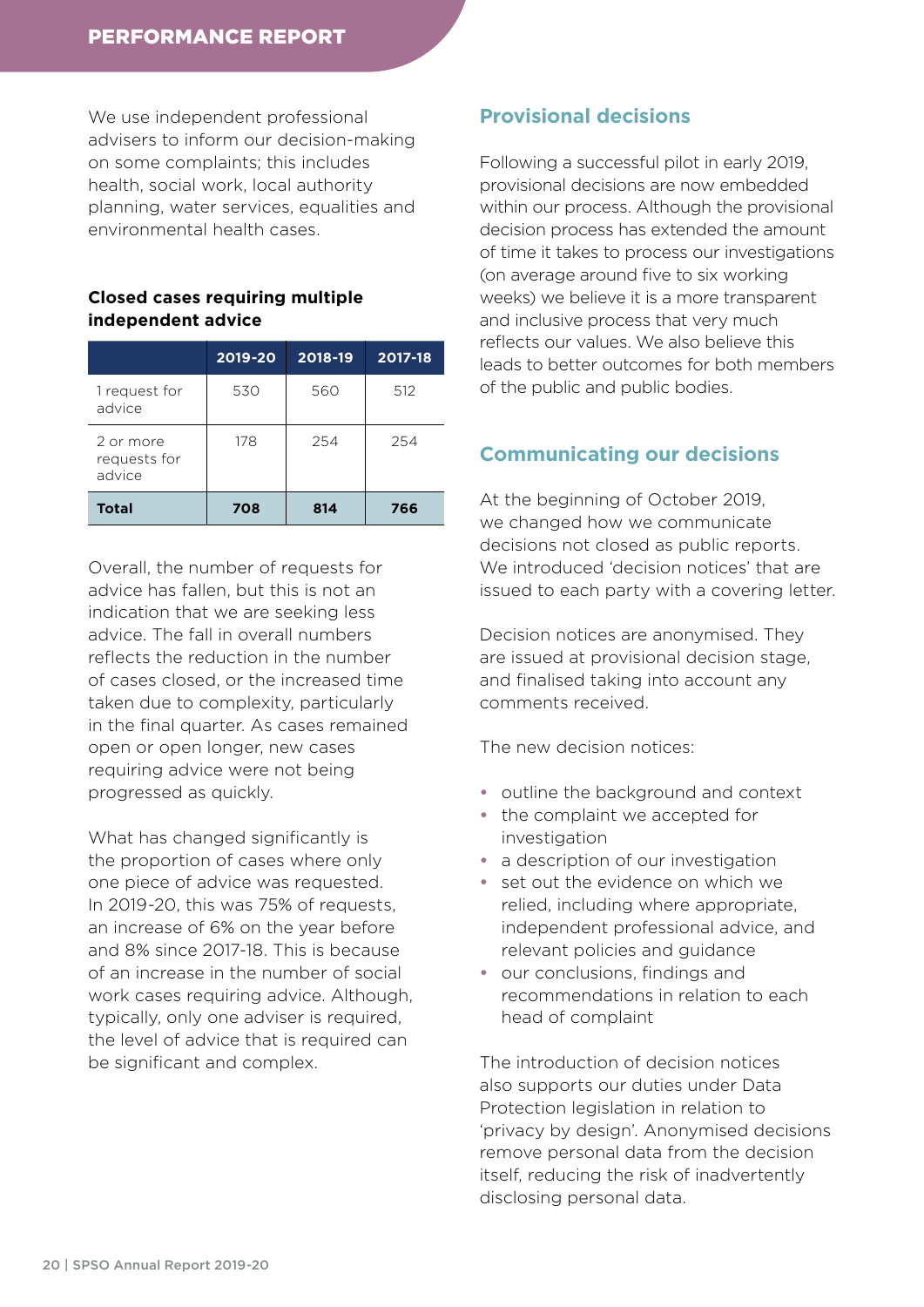### <span id="page-22-0"></span>Complaints reviews

### Requests for review

In line with SPSO's values to work fairly, be people-centred and to learn and improve, we operate a review process whereby the complainant or public body can ask for a review of a complaint decision (not closed by public report where the process is slightly different). Reviews are a valuable source of learning, and are considered personally by the Ombudsman, with support from Executive Case Officers, who had no part in the original investigation or decision.

In 2019-20, we received 247 requests for reviews and the Ombudsman responded to all 247 requests. This represents 10% of all decisions made this year.

The outcome of the reviews is broken down as follows:

- the decision stood in 220 cases
- ten decisions were changed or amended (i.e. where we either change the outcome by issuing a fresh decision, or amend the decision reasons to give more robust or clearer explanations)
- seven cases were reopened in light of new information
- in two cases, the recommendation was amended and feedback given to the public body
- in six cases the review was withdrawn
- in two cases the review was ineligible

### Reasons for revised decision

In three out of 10 cases where we revised the decision, the outcome was unchanged but we concluded our reasoning could have been more robust or clearer. In the remaining seven cases, the outcome was changed. Reasons why the decisions were amended included:

- misinterpretation of the applicable rules
- failure to address a material point within the complaint
- misunderstanding of the timeline of events
- failure to correctly apply SPSO guidance
- failure to take into account material evidence
- misinterpretation of the outcome sought by the complainant.

Through targeted quality assurance and training, and revision to our internal guidance, we have seen a significant reduction in the number of cases changed or amended over the year.

This is a welcome and significant achievement. We consider it reflects the introduction of provisional decisions, which give greater opportunity for questions, and new information to be provided before a final decision is made.

### Performance against KPI Indicator

| <b>Indicator</b> | <b>Target</b>                                                  | 2019-20 | 2018-19 | 2017-18 |
|------------------|----------------------------------------------------------------|---------|---------|---------|
| $PI-5$           | 95% of cases<br>requested<br>for review<br>decision<br>correct | 96%     | 92%     | 95%     |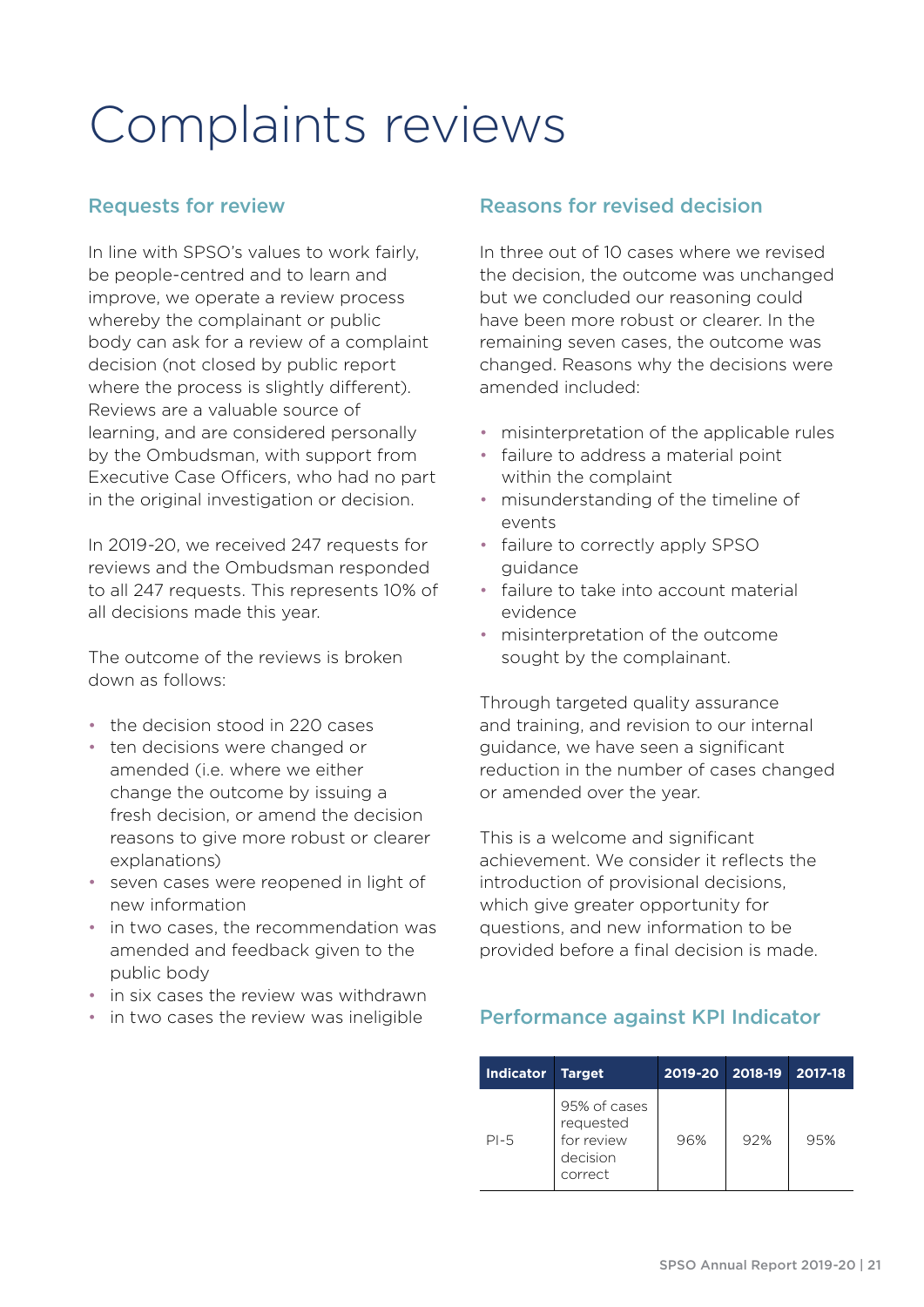### Quality Assurance

In line with SPSO's value to learn and improve, the SPSO operates a Quality Assurance (QA) programme specifically designed to meet our commitment to improve quality and consistency. The QA programme is a mix of risk-based and standardised assessments carried out independently of the case handling teams.

In 2019-20, the QA programme specifically considered the following areas:

- a risk-based assessment of our identification and progression of 'heads of complaint', including whether the scope of our subsequent investigation was appropriate and in line with what was agreed
- a risk-based assessment of the implementation of amended internal guidance
- a general assessment of casework
- a general assessment of the Scottish Welfare Fund decisions
- a general assessment of the professional advice received

To embed the learning we identified through the QA process, the findings of the QA (including the identification and highlighting of good practice) were discussed with the individuals involved and relayed to their respective managers. The findings, including any recommendations for improvement (such as training or guidance changes), were also reported to the SPSO leadership team to inform wider learning and improvement, and thereafter fed back through the relevant internal performance meetings.

In 2019-20, we did not amend any decisions as a result of QA.

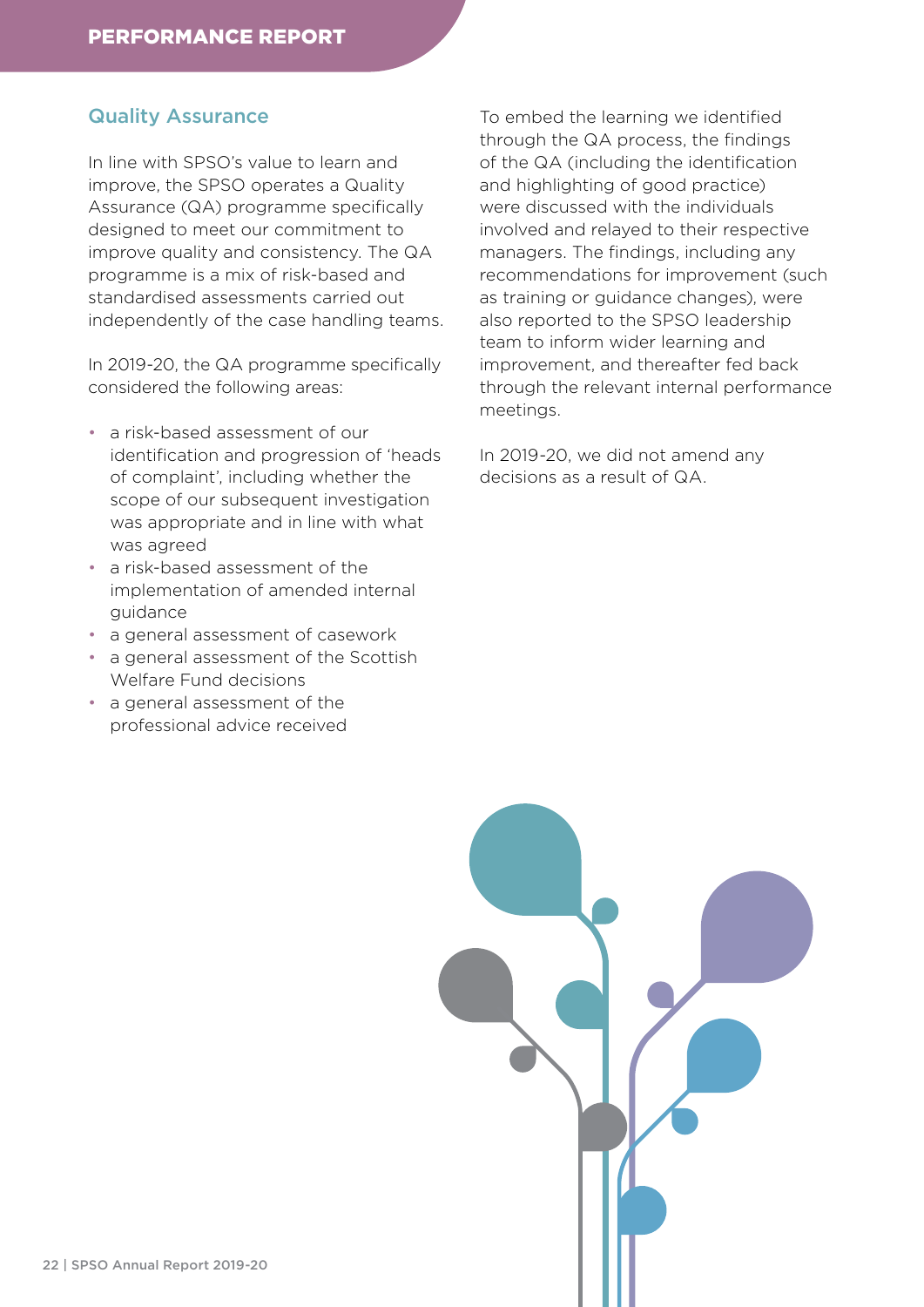### <span id="page-24-0"></span>Scottish Welfare Fund independent review service

### **Contacts**

Our Scottish Welfare Fund (SWF) team were contacted by 1,859 people during 2019-20, which is a 19% increase from the previous year. This included increases both in signposting enquiries (for instance, queries where we would send people back to the council or redirect them to another organisation) and review application requests.

#### **Enquiries**

As in previous years, the majority of signposting enquiries were people contacting us in error instead of their local council (634), and we subsequently signposted them appropriately. We also continued to receive a number of contacts (84) from applicants who did not have telephone credit to contact their local council. As highlighted previously, it remains a concern in terms of accessibility that very few councils have Freephone contact numbers.

Towards the end of 2019, we started to record enquiries from council staff who were contacting us for general, non-case specific advice about the SWF guidance and our processes. We recorded 24

instances of general advice being given to council decision makers and we will continue to track this form of enquiry going forward.

### Impact of increase in applications

The number of review applications received increased steadily in the initial years of the SWF review service between 2016 and 2019. However, this year's increase of 29% was the most substantial increase in casework to date, and created significant resourcing challenges for the team of six, who cover the whole of Scotland.

In spite of this, the team rose to the challenge and exceeded their efficiency and quality targets to ensure that they maintained an excellent level of service for applicants. This was achieved largely through changing processes to increase efficiency, and by drawing resources from the management team and from other teams within SPSO. It was recognised, however, that utilising resources from outwith the compliment of case reviewers was not sustainable on a long-term basis. We are therefore pleased to confirm that we successfully secured resources for an additional case reviewer for 2020-21.

| Type of contact    | 2019-20 | 2018-19 | % increase<br>2018-19 to<br>2019-20 | 2017-18 |
|--------------------|---------|---------|-------------------------------------|---------|
| Signposting        | 821     | 762     | 8%                                  | 424     |
| Review application | 1.038   | 805     | 29%                                 | 748     |
| <b>Total</b>       | 1,859   | 1,567   | 19%                                 | 1,172   |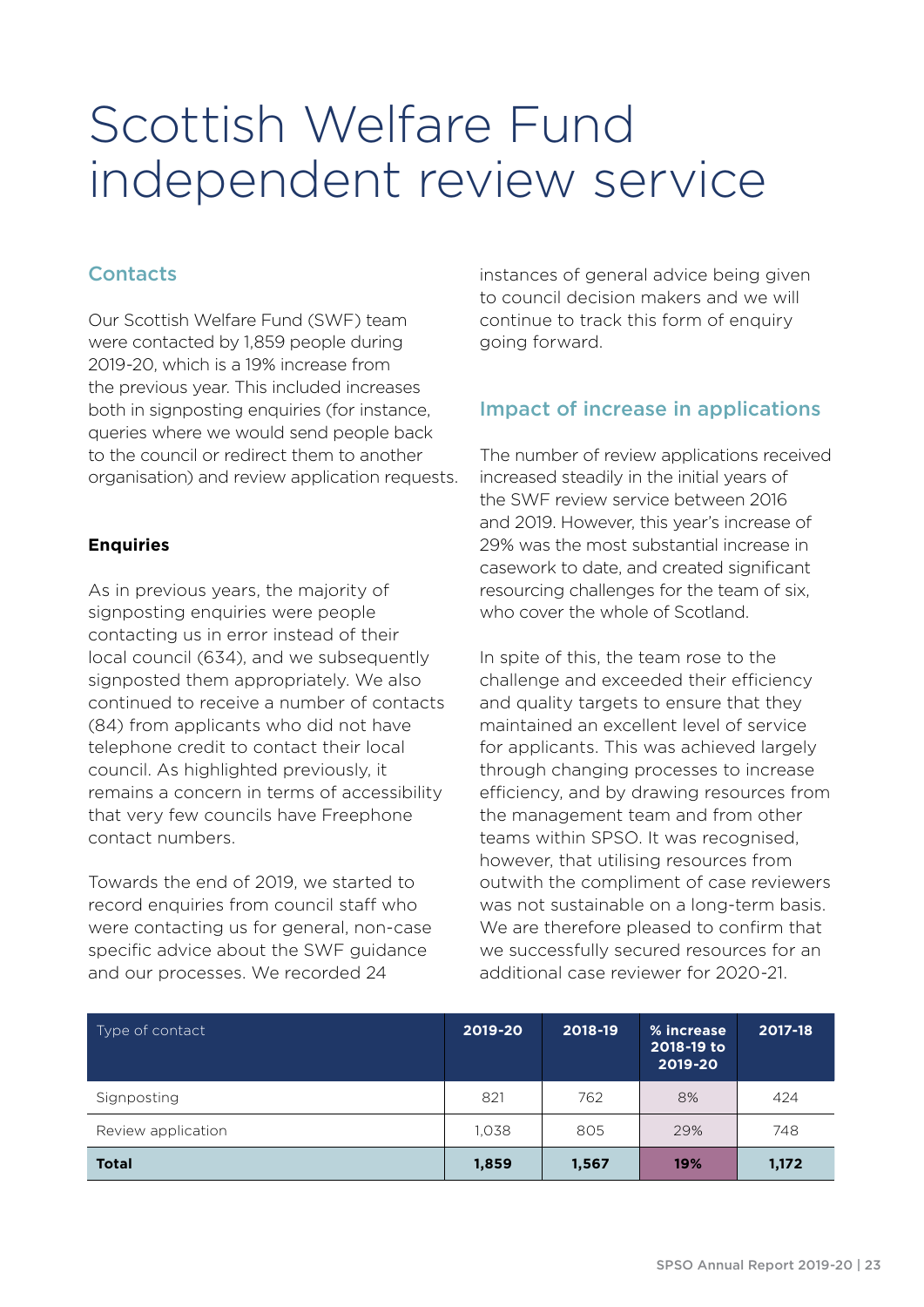#### **Review applications received**





### Os can be seen below, despite the overall increase in volumes and output, all targets were met or exceeded.

Although we did not have any additional permanent resource to support this, as an interim measure, staff from other parts of the office were trained to provide ad hoc support when caseloads became too great for the regular SWF team. This reflects our commitment to providing access and support to vulnerable people, by making sure we don't take any longer than we have to make SWF review decisions.



### Key performance indicators (KPIs)

|                                                                                          | 2019-20 | 2018-19 | 2017-18 |
|------------------------------------------------------------------------------------------|---------|---------|---------|
| PI-195% of crisis grants determined within one working day                               | 100%    | 100%    | 99%     |
| PI-2 95% of community care grants determined within 21 working<br>days                   | 96%     | 98%     | 99%     |
| PI-3 95% of reconsiderations (internal review of our decisions) -<br>decision is correct | 99.9%   | 100%    | 100%    |

PI-1 and PI-2 were set following a public consultation. PI-3 is a voluntary quality indicator we set for ourselves.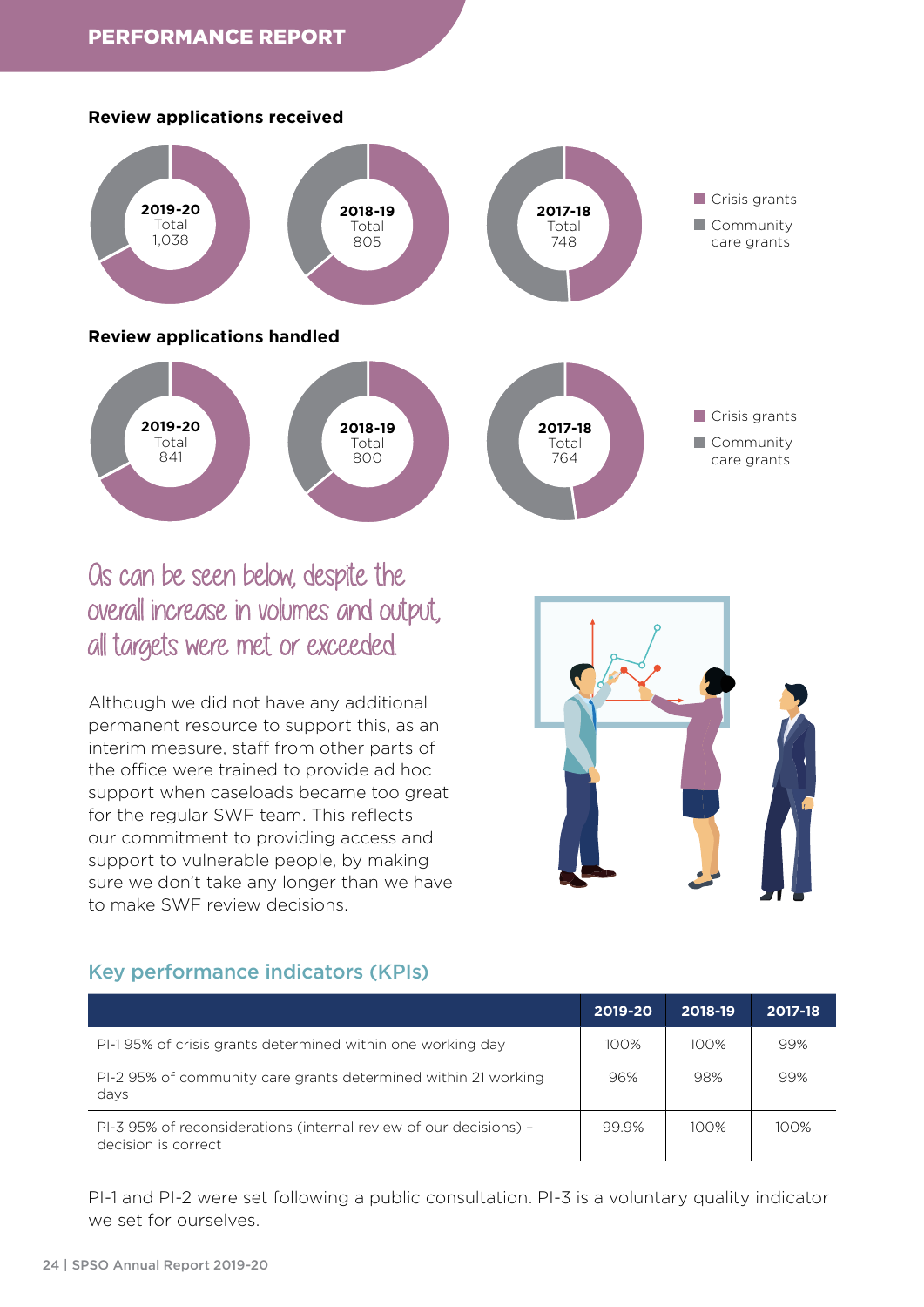### Review application outcomes



**2019-20 2018-19 2017-18**

Uphold rates indicate the proportion of cases in which we have changed councils' decisions. The 5% fall in the uphold rate for crisis grants is encouraging. This, in our view, is partly linked to an increase in the number of applicants who are contacting us as repeat applicants to the fund. In these cases, applicants had already received three awards or more in the previous 12 month period, and the circumstances therefore needed to be exceptional to be eligible for further assistance. In many cases, as the reasons for the crisis were similar to previous applications, or the applicant was assessed as having some responsibility for their crisis situation, we agreed that the

circumstances were not exceptional in line with the statutory quidance definition.

The 2% increase in the uphold rate for community care grants is comparable to last year's results and means that we continue to disagree with councils' decisions in over half of these applications. Only a very small proportion of total applications that are made to the fund ask for an independent review; therefore, we cannot assume that these are typical of all decision-making. However, this does indicate a need for learning in respect of the applications that have reached independent review.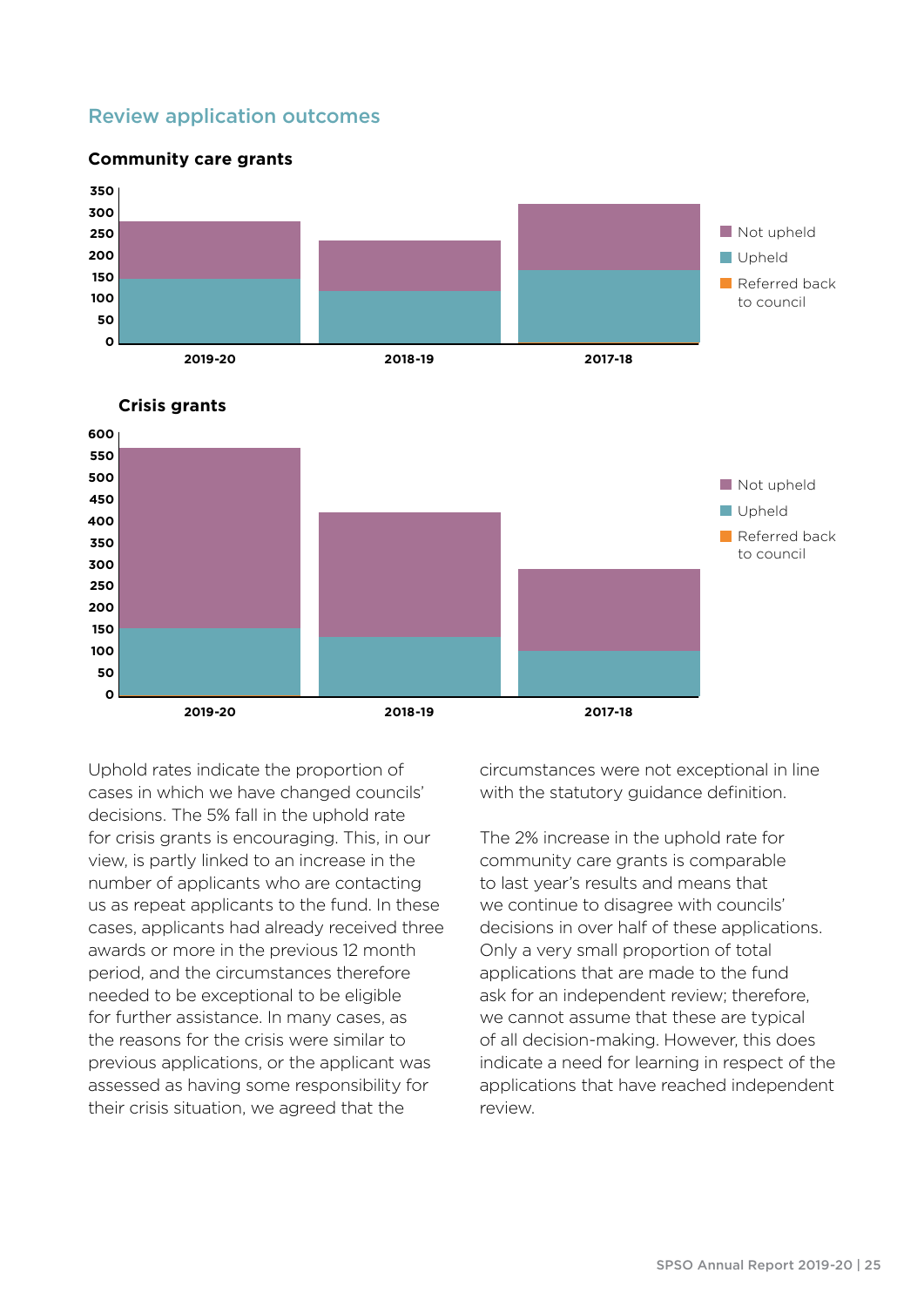### <span id="page-27-0"></span>Model Complaints Handling Procedure

### Monitoring compliance with the Model Complaints Handling Procedure

With the Model Complaints Handling Procedure (MCHP) now fully adopted across Scottish public bodies under SPSO's jurisdiction, much of our focus is on monitoring compliance and supporting improvement. We monitor in various ways, for example through environmental scanning, the self-assessment of organisation's complaints procedures, issues identified from the complaints made to SPSO, and working directly with organisations to share and support good practice in complaints handling.

Advice and guidance provided by SPSO for authorities includes:

- sharing tools and guidance for effective complaints handling
- reviewing and providing feedback about draft complaints handling procedures
- contributing to complaints handling network events for key sectors
- clarification on how to apply the MCHP to real-life (non-case specific) situations
- delivering presentations and workshops on good complaints handling

### **Requests for advice or support**

| 2019-20 | 2018-19 | 2017-18 |
|---------|---------|---------|
| 254     | 259     | 228     |

#### **Types of advice requests**



Overall, the total number of requests is consistent with last year, but as can be seen, the nature of those requests has shifted. There:

- were significant falls in relation to general enquiries and requests for comment/input. We see this as positive, and a reflection of increased familiarity with MCHP and work we have done on our website.
- was an increase in the volume of contacts about compliance. We anticipate a further temporary rise for the next year or two, as organisations begin to introduce the revised version of the MCHP published in January 2020.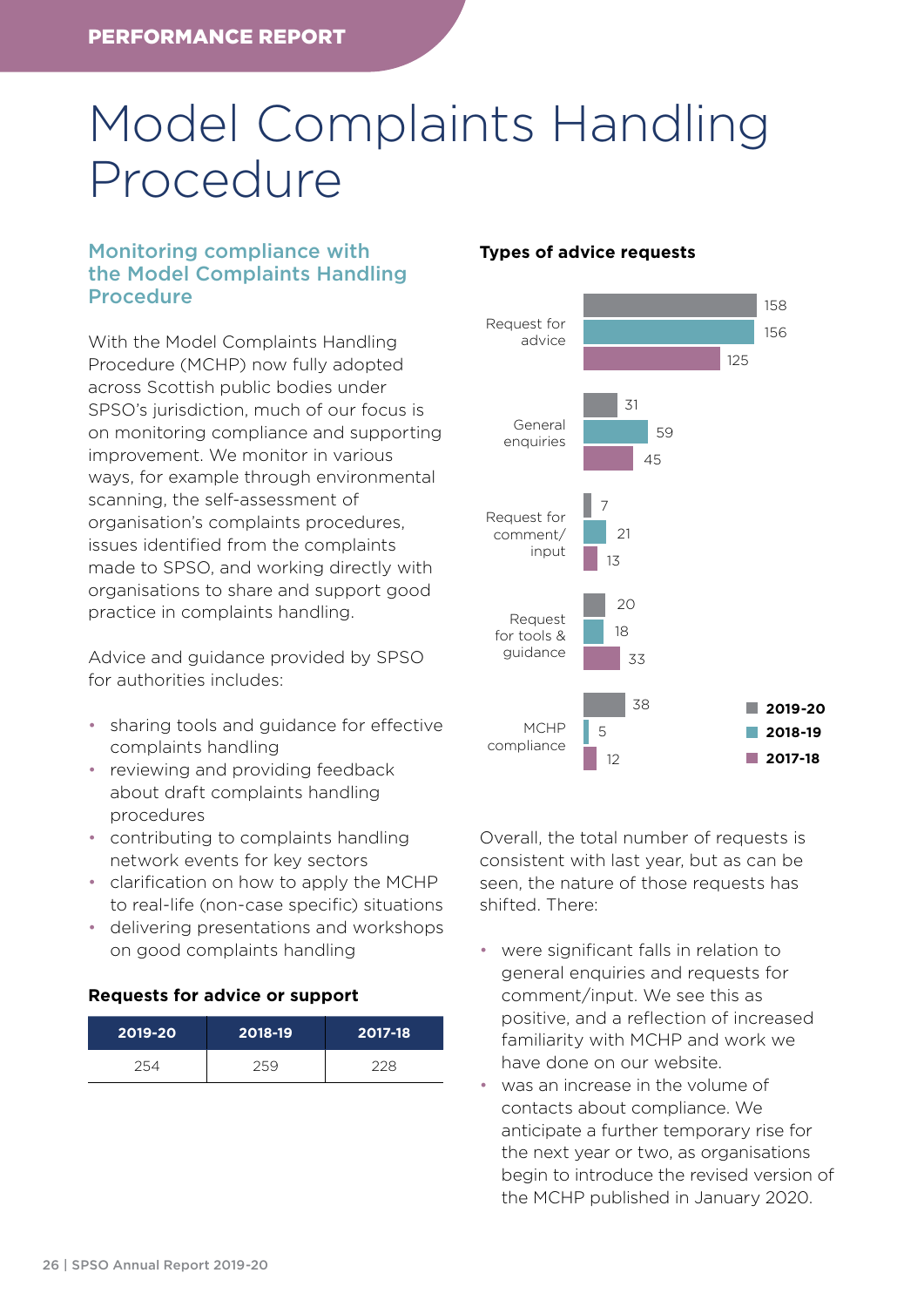### **Advice requests by sector**

| <b>Advice requests</b><br>by Sector                      | 2019-20 | 2018-19 | 2017-18 |
|----------------------------------------------------------|---------|---------|---------|
| Local Authority                                          | 58      | 73      | 56      |
| Health                                                   | 65      | 61      | 70      |
| Housing                                                  | 53      | 40      | 28      |
| Scottish<br>Government<br>and Devolved<br>Administration | 37      | 30      | 21      |
| Colleges and<br>universities                             | 19      | 20      | 21      |
| Water                                                    | 4       | 4       | 2       |
| Other                                                    | 18      | 31      | 30      |
| <b>Total</b>                                             | 254     | 259     | 228     |

The main changes from last year in where requests came from were:

- a decrease in contacts received from the local authority sector when compared to the previous year
- a slight increase in the volume received from the housing sector

We saw no particular reason for these shifts.

### Supporting the complaint handling community

In addition to our support work with organisations under jurisdiction, we also hosted visits from a variety of organisations hoping to find out more about the MCHP and Scotland's approach to complaints handling. We are always pleased to share what we have learned from the introduction of the MCHP over the years and share some of the good practice that we see across the sectors. This year we met with visitors from across the UK, Europe and wider.



### MCHP review

This year we completed a review of the MCHP across all sectors (except the NHS). This was the first full review since 2012, when the original MCHPs were published.

Our consultation work began in 2018 and continued throughout 2019 where we sought direct feedback from all organisations within SPSO's jurisdiction, and other external stakeholders. Towards the end of 2019, we shared the revised draft procedure with bodies under SPSO's jurisdiction and external stakeholders for comment. We also presented on the findings of our work to sector complaints networks. In response to the feedback received, we updated the draft before its publication in January 2020<sup>3</sup>. In listening to the sectors and responding positively to the required timescales for implementation, we agreed that public bodies should fully implement the revised procedure by no later than 1 April 2021.

3 [www.spso.org.uk/the-model-complaints-handling-procedures](http://www.spso.org.uk/the-model-complaints-handling-procedures)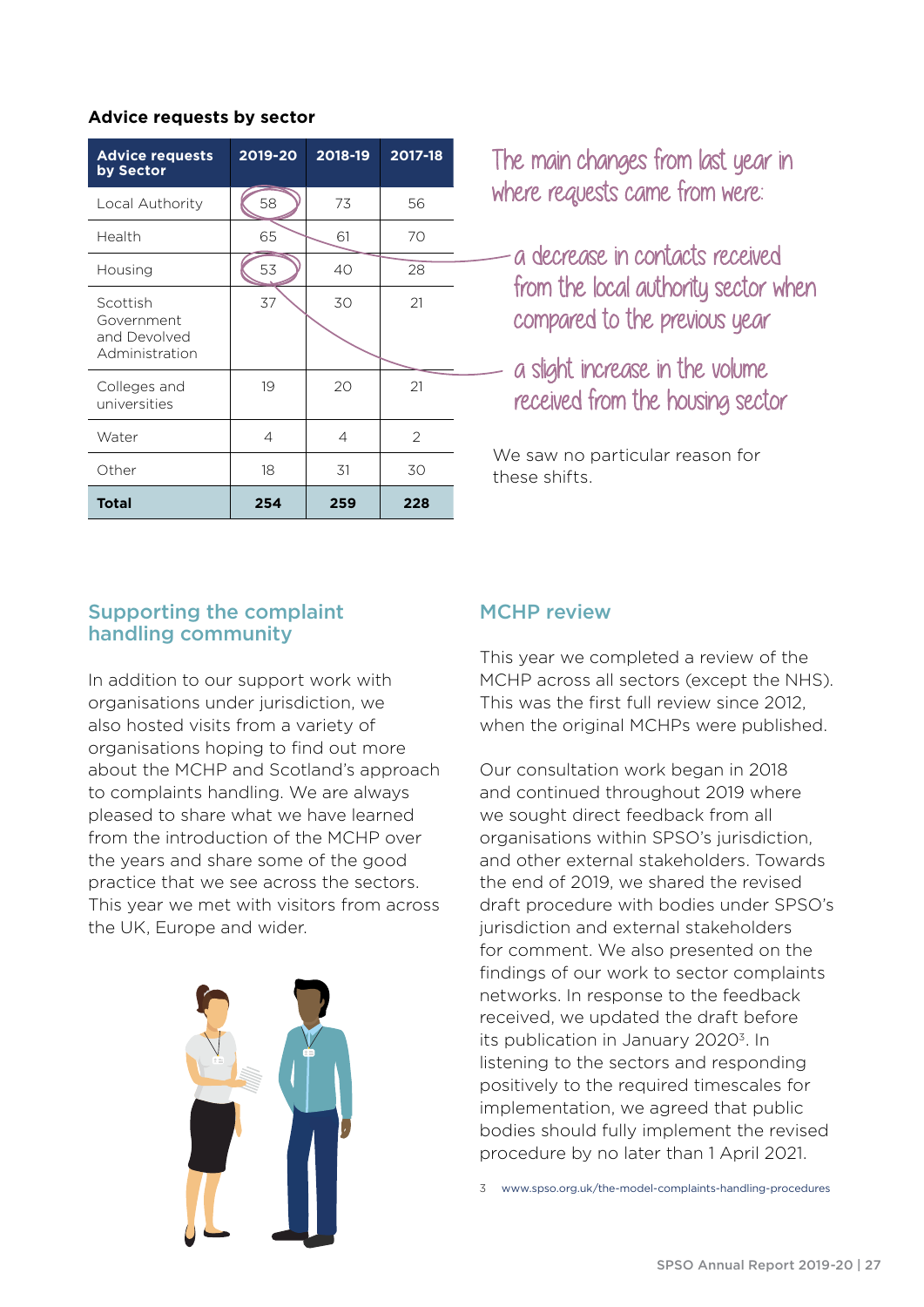The revised procedures provide:

- a standardised core text across all of Scotland's public services
- updated content in line with:
	- feedback from organisations under SPSO's jurisdiction
	- issues identified from our casework
	- recent research and good practice in relation to using alternative resolution approaches, promoting positive complaint behaviours and improving access to complaints for vulnerable persons



We published a revised MCHP for each sector with additional guidance and sector specific examples. Each MCHP includes direct links to SPSO tools and online resources under the relevant areas.

The previous MCHPs for local authorities and social work have now been merged into a single MCHP, taking into account stakeholder views expressed through our public consultation. Therefore, once local authorities have implemented the revised procedure there will no longer be a standalone Social Work MCHP.

In 2020-21, we will be providing support and guidance to organisations as they work towards adopting the revised procedure by April 2021.

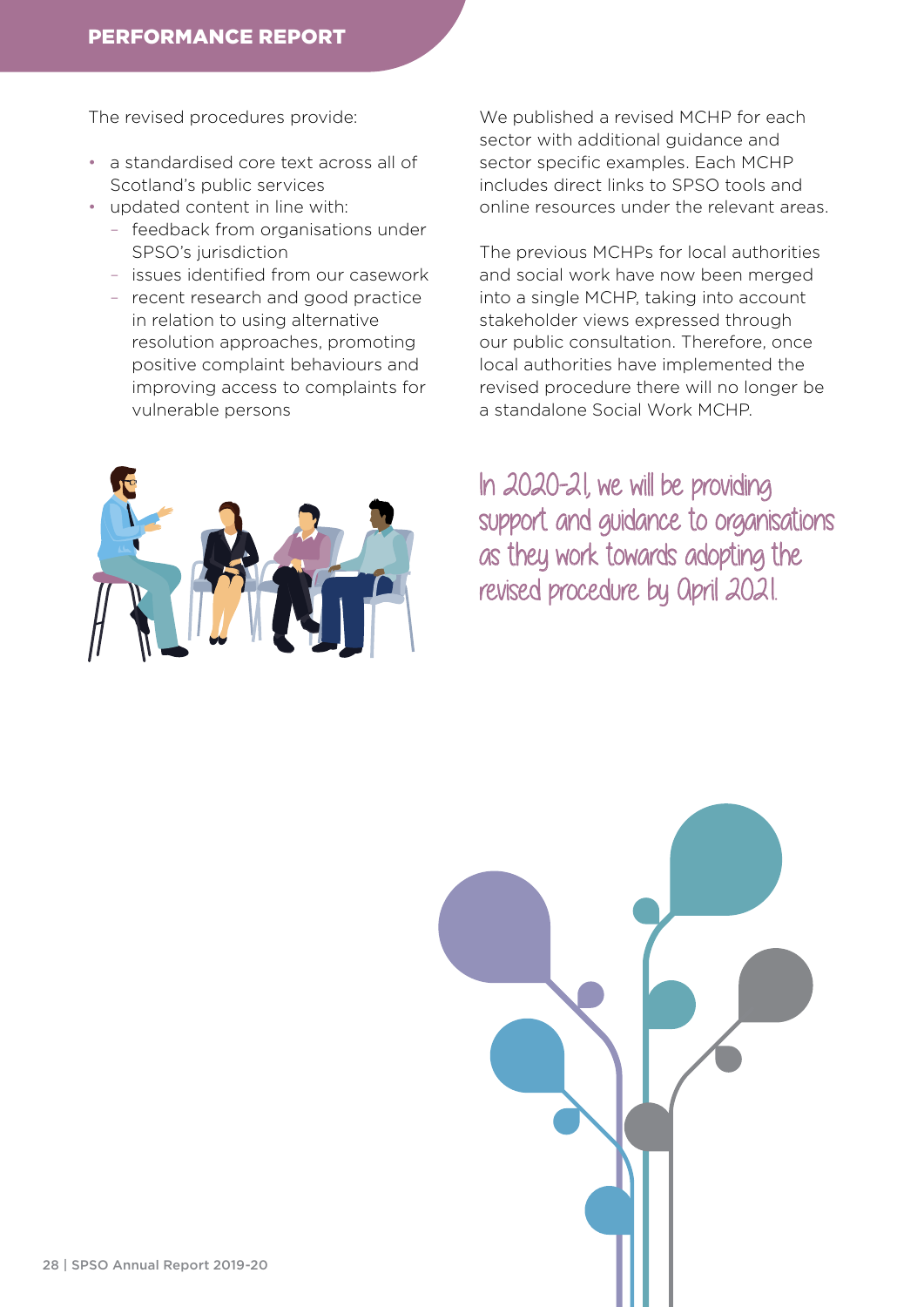### <span id="page-30-0"></span>Learning from complaints

We work continuously with our stakeholders to promote learning and drive improvements to ensure that complainants have their rights respected, and to avoid a future repeat of the problem for others. Integral to this is the making of recommendations resulting from investigations.

| <b>Sector</b>                                                           | <b>Total Prems</b><br>2019-20 | Prems as %<br>of total cases<br>per sector | <b>Prems as</b><br>% of total<br>2018-19 | <b>Difference</b> | <b>Prems as</b><br>% of total<br>2017-18 |
|-------------------------------------------------------------------------|-------------------------------|--------------------------------------------|------------------------------------------|-------------------|------------------------------------------|
| <b>Further Education</b>                                                | 1                             | 4%                                         | 9%                                       | $-5%$             | 13%                                      |
| Higher Education                                                        | 14                            | 9%                                         | 16%                                      | $-7%$             | 11%                                      |
| Health                                                                  | 261                           | 18%                                        | 17%                                      | $1\%$             | 22%                                      |
| <b>Housing Associations</b>                                             | 56                            | 18%                                        | 22%                                      | $-4%$             | 31%                                      |
| Joint Health & Social Care                                              | 26                            | 13%                                        | 16%                                      | $-3%$             | 14%                                      |
| Local Authority                                                         | 267                           | 21%                                        | 24%                                      | $-3%$             | 28%                                      |
| Scottish Government &<br>Devolved Administration<br>(excluding prisons) | 39                            | 18%                                        | 15%                                      | 3%                | 17%                                      |
| Scottish Prison Service                                                 | 61                            | 20%                                        | 21%                                      | $-1\%$            | 21%                                      |
| Water                                                                   | 55                            | 39%                                        | 37%                                      | 2%                | 39%                                      |
| Other (incl out of<br>jurisdiction)                                     | $\overline{4}$                | 14%                                        | 6%                                       | 8%                | n/a                                      |
| <b>Total</b>                                                            | 784                           | 19%                                        | 20%                                      | $-1%$             | 24%                                      |

### Premature complaints by sector

### SPSO uphold rates by sector

| <b>Uphold rates by sector</b>                                              | 2019-20 | 2018-19                                 | % Difference | 2017-18 |
|----------------------------------------------------------------------------|---------|-----------------------------------------|--------------|---------|
| Local Authority                                                            | 64%     | 59%                                     | 5%           | 58%     |
| Health                                                                     | 55%     | 59%                                     | $-4%$        | 60%     |
| Scottish Governement and<br>Devolved Administration<br>(excluding prisons) | 67%     | 67%                                     |              | 65%     |
| Scottish Prison Service                                                    | 92%     | 73%                                     | 19%          | 33%     |
| Housing Associations                                                       | 60%     | 50%                                     | 10%          | 57%     |
| Water                                                                      | 71%     | 55%                                     | 16%          | 73%     |
| <b>Further Education</b>                                                   | 0%      | 100%<br>(only investigated<br>one case) | $-100\%$     | 58%     |
| <b>Higher Education</b>                                                    | 64%     | 33%                                     | 31%          | 45%     |
| Joint Health & Social Care                                                 | 55%     | 55%                                     |              | 50%     |

The most significant changes were in relation to the Scottish Prison Service and Higher Education. The reasons for this are not apparent and our ability to look into this further is hampered by lockdown.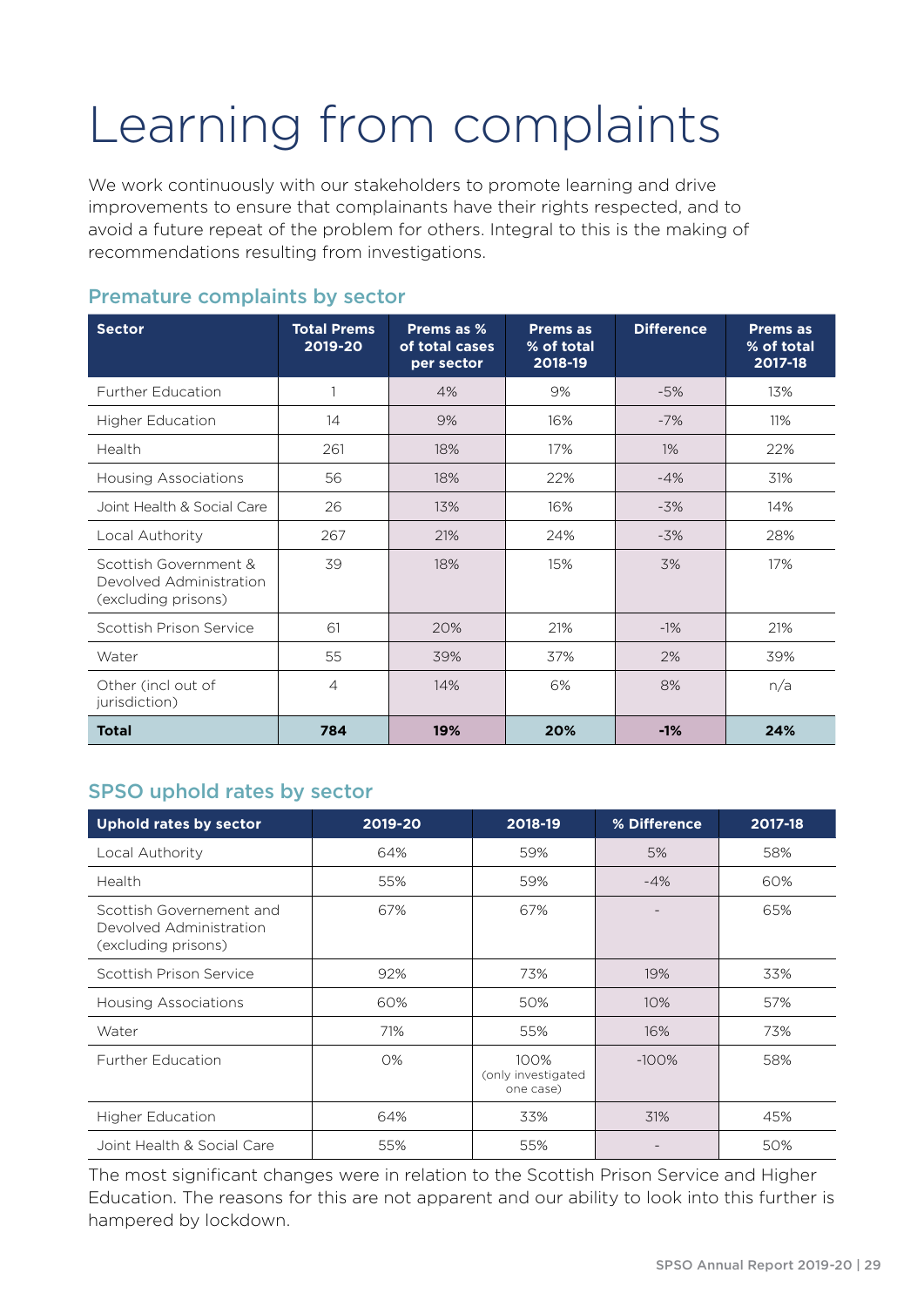### Overview of SPSO recommendations

We are most likely to ask for a specific action to be taken in relation to individual remedies. With complaint handling, and learning and improvement, we take a slightly different approach and focus on the outcomes we require and the evidence that they have been achieved. This, we believe, promotes more sustainable and embedded learning and improvement.



#### **Recommendations made in 2019-20**

| <b>Recommendation type</b> | 2019-20 | % of total<br><b>recommendations</b> | 2018-19 | 2017-18 |
|----------------------------|---------|--------------------------------------|---------|---------|
| Complaints handling        | 130     | 13%                                  | 130     | 109     |
| Individual - apology       | 326     | 31%                                  | 342     | 379     |
| Individual - financial     | 18      | 2%                                   | 8       | 17      |
| Individual - other         | 53      | 5%                                   | 36      | 52      |
| Individual - total         | 397     | 38%                                  | 386     | 448     |
| Learning & Improvement     | 511     | 49%                                  | 644     | 635     |
| <b>Total</b>               | 1,038   | 100%                                 | 1,160   | 1,192   |

### **Recommendations in 2019-20 – by sector**

| <b>Sector</b>                                                          | <b>Complaints</b><br>handling<br>remedy | <b>Individual</b><br>remedy -<br>apology | <b>Individual</b><br>remedy -<br>financial<br>payment | <b>Individual</b><br>remedy -<br>other | <b>Learning and</b><br><b>Improvement</b><br>remedy | <b>Sector</b><br>total | % of<br>total |
|------------------------------------------------------------------------|-----------------------------------------|------------------------------------------|-------------------------------------------------------|----------------------------------------|-----------------------------------------------------|------------------------|---------------|
| Further Education                                                      | $\circ$                                 | $\circ$                                  | $\circ$                                               | $\circ$                                | $\circ$                                             | $\Omega$               | 0%            |
| Health                                                                 | 79                                      | 208                                      | $\overline{4}$                                        | 15                                     | 359                                                 | 665                    | 64%           |
| <b>Housing Associations</b>                                            | 1                                       | 3                                        | $\circ$                                               | $\circ$                                | $\circ$                                             | $\overline{4}$         | 0%            |
| Joint Health and<br>Social Care                                        | $\mathcal{G}$                           | 13                                       | $\mathbf{1}$                                          | 7                                      | 18                                                  | 48                     | 5%            |
| Local Authority                                                        | 20                                      | 55                                       | 3                                                     | 15                                     | 92                                                  | 185                    | 18%           |
| Scottish Government<br>& Devolved<br>Administration<br>(excl. prisons) | 3                                       | 5                                        | $\mathbf{1}$                                          | 1                                      | $\overline{4}$                                      | 14                     | 1%            |
| Scottish Prison<br>Service                                             | 9                                       | 18                                       | $\Omega$                                              | $\overline{4}$                         | 8                                                   | 39                     | 4%            |
| Higher Education                                                       | 3                                       | 13                                       | $\circ$                                               | 8                                      | 17                                                  | 41                     | 4%            |
| Water                                                                  | 6                                       | 11                                       | 9                                                     | 3                                      | 13                                                  | 42                     | 4%            |
| <b>Total</b>                                                           | 130                                     | 326                                      | 18                                                    | 53                                     | 511                                                 | 1,038                  | 100%          |
| Proportion of<br>recommendations<br>issued                             | 13%                                     | 31%                                      | 2%                                                    | 5%                                     | 49%                                                 | 100%                   |               |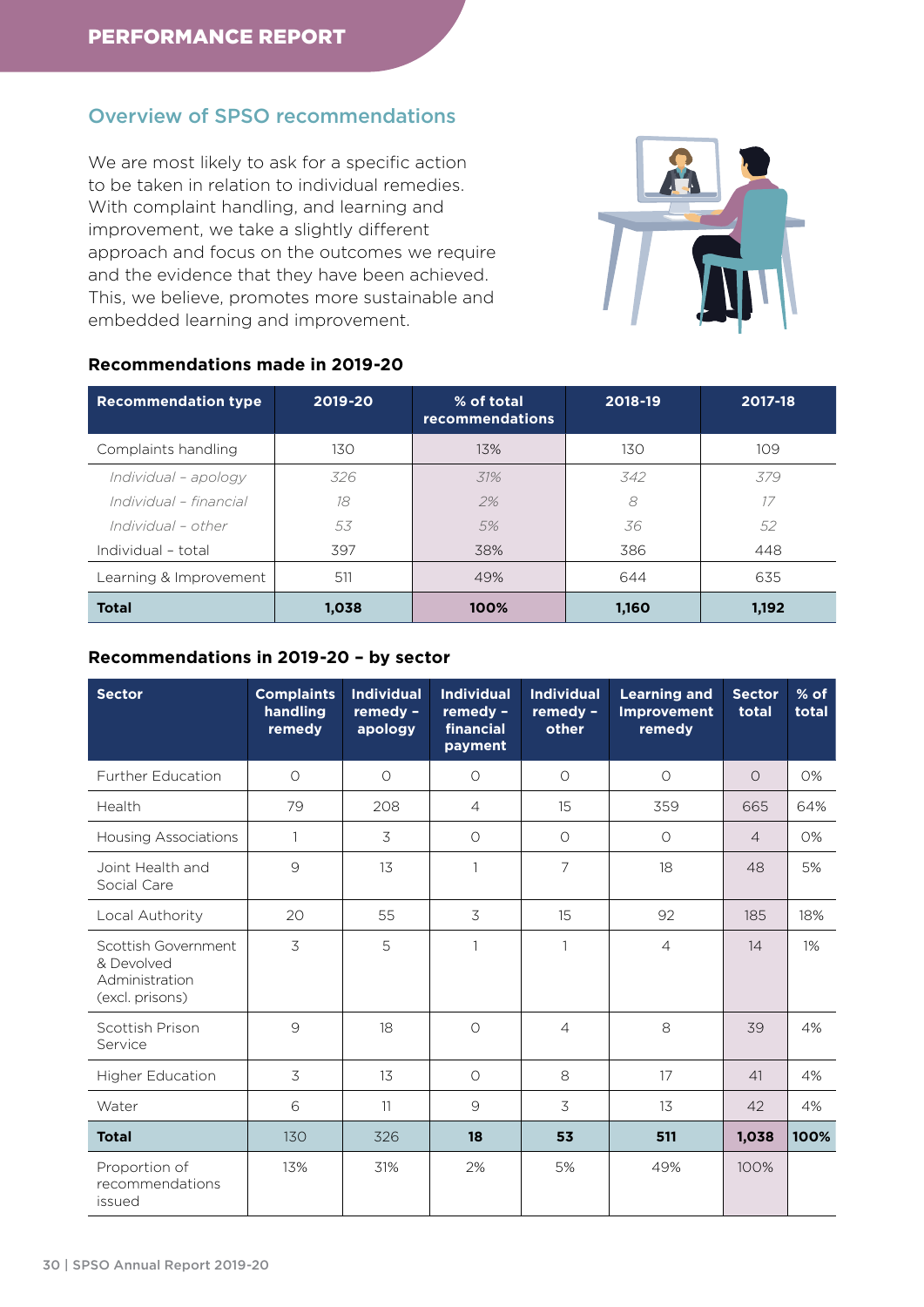### **Feedback to organisations – 2019-20 by sector**

|                                                                      | Total no. of<br>feedback 2019-<br>20 by sector | <b>Complaints</b><br>handling | <b>Points to</b><br>note | <b>Response</b><br>to SPSO<br>investigation |
|----------------------------------------------------------------------|------------------------------------------------|-------------------------------|--------------------------|---------------------------------------------|
| <b>Further Education</b>                                             | 3                                              | 2                             |                          | $\bigcirc$                                  |
| Health                                                               | 282                                            | 69                            | 188                      | 25                                          |
| <b>Housing Associations</b>                                          | $\overline{4}$                                 | $\overline{2}$                | $\overline{2}$           | $\bigcap$                                   |
| Joint Health and Social Care                                         | 27                                             | 5                             | 21                       |                                             |
| Local Authority                                                      | 78                                             | 23                            | 44                       | 11                                          |
| Scottish Government & Devolved<br>Administration (excluding prisons) | $\overline{4}$                                 | $\overline{2}$                |                          |                                             |
| Scottish Prison Service                                              | 3                                              | 0                             | 2                        |                                             |
| Higher Education                                                     | 10                                             | 2                             | 8                        | $\bigcirc$                                  |
| Water                                                                | $\overline{4}$                                 | $\overline{2}$                | $\overline{2}$           | $\Omega$                                    |
| <b>Total</b>                                                         | 415                                            | 107                           | 269                      | 39                                          |

We give feedback to organisations if during the course of an investigation we identify either a matter of concern that in itself is not the subject of the complaint, but is related to the general matter under investigation, or if we recognise good practice. Such feedback ranges from comments on the organisation's complaint handling or interaction with SPSO, to alerting the public body to key points within our decision, like comments by an adviser.

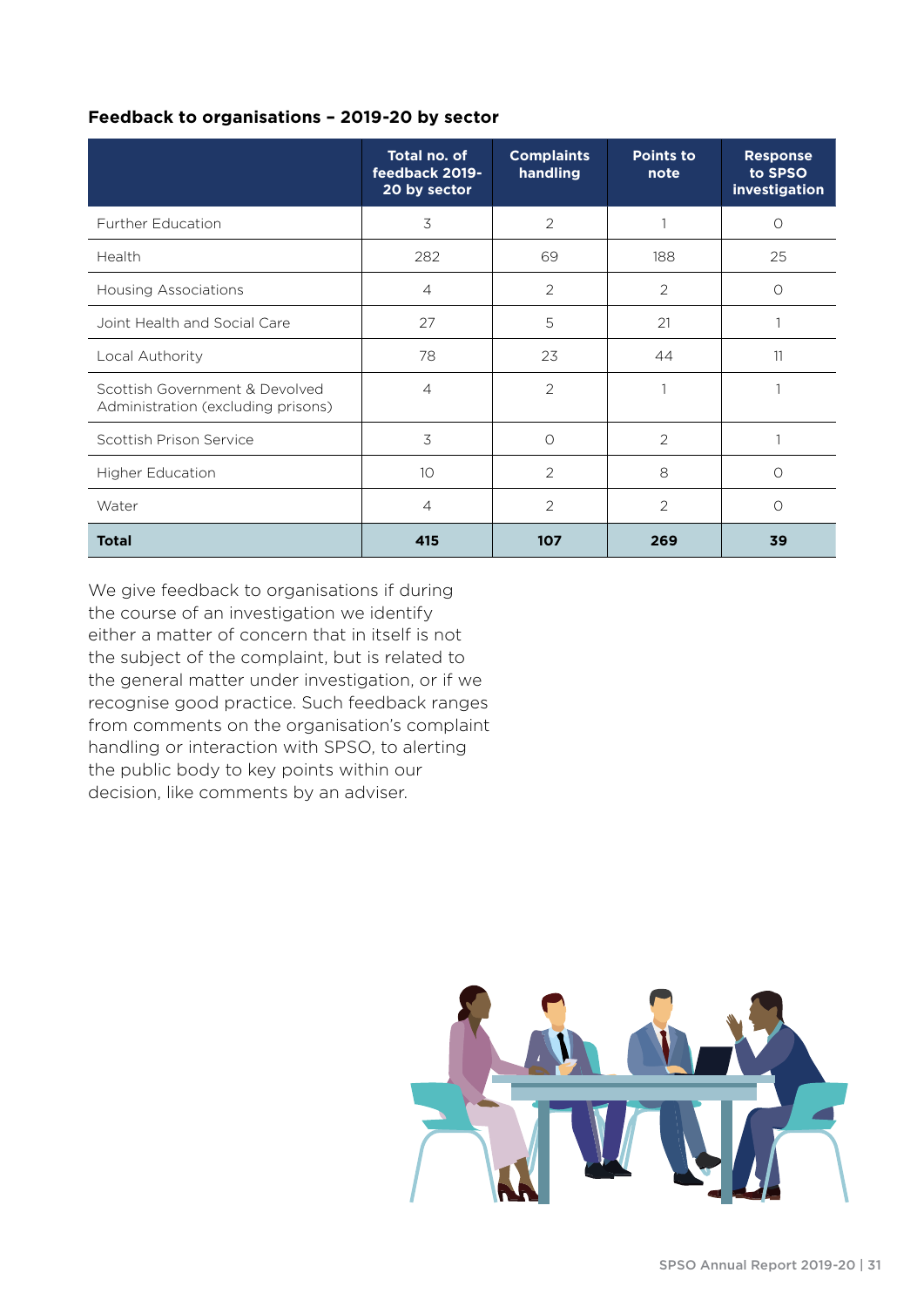### **Compliance with recommendations**

We set a deadline for implementation of recommendations and follow them all up until we are satisfied that they have been implemented.

|                                                          | <b>Total</b><br>closed | Within<br>target | % closed<br>within<br>target | <b>Completed</b><br>- Over<br>Target -<br>under 1<br>month | % closed<br>within target<br>or within 1<br>month of<br>target | <b>Completed</b><br>- Over<br>Target -<br>under 3<br>months | % closed<br>within<br>target or<br>within 3<br>months of<br>target |
|----------------------------------------------------------|------------------------|------------------|------------------------------|------------------------------------------------------------|----------------------------------------------------------------|-------------------------------------------------------------|--------------------------------------------------------------------|
| Health                                                   | 688                    | 324              | 47%                          | 257                                                        | 84%                                                            | 307                                                         | 92%                                                                |
| <b>Housing Associations</b>                              | 5                      | $\overline{4}$   | 80%                          | $\circ$                                                    | 80%                                                            | 1                                                           | 100%                                                               |
| Joint Health and<br>Social Care                          | 32                     | 10               | 31%                          | 14                                                         | 75%                                                            | 18                                                          | 88%                                                                |
| Local Authority                                          | 149                    | 110              | 74%                          | 21                                                         | 88%                                                            | 32                                                          | 95%                                                                |
| Scottish Government<br>& Devolved Admin<br>(not prisons) | 12                     | 12               | 100%                         | $\circ$                                                    | 100%                                                           | $\circ$                                                     | 100%                                                               |
| Scottish Prison<br>Service                               | 30                     | 17               | 57%                          | 7                                                          | 80%                                                            | 10                                                          | 90%                                                                |
| <b>Higher Education</b>                                  | 38                     | 11               | 29%                          | 14                                                         | 66%                                                            | 19                                                          | 79%                                                                |
| Water                                                    | 43                     | 29               | 67%                          | $\mathcal{Q}$                                              | 88%                                                            | 12                                                          | 95%                                                                |
| <b>Total</b>                                             | 997                    | 517              | 52%                          | 322                                                        | 84%                                                            | 399                                                         | 92%                                                                |

#### **Timescales for compliance with SPSO recommendations**

52% of recommendations were implemented within the target specified; this is the same as in 2018-19.

92% of recommendations closed in 2019-20 were closed within three months of the target date set. This is broadly similar to 2018-19 when 94% were closed within three months.

### **Support and Intervention Policy**

This year we introduced our Support and Intervention Policy (S&IP). This policy formalises the mechanisms we already used to offer support to organisations and take intervention when required.

It helps us to focus our resources on public bodies who require support in order to help them improve their practice or address poor performance, or where intervention action is more appropriate to ensure the public body takes specific action to improve performance in relation to complaints handling, handling of Scottish Welfare Fund reviews or engagement with SPSO.

It also informs public bodies of what they can expect from us.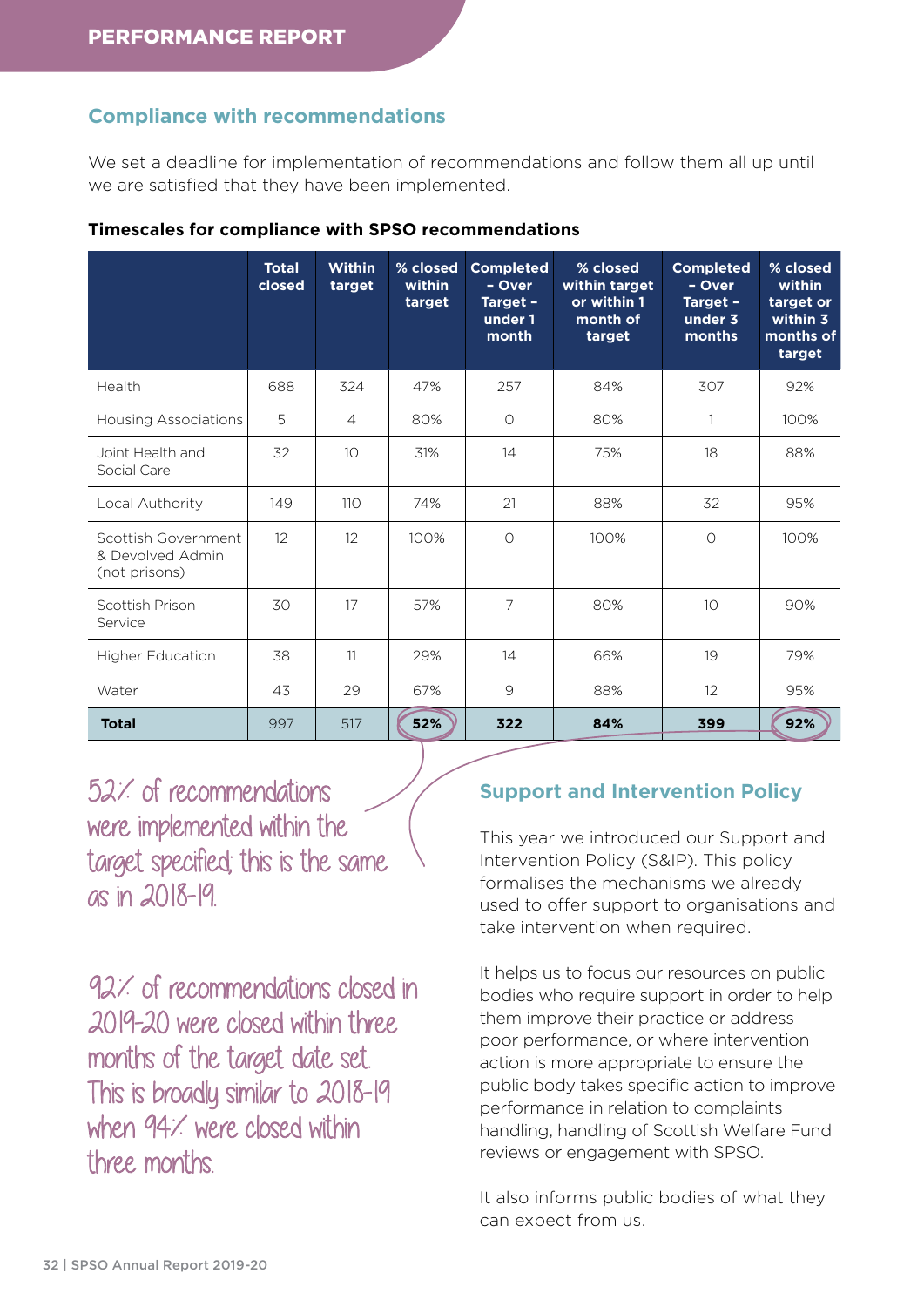There are five levels of intervention, level 1 being the most informal, and level 5 being the application of legal powers. There is more information about this on our website<sup>4</sup>.

Activity under the S&IP might be as straightforward as further contact from one of our Complaints Reviewers chasing up overdue information or, in situations of continued non-compliance or repeated difficulties, the Ombudsman may ultimately decide to issue a report to Parliament drawing their attention to the problem. By logging and monitoring these additional and further contacts, we can build a better overall picture of how organisations are responding to complaints as well as identifying problems in their interactions with us.

The commonest S&IP intervention this year was further contact from one of our Complaints Reviewers. This successfully resolved most issues.

On seven occasions, however, matters were not resolved at this first stage on the procedure, and a member of our

leadership team made contact with the Chief Executive of the public body concerned to highlight the particular issues, referring to our S&IP and offering our support in resolving matters without necessitating further escalation.

Common examples of level 1 interventions were:

- issuing a reminder to an organisation about an overdue enquiry or recommendation (officer to officer)
- escalating a level 1 to an SPSO team manager to make an approach to the Chief Executive to make them aware of a potential issue
- gathering intelligence from our early stage assessment of cases which point to a potential issue and following this up through our Improvement, Standards and Engagement team

We are pleased to report that our interventions have been successful and resulted in positive outcomes. We see the S&IP as an opportunity to engage constructively with public bodies to drive better outcomes for complainants.

| <b>Closed at level:</b>           | <b>No. of Support</b><br>and Intervention<br>actions 2019-20 | <b>Public service organisation</b>                                                                                                                                                                                                                                                                                                                |
|-----------------------------------|--------------------------------------------------------------|---------------------------------------------------------------------------------------------------------------------------------------------------------------------------------------------------------------------------------------------------------------------------------------------------------------------------------------------------|
| 2 - Leadership team               | 5                                                            | Water Industry Commission for Scotland,<br>٠<br>non-response<br>A medical practice, non-completion of recs<br>٠<br>Dumfries & Galloway Council, no evidence of<br>$\bullet$<br>rec compliance<br>North Lanarkshire Council, non-payment of<br>SWF crisis grant<br>Clackmannanshire Council, failure to follow<br>SWF Scottish Government guidance |
| 3 - Project plan                  |                                                              | NHS Greater Glasgow & Clyde, an action<br>plan to audit and demonstrate learning from<br>complaints                                                                                                                                                                                                                                               |
| 4 - Ombudsman direct contact      |                                                              | Heriot-Watt University, failure to provide<br>information on recommendation                                                                                                                                                                                                                                                                       |
| 5 - Report to Scottish Parliament | O                                                            |                                                                                                                                                                                                                                                                                                                                                   |

4 [www.spso.org.uk/support-and-intervention-policy](http://www.spso.org.uk/support-and-intervention-policy)

Due to reporting issues, we do not have a full breakdown of level 1 interventions undertaken in 2019-20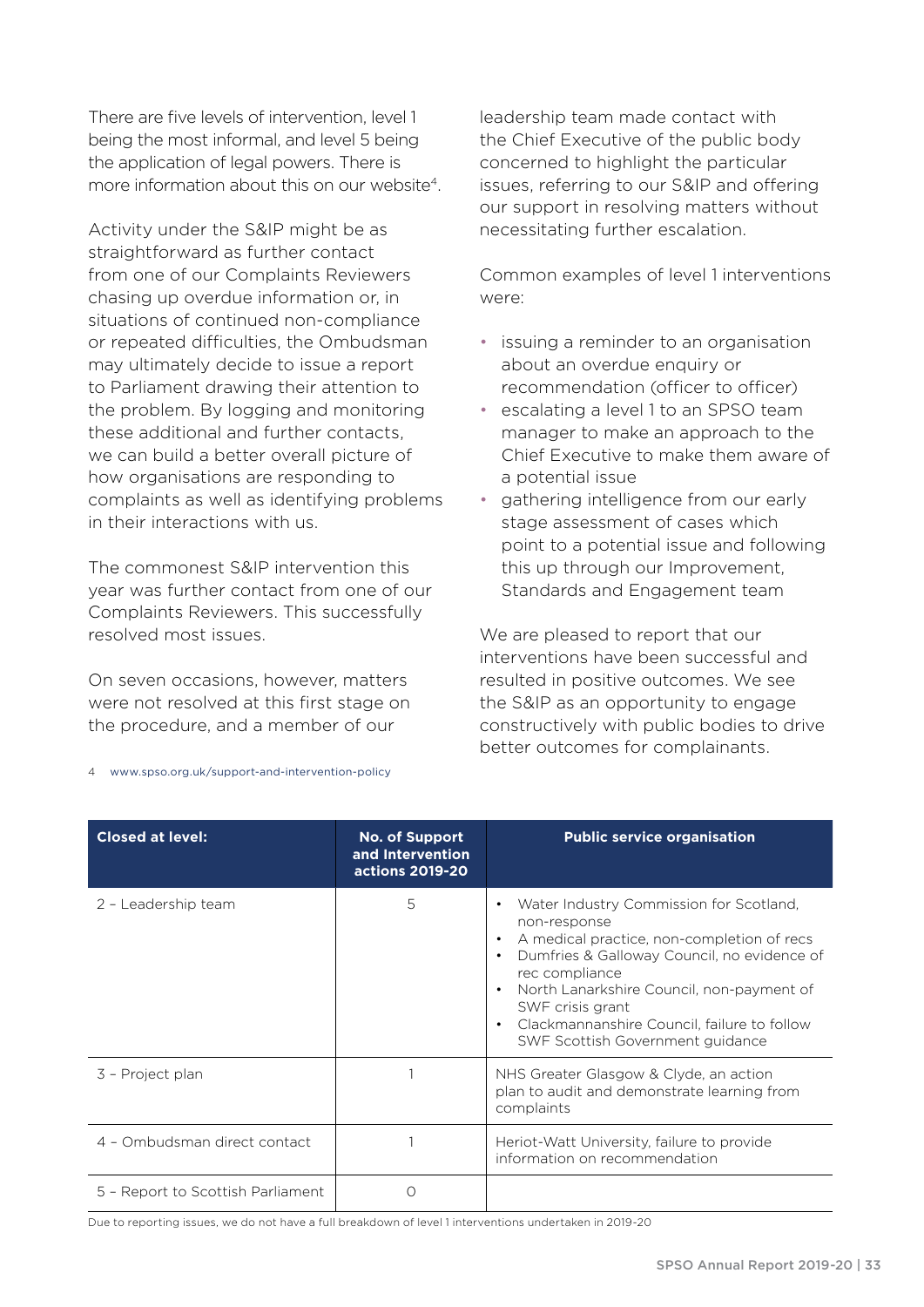### **Case study**

NHS Greater Glasgow & Clyde (NHS GG&C) was one of the organisations who took up the offer of support. We identified issues with the accuracy and timeliness of some responses to our requests for information. We contacted the Chief Executive and met with the board to discuss specific cases alongside the overall picture emerging from our monitoring activities. Resolutions were quickly identified and put in place for the particular cases.

A small project team of NHS and SPSO staff worked together to develop an action plan to audit current practices, identify key areas for targeted improvement work and develop tools and resources to support good complaint handling and investigation.

The project culminated in a seminar held in February this year attended by over 70 senior clinical staff from across NHS GG&C with responsibility for complaints investigations. At the seminar a number of SPSO staff, including several of our clinical advisers, shared information about the how and the why of our ways of working and answered participant questions.

These actions, supported by the enthusiastic project group, have already resulted in improvements to the accuracy and timeliness of our interactions with GG&C and we will continue to build in these positive developments in 2020-21.

*"After initially being a little apprehensive about what the supported improvement process would entail, we found SPSO colleagues to be very supportive and encouraging, and they worked with us in a collaborative way. The end result was a tangible and sustained improvement."* 

COMPLAINTS MANAGER, NHS GREATER GLASGOW & CLYDE

*"We very much welcomed the positive and constructive engagement from NHS GG&C, working with our Improvement, Standards and Engagement team to achieve learning and improvement in relation to complaints handling across the organisation."* 

DIRECTOR, SPSO

### Sharing learning from complaint outcomes

In 2019-20, we shared our findings and learning with organisations and the wider public through:

• summaries of all our decisions published on our website

- a monthly e-newsletter which signposts to our decision summaries and highlights trends and learning
- working with a variety of stakeholders such as Healthcare Improvement Scotland (HIS), sharing anonymised data to inform a wider view of public service delivery across Scotland
- publication of SWF case studies on our website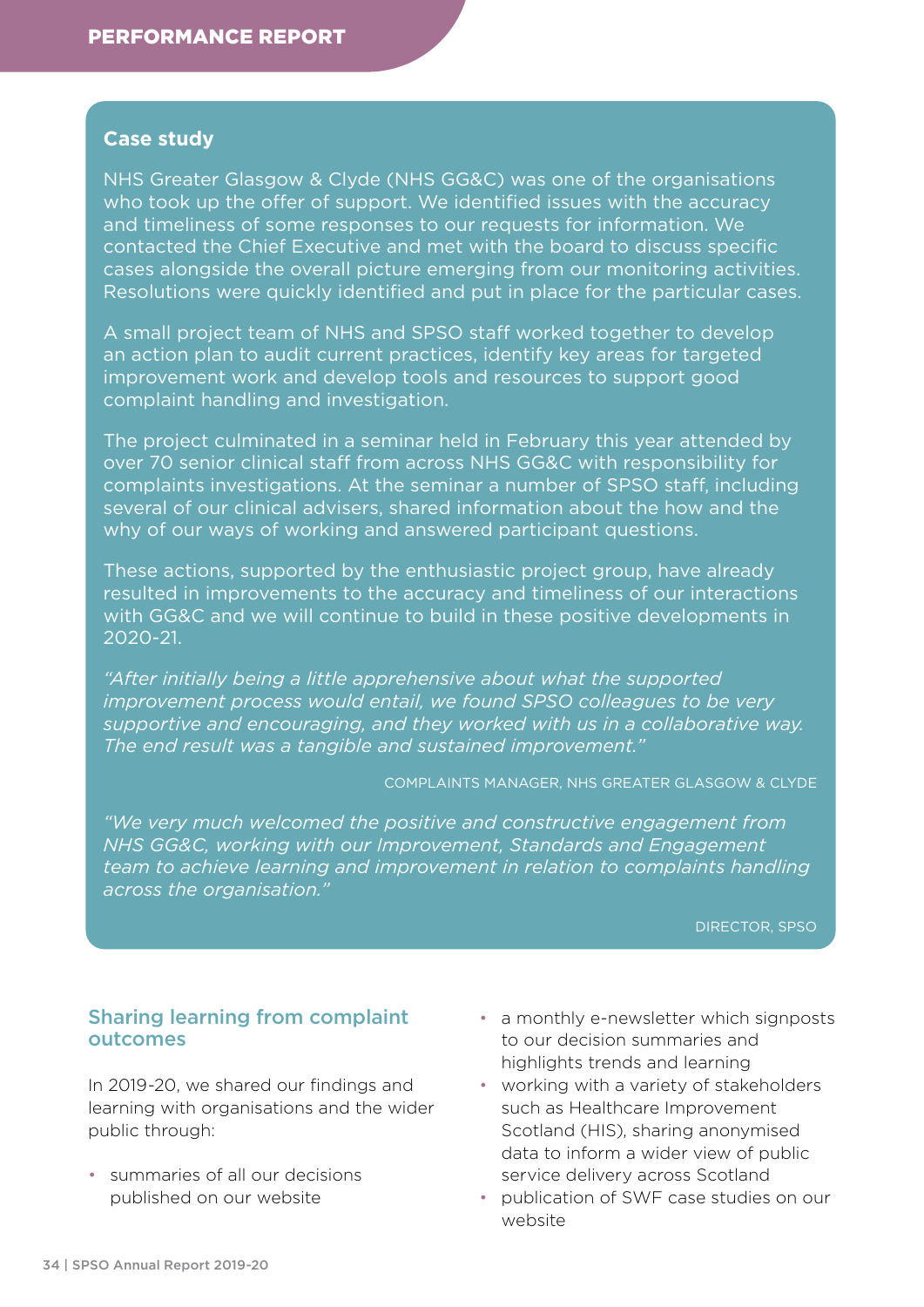# Stakeholder engagement

Through our Improvement, Standards and Engagement team, we engaged with a range of stakeholders and organisations to provide support and advice, drive improvements in standards of complaints handling and contribute to public sector improvement.

The team participated in 85 meetings and events this year. This is in addition to the events and meetings in which the Ombudsman was personally involved. This compares to 76 in 2018-19 and 66 in 2017-18.

Engagements included:

- complaints handlers' network groups
- local government benchmarking subgroup
- Scottish Government openness and learning event
- Patient Advice and Support Service (PASS)/NHS Complaints Personnel Association Scotland (NCPAS) events
- direct contact with:
	- NHS boards to discuss local complaints handling arrangements
	- Regulators to discuss business related complaints arrangements

We also welcomed numerous visitors to our office wanting to learn more about our work and the Scottish approach. These included: The Protector of Citizens of the Republic of Serbia, the John Smith Trust (a fellow from Azerbaijan), the University of Groningen (study association for constitutional and public law), NHS England (particularly our work in sharing intelligence and providing support in complaints handling matters to boards in Scotland), and the Public

Service Ombudsman for Wales and the Parliamentary & Health Service Ombudsman in relation to our training courses.

We are a member of a number of sector interest and working groups, including:

- Health Improvement Scotland Sharing Intelligence Group, working with partner scrutiny agencies to share intelligence in relation to different health boards on a regular basis
- Scottish Water Output Monitoring Group
- Our Director is a member of the Administrative Justice Council (AJC) and Administrative Justice Council Steering Group (AJCSG). During the year, she attended three group meetings and she and/or the Ombudsman attended three AJC meetings.

## SPSO training

Our training unit provides both direct delivery and online training. We delivered 45 training courses across all sectors, an increase of 22% on the previous year's total of 37.

Our direct delivery training courses are available to a broad range of public sector organisations. They provide practical good complaints handling, and are flexible in their approach to meet the needs of the attendees. For example, we can adapt training content for organisations who have specific outcomes they wish to achieve, or where there are particular sectoral challenges.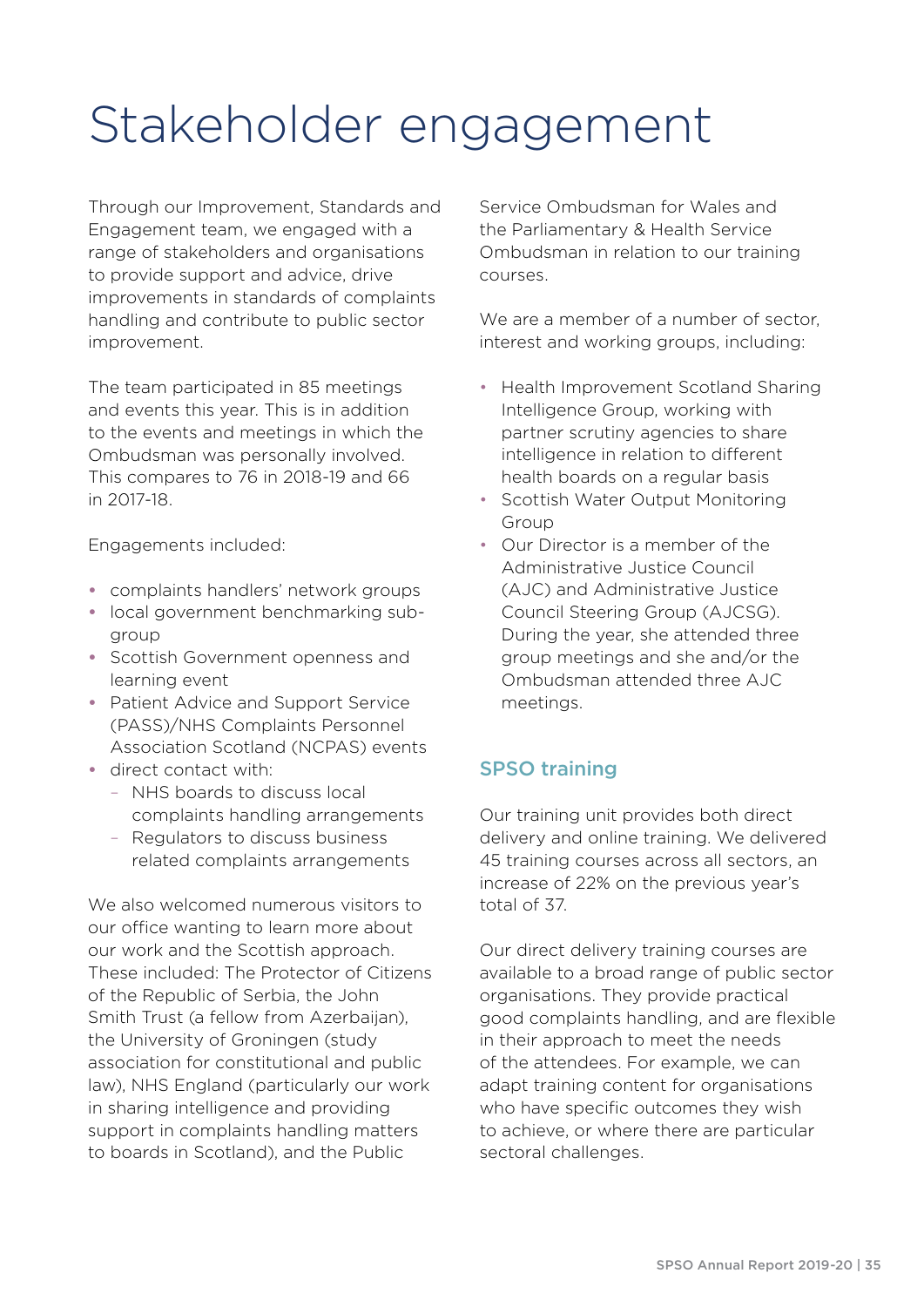The breakdown of courses delivered was:

- 25 Complaint Investigation Skills courses
- 12 Good Complaint Handling courses
- 8 Managing Difficult Behaviour courses.

Unfortunately, seven direct delivery training courses that were scheduled to be delivered in March 2020 were cancelled as a result of COVID-19.

In 2020-21, our training unit will focus on developing new training products to support the updated MCHP and the introduction of the INWO function. This, and the impact that we have experienced as a result of COVID-19, will result in fewer direct delivery courses being delivered in the first half of the business year.

For more information about the training we offer, please visit our website<sup>5</sup>.

## Complaints Improvement **Conference**

In February 2020, we hosted our bi-annual complaints improvement conference at Tynecastle Park, Edinburgh. This year's theme was the launch of the updated MCHP. We welcomed 180 attendees, and several guest speakers to the event.

The conference was opened by the Ombudsman, who delivered the keynote address. Throughout the day, we had speakers and held workshops covering a range of issues, including the revision to the MCHP, the new approach to 'resolution', the use of mediation as an alternative approach to dispute resolution,

supporting vulnerable people through the complaints process, developing policies to support staff and dealing with challenging behaviours.

Feedback from attendees indicated that the event had added value in the way that complaints are handled and investigated. We are extremely grateful to everyone who contributed to and supported the delivery of this year's conference; in particular the expert and knowledgeable contributions from Hirstworks, the Scottish Mediation Network, the University of Glasgow, Queen Margaret University, Anderson Strathern legal services, Tynecastle and, of course, the input and organisation provided by our own committed team and colleagues.

## Scottish Welfare Fund engagements

Our SWF team also engaged with stakeholders during 2019-20 by:

- delivering workshops to two local authorities following requests for some guidance in response to findings
- visiting a large local authority to meet with their new management team and to discuss recurrent findings
- delivering training to the MS Society
- participating in the customer service week event for third-sector advisors
- presenting at an event for welfare rights officers
- attending a Practitioners' Forum for SWF decision makers
- attending a meeting of the Ombudsman Association First Contact group, to share a new efficiency initiative.

5 [www.spso.org.uk/training](http://www.spso.org.uk/training)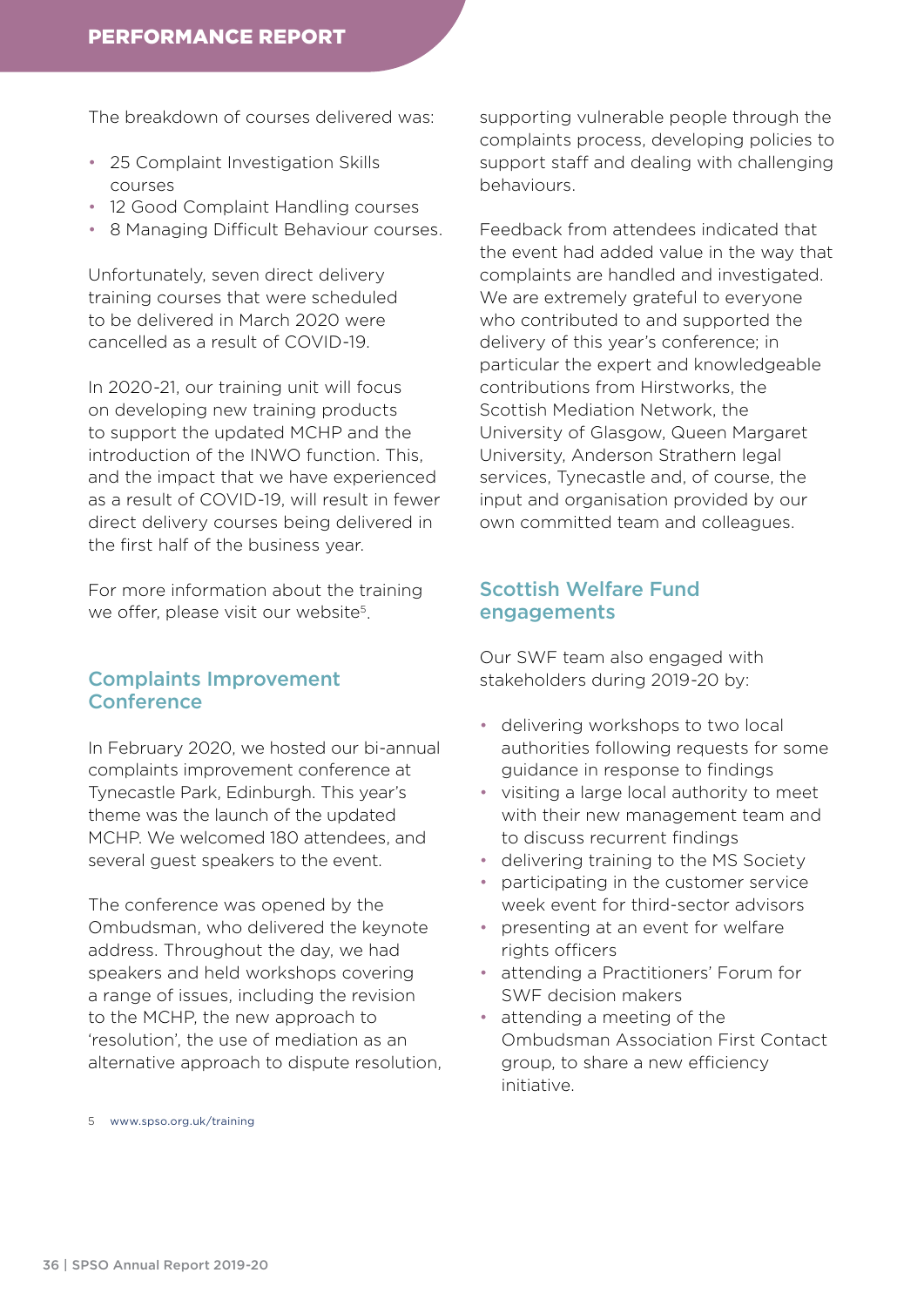## Parliamentary appearances and public consultations

The scope of our remit gives us a unique perspective on the delivery of Scottish public services. We continue to share the learning from investigations and complaint handling monitoring through our responses to inquiries and consultations undertaken by the Scottish Parliament and Government and others.

In 2019-20, our contributions included responses to the Scottish Government's consultations 'Legal Aid Reform in Scotland' and 'Environmental Principles and Governance in Scotland'; and the Health and Sport Committee's inquiry 'What should primary care look like for the next generation?'.

We also gave evidence and provided responses to Parliament and the Health and Sport Committee in relation to the Independent National Whistleblowing Officer role, the draft Whistleblowing Principles and Standards, and the draft whistleblowing order.

Further information is available on our website6.

Additionally, we gave written evidence to the Petitions committee in connection with a petition on higher education<sup>7</sup> and on complaints handling where we supported aspects of the petition which sought to allow us to take complaints in any format<sup>8</sup>.

We also had our regular annual appearance before Parliament on 29 January 2020<sup>9</sup> and followed up by letter regarding changes to our legislation<sup>10</sup>.

45 training courses delivered

25 Complaint Investigation Skills

12 Good **Complaint** Handling

8 Managing **Difficult** 

Behaviour

6 [www.spso.org.uk/policy-work](http://www.spso.org.uk/policy-work)

- 7 [https://www.parliament.scot/GettingInvolved/Petitions/](https://www.parliament.scot/GettingInvolved/Petitions/HigherEducationinScotland) [HigherEducationinScotland](https://www.parliament.scot/GettingInvolved/Petitions/HigherEducationinScotland)
- 8 [https://www.parliament.scot/GettingInvolved/Petitions/](https://www.parliament.scot/GettingInvolved/Petitions/PE01740) [PE01740](https://www.parliament.scot/GettingInvolved/Petitions/PE01740)
- 9 [http://www.parliament.scot/parliamentarybusiness/report.](http://www.parliament.scot/parliamentarybusiness/report.aspx?r=12494) [aspx?r=12494](http://www.parliament.scot/parliamentarybusiness/report.aspx?r=12494)
- 10 [https://www.parliament.scot/S5\\_Local\\_Gov/20200305\\_](https://www.parliament.scot/S5_Local_Gov/20200305_FromSPSOtoLGCC.pdf) [FromSPSOtoLGCC.pdf](https://www.parliament.scot/S5_Local_Gov/20200305_FromSPSOtoLGCC.pdf), [https://www.parliament.scot/](https://www.parliament.scot/S5_Local_Gov/202000428FromSPSOtoConvener.pdf) [S5\\_Local\\_Gov/202000428FromSPSOtoConvener.pdf](https://www.parliament.scot/S5_Local_Gov/202000428FromSPSOtoConvener.pdf)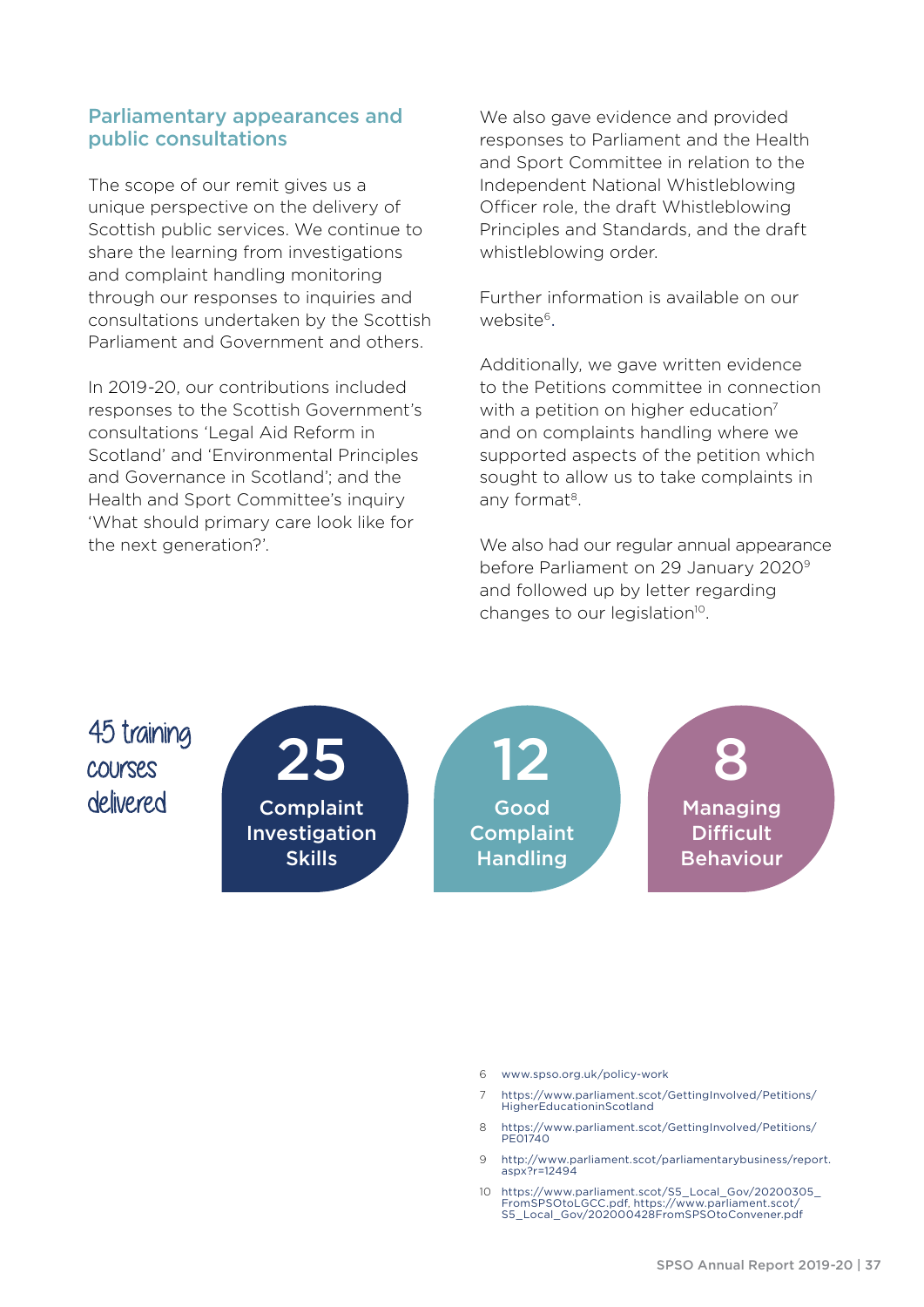## Customer service

We are committed to providing highquality services that meet or exceed our [customer service standards](https://www.spso.org.uk/our-customer-service-standards)<sup>11</sup>. The Standards set out our service delivery commitments and what can be expected from us. We review feedback we receive continually; this includes information from user satisfaction survey responses, customer service complaints, compliments and unsolicited feedback.

"I wish to take this opportunity to express my thanks to you for the sensitivity and courtesy with which you carried out the interview with myself and family member during this process. I would also thank you for assiduously keeping us informed by email of the progress of the long investigation. Thanks also must be extended to the medical adviser for the thoroughness of their investigation."

**Complainant** 

"I was feeling really anxious but they put me completely at ease and took a lot of notes about why I didn't agree with the council." Complainant

"We acknowledge that the investigation has taken a considerable amount of your time and we greatly appreciate how thorough you've been throughout. As a family, we look forward to putting this bad experience behind us, and moving forward in a positive way."

Complainant

"Thank you very much for replying to my request for the community care grant. I am thoroughly delighted and grateful for your help and understanding of my predicament and how you reached the decision."

SWF applicant

"What you guys do is amazing. I have used the service before and I just want to thank you so much."

SWF applicant

"Great outcome for the family. They will be delighted. Thank you for your patience and support."

SWF applicant's adviser

## Customer service complaints

We hold ourselves to the same high standards as we hold public bodies. Our customer service complaints (CSC) process is the same as the MCHP, except instead of signposting to the Ombudsman, we have a contract in place with an independent customer complaints reviewer to whom we signpost complainants.

We identify and record complaints about our service, and are committed to learning from them to put things right or drive improvement where needed.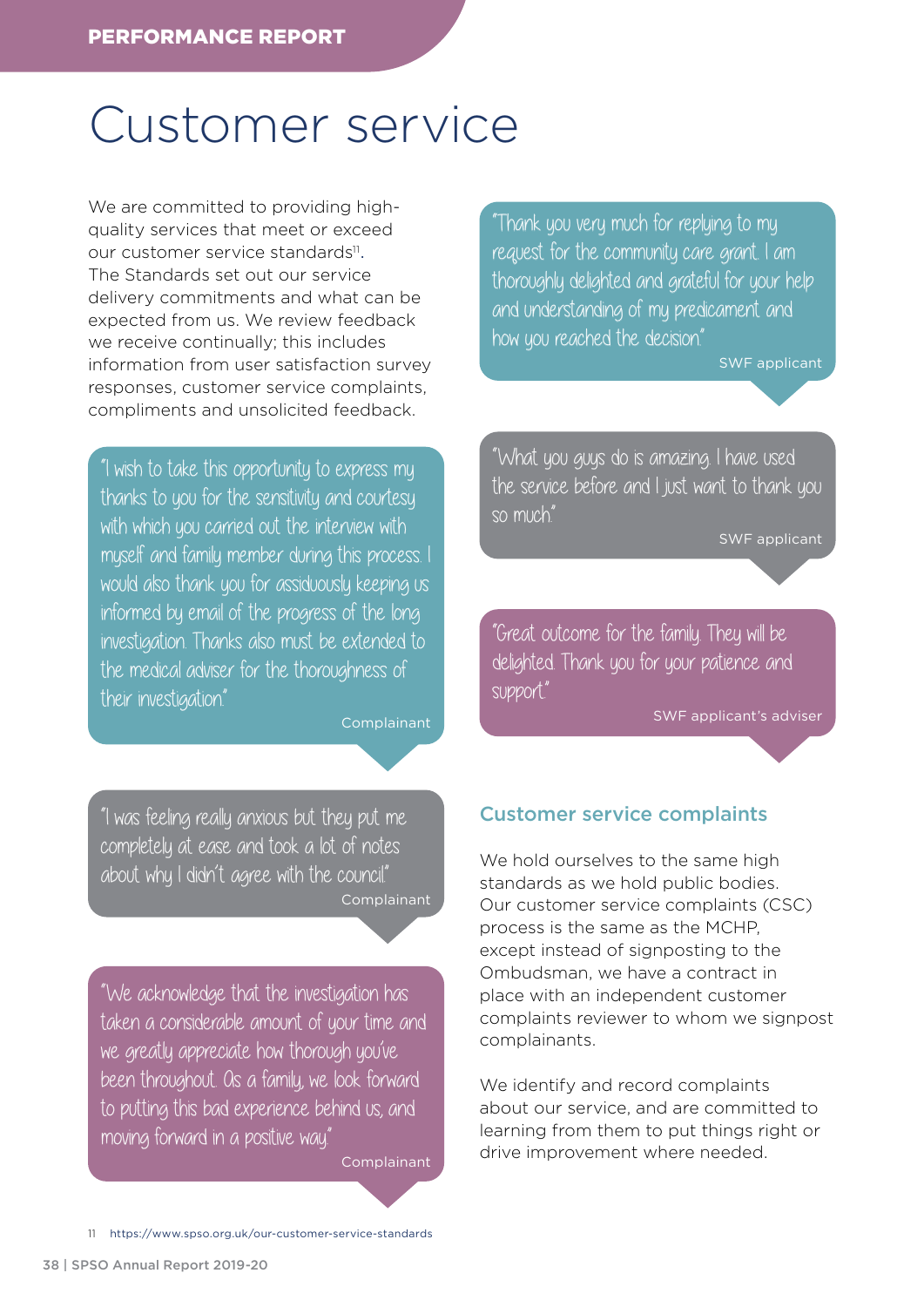## Annual statistics for customer service complaints 2019-20

#### **Customer service complaints – total (all stages)**



#### **Customer service complaints – 2019-20 breakdown**

|                                                   | <b>Received</b> | <b>Closed</b> |
|---------------------------------------------------|-----------------|---------------|
| Stage 1 - Frontline<br>resolution                 | 74              | 74            |
| Stage 2 - Investigation<br>& escalated complaints | 47              | 48            |
| <b>Total</b>                                      | 121             | 122           |

Where a difference exists in the number of cases received in the year and the number of cases closed in the year (as is the case in 2018-19 and 2019-20), this is due to cases being received in the previous year, but closed in the following year.

This year we held a number of awareness sessions with our staff to raise the profile of our service standards and to encourage all expressions of dissatisfaction about the way we provide our service, to be recorded as service complaints. We also empowered our staff to handle and work to resolve these complaints as close to the point of service delivery as possible. In taking these steps, we anticipated that the number of service complaints we recorded this year would increase. We consider this to be a positive outcome in response to increasing awareness, demonstrating that we value complaints and holding ourselves to high customer service standards.

#### **2019-20 Upheld Not Upheld Total % upheld % upheld 2018-19 % upheld 2017-18** Stage 1 – Frontline resolution 32 41 73 44% 29% 14% Stage 2 – Investigation & escalated complaints 12 33 45 27% 19% 38% **Total 44 74 118 n/a n/a n/a**

#### **Customer service complaints outcomes during the year 2019-20**

Numbers do not total the closed figures as withdrawn complaints are not included in the uphold rate calculation.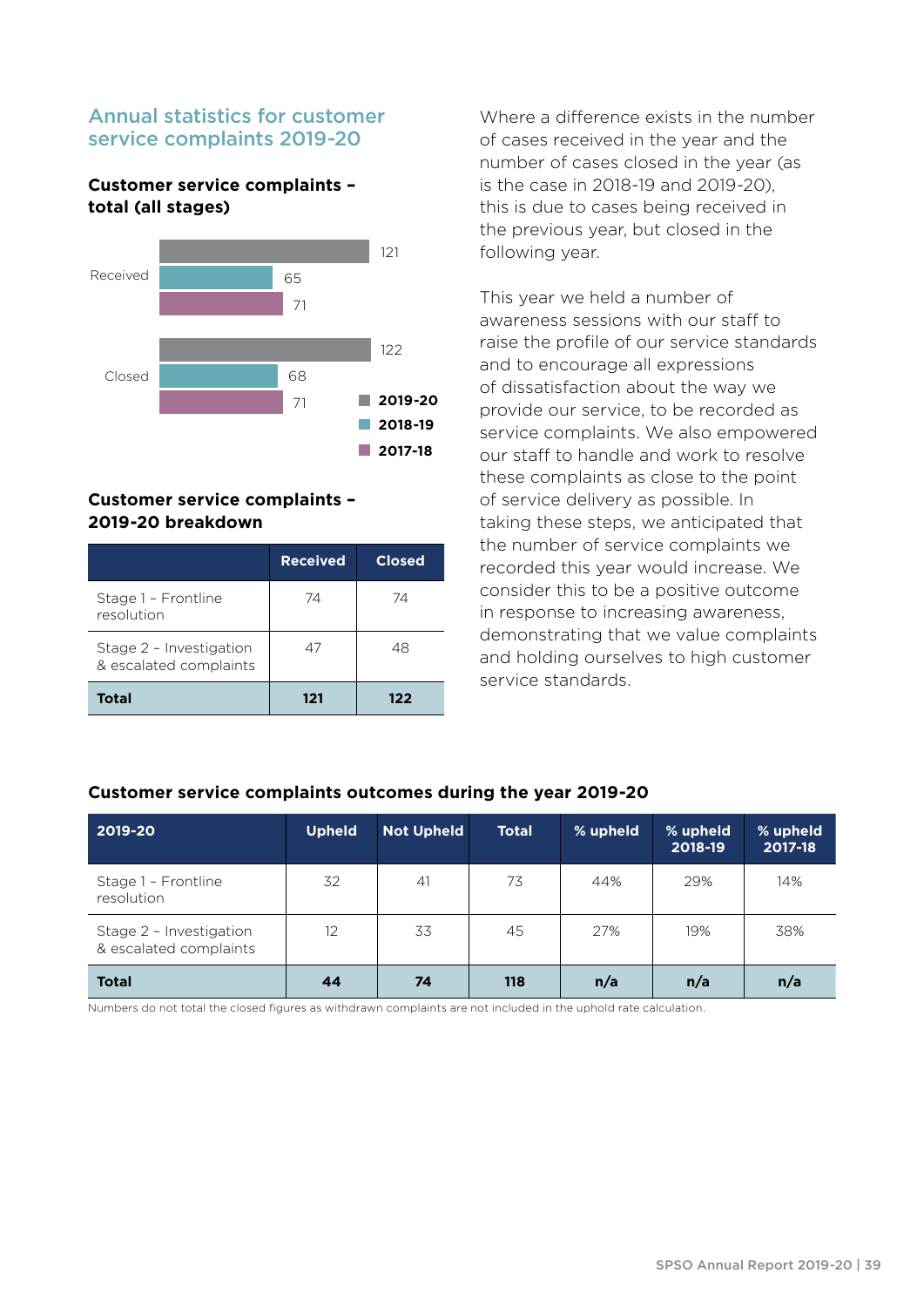### **Timescales**

We aim to respond to complaints in line with the timescales set out in the MCHP. The timescales to close complaints are:

- 5 working days at stage 1
- 20 working days at stage 2
- 20 working days for 'escalated' complaints

#### **Performance against the timescales in 2019-20**



| 2019-20                                           | <b>Met</b><br>timescale<br>(cases) | timescale<br>(cases) | of working<br>days | Did not meet Total number Average time<br>in working<br>days to close |
|---------------------------------------------------|------------------------------------|----------------------|--------------------|-----------------------------------------------------------------------|
| Stage 1 - Frontline resolution                    | 90                                 |                      | 309                | 3.0                                                                   |
| Stage 2 - Investigation & escalated<br>complaints | 38                                 | 10                   | 657                | 13.7                                                                  |

## Complaints response times set out in the MCHP

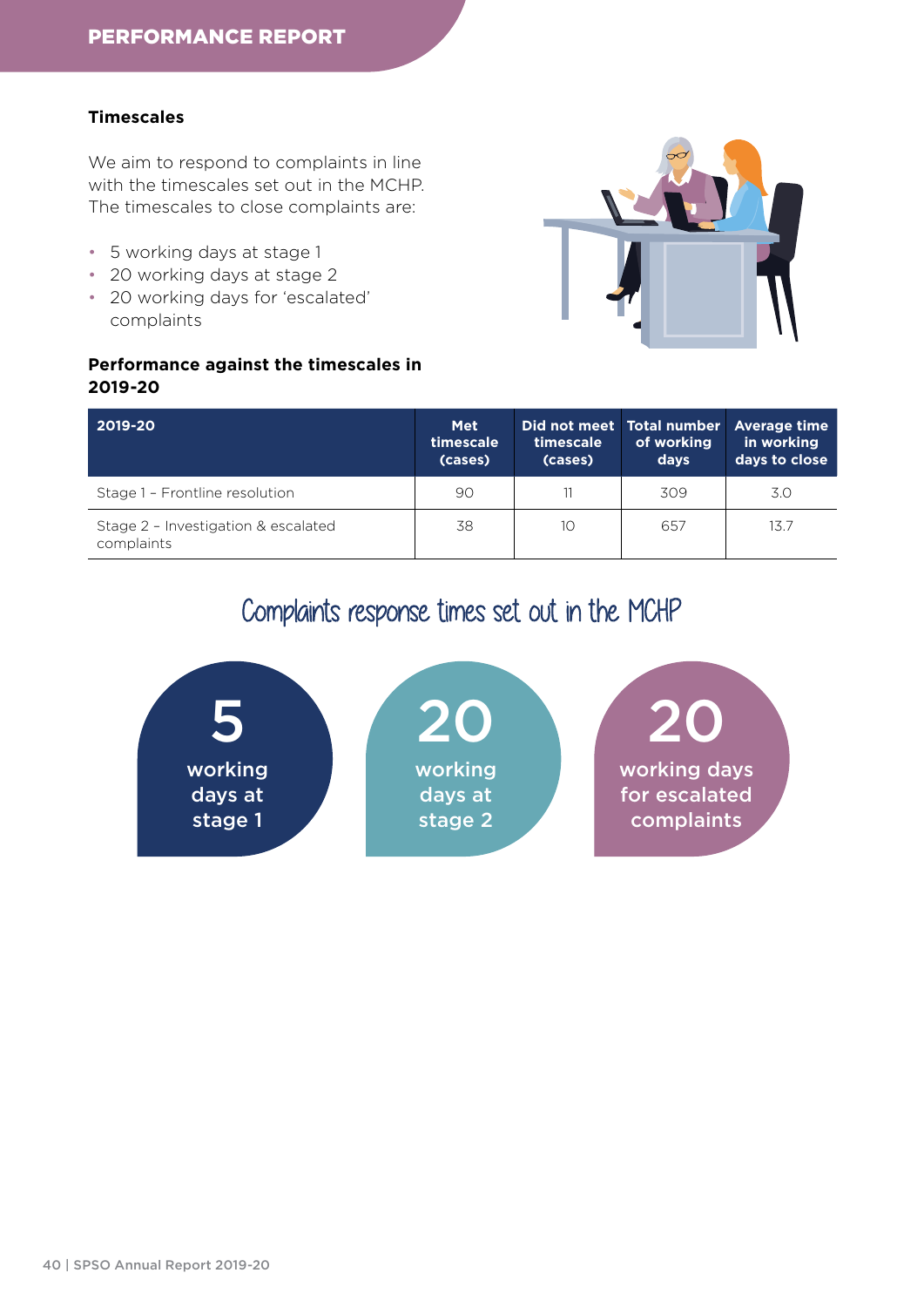## Summary of complaints outcomes and service failures

The two main reasons we upheld CSCs were delays in progressing work (particularly complaints about public bodies), and a failure to communicate effectively. These are issues that we are now looking into, to understand the specific causes so we can put in place improvement measures where possible. They also inform resource levels and planning, as what was evident is many of the delays were the result of lack of resources to progress work.

## Independent Customer Complaints Reviewer

Where a customer remains unhappy with either the decision we make on their CSC or the way we handled it, they can ask the Independent Customer Complaints Reviewer (ICCR) to review our handling of the complaint and the decision(s) we made.

During the year, 19 service complaints were sent to the ICCR. Fourteen were determined and closed, two customers withdrew their complaint, and three were still being considered at the end of the year.

One of these was upheld, that had not previously been upheld by the SPSO. There were four elements to the upheld complaint, three of which were upheld and for which we apologised. In the other complaints, the ICCR found no evidence of a service failure by SPSO, or a failure by SPSO to handle the service complaint effectively.

In July 2019 and January 2020 the ICCR also reviewed two random samples of CSCs. These samples consisted of 20 CSCs handled by SPSO but not escalated by the customers to the ICCR.

The findings from these random reviews of service complaints closed by SPSO concluded:

- there is continuous improvement in SPSO customer service file management that the ICCR could see from their random reviews to date
- SPSO customer service communications randomly reviewed came across as accurate, plain and clear
- SPSO's customer service decisions were fairly handled by SPSO

The ICCR's annual report can be read on our website<sup>12</sup>.

12 [www.spso.org.uk/service-standards-performance](http://www.spso.org.uk/service-standards-performance)

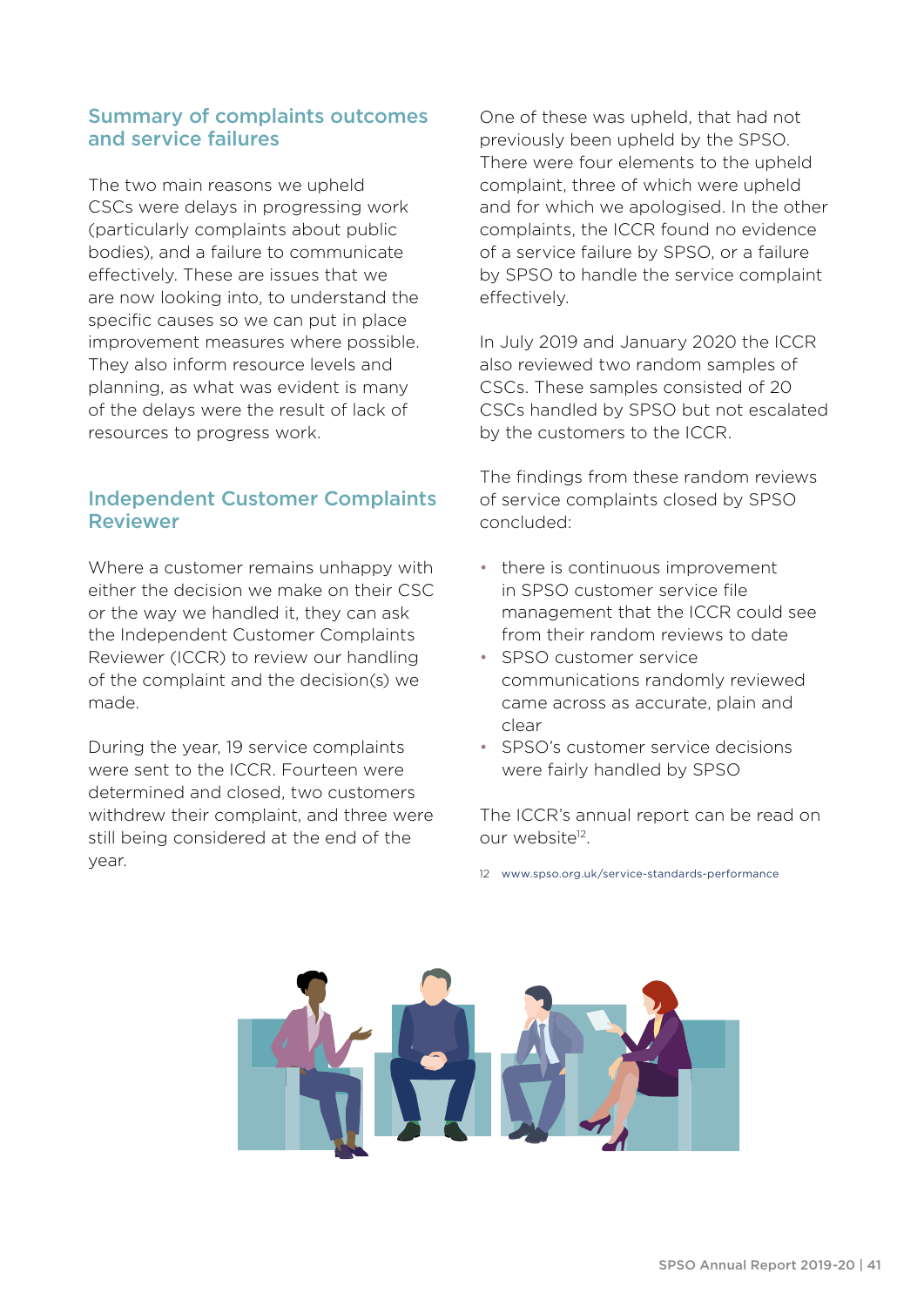# Managing the organisation: openness and transparency

## Freedom of information and environmental information

|                                                          | 2019-20  | 2018-19 |
|----------------------------------------------------------|----------|---------|
| Information requests<br>received                         | 148      | 169     |
| Information requests<br>handled                          | 151      | 164     |
| Review requests received                                 | 11       | 6       |
| Review requests handled                                  | $12^{1}$ | 6       |
| Appeals to Scottish<br>Information Commissioner<br>(SIC) | 3        |         |

Overall, we continue to see high request numbers (with a notable reduction in quarter 4). From the information available on the Scottish Information Commissioner's statistics database, in comparison to the 89 other public bodies in the same sector as the SPSO (others e.g. non-departmental public bodies) that submitted data we received:

- the third highest number of Freedom of Information (FOI) requests
- the tenth highest number of Environmental Information Requests (EIR).

## **Outcomes**

• We carried out nine FOI reviews, and one EIR review, where we upheld our original decisions. A further two FOI requests for review were invalid or withdrawn

- We received three decisions from the Scottish Information Commissioner (SIC) relating to:
	- **1.** our failure to respond to a request for review where we had no record of having received the request for review email (upheld by the SIC).
	- **2.** a request for the name of an adviser on a case. The SIC decided that we were entitled to withhold the information on the basis that disclosure was prohibited by other legislation.
	- **3.** refusal of a request due to excessive cost where the SIC decided we were entitled to do so.
- 98% of FOI requests and 100% of FOI review requests were responded to within the statutory timescale
- 99% of FOI requests were responded to within 30 working days
- 100% of EIR requests were responded to within the statutory timescale.

## Publication scheme

The SPSO reviews our Publication Scheme to ensure that we are publishing information in line with the SIC's Model Publication Scheme and guidance.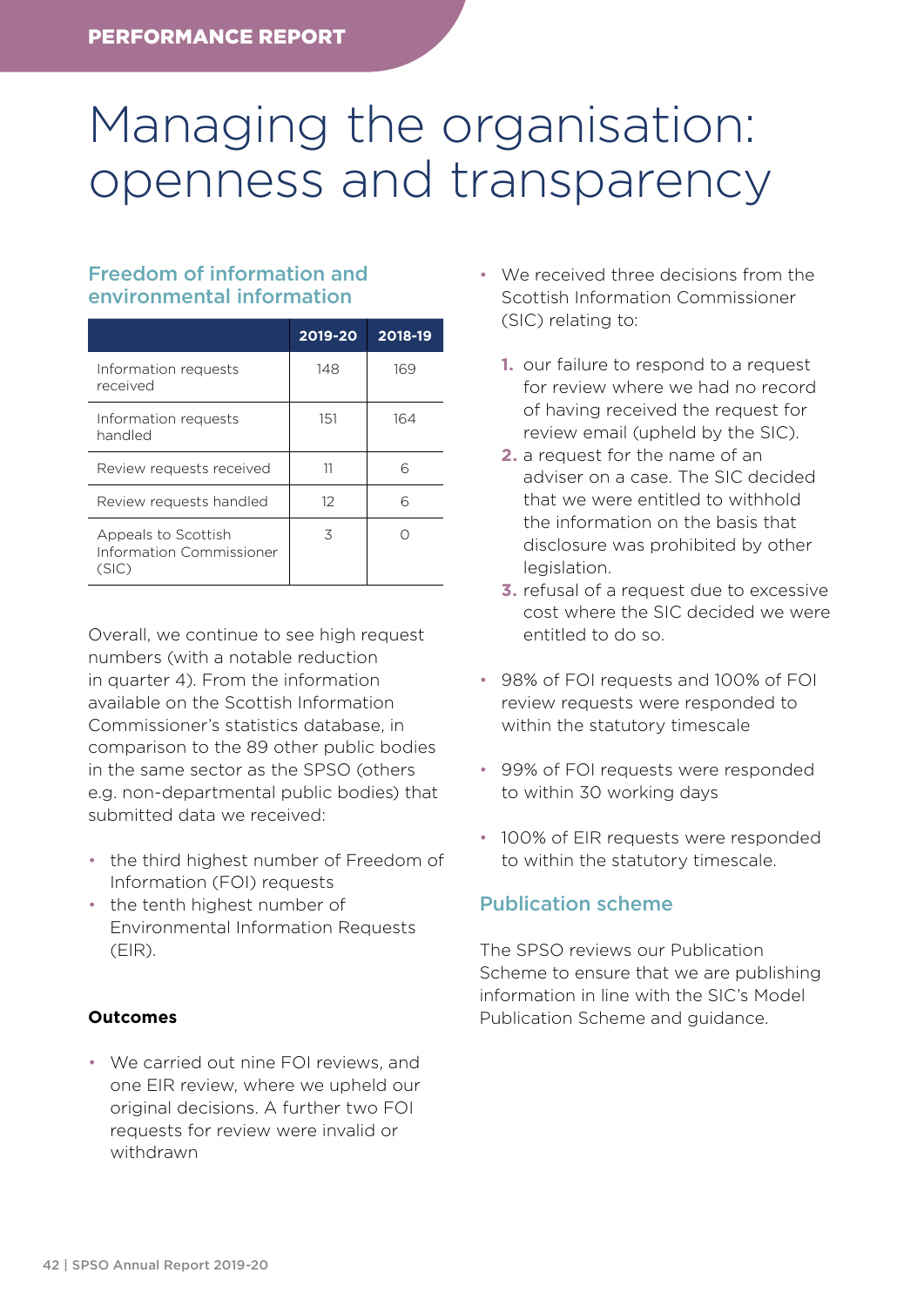## Data protection

We continually review our approach to ensure we meet data protection best practice and to support all staff. Where we identify a need we take action to improve procedures. All of our staff receive regular data protection training.

Our data protection officer, who is independent of the SPSO, is assured, and provides us with assurance, that we continue to provide robust data protection compliance measures, in line with data protection requirements.

## Subject Access Requests (SARs)

|                                           | 2019-20 | 2018-19 |
|-------------------------------------------|---------|---------|
| SARs received                             | 104     | 102     |
| SARs handled                              | 107     | 100     |
| SAR review requests<br>received           | 5       | 8       |
| <b>SAR</b> review requests<br>handled     | 3       | 8       |
| Appeals to UK Information<br>Commissioner | Ω       |         |

We continue to see high request numbers (with a notable reduction in quarter 4). From the information available on the SIC's statistics database, in comparison to the 89 other public bodies in the same sector as the SPSO (others e.g. non-departmental public bodies) that submitted data, we received the second highest number of SARs.

#### **Outcomes**

- we reviewed three SARs where we upheld our original decisions
- there were no decisions from the UK Information Commissioner Office (ICO)
- 85% of SARs were responded to within the statutory timescale in 2019-20
- 91% within 40 calendar days

Higher numbers, complexity, increased public body requests to redact staff information, and lack of resources continue to impact on our ability to meet targets.

## Data security

We reported one personal data security breach to the ICO regarding the accidental disclosure of a complainant's personal information. The ICO decided that they did not need to take any action.

We have clear guidelines governing how we handle data. There is an established, mandatory process for recording and investigating actual and potential breaches in data security, and any identified risks are mitigated as far as possible.

Our Information Governance handbook is available online13.

13 <http://www.spso.org.uk/spso-policies>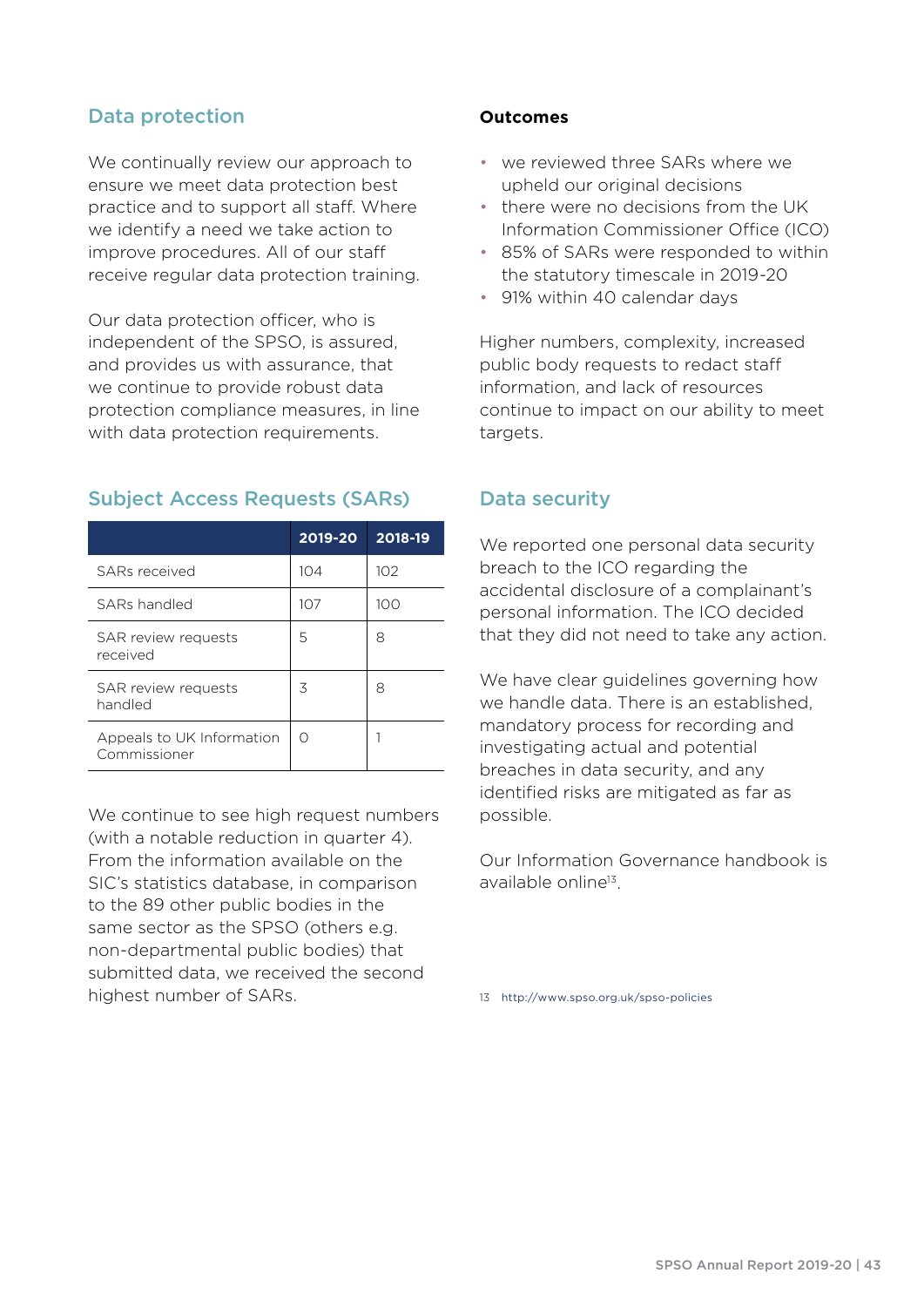# Managing the organisation: our team

Our objective is to be acknowledged for having well trained, properly supported people, who have the tools they need to deliver our services. We strive to have the capacity, financial, human and infrastructure, to implement and deliver our statutory functions.

#### In 2019-20 we:

- maintained Living Wage Employer accreditation
- re-established our organisational values (also see page 7)
- commenced a review of our competency and behavioural framework underpinned by our values
- began preparation for the Independent National Whistleblowing Officer function with the development of new roles and recruitment for the team
- reviewed our organisation structure to meet the increased requirements of an extended jurisdiction
- supported colleagues to work flexibly so they can balance their working lives with their other responsibilities
- encouraged and supported our colleagues to learn and develop their skills and leadership through a structured learning and development programme
- continued to invest in the resilience and flexibility of our digital services
- maintained our Investors in People gold status

## Our people

Our workforce was an average of 64 FTE for 2019-20. We have been growing with each new jurisdiction added to the Ombudsman's statutory responsibility. Our current recruitment drive for 2020 is to prepare for Scotland's new Independent National Whistleblowing Officer function.

A focus of our recruitment in the past year was on intern placements, working with Inclusion Scotland. We continue to monitor our approach to recruitment so that it follows good practice across all diversity and equality strands.

On 31 March 2020, the ratio of females to males in the organisation is 75:25 FTE (not including seconded and temporary staff). Two of the three members of our leadership team and 87.5% of our management team are female.

## **Training and development**

We continued to meet the people development needs of the organisation through a range of activities. Learning and development activities were delivered around key areas including:

- mandatory training (e.g. Health and Safety, GDPR, Cyber security)
- specific subject matter learning events (e.g. investigation skills, vulnerability, wellbeing)
- in response to the development needs identified as part of individual personal development plans and as learning opportunities.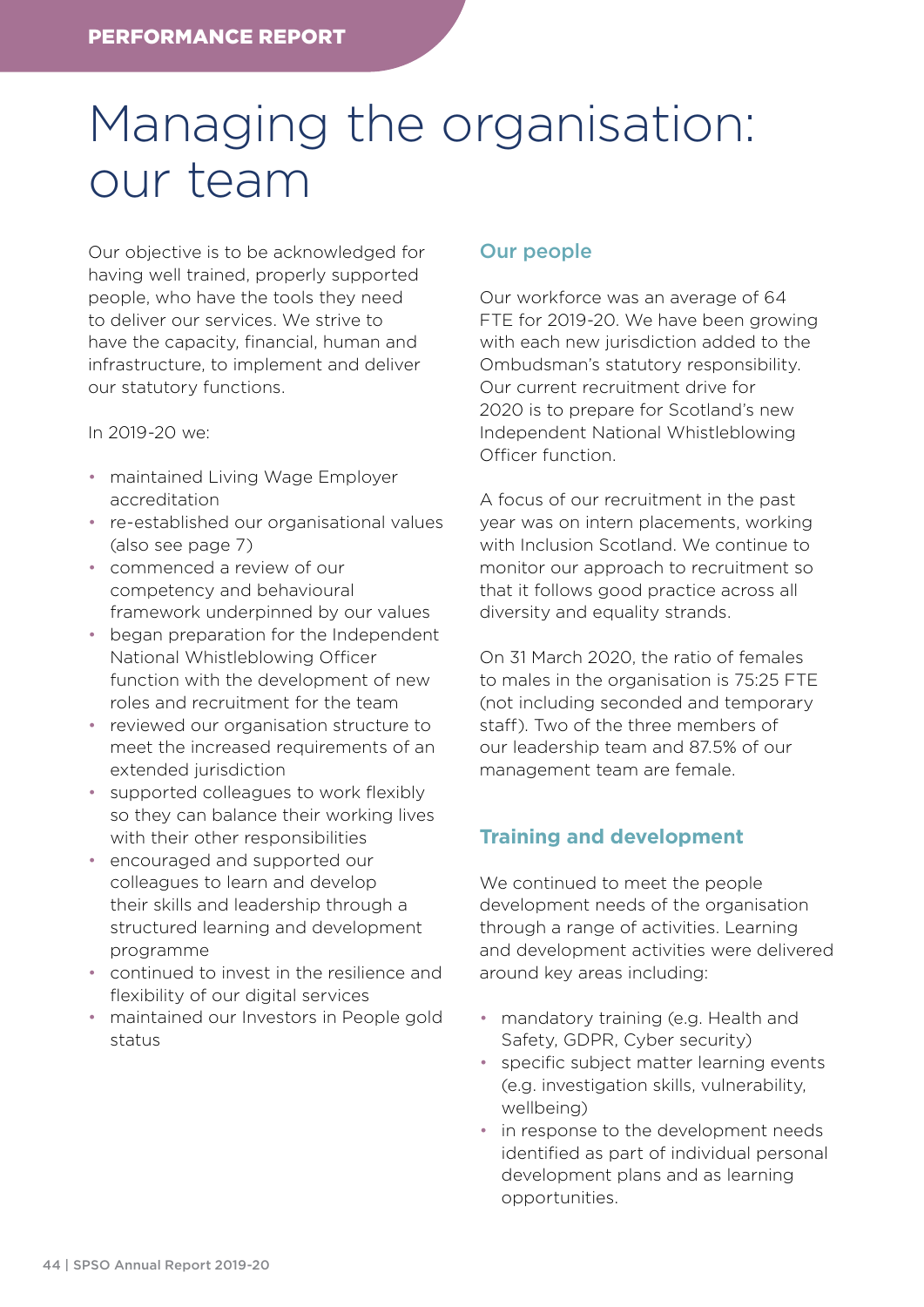## Investors in People accreditation

SPSO achieved Investors in People (IIP) accreditation recognition in 2011 and has maintained a **gold** accreditation status since February 2017. Accreditation status is reviewed on a three-year basis, with a formal activity undertaken on an annual basis. SPSO's formal reaccreditation took place in March 2020.

Findings indicate that there is a stringent but supportive recruitment process and once people are recruited to the organisation they are clear about their roles and responsibilities; they receive a strong foundation and support through the induction process through to employment policies, procedures, performance management process and structured learning and development that supports individual and organisational needs.

People have a clear and consistent understanding of the SPSO vision, values, aims and objectives, developed through the involvement of all in the business planning activities and the introduction of Communities of Practice groups providing people with an additional opportunity to make a positive contribution to the SPSO aims, objectives and long-term sustainability.

People recognised the effectiveness of change management with the success of the office move being cited as a key example of this.

Recommendations for ongoing improvement included aligning our values, behaviours and management capabilities, and additional measurement of the impact of learning and development and people management practices on organisational objectives and performance indicators.

## Staff survey

The SPSO conducts an annual staff survey and the summary reports are published on our website.

## **Highlights:**

- the response rate was 84%
- scores improved in 10 out of 59 comparable questions
- the most improved scores were under the theme of management
- the majority of scores were over 70% positive.

Each year the staff survey results, along with our IIP assessment findings, are combined to create an annual action plan to ensure we maintain our focus on commitment to building a people-centred organisation.



## Staff survey highlights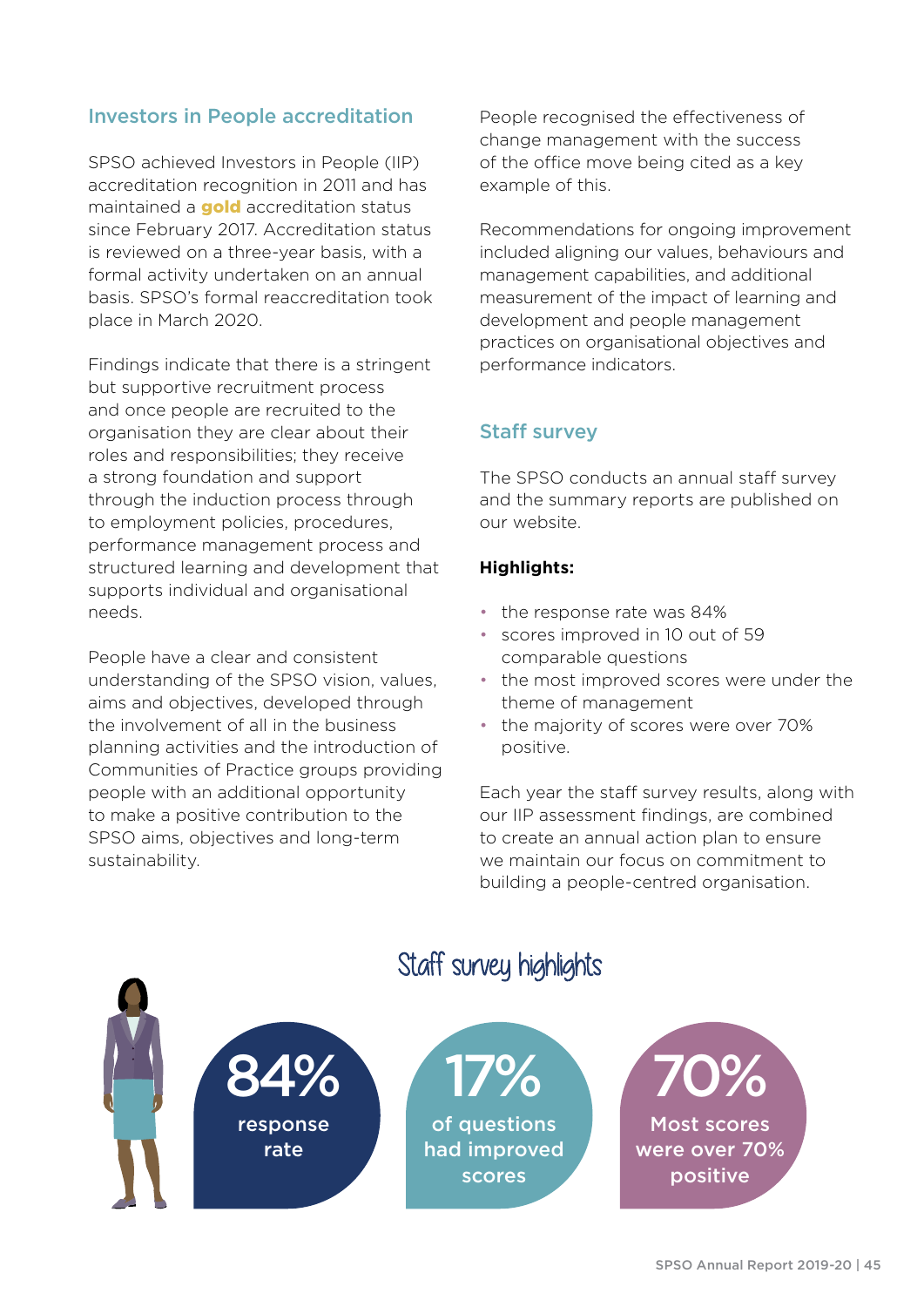## **Communities of Practice and working together**

A number of staff-led, cross-team working groups were set up over the last year to promote and support interaction, cooperation and knowledge sharing across the organisation. The groups established include Communities of Practice, Health and Wellbeing, Internal Communications, Charities and Climate Change groups.

## **Community, social and human rights**

Many of our staff are involved in community and social rights engagement activities outside of work, including, for instance, volunteering for:

- the Children's Panel
- the Law Society of Scotland's Regulatory committee
- Education Appeal Committee, Midlothian Council
- Fresh Start, a charity helping previously homeless people who have been offered a tenancy assistance to move into their new home

## **International Women's Day**

For the third year running, we celebrated International Women's Day in March 2020. We invited three excellent, interesting and engaging speakers to talk to us: Arancha Arnal, Associate Engineer, Blyth & Blyth; Elaine Morrison, Owner, Brochan Café; and Gabriela White, SPSO Inclusion Scotland Intern.

Our colleagues chose several nominated charities to support:

- Kids Love Clothes
- Mental Health Foundation
- Families Outside
- Homeless Period Edinburgh
- Edinburgh and Lothians Greenspace Trust

So far, we have donated clothing, toys, period products and raised £450 in bake sales and direct donations.

Many colleagues also took part in a team distance walking competition for National Walking Month and Climate Awareness Week.

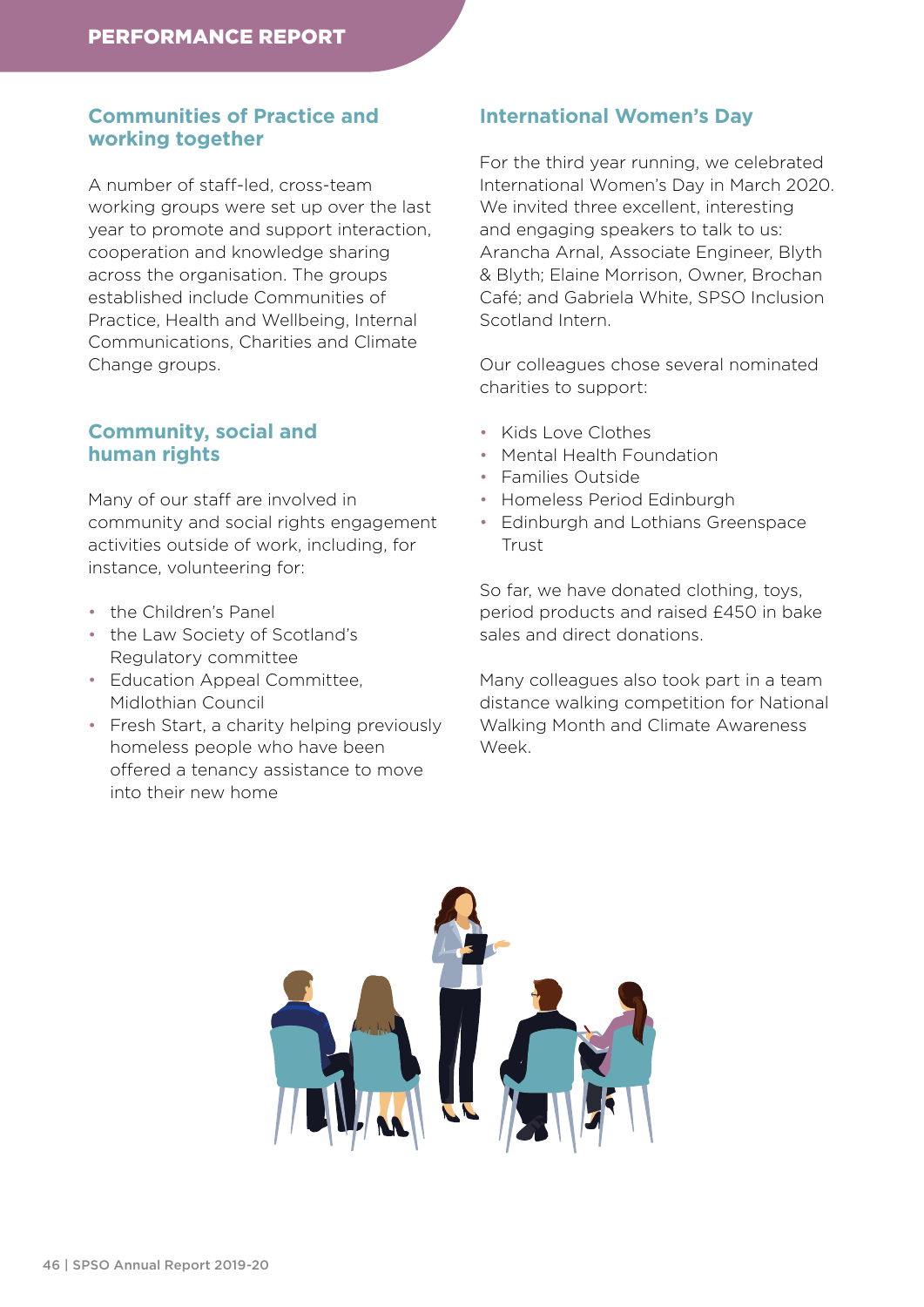# Managing the organisation: governance

## Governance and risk

As Accountable Officer, the Ombudsman has responsibility for maintaining a sound system of governance and internal control that supports the achievement of organisational policies, aims, and objectives, whilst safeguarding public funds and the organisation's assets for which she is responsible. The Scheme of Control outlines the arrangements in place to assure good governance practices are followed. This is published in our finance handbook14.

The Ombudsman is supported by the Advisory Audit Board (AAB), which provides advice about risk, assurance, audit quality and governance. The committee receives internal and external audit reports and the annual accounts. Our external auditors are appointed by Audit Scotland.

Risk is managed actively through a risk management policy that sets out the approach to risk management for the delivery of strategic aims. The most significant strategic risk to the organisation in 2019-20 remained the adequacy of resources to provide a quality service that delivers our statutory functions, in particular our complaint handling and SWF review services, within an acceptable timescale. The majority of the SPSO's workload is demand-led. Consequently, the number and complexity of complaints, enquiries, and SWF review applications received is outside our control and

fluctuates. The leadership team monitor this closely and focus carefully on financial and workforce planning.

Further details on the SPSO governance arrangements can be read in our full accountability report<sup>15</sup>.

## **Quality Assurance**

We ensure quality by having systems of management checks in place and through a quality assurance (QA) programme carried out by the corporate services team, independently of the case handling teams. We quality assure our complaints, SWF work and the professional advice we receive from our advisers. All QA findings are fed back to individuals, teams and managers to share learning and make improvements where needed.

## **Bridgeside House accommodation**

After we relocated to Bridgeside House, Edinburgh in December 2018, we settled fully into our new accommodation this year. The office move enabled us to enter into a co-location arrangement with the Scottish Human Rights Commission (SHRC) and the Children and Young People Commissioner Scotland (CYPCS), providing the opportunity to share common space areas such as the boardroom and training facilities as well as to share some staffing and other resourcing costs.

14 <https://www.spso.org.uk/spso-policies>

<sup>15</sup> [www.spso.org.uk/finance](http://www.spso.org.uk/finance)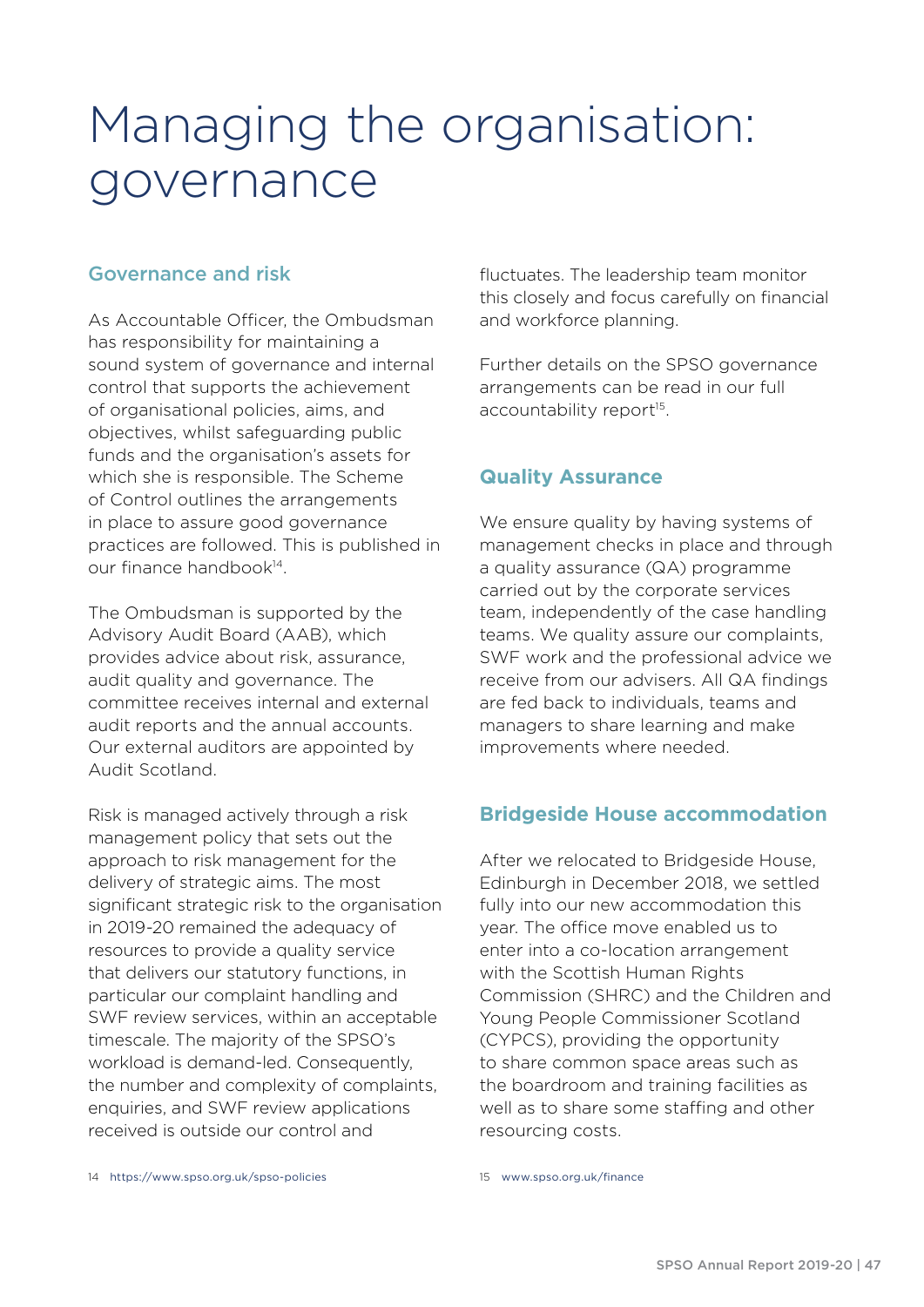## Environmental and sustainable development

We continue to reduce our level of carbon emissions year-on-year. We have reduced our carbon footprint by 35% against our 2015-16 baseline, and by more than 45% since 2009-10 (85.3 CO2 T).

Within the Bridgeside House shared accommodation arrangement, SPSO have responsibility for reporting on the waste and energy carbon emissions for all three organisations. We also report the emissions from business travel for SPSO. The new facilities have enabled us to continue to reduce the total emissions for all three organisations, even when compared with SPSO sole output in previous years. These equate to less than 0.55 (tCO2e) per FTE employee or 0.01 (tCO2e) per square metre (m2) floor space we occupy.

Due to the COVID-19 lockdown, the scope 3 figures for 2019-20 do not include emissions from business car travel for SPSO. In previous years, emissions from car travel accounted for approximately one to 2% of SPSO's total carbon emissions. The figures will be adjusted when 2019-20 business car emissions can be calculated.

Further details of these reductions are in our sustainability reports on our website<sup>16</sup>.

## **Biodiversity**

The Nature Conservation (Scotland) Act 2004 places a statutory duty on all public sector bodies in Scotland to further the conservation of biodiversity and the Wildlife and Natural Environment (Scotland) Act 2011 by introducing a requirement for all public bodies to make a report publicly available on their compliance with biodiversity duty. Biodiversity duty reports are required every three years. We report on biodiversity bi-annually<sup>17</sup>.

SPSO does not own or manage land and therefore has limited opportunity to carry out activities for biodiversity than organisations that own or manage land. We support biodiversity through:

- reducing our carbon footprint
- minimising waste and reducing waste to landfill through recycling
- reducing the total kilometres we travel on business and choosing more sustainable travel options
- raising awareness of biodiversity and sustainability issues.

| <b>Scope</b>                                                                     | 1 Gas | 2 Electricity | 3 Waste,<br>transport and<br>water usage | <b>Total</b><br>tCO <sub>2e</sub> |
|----------------------------------------------------------------------------------|-------|---------------|------------------------------------------|-----------------------------------|
| 2015-16 - baseline                                                               | 27    | 34            | 11                                       | 72.0                              |
| 2016-17                                                                          | 29    | 32            | 10                                       | 71.0                              |
| 2017-18                                                                          | 25.6  | 26.1          | 8.2                                      | 59.9                              |
| 2018-19                                                                          | 16.5  | 27.7          | 9.9                                      | 54.1                              |
| 2019-20 - SPSO plus CYPCS and SHRC<br>(shared accommodation in Bridgeside House) | 18.4  | 20.5          | 7.9                                      | 46.8                              |
| % improvement                                                                    | 32%   | 39%           | 28%                                      | 35%                               |

16 <https://www.spso.org.uk/sustainability-reports>

#### 17 <https://www.spso.org.uk/sustainability-reports>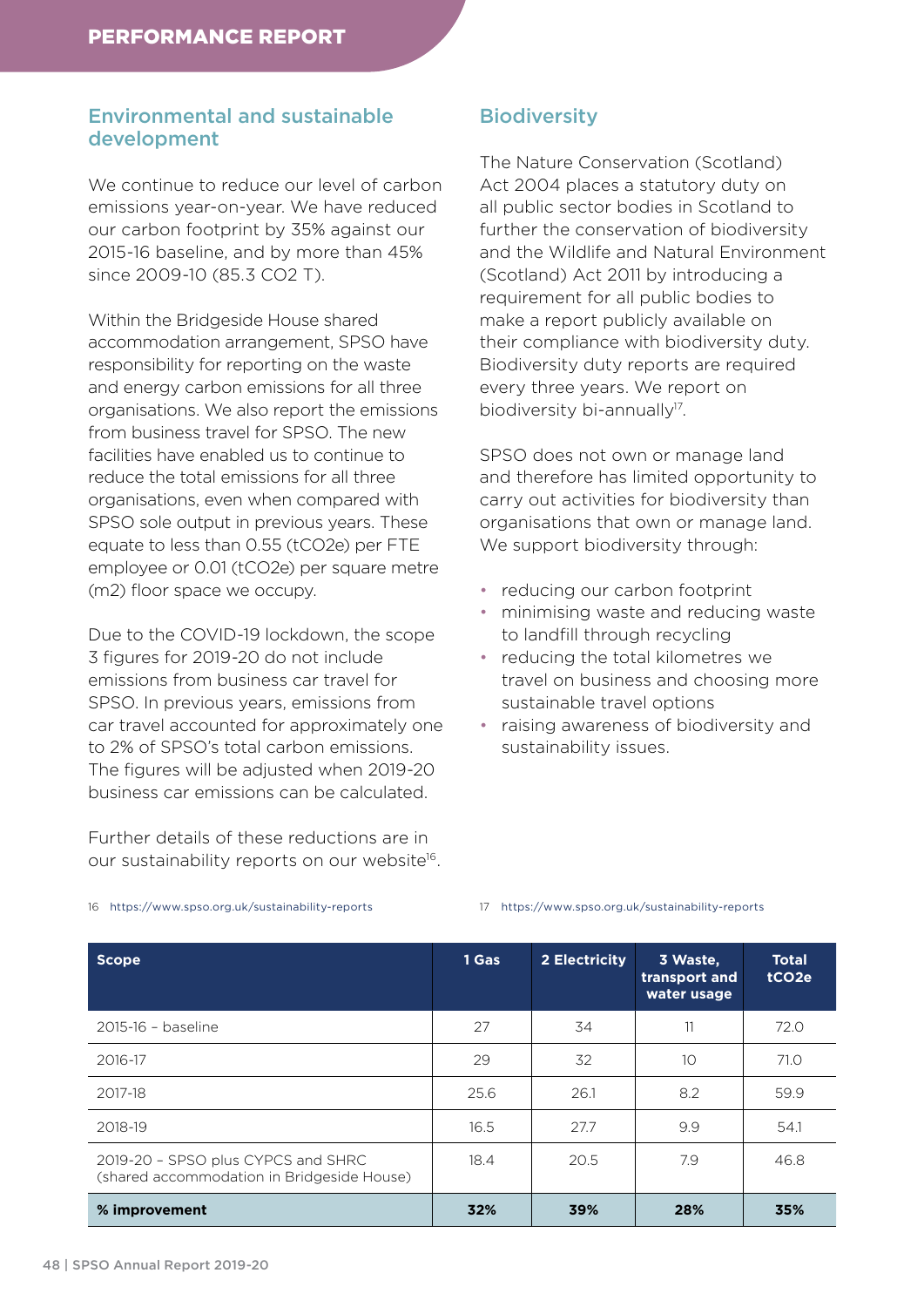## Information and communications technology (ICT) and cyber security

Digital technologies are an important tool underpinning our service, and we manage these closely to protect the personal data and sensitive information we hold and use, and ensure our systems are robust and resilient. Continued cyberattacks on organisations have highlighted the importance of, and reliance on, digital systems. Digital technology offers transformational opportunities, but also increases dependence on digital services for the delivery of our work.

The importance of cyber resilience has never been greater, and in 2019-20, we continued implementing the Cyber Resilience Public Sector Action Plan, achieving Cyber Essentials accreditation in November 2019. SPSO utilise SCOTS Connect to host our network services to provide a safe and secure digital environment. SCOTS is the name for the Scottish Government's range of managed IT services and products that hold Cyber Essentials Plus accreditation. Our emails are sent over the secure Public Services Network (PSN) and all traffic is scanned for inappropriate or harmful content, which protects our systems, people and data.

In 2019-20, we undertook major improvements to our ICT infrastructure to ensure we continue to operate in an efficient and secure IT environment. We moved our non-casework electronic documentation to a new electronic records and document management system, which includes functionality for secure sharing of electronic information with external partners. We also moved our casework management system to a secure cloud platform, which brings additional flexibility and resilience.

During the 2020 pandemic lockdown, a combination of secure portable devices and remote access to our casework management system meant that SPSO staff were able to continue working effectively and securely from home while the office was closed.

## Accessible service

We strive to make our service as accessible as possible for all users and make regular improvements to ensure we operate according to best practice in accessibility.

## **IDEA group**

Last year we established a Community of Practice, which aims specifically to look at accessibility issues, called the IDEA Group (Inclusion, Diversity, Equalities and Accessibility); it is made up of staff from across the organisation.

This year the group developed guidance to support us in considering complaints from complainants with vulnerabilities. As an organisation, we are committed to ensuring that all service users have an equal opportunity to access our services. We recognise our duties under the Equality Act 2010 to promote equality of opportunity for all. As such, it is important that we identify and take into account equality and diversity considerations when designing our processes and undertaking casework. We know we have a legal obligation to make reasonable adjustments for complainants for whom communication may be a barrier, and want to make sure we comply with this, and where possible go beyond it.

This year, we made reasonable adjustments in 130 cases, mainly relating to the mode of communication, requests for large print materials and translations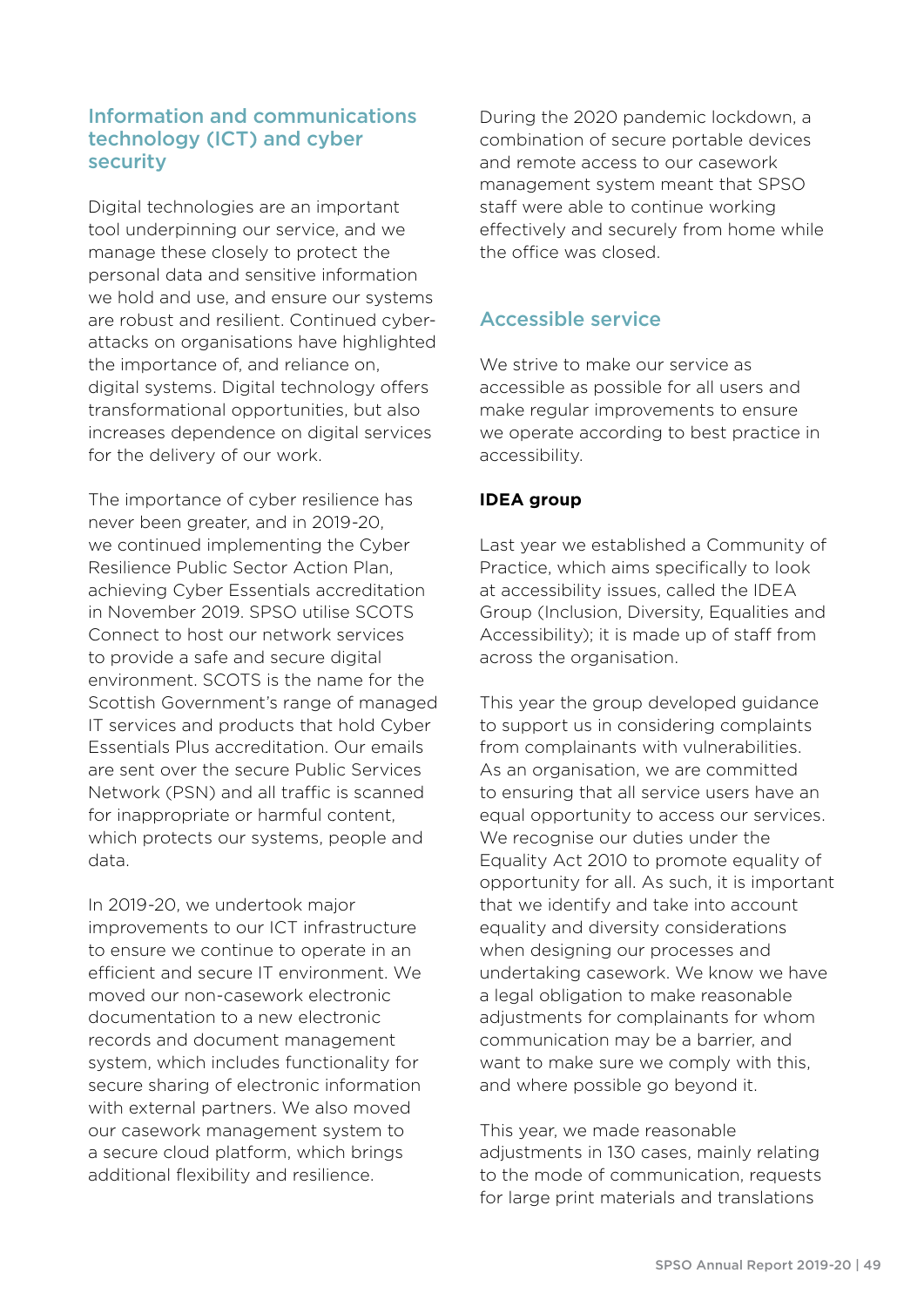into other languages, and additional time for responses by the complainant.

Over and above considerations of equality and diversity matters, we are mindful of a complainant's vulnerabilities. Types and levels of vulnerability can vary from person to person and may be influenced by situational circumstances linked to the complaint. This ties in directly to our customer services standards, in particular our commitment to communicate effectively with the people who use our service.

Actions we can take in individual cases where vulnerabilities exist may include, but are not limited to:

- fast tracking individual cases
- prioritising individual cases within our own caseloads
- managing expectations clearly from the outset
- identifying and signposting to sources of support
- changing how we communicate with someone, for example how we contact them and how often.

Our *Complainants with vulnerabilities* guidance is available on our website<sup>18</sup>.

In recognition that our service users' needs and circumstances can change while considering or investigating their complaint, the IDEA group also reviewed customer communication touch points. A number of improvements were made to leaflets and letters that we issue to ensure that we are reminding people that we can make adaptions to how we communicate at any point.

#### **Inclusion Scotland internships**

This year we recruited two interns via the Inclusion Scotland *We Can Work* scheme, which provides disabled people with valuable paid work experience to help them develop their careers, by offering increased flexibility and support in the workplace. One intern was employed in our Assessment and Guidance team in an administrative role. The other, a graduate intern, in our Communications team, who conducted a research project reviewing the entire communications journey that a complainant would go through when accessing the SPSO complaints handling service, and making recommendations on how to improve our communications according to best practice principles. The findings from this study will be evaluated and implemented in 2020-21.

Apart from the benefits that the *We Can Work* scheme offered to our interns and from the valuable work they produced on behalf of SPSO, this was also an excellent opportunity for all our staff to learn from the lived experiences of disabled people in Scotland.

We are grateful to both our interns for their excellent contributions.

#### **British Sign Language (BSL) plan**

After having published our first BSL plan last year, we continued on its implementation in 2019-20. We produced our first video content and had staff attend further video production training to enable us to scale this up in the coming year.

18 [https://www.spso.org.uk/how-we-offer-support-and](https://www.spso.org.uk/how-we-offer-support-and-guidance)[guidance](https://www.spso.org.uk/how-we-offer-support-and-guidance)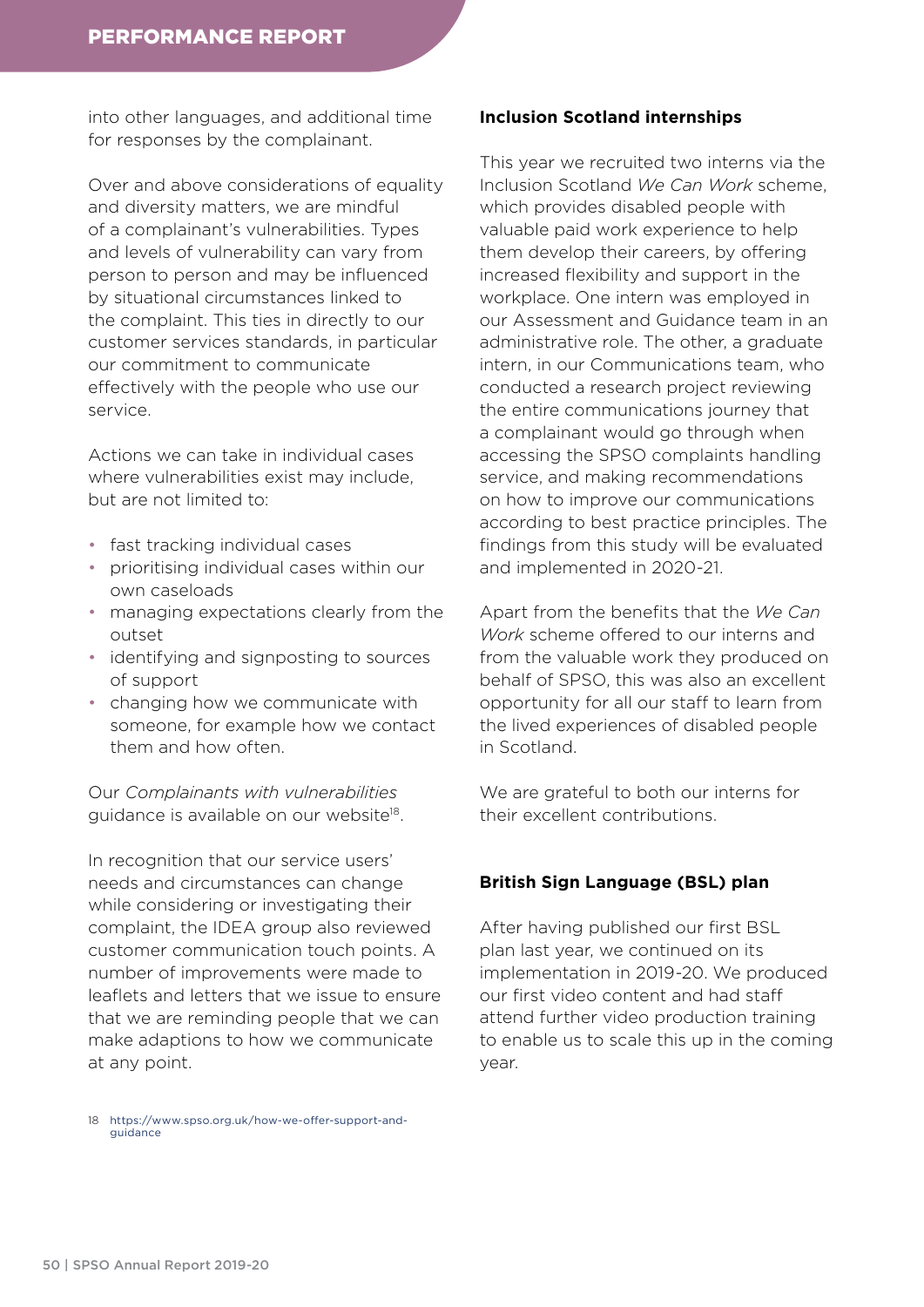## **Equalities**

When people make complaints, we ask them to complete a form that helps us monitor if there are groups of people who are under-represented among our complainants. This year, as has been the case for some years now, our analysis of this data showed that there has been little significant change in the people who come to us.

This means that complainants remain broadly representative of the population in terms of ethnicity; although this year we received complaints from marginally more men than women (that proportion varies slightly every year). The demographic profile of our users remains older than the country's population because few children or young people bring complaints to us directly. A significant proportion of those who complain to us are in the 40—60 years age range, and this reflects that we often see people bringing issues to us that are not only about services they have received themselves, but on behalf of those for whom they have caring responsibilities.

For the last couple of years, the evidence from our monitoring work has consistently shown that we have a higher proportion of people reporting they have a disability that affects them long-term. At over 40%, this is a relatively significant proportion of our users and that is reflected in the work we do to ensure we take a proactive approach to accessibility, as described above.

While we cannot determine whether or not an individual's rights under equalities legislation have been formally breached, we can comment on the appropriate consideration of such rights if we find failures while investigating complaints. Two examples of this work, which we publicly reported on in 2019- 20, demonstrated the need for public organisations to ensure that they implement adjustments properly when they agree these are needed:

- Decision report 201700430<sup>19</sup>
- Decision report 201806224<sup>20</sup>

#### **Gender-neutral drafting**

In 2019-20, we adopted the Government's recommendations on gender-neutral drafting and started writing our decisions in gender-neutral style where possible. Removing gender specific titles and pronouns contributes to our 'privacy by design' approach, further protecting the privacy of the complainant and anyone involved in a complaint. While our complaints reviewers exercise discretion when issuing decisions (for instance, if a case is too complex and involved various people), the gender-neutral writing will be applied consistently across decision summaries from next year 2020-21.

20 [https://www.spso.org.uk/decision-reports/2020/march/](https://www.spso.org.uk/decision-reports/2020/march/decision-report-201806224-201806224) [decision-report-201806224-201806224](https://www.spso.org.uk/decision-reports/2020/march/decision-report-201806224-201806224)

<sup>19</sup> [https://www.spso.org.uk/decision-reports/2019/october/](https://www.spso.org.uk/decision-reports/2019/october/decision-report-201700430-201700430) [decision-report-201700430-201700430](https://www.spso.org.uk/decision-reports/2019/october/decision-report-201700430-201700430)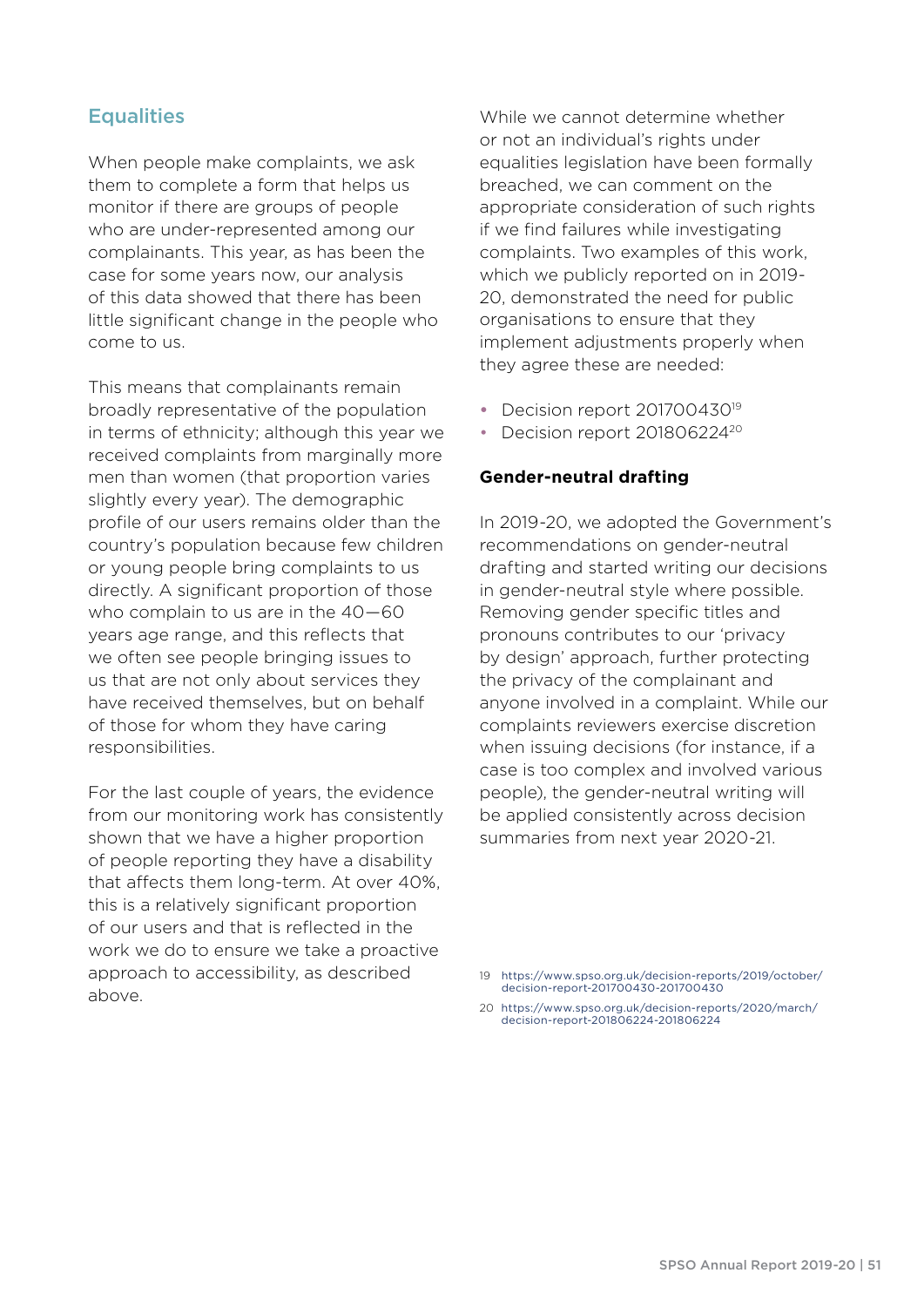## Financial position

#### **Sources of funding**

Total funding received was £5,001K. This included:

| £4,447K | Scottish Parliament SPSO budget                                                                                                                                                                                  |
|---------|------------------------------------------------------------------------------------------------------------------------------------------------------------------------------------------------------------------|
| £219K   | Scottish Government funding, drawn<br>down through Scottish Parliament<br>in addition to the approved budget,<br>for the set-up and preparation<br>for the new Independent NHS<br>Whistleblowing Officer (INWO). |
| £335K   | Scottish Parliament Bridgeside House<br>shared accommodation budget<br>managed for CYPCS, SHRC and                                                                                                               |

#### **Expenditure**

| £4,162K      | Expenditure on staff costs       |
|--------------|----------------------------------|
| £289K        | Fees and expense paid to firms   |
| <b>£360K</b> | Other SPSO operating expenditure |
|              | Bridgeside House shared          |
| £376K        | accommodation expenditure        |
|              | managed for CYPCS, SHRC and SPSO |

#### **Review of financial performance**

We are required to produce annual accounts detailing the resources acquired, held or disposed of during the financial year and the way in which they were used. The Scottish Public Services Ombudsman has been appointed as Accountable Officer and is responsible for the preparation of these accounts. The following notes provide a summary of our financial performance in 2019-20. For more information about how we managed our finances, please see our full financial statements<sup>21</sup>.

Expenditure on SPSO activities were within 2% of the budget. People costs represent 80% of SPSO's total operating expenditure. There was a £100K budget overspend of staffing, due mainly to statutory or contractual obligations for our people

costs; including to meet the significant unknown past service pension costs associated with the McCloud judgement and Guaranteed Minimum Pension, pay alignment exercise to bring pay scale journey times into line with equalities obligations, and the cost of living pay award.

Fees and expenses paid to external firms were £104K less than budget, but the other operating expenditure was £13K more than budget. This was mainly due to increased expenditure on the production of documents for the new/revised Model Complaints Handling Procedures.

Bridgeside House shared accommodation costs were £41K over the allocated budget. This is primarily due to it being the first full year in the building, therefore, there were council tax increases following revaluation, and a service charge adjustment which could not have been foreseen.

The increase in trade and payables was largely as a result of an increase in rent accrual of £173k (including an adjustment for VAT) following an initial 12 month rent free period that ended in December 2019, as part of a five year lease arrangement. In agreement with the Scottish Parliament Corporate Body (SPCB), SPSO absorbed the £122K of the overspend by a planned reduction of its end of year cash balance to £7K. This was planned and agreed with SPCB direction.

#### **Resources required for 2020-21**

The 2020-21 budget was approved by the Scottish Parliament with revenue resources totalling £5,169K.

| £4,610K | Scottish Parliament SPSO budget                                                                |
|---------|------------------------------------------------------------------------------------------------|
|         | Scottish Parliament Bridgeside<br>House shared accommodation<br>budget managed for CYPCS, SHRC |
| £559K   |                                                                                                |
|         |                                                                                                |
|         | and SPSO                                                                                       |

In addition, SPSO have agreed funding for INWO up to a maximum of £960K.

<sup>21</sup> [www.spso.org.uk/finance](http://www.spso.org.uk/finance)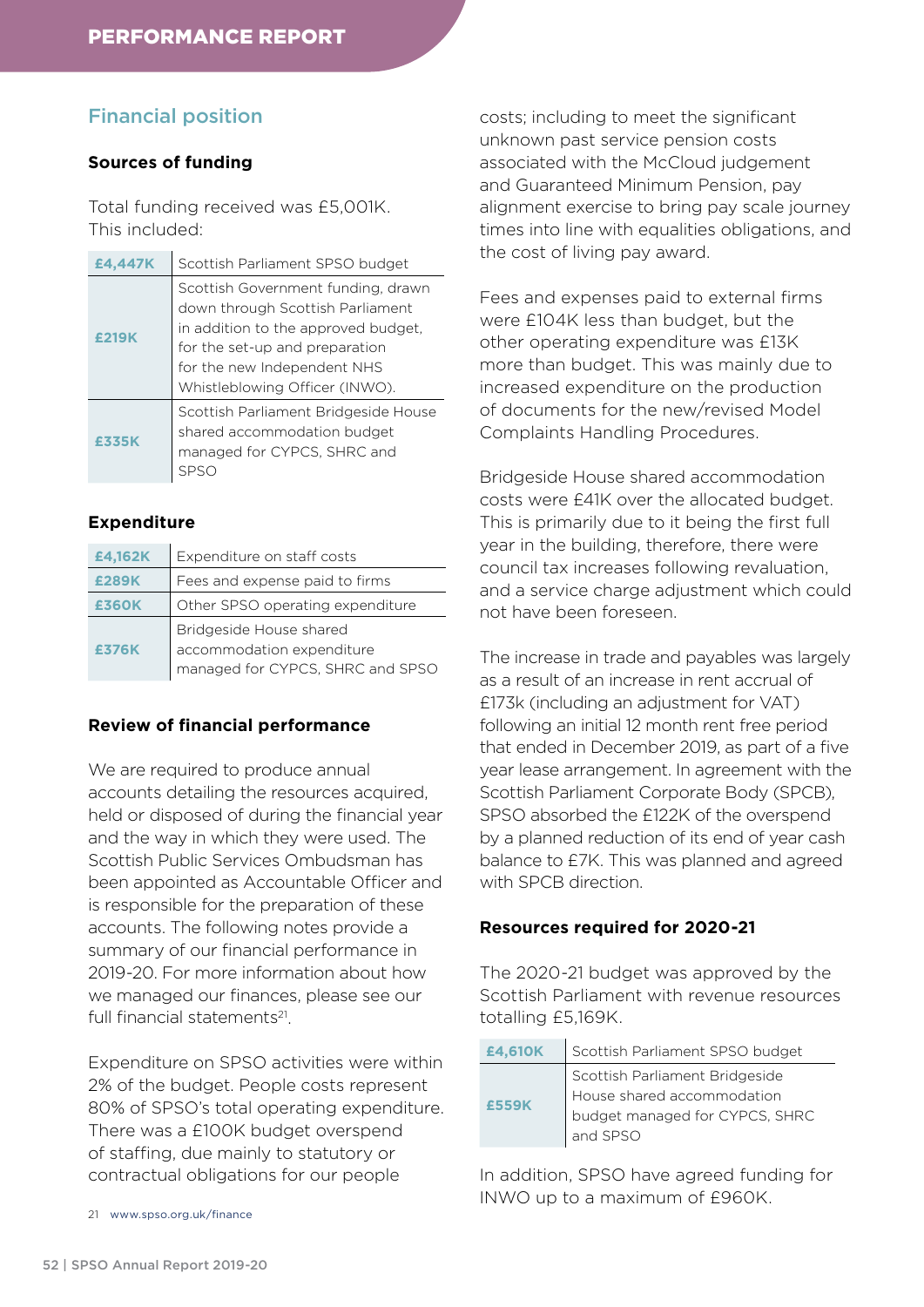# Independent National Whistleblowing Officer

We have made significant progress in preparing for the role of Independent National Whistleblowing Officer (INWO) for the NHS Scotland as set out in the timeline below.

Our team continues to work closely with our partners in the Scottish Government (SG), and we are now in a strong position for the Ombudsman to take on the role

of INWO. We are currently focusing on establishing a go-live date and supporting the NHS to prepare.

There is, as a result of the impact of COVID-19, uncertainty about when the function will go-live, and we are ever mindful of the pressures on the NHS both as a result of COVID-19 and the need for them to prepare for the usual winter flu season.

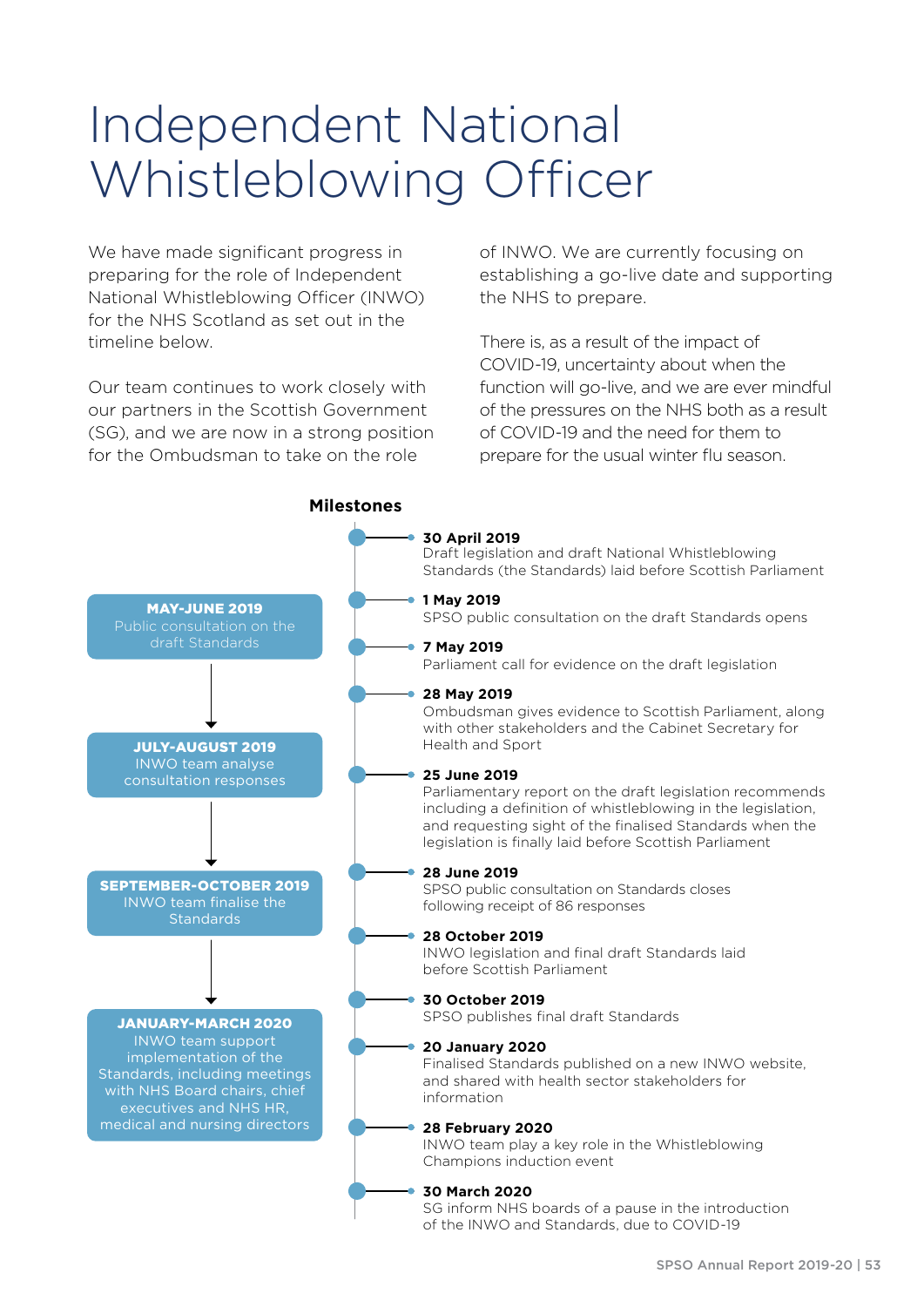# Looking ahead

Little did we think that this year one of the things we would be looking forward to would be the same as last year; INWO. We recognise that COVID-19 and lockdown will have longreaching impacts, not all of them foreseeable, but equally we remain committed to delivering our statutory functions.

## Business plan

We have issued a 2020-21 business plan<sup>22</sup>, setting out how we aim to deliver our strategic aims. We took the decision to reflect what we knew at the time and could reasonably predict, but to still commit to trying to complete other work that adds value to our stakeholders and us. We are still focused on long-term outcomes, recognising that they may have to be delivered differently or we may have to change priorities, particularly in relation to resources. By setting out our intentions in our business plan, we have given ourselves a baseline to assess the actual impact of COVID-19.

## **Independent National Whistleblowing Officer**

At the time of writing, we are confident the INWO will not go live as planned in July 2020. We have been consulting with the Scottish Government and other stakeholders about what would be the best time, recognising that there will be no ideal time. We are considering the impact on the NHS of lockdown easing, the impact of the usual winter flu season and the need to prepare for a possible second wave of COVID-19. We are equally mindful of the need to ensure that support to enable the NHS to adopt the new Whistleblowing Standards is in place.

A date has not yet been confirmed.

22 <https://www.spso.org.uk/corporate-planning>

## **Lockdown easing, casework and performance management**

Lockdown will impact on all areas of our business, for years to come, not just now. We recognise it is important not only to cope with lockdown and keep delivering our business but also to learn for the future in terms of how we investigate, how we work differently and how we keep our services accessible. For example:

- for SWF, we are gaining insight into how effective Scottish Government Statutory Guidance is, and how important it is to ensure there is a clear process to amending it in times of uncertainty and business interruption
- for public service complaints, we are looking specifically at what changes this will make to our workloads and whether there will be more complaints about single issues (such as delay to elective surgery) which we can investigate more proportionately and quicker
- for our Improvement, Standards and Engagement team, we are considering what support we can provide to public bodies, at the same time ensuring they continue to deliver their statutory complaint handling duties to an acceptable standard.

We will look for the opportunities lockdown has presented us with. Equally, we will ensure that our own emergence from lockdown remains supportive of staff wellbeing, manages risk and maintains output to an acceptable level.

We will continue to quality assure our work, review our own procedures and support public bodies in their own journeys out of lockdown. Underpinning all of this will be our commitment to our values of peoplecentred, fair, independent and learning and improvement.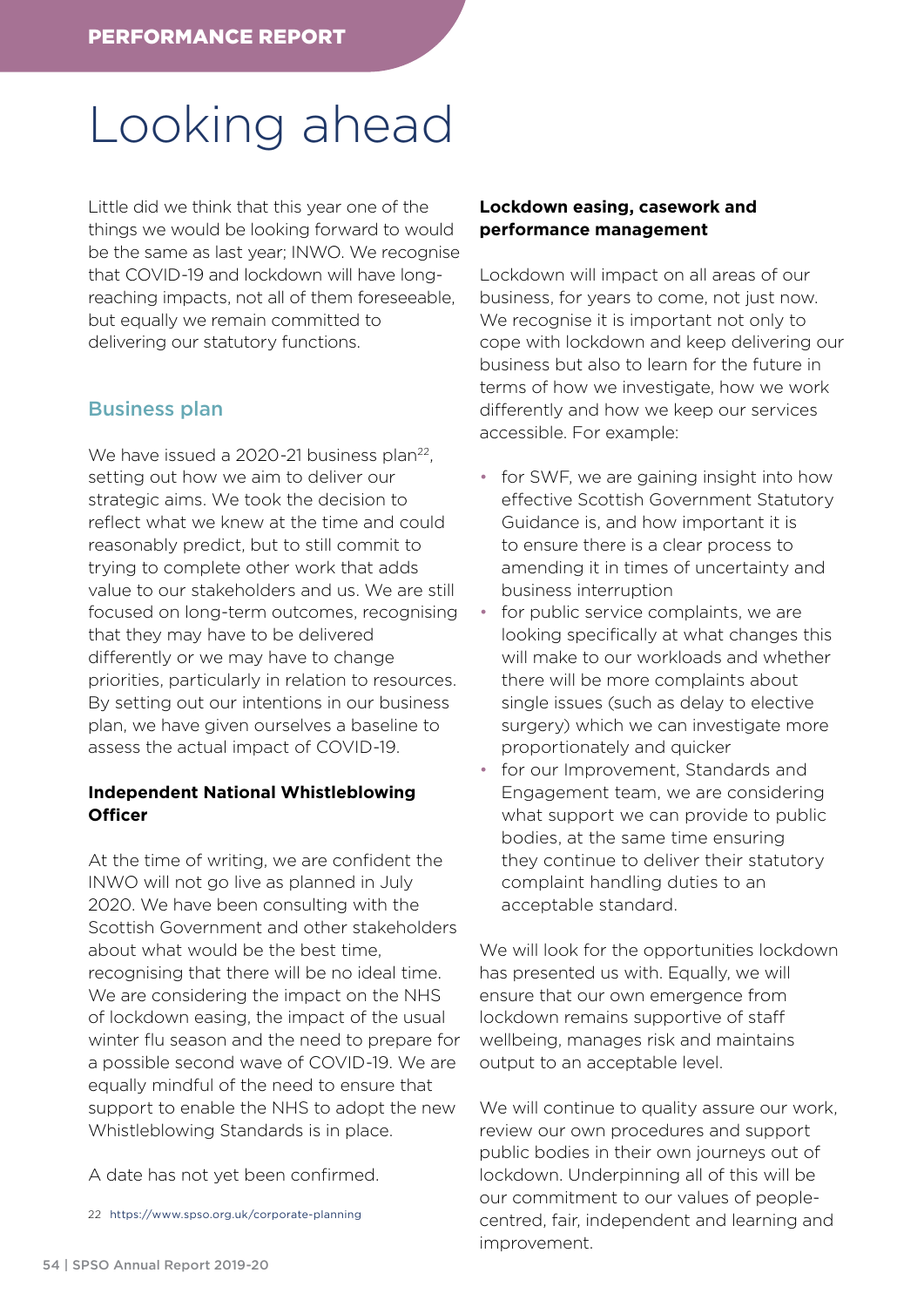ACCOUNTABILITY REPORT & FINANCIAL STATEMENTS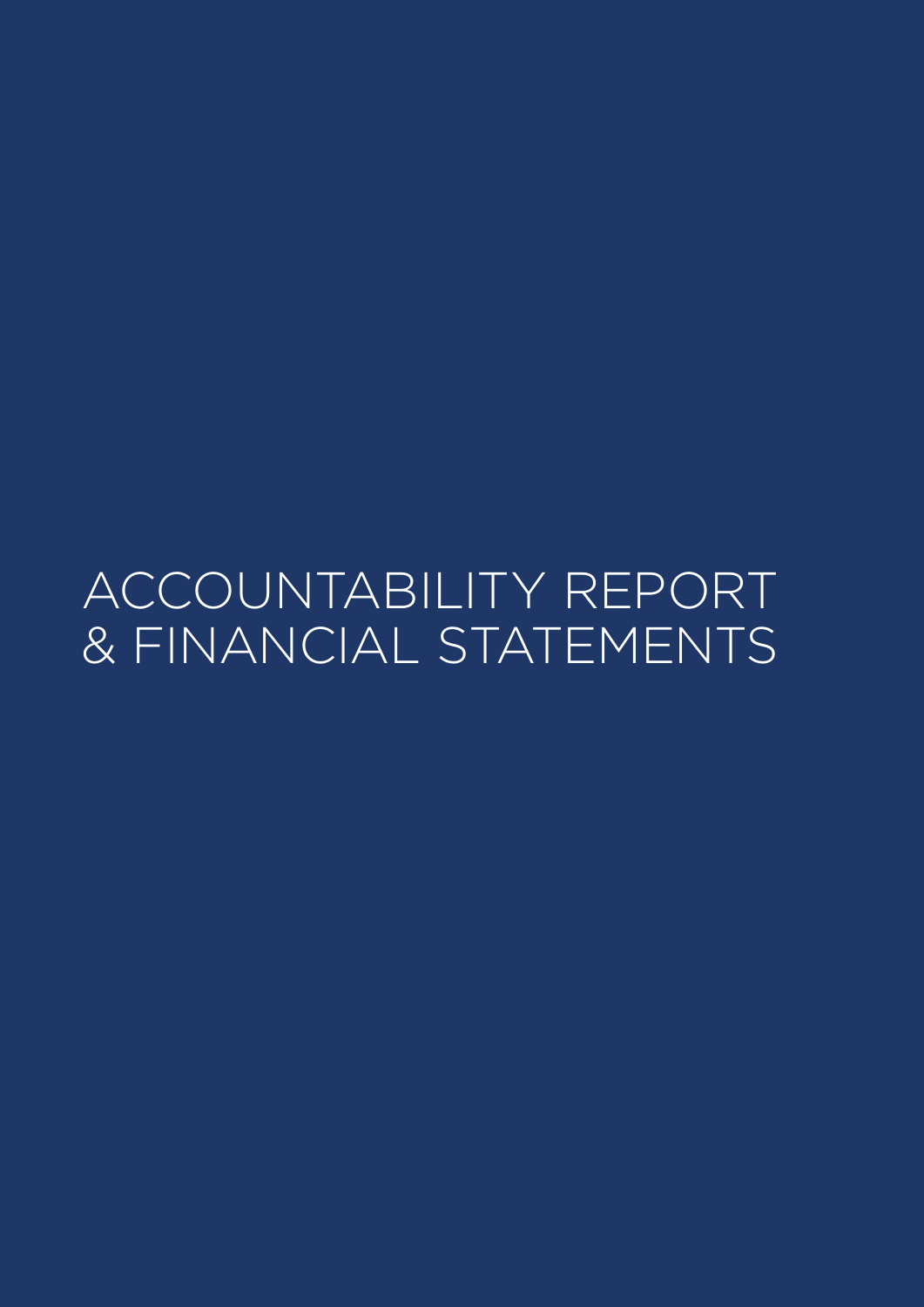# Corporate governance report

## 1. Ombudsman's report

#### **Background**

These accounts for the financial year ended 31 March 2020 are presented in accordance with the Accounts Direction given by the Scottish Ministers, in pursuance of paragraph 15 (1) of schedule 1 of the Scottish Public Services Ombudsman Act 2002.

#### **Leadership team**

- **•** Ombudsman
- **•** Director
- **•** Head of Improvement, Standards and Engagement

#### **Register of interests**

The Ombudsman, Director, and Advisory Audit Board (AAB) members publish declarations of interest on the SPSO website with their biographies. Declarations of interest of other staff are held on the relevant case where required in accordance with the SPSO Code of Professional Conduct<sup>1</sup>

#### **System of internal control**

A Scheme of Control<sup>2</sup> and Scheme of Delegation are in place and are periodically reviewed, as required by the Scheme of Control, and amended as necessary to ensure principal risks to the achievement of the organisation's objectives are managed efficiently, effectively and economically. An Annual Report disclosure guide and statutory accounts checklist have been completed for 2019-20 to inform the assessment of the Ombudsman's governance arrangements, from the assurance framework established with the Scottish Public Finance Manual (SPFM).

#### **Provision of information to employees**

We have adopted the principles of openness and participation and place a high level of importance on both informing and consulting staff. We do so by providing access to management papers, through oral and written briefings, by regular staff meetings and events. Information is only withheld where this can be shown to be justified or where a duty of confidence is owed to a third party.

Our declarations of interest are published here: <https://www.spso.org.uk/senior-management> <https://www.spso.org.uk/advisory-audit-board>

<sup>2</sup> Our Scheme of Control can be found in the Governance and Risk handbook here: <http://www.spso.org.uk/spso-policies>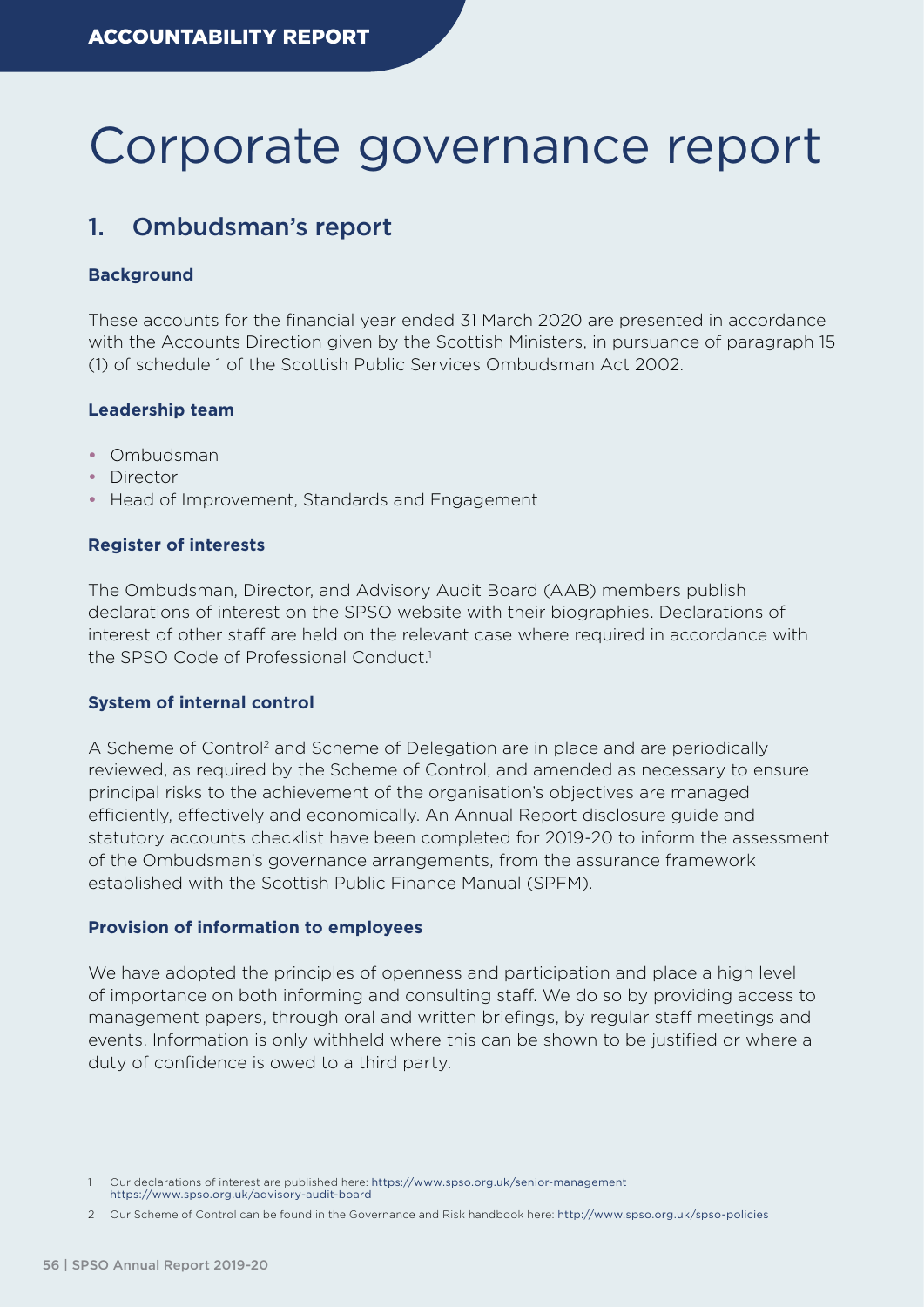## **Freedom of information and environmental information**

SPSO processed 151 requests for information in 2019-20 (164 in 2018-19):

- **•** 141 under the Freedom of Information (Scotland) Act 2002
- **•** Ten under the Environmental Information (Scotland) Regulations 2004.

SPSO processed 12 requests for review (six in 2018-19):

- **•** We upheld our original decision in ten (five in 2018-19)
- **•** Two were withdrawn or invalid.

Three decisions were made by the Scottish Information Commissioner (SIC) on appeals submitted to him in 2019-20 (nil in 2018-19):

- **•** Two SIC decisions found that we had complied with the Freedom of Information (Scotland) Act 2002 (FOISA)
- **•** One decision found that we had failed to respond to a request for review within the statutory timescale.

#### **Data protection**

SPSO processed 107 subject access requests (SAR) under the Data Protection Legislation (100 in 2018-19). We received no decisions from the UK Information Commissioner Office (ICO).

We reported one personal data security breach to the ICO regarding the disclosure of a complainant's personal information to another third party complainant (two in 2018-19). The Information Commissioner decided that no further action by them was necessary on this occasion.

We have clear guidelines governing how we handle data. There is a clearly established process for recording and investigating potential breaches in data security. All incidents must be logged using an incident recording system and, following an investigation, any identified risks are mitigated as far as possible. $3$ 

The Data Protection Officer provided an annual assurance statement to the Leadership Team and AAB. This states that in 2019-20 the SPSO continued to operate robust data protection compliance measures in line with GDPR requirements.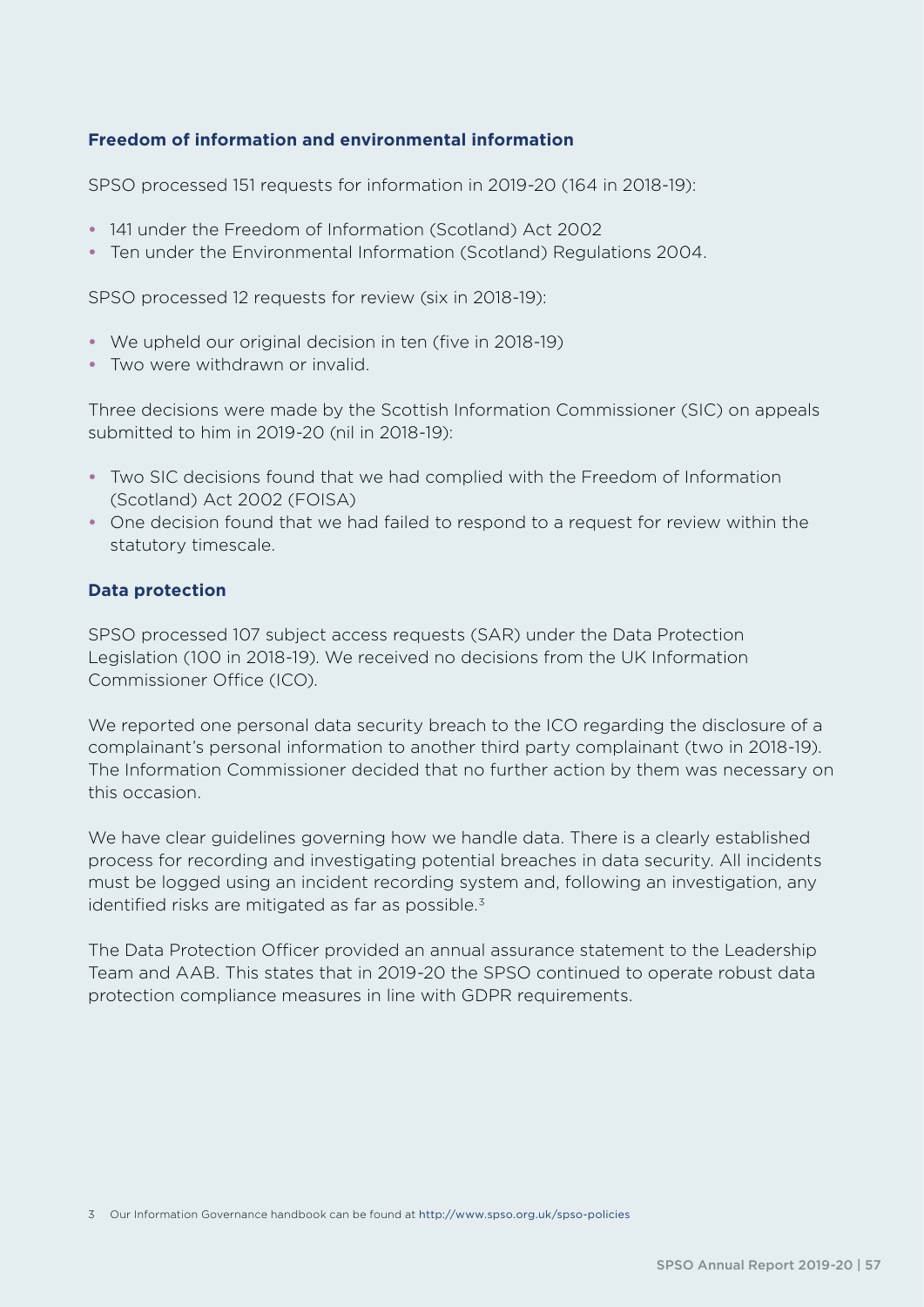#### Internal audit and risk management

The SPSO's AAB supports the Ombudsman in relation to responsibilities for risk, internal control, and governance. Each year the chair of the SPSO AAB produces an annual report on behalf of the Board. The purpose of the report is to summarise the Board's work over the previous financial year and provide the Board's opinion in relation to our governance. Jean Couper CBE, chair of the AAB, provided her detailed report, which is published on our website.4

The Board met three times in 2019-20 and considered each of the internal audit reports. In 2019–20 our internal auditors, the Scottish Legal Aid Board (under a shared services agreement), looked at the areas of payroll, absence, risk management, accounting and budgeting, procurement, the Climate Change Duties report, facilities management, and business continuity planning. The internal audit reports concluded our arrangements were satisfactory and the auditors raised no issues of significance.

#### Audit

The SPSO's accounts are audited by auditors appointed by the Auditor General for Scotland in accordance with paragraph 15 (2) of schedule 1 of the Scottish Public Services Ombudsman Act 2002. The Auditor General has appointed Deloitte as the Ombudsman's auditors for the 5-year period from 2016-17 to 2021-22.

#### Disclosure of information to auditors

As Accountable Officer, I am aware of no relevant audit information of which our auditors are unaware. I have taken all necessary steps to ensure that I am aware of any relevant audit information, and to establish that the auditors are also made aware of this information.

#### **As Accountable Officer, I authorised the financial statements for issue in 7 October 2020.**

Rosemary Agneed.

**Rosemary Agnew Scottish Public Services Ombudsman**

4 Our Advisory Audit Board annual reports can be found at <https://www.spso.org.uk/audit-and-advisory-committee>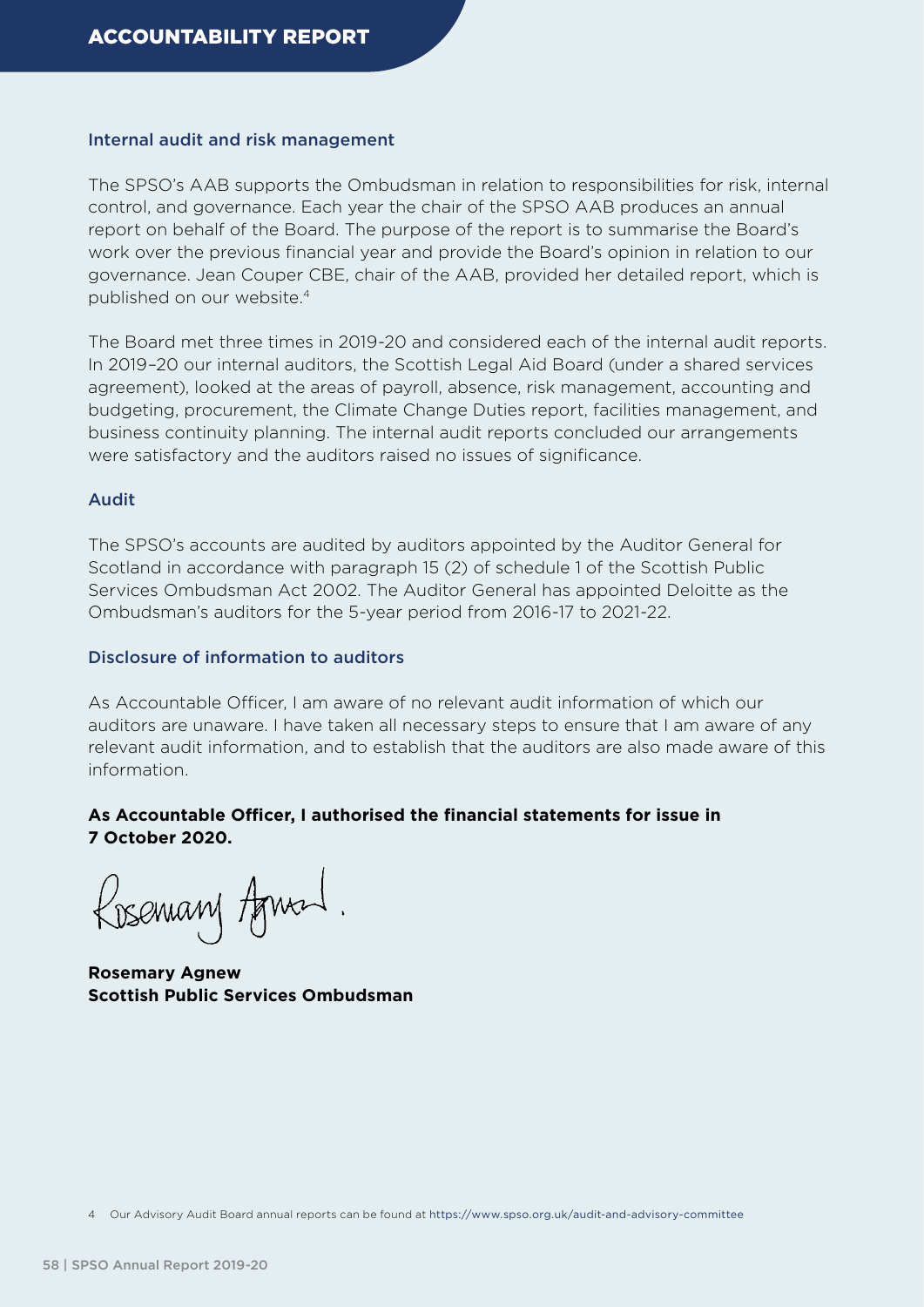## 2. Statement of Accountable Officer's responsibilities

Under paragraph 15 (1) of schedule 1 of the Scottish Public Services Ombudsman Act 2002, the Ombudsman is required to prepare a statement of accounts for each financial year in the form as directed by Scottish Ministers. The accounts are prepared on an accruals basis and must give a true and fair view of the Ombudsman's affairs at the year-end, and of its net resource outturn, application of resources, changes in taxpayers' equity and cash flows for the financial year.

In preparing the accounts, the Ombudsman is required to:

- **•** observe the Accounts Direction issued by Scottish Ministers, including the relevant accounting and disclosure requirements, and apply suitable accounting policies on a consistent basis
- **•** make judgements and estimates on a reasonable basis
- **•** state whether applicable accounting standards have been followed, and disclose and explain any material departures in the financial statements, and
- **•** prepare the financial statements on a 'going concern' basis, unless it is inappropriate to presume that the Ombudsman will continue in operation.

The Scottish Parliamentary Corporate Body (SPCB) designated the Ombudsman as the Accountable Officer for the SPSO. The relevant responsibilities as Accountable Officer are set out in the Memorandum to Accountable Officers of Other Public Bodies issued by the Scottish Government and published in the Scottish SPFM. These include the propriety and regularity of the public finances for which the Accountable Officer is accountable, the keeping of proper records, and safeguarding the SPSO's assets.

As Accountable Officer for the SPSO, I can confirm that:

- **•** I have taken all the steps that I ought to have taken to make myself aware of any relevant audit information and to establish that the auditors are aware of that information.
- **•** The Annual Report and Accounts as a whole is fair, balanced and understandable.
- **•** I take personal responsibility for the Annual Report and Accounts and the judgements required for determining that they are fair, balanced, and understandable.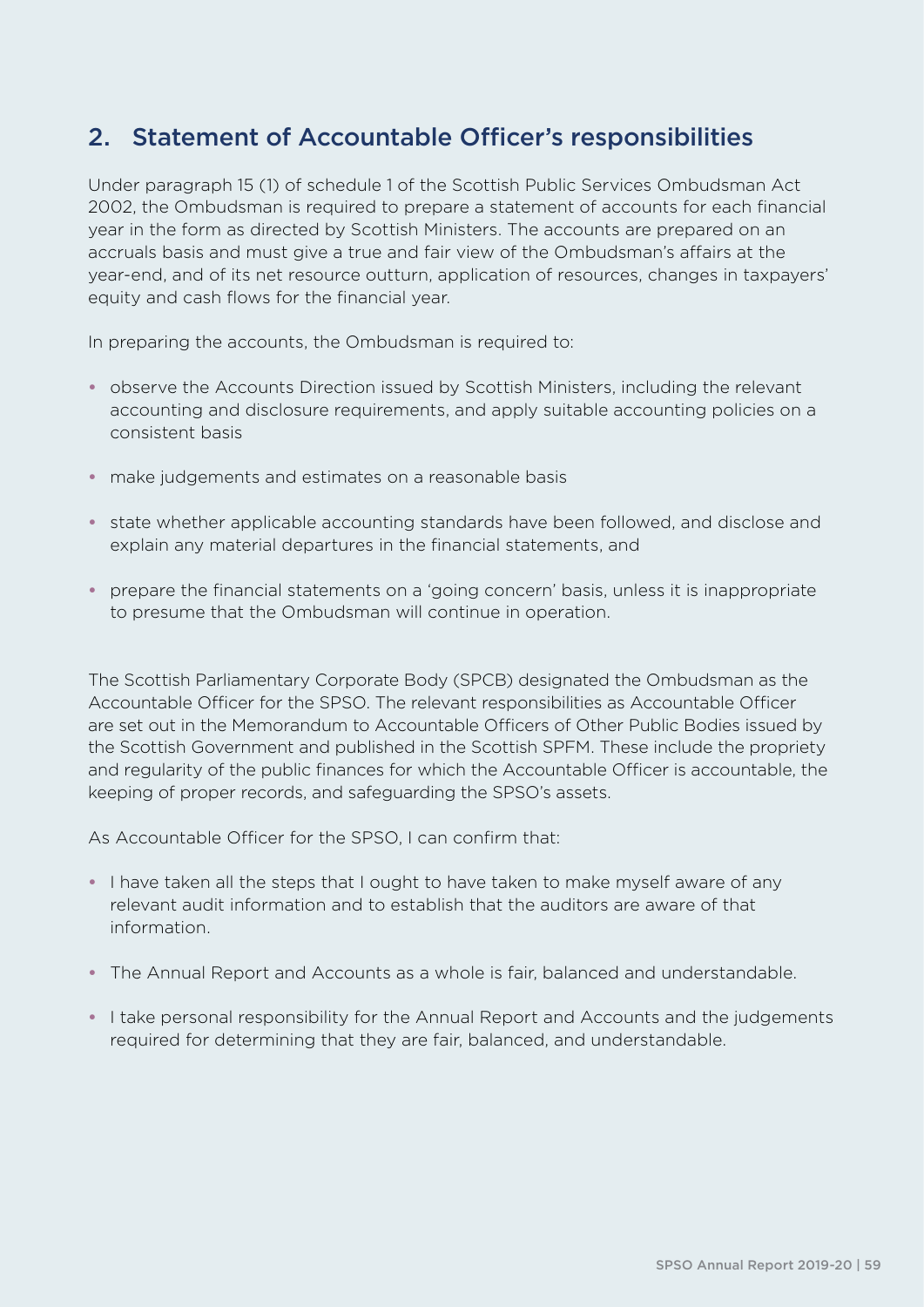## 3. Governance statement

I took up the post of Scottish Public Services Ombudsman and Accountable Officer on 1 May 2017 for an eight-year appointment. As Accountable Officer, the Ombudsman has responsibility for maintaining a sound system of governance and internal control that supports the achievement of organisational policies, aims, and objectives, whilst safeguarding the public funds and the organisation's assets for which I am responsible.

I have in place a scheme of control, the key features of which are:

- **•** the Ombudsman is the Accountable Officer
- **•** the Ombudsman is supported by the Leadership Team (LT), which comprises the Ombudsman, the Director, and the Head of Improvement, Standards and Engagement. Individual members of the LT have delegated authority to make decisions as set out in the Ombudsman's Scheme of Delegation
- **•** the Ombudsman chairs formal governance meetings of the LT to consider finance and audit matters, the annual business plan, the risk register, and the strategic direction of the organisation every quarter
- **•** the LT also meets, usually weekly, to oversee the day-to-day running of the operation
- **•** the Ombudsman is supported by the AAB, which provides assurance and advice about governance, including management of risk and internal control. The AAB meets at least twice a year to consider audit matters and the SPSO's approach to management of risks to the business in relation to strategic direction of the organisation
- **•** external scrutiny is provided by an internal audit function. In 2019–20 this was provided by the Scottish Legal Aid Board through a shared services arrangement. There is a rolling three-year internal audit programme in place, of which 2019-20 was the second year of the three-year plan for 2018-21
- **•** risk is managed actively through a risk management policy that sets out the approach to risk management for the delivery of strategic aims. The risk register identifies the key risks facing the organisation and is reviewed and updated with the business plan on an annual basis with input from all staff. It is also reviewed by the LT each quarter and the AAB at each meeting.

The most significant strategic risk to the organisation in 2019-20 remained the adequacy of resources to deliver our statutory functions, in particular our complaint handling and Scottish Welfare Fund review services, within an acceptable timescale and quality of service . The majority of the SPSO's workload is demand-led. Consequently, the number and complexity of complaints, enquiries, and Scottish Welfare Fund review applications received is outside our control and fluctuates. The LT monitors this closely.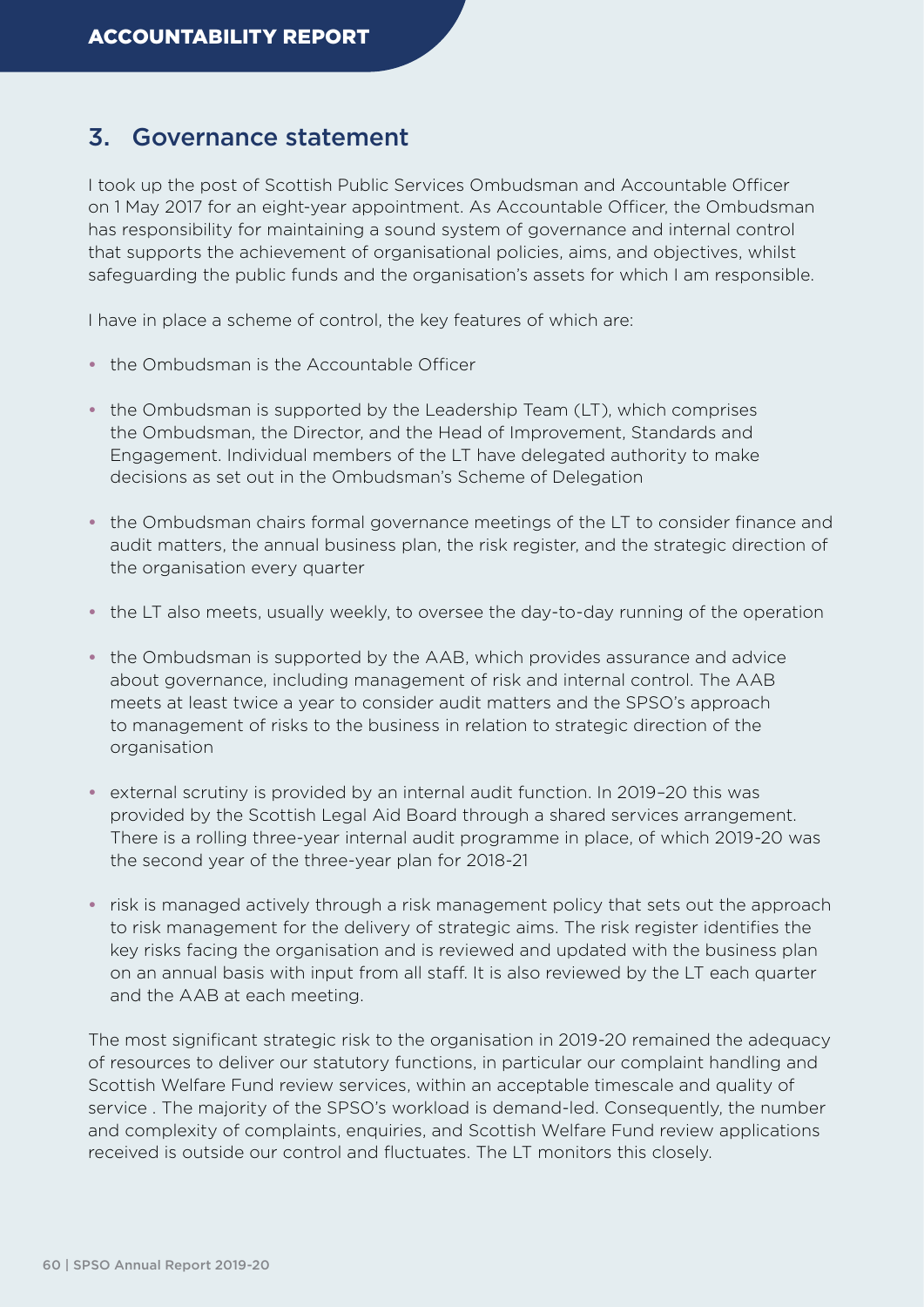- **•** the system of internal financial control is based on agreed administrative procedures and the system of delegation and accountability.
- **•** compliance with generally accepted best practice principles and relevant guidance on corporate governance has been assessed using an internal control checklist. The checklist is based on that provided within the SPFM and a proportionate approach has been adopted, reflecting the relatively small size and simple structure of the SPSO whilst recognising the wider impact of its duties.

## 3.1 Fraud, corruption and bribery

Our policies and procedures on fraud, corruption, and bribery include the anti-fraud policy, Codes of Professional Conduct, the terms and conditions for the supply of goods and services, and the broader financial governance arrangements.

We maintain a hospitality and gifts register, which is updated regularly.

We declare any fraud, whistleblowing or control failure incidents to the AAB and this forms part of the annual assurance process. In 2019-20, there were no instances of fraud or bribery identified or detected in the SPSO.

## 3.2 Review of effectiveness of internal control and risk management

I am satisfied that the current Scheme of Control provides a robust and appropriate framework for good governance and internal control. My office formally complies with the principles of the SPFM in line with the Financial Memorandum agreed with the SPCB.

I am assured that throughout 2019-20 the LT have ensured consistent adherence to procedures for internal control, especially in the key business areas of financial management, operational and employee data management and risk management. The system of internal control is designed to manage rather than eliminate the risk of failure to achieve policies, aims, and objectives; therefore, it can only provide reasonable and not absolute assurance of effectiveness. The system of internal control will continue to evolve to identify the principal risks to the achievement of the organisation's policies, aims, and objectives, to evaluate the nature and extent of those risks and to manage them efficiently, effectively and economically.

The preparation of the annual business plan takes account of the Public Service Improvement Framework, Audit Scotland reports, and Best Value in Public Services characteristics.

In 2017, the Ombudsman reviewed risk management arrangements. Following this, she introduced a strategic risk register covering the years of the Strategic Plan and addressing the areas of reputation, communication, governance, resources, business continuity, and withdrawal of the UK from the European Union. This register is reviewed quarterly and published on our website5.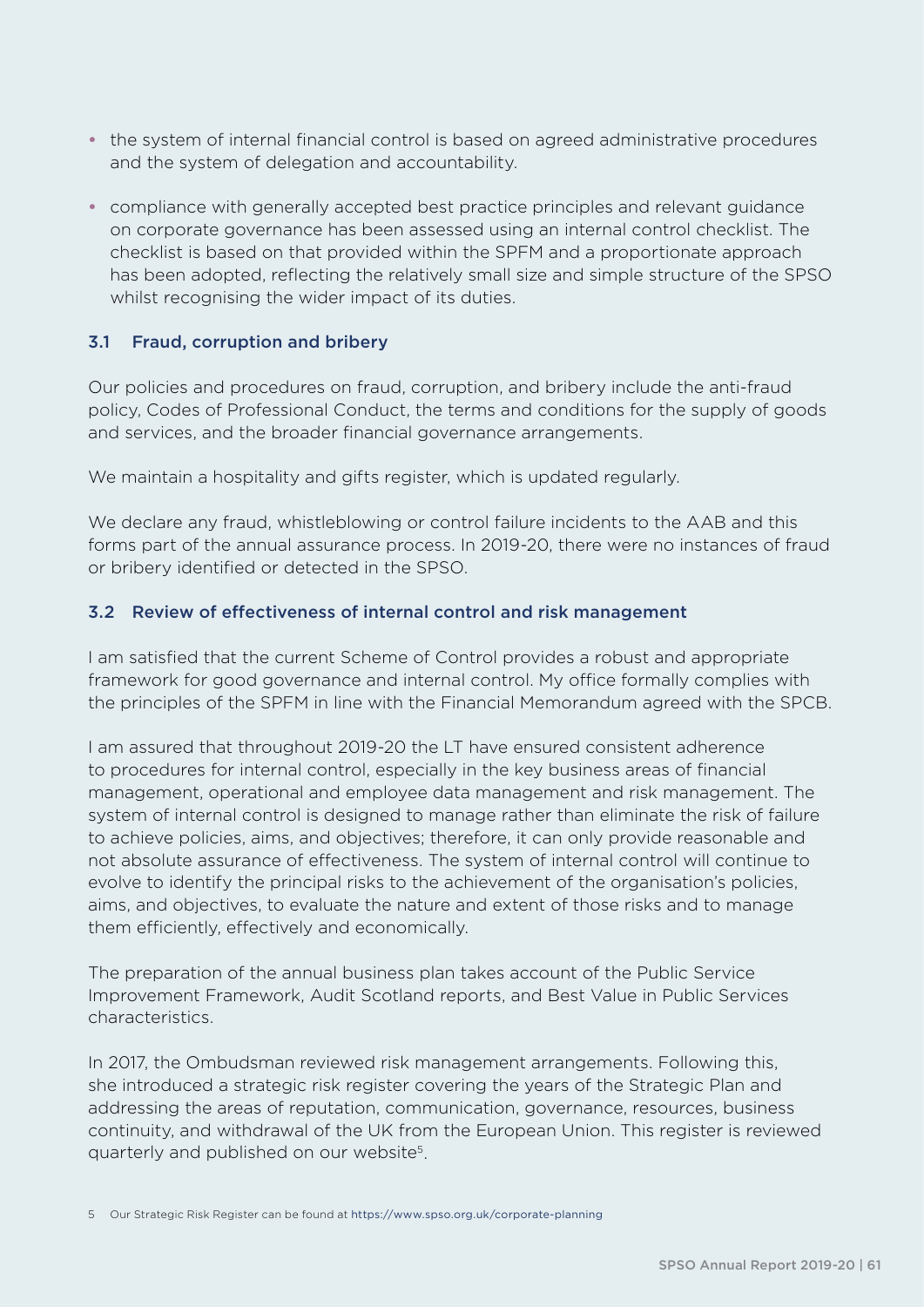The overall operational risk profile for 2019-20 remained low to moderate. The significant risks to carry forward into 2020-21 were the risks associated with: the impact of the COVID-19 pandemic, the transfer of new powers for the Independent National (NHS) Whistleblowing Officer (INWO), an increase in cases received with the potential to create a backlog of cases, and the risk of inadequate funding to maintain and develop capacity to deliver our statutory functions to an appropriate standard.

Control actions for these risks include fully implementing the Business Continuity Plan in accordance with the Government directives, enabling working from home arrangements for staff during lockdown, implementing processes to maintain workflow, maintaining full engagement with the Scottish Government preparations for the introduction of INWO, drawing on the SPCB contingency fund if we are unable to cover unexpected costs, and approaching the SPCB for ongoing increases in funding and through continuous improvement aimed at improving efficiency in future years. The internal audit function has reviewed the process for managing risk.

We have clear guidelines that govern how we handle data. There is a clearly established process for recording and investigation of any potential breaches in data security. All incidents must be logged using an incident recording system and, following an investigation, any identified risks mitigated as far as possible. There were no known or reported serious breaches of data security in the year.

Rosemary Agneed.

**Rosemary Agnew Scottish Public Services Ombudsman 7 October 2020**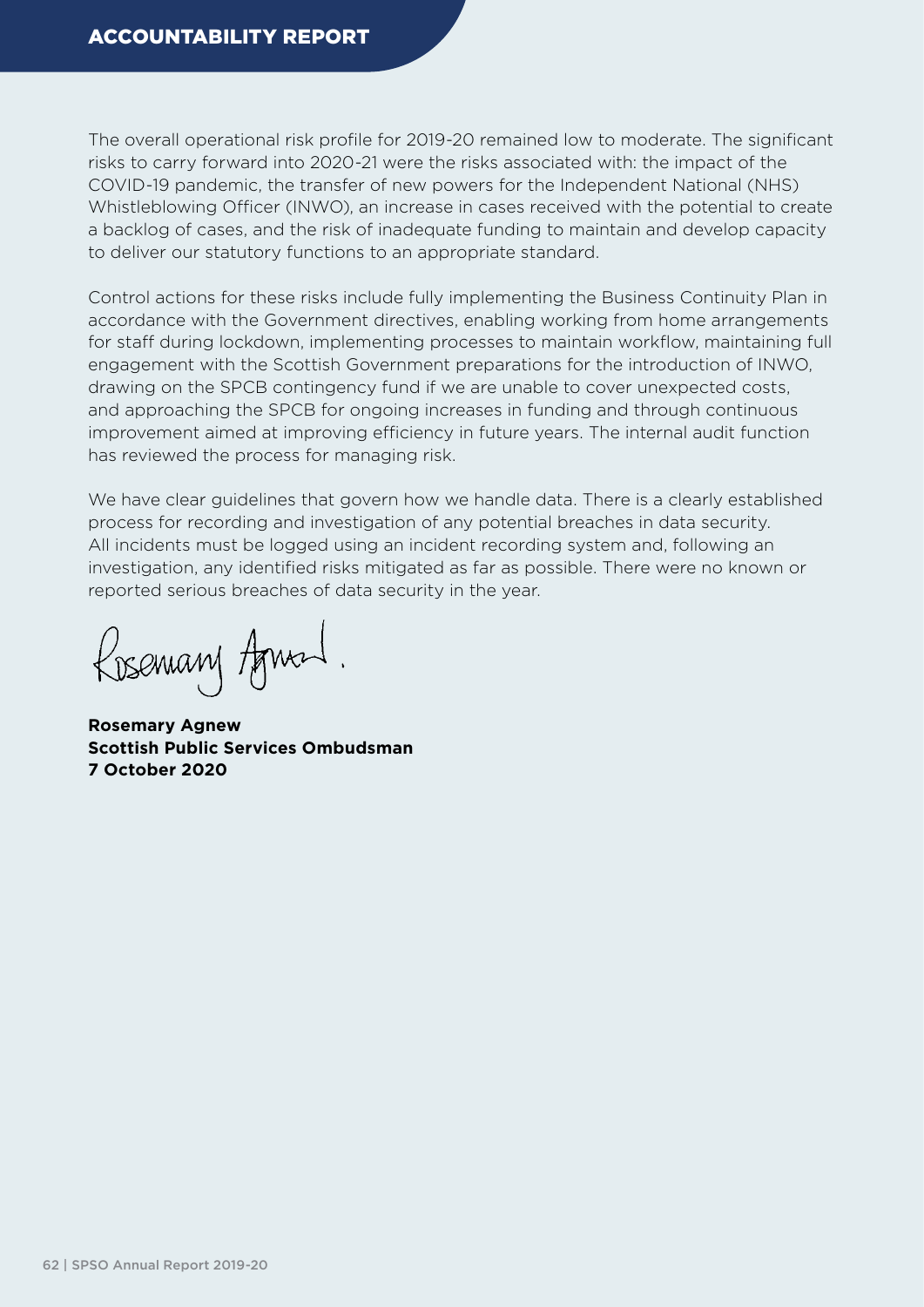# Remuneration and staff report

## 4. Remuneration report

The information disclosed in the tables below which is subject to external audit includes total remuneration, pension tables, fair pay disclosures, and analysis of staff numbers and costs. The other sections in the Remuneration and staff report are reviewed by the external auditors to ensure they are consistent with the financial statements.

## 4.1. Advisory Audit Board

The Ombudsman's Advisory Audit Board has three independent members including the Chair of the committee. The independent members of the committee, which is set by the Ombudsman, are remunerated by the SPCB as part of a shared service agreement. All independent committee member appointments are part-time and are non-pensionable.

## 4.2. Ombudsman and Director

Set out in the table below are the salaries (including overtime, but excluding employer's superannuation and national insurance contributions), benefits in kind, and pension entitlements of the Ombudsman and Director. Information is presented for the whole year to 31 March 2020.

| Remuneration         | 2019-20<br>£'000 | 2018-19<br>£'000         |
|----------------------|------------------|--------------------------|
| <b>Ombudsman</b>     |                  |                          |
| Salary               | 85-90            | 80-85                    |
| Benefits in kind     | -                | $\overline{\phantom{a}}$ |
| Pension benefits (i) | 34               | 33                       |
| <b>Total</b>         | 120-125          | 115-120                  |
| <b>Director</b>      |                  |                          |
| Salary (FTE)         | 85-90            | 80-85                    |
| Benefits in kind     | ۰                |                          |
| Pension benefits (i) | 14               | 14                       |
| <b>Total</b>         | 95-100           | 95-100                   |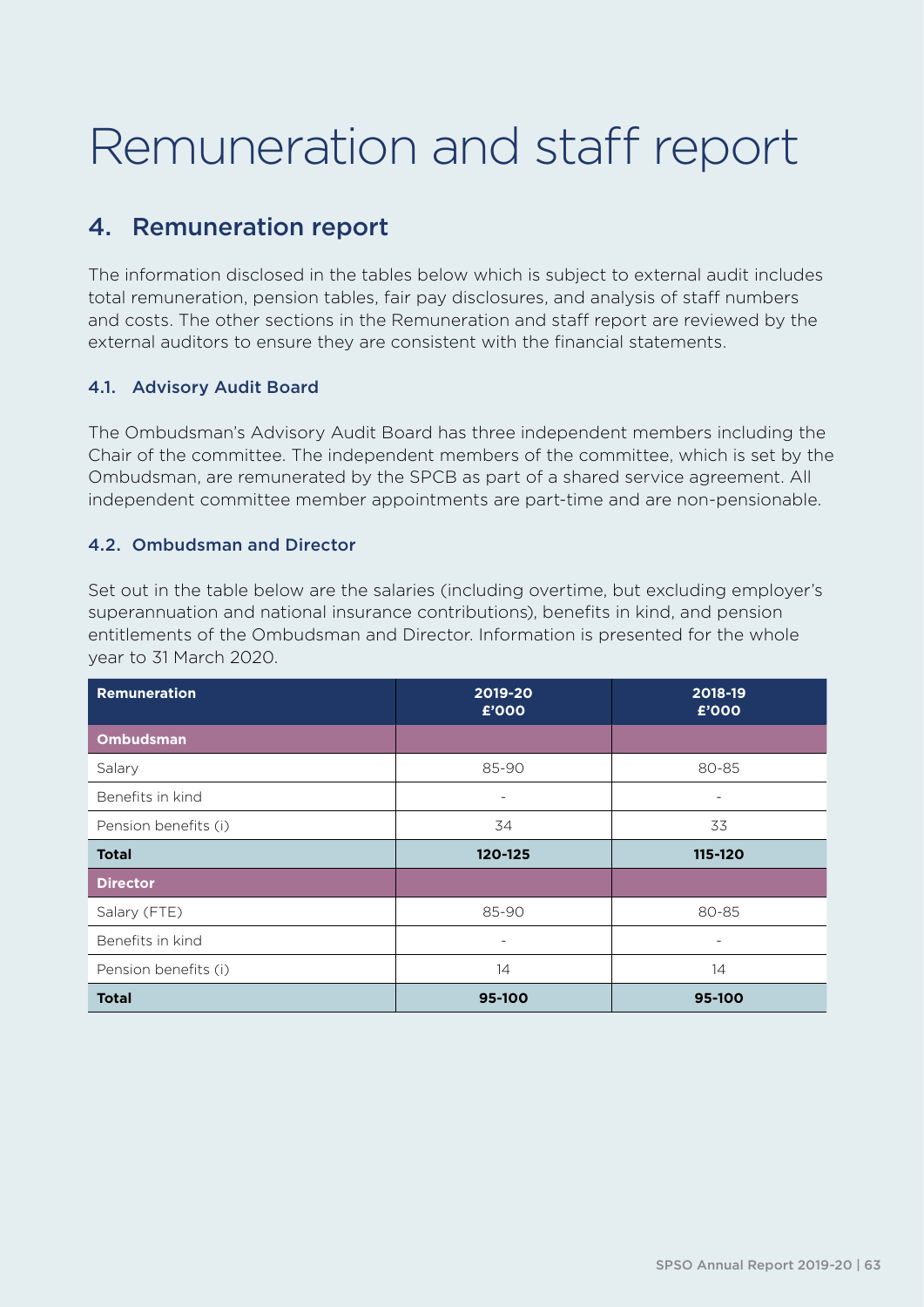| <b>Pension</b><br><b>Benefits</b> | <b>Accrued pension</b><br>at pension age<br>as at 31/03/2020<br>and related lump<br>sum | <b>Real increase</b><br>in pension<br>and related<br>lump sum at<br>pension age | <b>CETV</b><br>at 31<br><b>March</b><br>2020 | <b>CETV</b><br>at 31<br><b>March</b><br>2019 | <b>Real increase</b><br>in CETV<br>funded by the<br>employer | <b>Employer</b><br>contribution<br>to private<br>pension<br>account |
|-----------------------------------|-----------------------------------------------------------------------------------------|---------------------------------------------------------------------------------|----------------------------------------------|----------------------------------------------|--------------------------------------------------------------|---------------------------------------------------------------------|
|                                   | £'000                                                                                   | £'000                                                                           | £'000                                        | £'000                                        | £'000                                                        | £'000                                                               |
| Ombudsman                         | $15 - 20$                                                                               | $0 - 2.5$                                                                       | 225                                          | 189                                          | 21                                                           | $\equiv$                                                            |
| Director (ii)                     | $\overline{\phantom{0}}$                                                                | $\overline{\phantom{0}}$                                                        |                                              | ۰                                            |                                                              | 14                                                                  |

#### **Notes**:

- (i) The value of pension benefits accrued during the year is calculated as the real increase in pension multiplied by 20, plus the real increase in any lump sum less the contributions made by the individual. The real increases exclude increases due to inflation or any increase or decreases due to a transfer of pension rights. In 2015, the Government introduced reforms to public sector pensions, meaning most public sector workers were moved into new pension schemes in 2015. In December 2018, the Court of Appeal ruled that the 'transitional protection' offered to some members of the judges and firefighters schemes, as part of the reforms, amounted to unlawful discrimination. On 15 July 2019 the Government issued a written ministerial statement and confirmed that as 'transitional protection' was offered to members of all the main public service pension schemes, the difference in treatment will need to be remedied across all those schemes, including the civil service pension schemes. Civil Service Pensions are still assessing the impact of the McCloud judgement in relation to changes to benefits in 2015. The benefits and related CETVs disclosed do not allow for any potential future adjustments that may arise from this judgement.
- (ii) The Director's pension is a private defined contribution scheme and is recognised in the Ombudsman's accounts on a cash basis.

## 4.3. The cash equivalent transfer value (CETV)

A Cash Equivalent Transfer Value (CETV) is the actuarially assessed capitalised value of the pension scheme benefits accrued by a member at a particular point in time. The benefits valued are the member's accrued benefits and any contingent spouse's pension payable from the scheme. A CETV is a payment made by a pension scheme or arrangement to secure pension benefits in another pension scheme or arrangement when the member leaves a scheme and chooses to transfer the benefits accrued in their former scheme. The pension figures shown relate to the benefits that the individual has accrued as a consequence of their total membership of the pension scheme, not just their service in a senior capacity to which disclosure applies.

The figures include the value of any pension benefit in another scheme or arrangement that the member has transferred to the civil service pension arrangements. They also include any additional pension benefit accrued to the member as a result of their buying additional pension benefits at their own cost. CETVs are worked out in accordance with The Occupational Pension Schemes (Transfer Values) (Amendment) Regulations 2008 and do not take account of any actual or potential reduction to benefits resulting from Lifetime Allowance Tax which may be due when pension benefits are taken.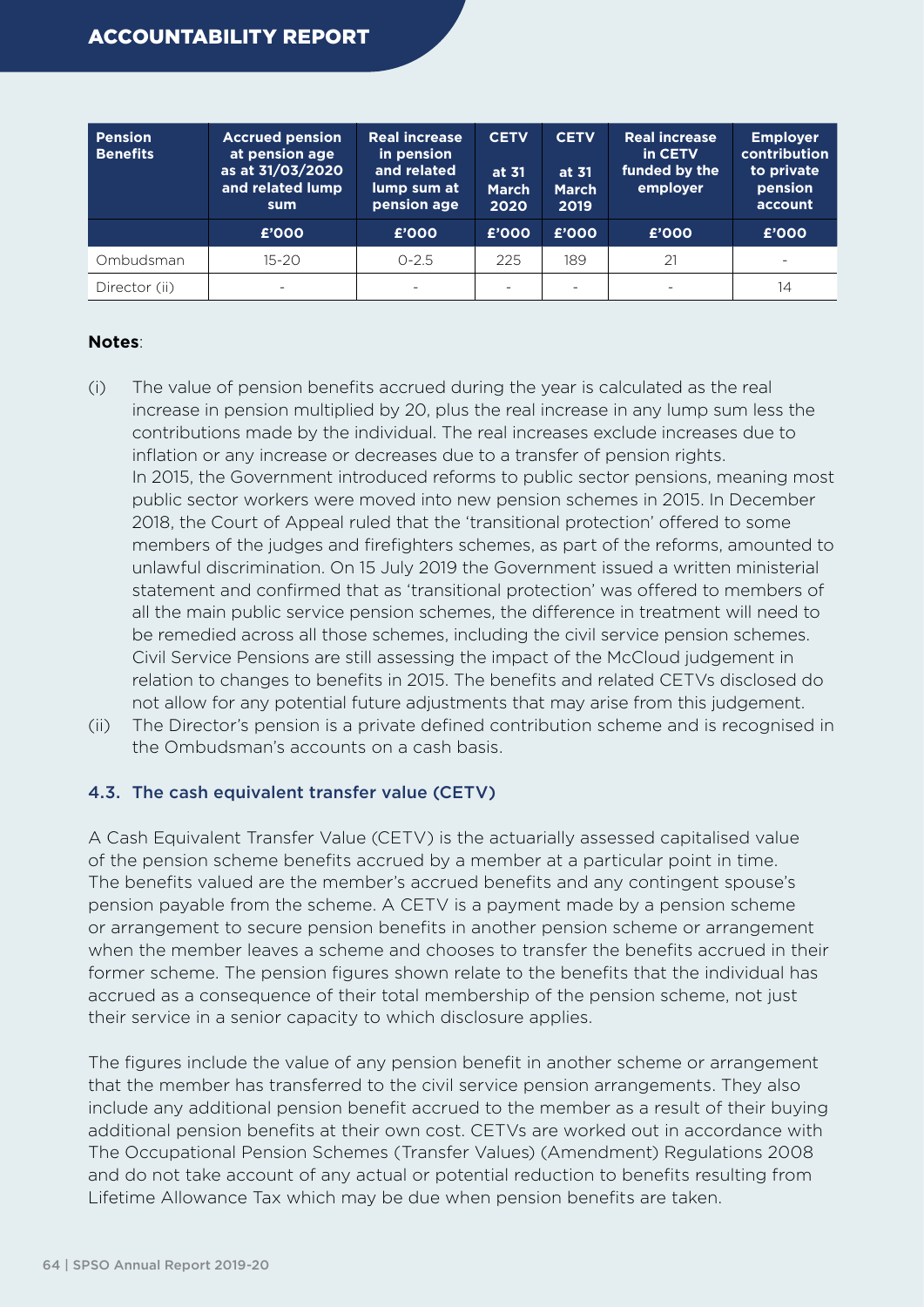## 4.4. The real increase in the value of the CETV

This reflects the increase in CETV effectively funded by the employer. It takes account of the increase in accrued pension due to inflation, contributions paid by the member (including the value of any benefits transferred from another pension scheme or arrangement) and uses common market valuation factors for the start and end of the period.

## 4.5. Service contracts

The SPCB set the Ombudsman's remuneration. Her Majesty the Queen appoints the Ombudsman following nomination by the Scottish Parliament.

The Director holds an appointment that is open-ended until retirement. The terms of employment are set by the Ombudsman and approved by the SPCB, in line with the SPSO Act (2002).

#### 4.6. Severance payments

No severance payments were made during the year (none in 2018-19).

|              | <b>31 March 2020</b> |       | 31 March 2019 |       |       |       |
|--------------|----------------------|-------|---------------|-------|-------|-------|
|              | FTE.                 | £'000 | %             | FTE.  | £'000 | %     |
| Permanent    | 63.74                | 2.885 | 96.8%         | 62.79 | 2.705 | 95.5% |
| Other        | 1.5                  | 96    | 3.2%          | 2.26  | 127   | 4.5%  |
| <b>Total</b> | 65.24                | 2,981 | 100%          | 65.05 | 2,832 | 100%  |

#### 4.7. Staff salary profile as at 31 March 2020

## 4.8. Fair pay disclosure

Reporting bodies are required to disclose the relationship between the remuneration of the highest-paid director in their organisation and the median remuneration of the organisation's workforce. Total remuneration includes salary, non-consolidated performance-related pay, and benefits-in-kind of employees. It does not include severance payments, employer pension contributions and the cash equivalent transfer value of pensions. These figures do not include secondees or temporary staff.

|                        | 2019-20                       | 2018-19                       |
|------------------------|-------------------------------|-------------------------------|
| Staff remuneration     | £16,926 - £87,188             | £21,806 - £84,648             |
| Workforce median       | £49.819                       | £39.291                       |
| Ombudsman remuneration | £85,000-£90,000               | £80,000 - £85,000             |
| Ratio                  | 1.8 times median of workforce | 2.1 times median of workforce |

The change in ratio is due to applying a cost of living increase to all pay bands and the shortening of pay-scale journey times in line with legal obligations. During the 2019-20 accounting period, the SPSO maintained the Living Wage Accreditation status.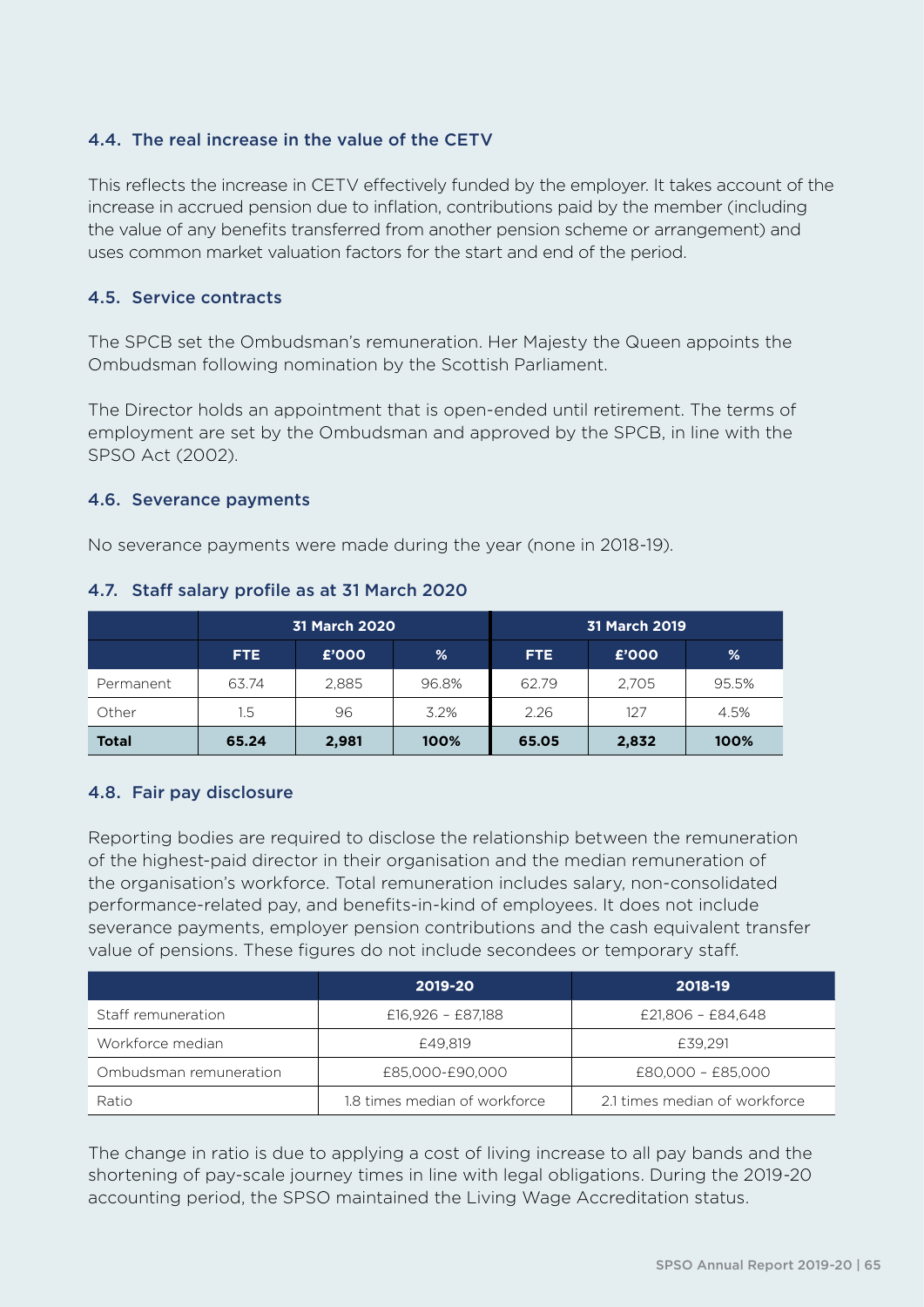## 5. Staff report (excluding the Ombudsman*6*)

### 5.1. Staff numbers

|                               | 2019-20 |                          |        |     | 2018-19        |       |                          |        |     |              |
|-------------------------------|---------|--------------------------|--------|-----|----------------|-------|--------------------------|--------|-----|--------------|
|                               | Male    | %                        | Female | %   | <b>Total</b>   | Male  | %                        | Female | %   | <b>Total</b> |
| Full-time                     | 12      | 15%                      | 36     | 46% | 48             | 17    | 21%                      | 39     | 49% | 56           |
| Part-time                     | 7       | 9%                       | 21     | 27% | 28             |       | 1%                       | 18     | 23% | 19           |
| Other                         |         | -                        | 3      | 4%  | $\overline{3}$ |       | $\overline{\phantom{0}}$ | 5      | 6%  | ${\bf 5}$    |
| <b>Total</b>                  | 19      | 24%                      | 60     | 77% | 79             | 18    | 22%                      | 62     | 78% | 80           |
| Permanent<br>FTE <sup>7</sup> | 16.54   | 25%                      | 47.20  | 72% | 63.74          | 16.08 | 25%                      | 46.71  | 72% | 62.79        |
| Other FTE                     |         | $\overline{\phantom{0}}$ | 1.50   | 2%  | 1.5            |       |                          | 2.26   | 3%  | 2.26         |
| <b>Total FTE</b>              | 16.54   | 25%                      | 48.70  | 75% | 65.24          | 16.08 | 25%                      | 48.97  | 75% | 65,05        |

#### 5.2. Employee costs (these figures do not include secondees or temporary staff)

|                             | 2019-20                  |                          |                |     |                |      |                          | 2018-19        |     |                  |
|-----------------------------|--------------------------|--------------------------|----------------|-----|----------------|------|--------------------------|----------------|-----|------------------|
| $Pay$ band $^8$             | Male                     | %                        | Female         | %   | <b>Total</b>   | Male | %                        | Female         | %   | <b>Total</b>     |
|                             | $\overline{\phantom{a}}$ | $-$ %                    | 7              | 9%  | $\overline{z}$ |      | $\overline{\phantom{a}}$ | $\overline{4}$ | 5%  | 4                |
| $\overline{2}$              | $\overline{2}$           | 3%                       | 11             | 15% | 13             | 2    | 3%                       | 15             | 20% | 17               |
| 3                           | 14                       | 18%                      | 31             | 41% | 45             | 14   | 19%                      | 32             | 43% | 46               |
| $\overline{4}$              |                          | 1%                       | $\overline{4}$ | 5%  | 5              |      | 1%                       | $\mathcal{Z}$  | 4%  | 4                |
| 5                           |                          | 1%                       | $\overline{2}$ | 3%  | $\overline{3}$ |      | 1%                       | $\overline{2}$ | 3%  | $\overline{3}$   |
| $\,$ 6                      | $\overline{\phantom{0}}$ | $\overline{\phantom{a}}$ |                | 1%  | $\mathbf{I}$   |      | $\overline{\phantom{a}}$ | 1              | 1%  | $\mathbf{1}$     |
| Living Wage<br>(Internship) | h                        | 1%                       |                | 1%  | $\overline{2}$ |      | ۰                        |                |     | $\boldsymbol{o}$ |
| <b>Total</b>                | 19                       | 24%                      | 57             | 75% | 76             | 18   | 24%                      | 57             | 76% | 75               |

## 5.3. Staff composition

|              | 2019-20                  |                          |        |      |                         | 2018-19 |                          |        |      |              |
|--------------|--------------------------|--------------------------|--------|------|-------------------------|---------|--------------------------|--------|------|--------------|
|              | Male                     | %                        | Female | %    | <b>Total</b>            | Male    | %                        | Female | %    | <b>Total</b> |
| Director     | $\overline{\phantom{a}}$ | $\overline{\phantom{0}}$ |        | 100% |                         | $\sim$  | $\overline{\phantom{0}}$ |        | 100% |              |
| Employees    | 19                       | 25%                      | 56     | 75%  | 75                      | 18      | 24%                      | 56     | 76%  | 74           |
| <b>Other</b> | $\blacksquare$           | $\overline{ }$           | 3      | 100% | $\overline{\mathbf{3}}$ | ٠       | $\qquad \qquad$          | 5      | 100% | 5            |
| <b>Total</b> | 19                       | 25%                      | 60     | 75%  | 79                      | 18      | 24%                      | 62     | 78%  | 80           |

6 The Ombudsman is appointed by the Scottish Parliament, therefore, not a member of the SPSO staff.

7 The average number of full time equivalent (FTE) persons employed by the SPSO during the period.

8 We publish our pay bands here: <https://www.spso.org.uk/class-5-how-we-manage-our-human-physical-and-information-resources>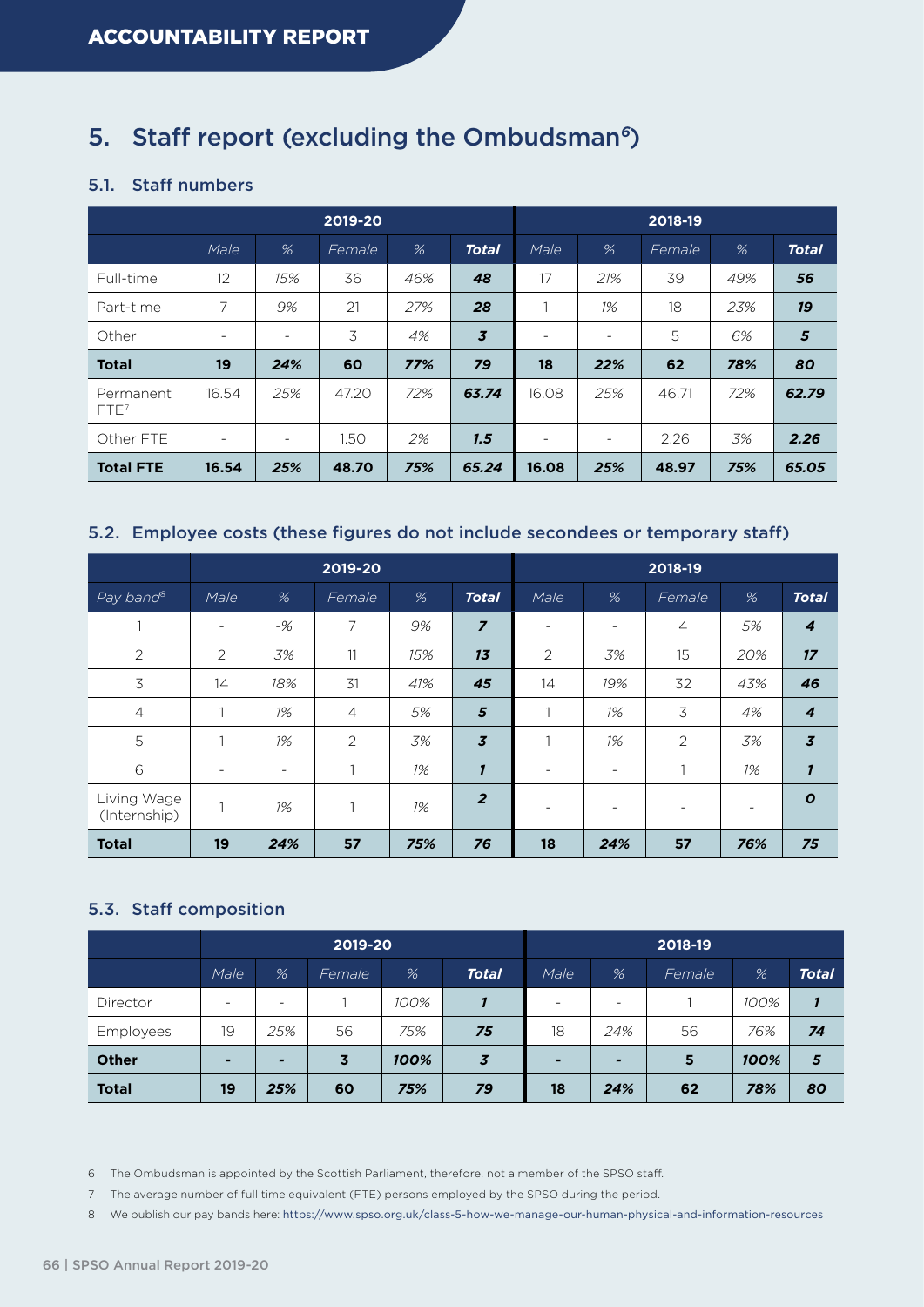## 5.4. Average staff employed (full-time equivalent)

The average number of full-time equivalent (FTE) persons employed by the SPSO during the period was as follows:

|              | 2019-20 FTE | 2018-19 FTE |
|--------------|-------------|-------------|
| Staff        | 64          | 63          |
| Other        | 1.5         | 23          |
| <b>Total</b> | 65.5        | 65.3        |

#### 5.5. Breakdown of staff costs

|                       |                  | 2019-20<br>£'000         |              | 2018-19<br>£'000 |                          |              |  |
|-----------------------|------------------|--------------------------|--------------|------------------|--------------------------|--------------|--|
|                       | <b>Permanent</b> | <b>Other</b>             | <b>Total</b> | <b>Permanent</b> | <b>Other</b>             | <b>Total</b> |  |
| Salaries/wages        | 2,885            | 96                       | 2,981        | 2,705            | 127                      | 2,832        |  |
| Social security costs | 297              |                          | 297          | 247              | $\overline{\phantom{a}}$ | 247          |  |
| Pension costs         | 760              | $\overline{\phantom{0}}$ | 760          | 546              | $\overline{\phantom{a}}$ | 546          |  |
| <b>Total</b>          | 3,942            | 96                       | 4,038        | 3,498            | 127                      | 3,625        |  |

## 5.6. Employee sickness absence (these figures do not include secondees or temporary staff)

Absence is monitored and reported to management on a monthly, quarterly, and annual basis.

|                                                         | <b>31 March 2020</b> | 31 March 2019 |
|---------------------------------------------------------|----------------------|---------------|
| Total members of staff for the full year                | 76                   | 75            |
| Absence for year (days)                                 | 538                  | 361.5         |
| Average days per employee                               | 7.08                 | 4.82          |
| Absence excluding long-term absence (days) <sup>9</sup> | 221.5                | 224.5         |
| Average days per employee excluding long-term absence   | 2.91                 | 2.99          |
| % staff with a period of absence                        | 61%                  | 73.3%         |

The overall figure of 7.07 days per employee (including long-term absence) is below the average figure of 8 days reported for public sector employees in 2019 *('Chartered Institute of Personnel Health and Wellbeing at Work 2020: Public Sector Summary'. Published March 2020).*

## 5.7. Employee turnover and staffing changes

In 2019-20, three members of staff retired or resigned. In response to this, the SPSO recruited people into two of these roles and recruitment for the third role was postponed until 2020-21. We had one member of staff on parental leave during 2019-20 and this created a vacancy for which we recruited. We also created an additional eight roles

9 Sickness absence is divided into short and long term; long-term absence is defined as any period of or over 10 consecutive days.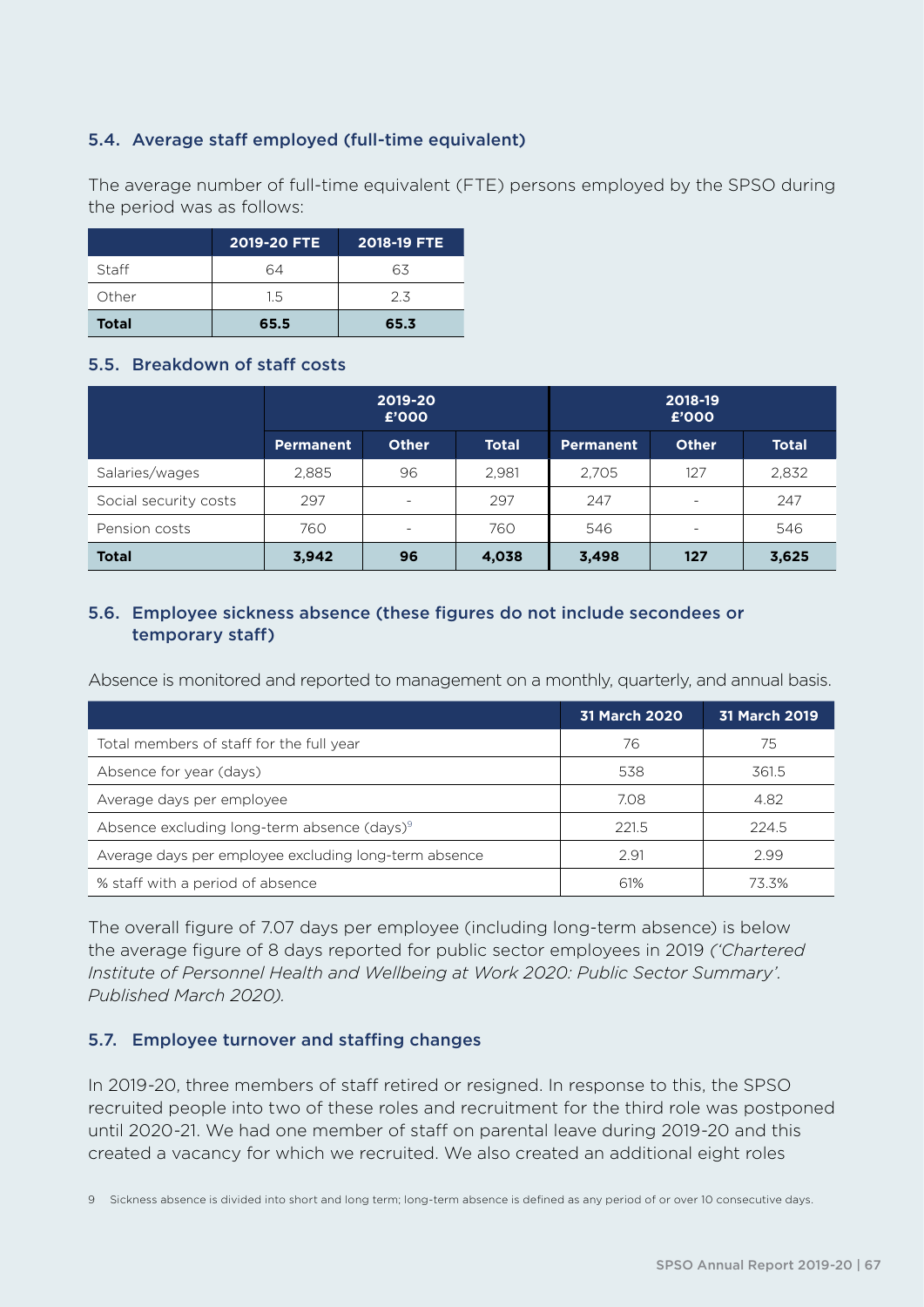as part of our preparations for taking on the Independent National Whistleblowing Officer (INWO) function. On 31 March 2020, we had filled two of these vacancies while recruitment for the other six vacancies was in progress. Another two internship roles were created and filled in partnership with Inclusion Scotland.

#### 5.8. Staff policies for disabled persons

The SPSO is committed to providing a fair and inclusive workplace free from discrimination, which promotes equality of opportunity for all. As part of standard recruitment practice, applications are encouraged from those with disabilities who meet the essential selection criteria.

The SPSO is committed to recognising and valuing what everyone has to offer. This includes a commitment to improving our policies and practices on disability. We are aware of our equality duties under the Equality Act 2010. In our policy development and our decision-making, we consider the implications for staff who are protected under the Equality Act. Staff with management responsibilities receive training and HR advice and support in relation to working with individual team members to ensure all staff are well supported in their roles; adjustments are made and monitored as individual circumstances change over time and in line with the relevant HR policies.

Built into the 2018-19 accommodation project were overt considerations to make the new premises as useable as possible for staff and visitors with disabilities. An accessibility audit was undertaken before finalising the plans and after all organisations had moved in. These considerations included: designing a dedicated welfare room; building an additional disabled-access toilet on the first floor where the shared meeting rooms and facilities are located; installing a new shower block with a disabled-access toilet and shower; installing induction loops at the reception desk and in the shared meeting facilities and welfare room; providing a lowered bench space in the shared kitchen for wheelchair users; ensuring all room signs were also in braille; and installing noise-absorption ceiling fins and moveable panels where voice-recognition software is used. These built-in designs have proved valuable during 2019-20 and have been accessed by members of staff and visitors to the building.

This year we continued with our focus on mental health and wellbeing, with further development of policies and practices to support all staff, but in particular those with mental health issues. Our enhanced flexible working policies and time-bands to support home-working arrangements, including where required to support a disability, or caring responsibilities, has been welcomed and implemented by many members of staff. Our internal working group 'IDEA' (Inclusion, Diversity, Equalities and Accessibility) are interested in a broad range of issues where questions of inclusion might arise including looking at diversity within the SPSO itself and how this might be encouraged.

In terms of workforce diversity and taking direct action to support people with disabilities, we were proud to work with Inclusion Scotland to recruit two interns to work with us for 12-week assignments.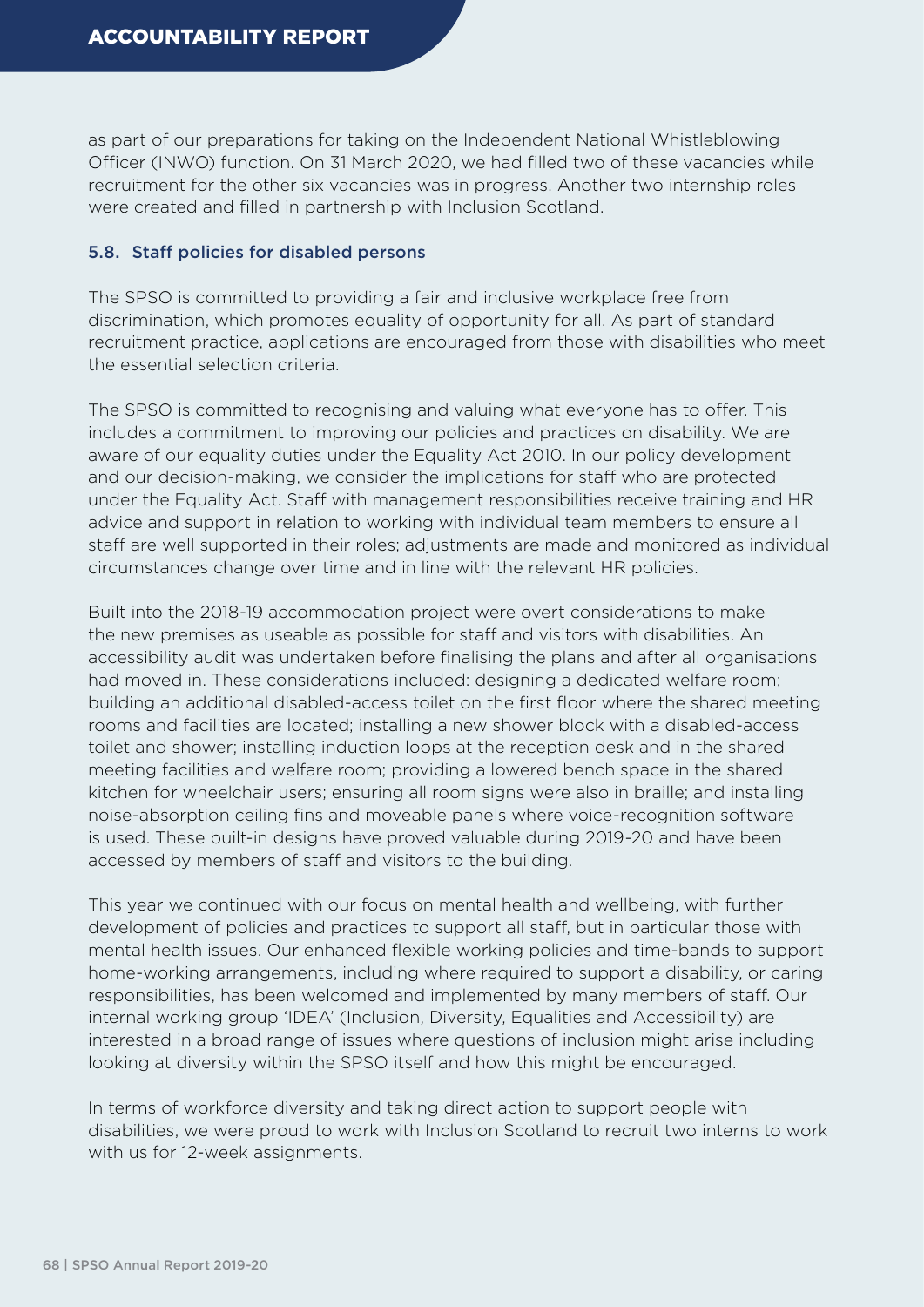## 6. Other employee matters

## 6.1. Equality and diversity

The Ombudsman supports the principle of equal opportunities in carrying out operational functions and employment practices. The SPSO is committed to pursuing positive action through the organisation's policies and practices to ensure that no individual is discriminated against, either directly or indirectly, unlawfully or unjustifiably because of their personal status in relation to race, ethnic or national origin, religion, age, gender, disability, and sexual or marital status.

## 6.2. Employee participation

The SPSO achieved gold accreditation in Investors in People (IIP), valid from 2017 to 2020. IIP carried out its annual review in March 2020, the outcome being the SPSO maintaining their accreditation.

This level of accreditation recognises organisations which strive for the best possible standards in people and management, the nurturing of talent, and which encourage personal development. IIP is an internationally recognised accreditation held by 14,000 organisations across the world, and gold accreditation is only awarded to the top 2% of organisations assessed.

We regularly survey our staff to measure job satisfaction, engagement and dedication. The results inform our annual learning and development programme, alongside the outcomes from the IIP assessment. Our survey reports are published annually on our website and indicate a strong sense of commitment to the organisation, despite the challenges of demanding workloads<sup>10</sup>.

## 6.3. Learning and development

The SPSO runs a comprehensive annual performance review process, where individuals are encouraged and supported to plan for their own development needs and career plans. In addition, we review our organisation-wide learning and development requirements and deliver training programmes and development opportunities on a rolling basis. A mix of internal and external experts deliver group training sessions. In 2019-20, we ran a number of induction sessions for colleagues new to the organisation.

## 6.4. Health, safety and wellbeing

The SPSO is committed to promoting the health, safety and wellbeing of all staff, and to ensuring that our working environment supports this. Our systematic approach to health and safety ensures we comply with all legislative obligations. It also ensures we all know what is expected of us and what we can expect of colleagues, by setting out the correct way of carrying out our duties. Perhaps most importantly, it provides a foundation for continually improving health and safety management within the SPSO. Health and safety continues to be an integral part of the overall management culture and we seek to develop a positive attitude to health and safety amongst staff.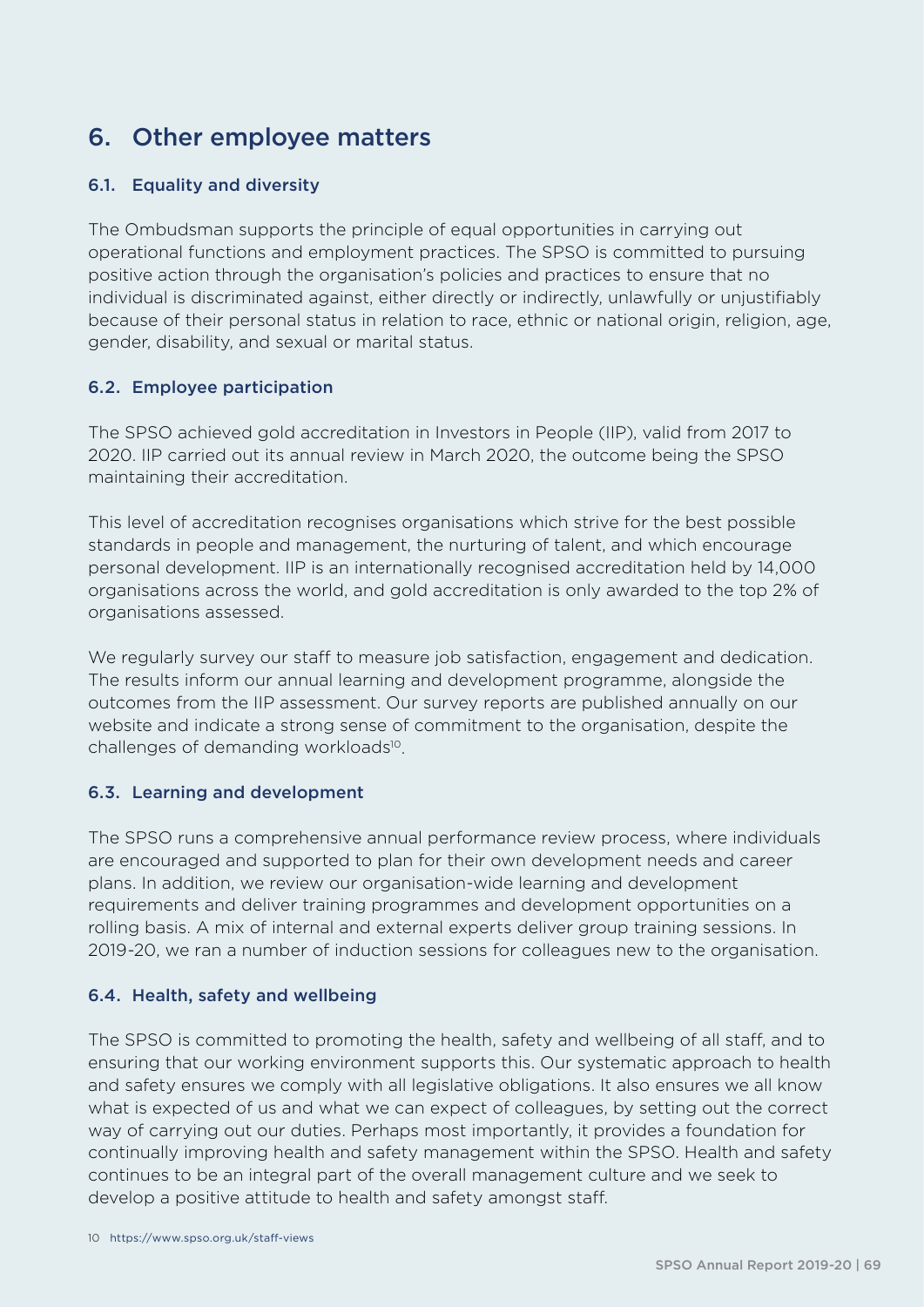Further detail on our approach to health and safety is published on our website.<sup>11</sup> In addition to our qualified first aiders and mental health first aiders, in 2017 the SPSO established a staff wellbeing group, consisting of staff members with an interest and training in mental health first aid.

### 6.5. Trade union relations

We recognise the value and importance of good industrial relations, and effective communication with our staff. In addition to the activities related to staff consultation and participation described above, the management team meet regularly with staff representatives of the Public and Commercial Services Union (PCS) about pay and other related matters. We have published our facility time statement of support on our website.

#### **Trade union facility time report**

| Number of employees who were relevant union officials during<br>the period 1 April 2019 to 31 March 2020 | <b>Full-time equivalent</b><br>employee number |
|----------------------------------------------------------------------------------------------------------|------------------------------------------------|
| 3                                                                                                        | 2.75                                           |
|                                                                                                          |                                                |
| Percentage of time spent on facility time                                                                | <b>Number of representatives</b>               |
| $1 - 50%$                                                                                                | 3                                              |
|                                                                                                          |                                                |
| Percentage of pay bill spent on facility time ('000)                                                     |                                                |
| Total cost of facility time                                                                              | 33                                             |
| Total pay bill                                                                                           | 4.038                                          |
| Percentage of the total pay bill spent on facility time                                                  | 0.82%                                          |

| Paid trade union activities                                                                    | <b>Full-time equivalent</b><br>employee number |
|------------------------------------------------------------------------------------------------|------------------------------------------------|
| Time spent on paid trade union activities as a percentage of total<br>paid facility time hours | 25%                                            |

Rosemary Agnal.

**Rosemary Agnew Scottish Public Services Ombudsman 7 October 2020**

<sup>11</sup> <https://www.spso.org.uk/spso-policies>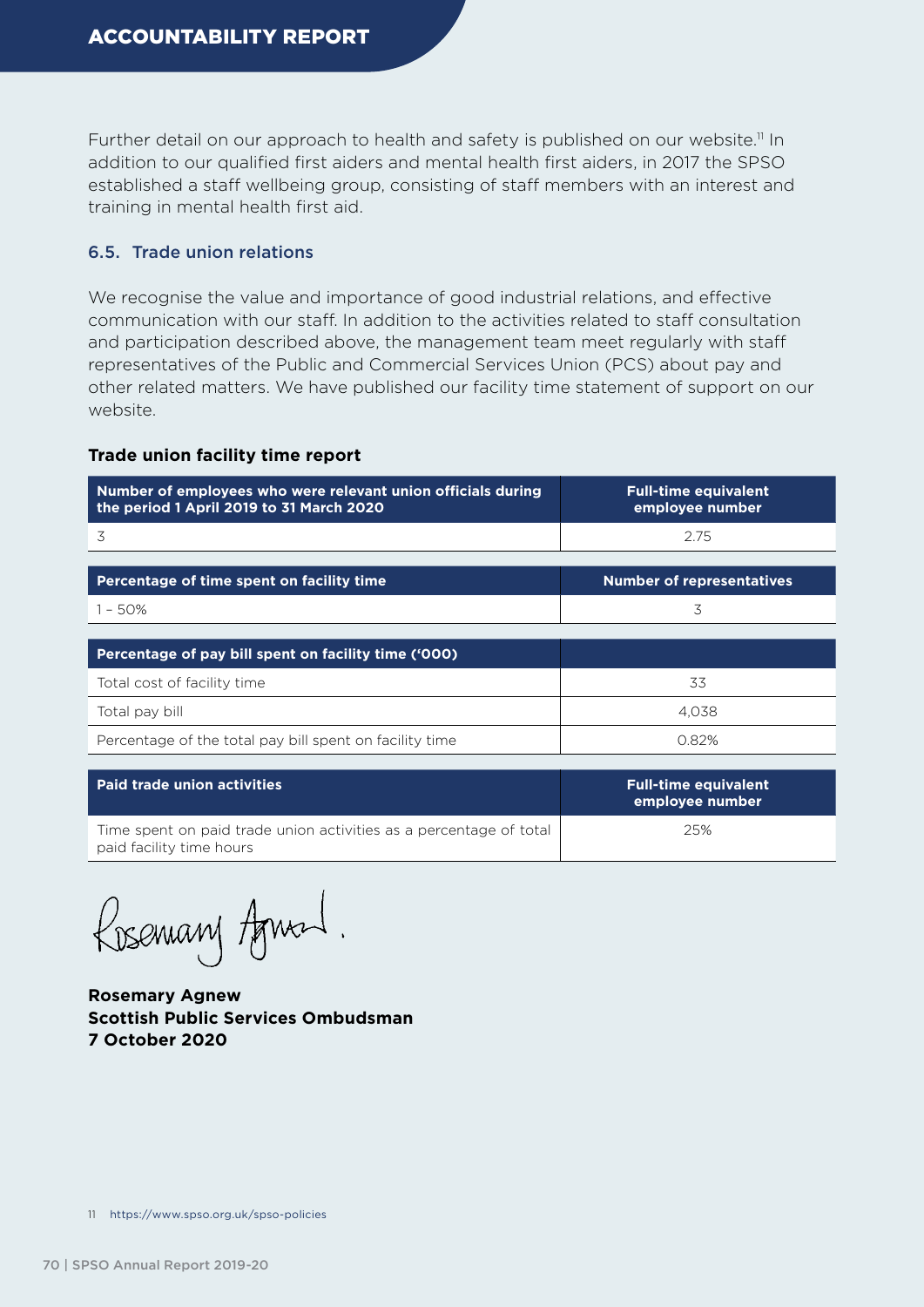## Independent auditor's report to the members of Scottish Public Services Ombudsman, the Auditor General for Scotland and the Scottish Parliament

## Report on the audit of the financial statements

#### Opinion on financial statements

We have audited the financial statements in the annual report and accounts of the Scottish Public Services Ombudsman for the year ended 31 March 2020 under the Scottish Public Services Ombudsman Act 2002. The financial statements comprise Statement of Financial Position, the Statement of Comprehensive Net Expenditure, the Statement of Cash Flows, the Statement of Changes in Taxpayers' Equity and the notes to the financial statements, including a summary of significant accounting policies. The financial reporting framework that has been applied in their preparation is applicable law and International Financial Reporting Standards (IFRSs) as adopted by the European Union, and as interpreted and adapted by the 2019-20 Government Financial Reporting Manual (the 2019-20 FReM).

In our opinion the accompanying financial statements:

- **•** give a true and fair view in accordance with the Scottish Public Services Ombudsman Act 2002 and directions made thereunder by the Scottish Ministers of the state of the body's affairs as at 31 March 2020 and of its net expenditure for the year then ended;
- **•** have been properly prepared in accordance with IFRSs as adopted by the European Union, as interpreted and adapted by the 2019-20 FReM; and
- **•** have been prepared in accordance with the requirements of the Scottish Public Services Ombudsman Act 2002 and directions made thereunder by the Scottish Ministers.

#### Basis of opinion

We conducted our audit in accordance with applicable law and International Standards on Auditing (UK) (ISAs (UK)), as required by the [Code of Audit Practice](http://www.audit-scotland.gov.uk/uploads/docs/report/2016/code_audit_practice_16.pdf) approved by the Auditor General for Scotland. Our responsibilities under those standards are further described in the auditor's responsibilities for the audit of the financial statements section of our report. We were appointed by the Auditor General on 31 May 2016. The period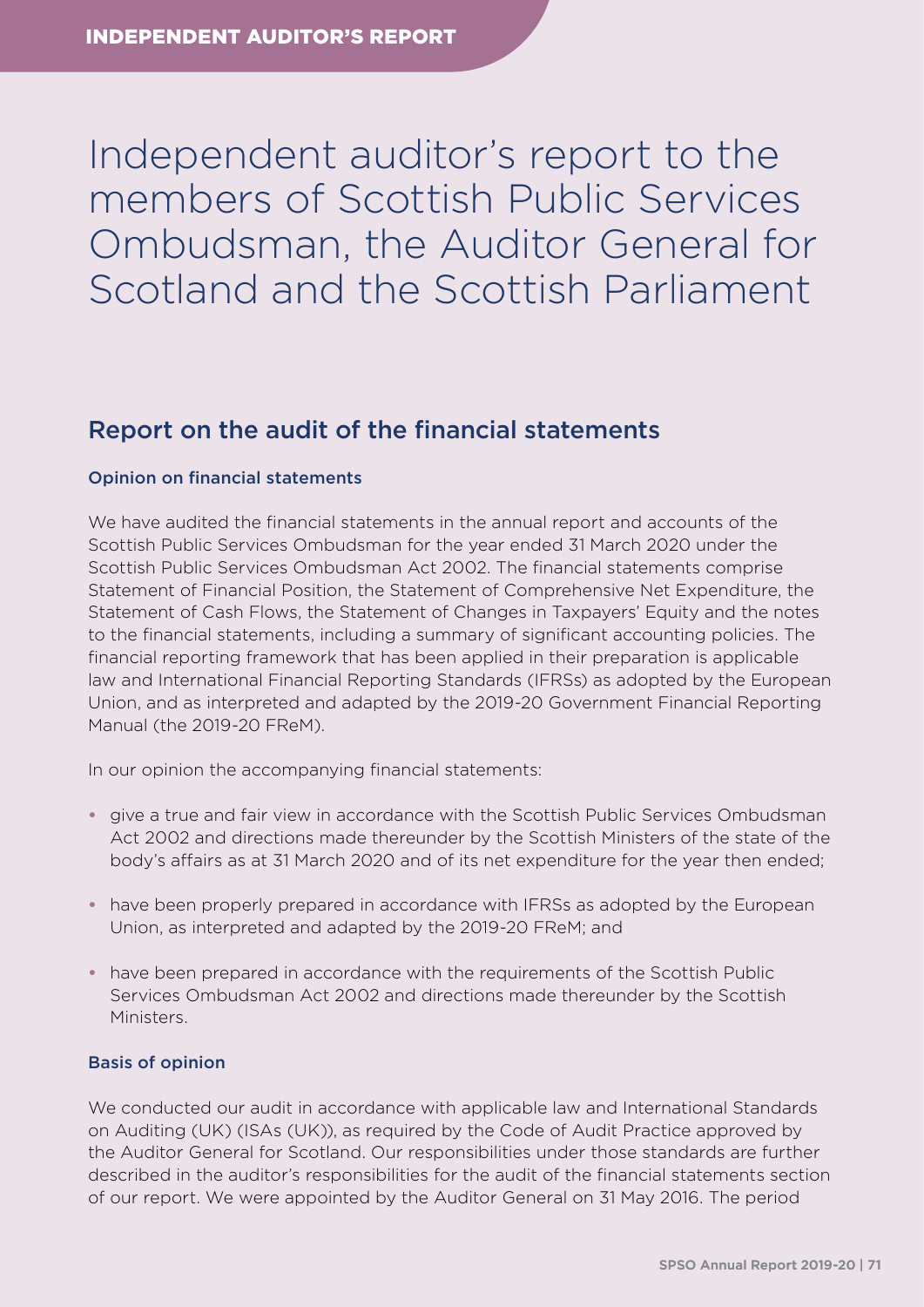of total uninterrupted appointment is four years. We are independent of the body in accordance with the ethical requirements that are relevant to our audit of the financial statements in the UK including the Financial Reporting Council's Ethical Standard, and we have fulfilled our other ethical responsibilities in accordance with these requirements. Non-audit services prohibited by the Ethical Standard were not provided to the body. We believe that the audit evidence we have obtained is sufficient and appropriate to provide a basis for our opinion.

#### Conclusions relating to going concern basis of accounting

We have nothing to report in respect of the following matters in relation to which the ISAs (UK) require us to report to you where:

- the use of the going concern basis of accounting in the preparation of the financial statements is not appropriate; or
- **•** the body has not disclosed in the financial statements any identified material uncertainties that may cast significant doubt about its ability to continue to adopt the going concern basis of accounting for a period of at least twelve months from the date when the financial statements are authorised for issue.

#### Risks of material misstatement

We have reported in a separate Annual Audit Report, which is available from the [Audit](http://www.audit-scotland.gov.uk/our-work/annual-audits)  [Scotland website](http://www.audit-scotland.gov.uk/our-work/annual-audits), the most significant assessed risks of material misstatement that we identified and our conclusions thereon.

#### Responsibilities of the Accountable Officer for the financial statements

As explained more fully in the Statement of the Accountable Officer's Responsibilities, the Accountable Officer is responsible for the preparation of financial statements that give a true and fair view in accordance with the financial reporting framework, and for such internal control as the Accountable Officer determines is necessary to enable the preparation of financial statements that are free from material misstatement, whether due to fraud or error.

In preparing the financial statements, the Accountable Officer is responsible for assessing the body's ability to continue as a going concern, disclosing, as applicable, matters related to going concern and using the going concern basis of accounting unless deemed inappropriate.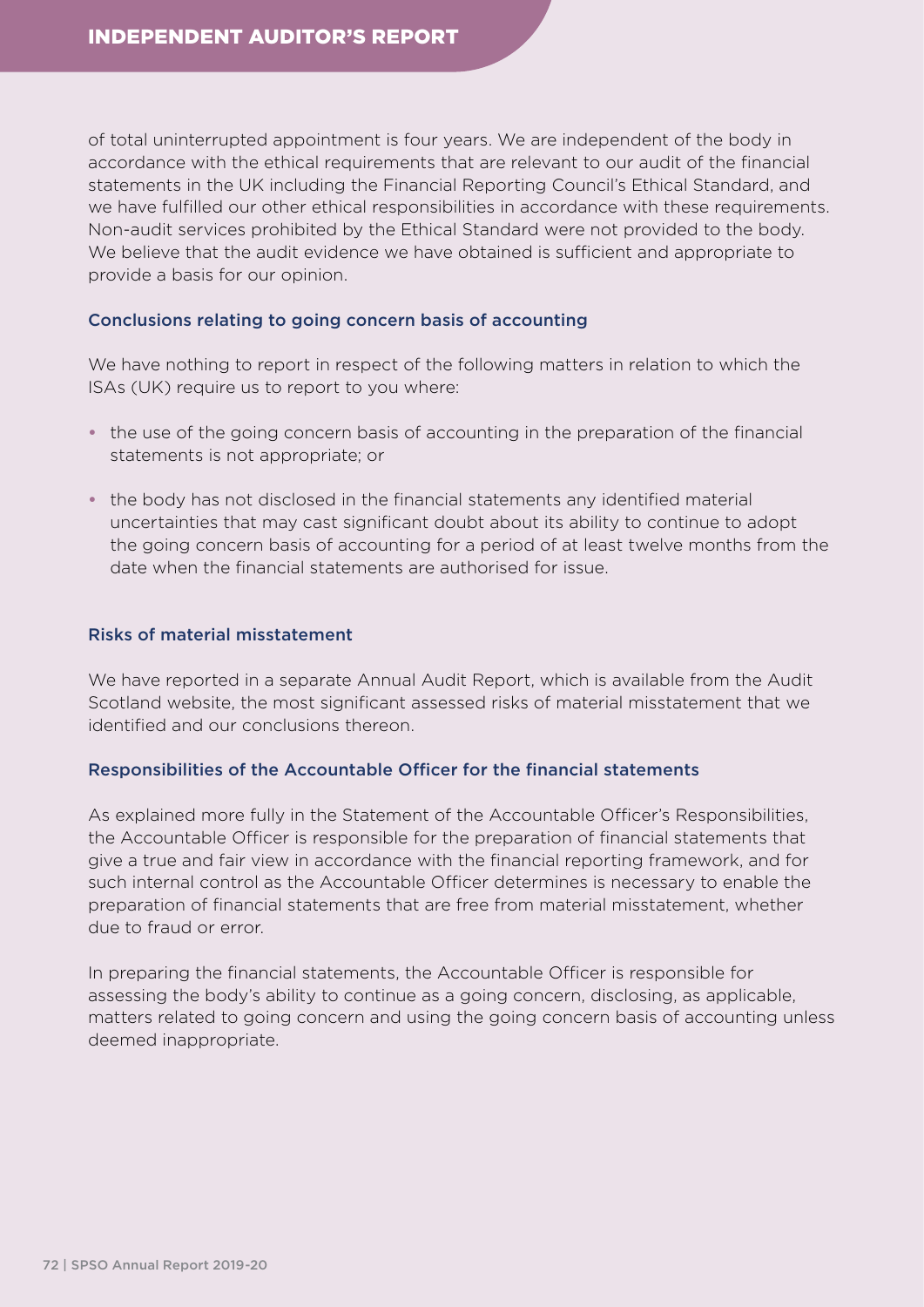#### Auditor's responsibilities for the audit of the financial statements

Our objectives are to obtain reasonable assurance about whether the financial statements as a whole are free from material misstatement, whether due to fraud or error, and to issue an auditor's report that includes our opinion. Reasonable assurance is a high level of assurance, but is not a guarantee that an audit conducted in accordance with ISAs (UK) will always detect a material misstatement when it exists. Misstatements can arise from fraud or error and are considered material if, individually or in the aggregate, they could reasonably be expected to influence the economic decisions of users taken on the basis of these financial statements.

The risk of not detecting a material misstatement resulting from fraud is higher than for one resulting from error, as fraud may involve collusion, intentional omissions, misrepresentations, or the override of internal control. The capability of the audit to detect fraud and other irregularities depends on factors such as the skilfulness of the perpetrator, the frequency and extent of manipulation, the degree of collusion involved, the relative size of individual amounts manipulated, and the seniority of those individuals involved. We therefore design and perform audit procedures which respond to the assessed risks of material misstatement due to fraud.

A further description of the auditor's responsibilities for the audit of the financial statements is located on the Financial Reporting Council's website [www.frc.org.uk/](https://www.frc.org.uk/Our-Work/Audit-and-Actuarial-Regulation/Audit-and-assurance/Standards-and-guidance/Standards-and-guidance-for-auditors/Auditors-responsibilities-for-audit/Description-of-auditors-responsibilities-for-audit.aspx) [auditorsresponsibilities](https://www.frc.org.uk/Our-Work/Audit-and-Actuarial-Regulation/Audit-and-assurance/Standards-and-guidance/Standards-and-guidance-for-auditors/Auditors-responsibilities-for-audit/Description-of-auditors-responsibilities-for-audit.aspx). This description forms part of our auditor's report.

#### Other information in the annual report and accounts

The Accountable Officer is responsible for the other information in the annual report and accounts. The other information comprises the information other than the financial statements, the audited part of the Remuneration and Staff Report, and our independent auditor's report. Our opinion on the financial statements does not cover the other information and we do not express any form of assurance conclusion thereon except on matters prescribed by the Auditor General for Scotland to the extent explicitly stated later in this report.

In connection with our audit of the financial statements, our responsibility is to read all the other information in the annual report and accounts and, in doing so, consider whether the other information is materially inconsistent with the financial statements or our knowledge obtained in the audit or otherwise appears to be materially misstated. If we identify such material inconsistencies or apparent material misstatements, we are required to determine whether there is a material misstatement in the financial statements or a material misstatement of the other information. If, based on the work we have performed, we conclude that there is a material misstatement of this other information, we are required to report that fact. We have nothing to report in this regard.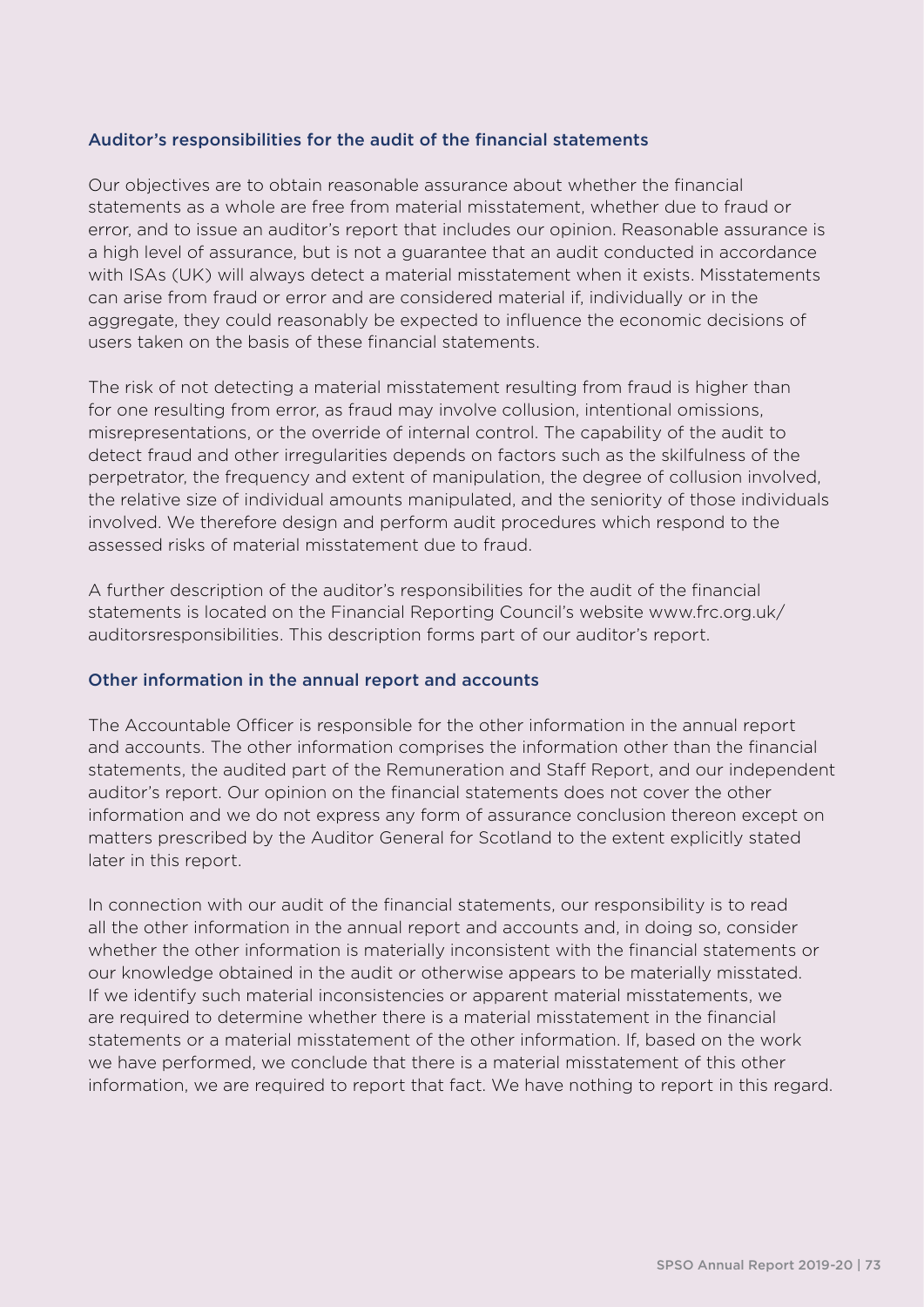## Report on regularity of expenditure and income

#### Opinion on regularity

In our opinion in all material respects the expenditure and income in the financial statements were incurred or applied in accordance with any applicable enactments and guidance issued by the Scottish Ministers.

#### Responsibilities for regularity

The Accountable Officer is responsible for ensuring the regularity of expenditure and income. We are responsible for expressing an opinion on the regularity of expenditure and income in accordance with the Public Finance and Accountability (Scotland) Act 2000.

## Report on other requirements

#### Opinions on matters prescribed by the Auditor General for Scotland

In our opinion, the audited part of the Remuneration and Staff Report has been properly prepared in accordance with the Scottish Public Services Ombudsman Act 2002 and directions made thereunder by the Scottish Ministers.

In our opinion, based on the work undertaken in the course of the audit:

- **•** the information given in the Performance Report for the financial year for which the financial statements are prepared is consistent with the financial statements and that report has been prepared in accordance with the Scottish Public Services Ombudsman Act 2002 and directions made thereunder by the Scottish Ministers; and
- **•** the information given in the Governance Statement for the financial year for which the financial statements are prepared is consistent with the financial statements and that report has been prepared in accordance with the Scottish Public Services Ombudsman Act 2002 and directions made thereunder by the Scottish Ministers.

#### Matters on which we are required to report by exception

We are required by the Auditor General for Scotland to report to you if, in our opinion:

- **•** adequate accounting records have not been kept; or
- **•** the financial statements and the audited part of the Remuneration and Staff Report are not in agreement with the accounting records; or
- **•** we have not received all the information and explanations we require for our audit.

We have nothing to report in respect of these matters.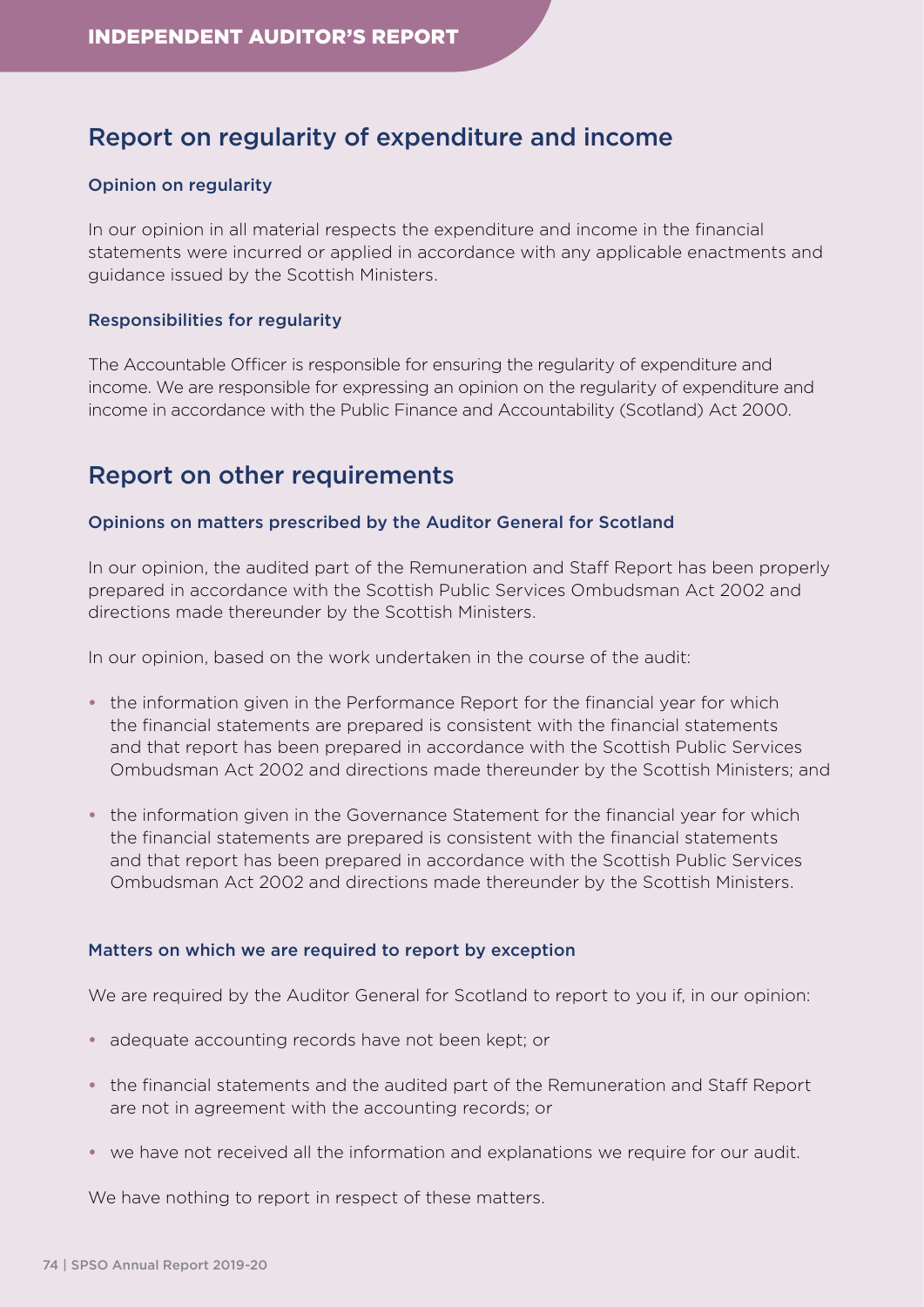#### Conclusions on wider scope responsibilities

In addition to our responsibilities for the annual report and accounts, our conclusions on the wider scope responsibilities specified in the Code of Audit Practice are set out in our Annual Audit Report.

## Use of our report

This report is made solely to the parties to whom it is addressed in accordance with the Public Finance and Accountability (Scotland) Act 2000 and for no other purpose. In accordance with paragraph 120 of the Code of Audit Practice, we do not undertake to have responsibilities to members or officers, in their individual capacities, or to third parties.

P. Kenny

**Pat Kenny, CPFA (for and on behalf of Deloitte LLP)** 110 Queen Street, Glasgow G1 3BX **7 October 2020**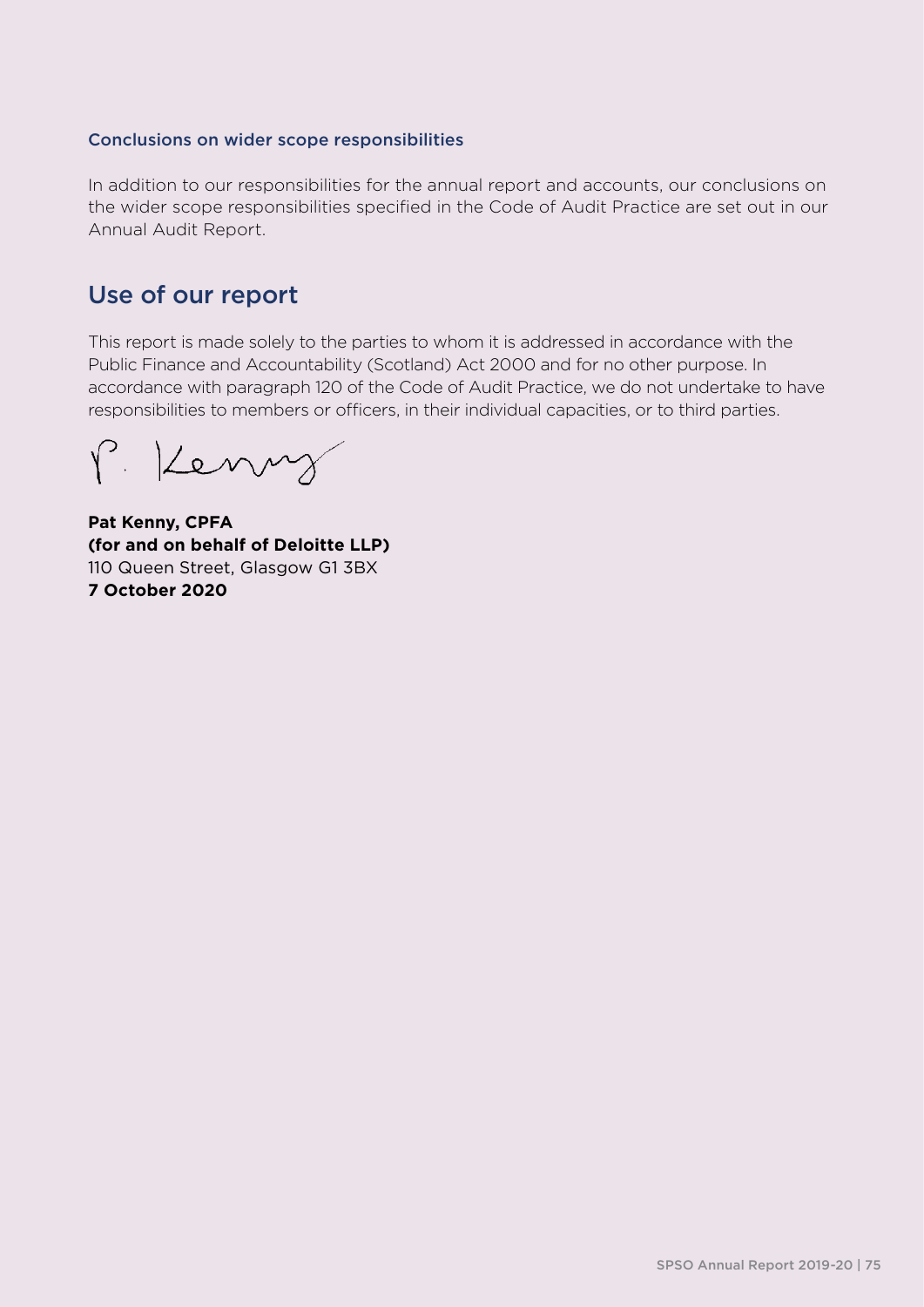## Financial statements

#### **Statement of financial position as at 31 March 2020**

|                                              | <b>Notes</b>  | 2019-20<br>£'000 | 2018-19<br>£'000 |
|----------------------------------------------|---------------|------------------|------------------|
| <b>Non-current assets</b>                    |               |                  |                  |
| Property, plant and equipment                | 7             | 1,282            | 1,466            |
| <b>Total non-current assets</b>              |               | 1,282            | 1,466            |
|                                              |               |                  |                  |
| <b>Current assets</b>                        |               |                  |                  |
| Trade receivables and other current assets   | $\mathcal{G}$ | 145              | 137              |
| Cash and cash equivalents                    | 10            | $\,8\,$          | 129              |
| <b>Total current assets</b>                  |               | 153              | 266              |
|                                              |               |                  |                  |
| <b>Total assets</b>                          |               | 1,435            | 1,732            |
| <b>Current liabilities</b>                   |               |                  |                  |
| Trade and other payables                     | 11            | (541)            | (339)            |
| <b>Total current liabilities</b>             |               | (541)            | (339)            |
| <b>Total assets less current liabilities</b> |               | 894              | 1,393            |
|                                              |               |                  |                  |
| <b>Non-current liabilities</b>               |               |                  |                  |
| <b>Assets less liabilities</b>               |               | 894              | 1,393            |
|                                              |               |                  |                  |
| Taxpayers' equity                            |               |                  |                  |
| General Fund                                 |               | 894              | 1,393            |
| Total taxpayers' equity                      |               | 894              | 1,393            |

The accompanying notes on pages 79-88 form an integral part of these financial statements.

Rosemary Agneed.

**Rosemary Agnew Scottish Public Services Ombudsman 7 October 2020**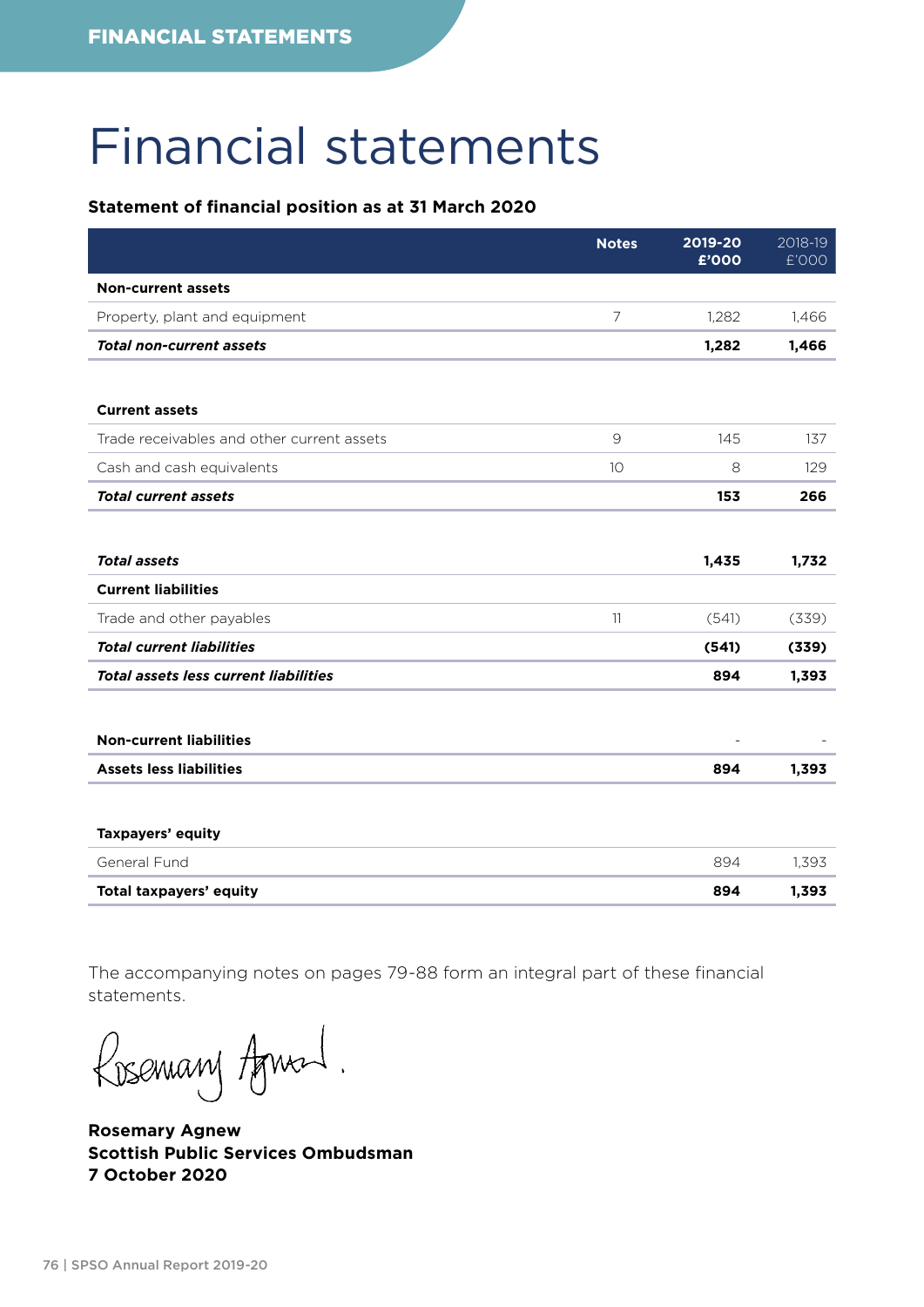#### **Statement of comprehensive net expenditure for the year ended 31 March 2020**

|                                                                             | <b>Notes</b> | 2019-20<br>£'000 | 2018-19<br>£'000 |
|-----------------------------------------------------------------------------|--------------|------------------|------------------|
| <b>Administrative costs</b>                                                 |              |                  |                  |
| Staff and pension costs                                                     | 4,5          | 4.162            | 3.740            |
| Other administration costs                                                  | 6            | 1.238            | 1.195            |
| Depreciation                                                                | 7            | 193              | 128              |
| Other operating income                                                      | 3            | (93)             | (69)             |
| <b>Net administration costs</b>                                             |              | 5,500            | 4,994            |
| Net operating costs and total comprehensive<br>net expenditure for the year |              | 5,500            | 4,994            |

All amounts relate to continuing activities. There have been no gains or losses.

The accompanying notes on pages 79-88 form an integral part of these financial statements.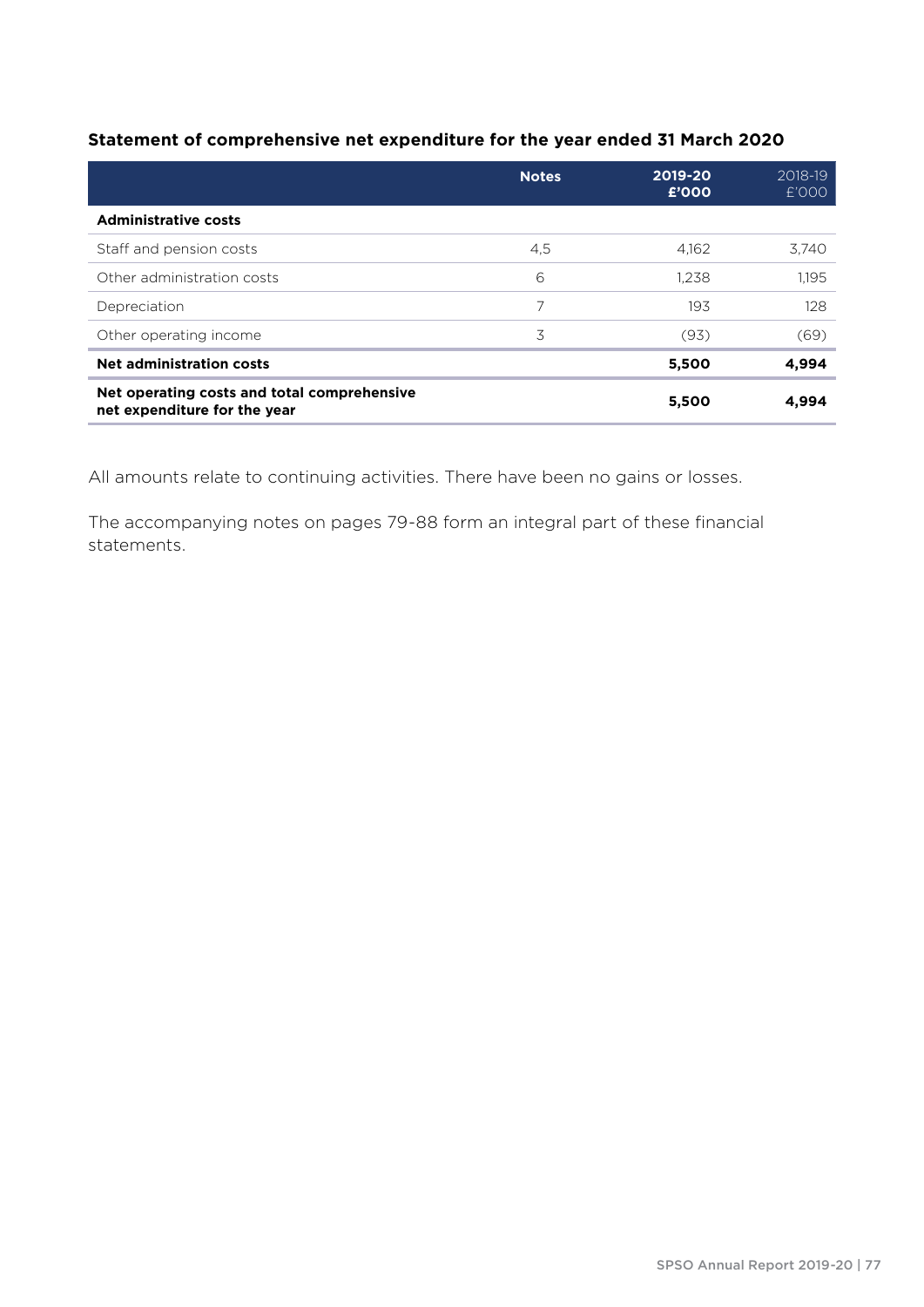#### **Statement of cash flows for year ended 31 March 2020**

|                                                                                                                                        | <b>Notes</b> | 2019-20<br>£'000 | 2018-19<br>£'000   |
|----------------------------------------------------------------------------------------------------------------------------------------|--------------|------------------|--------------------|
| Cash flows from operating activities                                                                                                   |              |                  |                    |
| Net operating cost                                                                                                                     |              | (5,500)          | (4.994)            |
| Adjustment for non cash transactions                                                                                                   |              |                  |                    |
| Depreciation                                                                                                                           |              | 193              | 128                |
| Movements in working capital                                                                                                           |              |                  |                    |
| Increase in trade and other receivables                                                                                                |              | (8)              | (5)                |
| Increase in trade and other payables                                                                                                   |              | 202              | 149                |
| Net cash outflow from operating activities                                                                                             |              | (5, 113)         | (4, 722)           |
| <b>Cash flows from investing activities</b><br>Purchase of property, plant and equipment<br>Net cash outflow from investing activities |              | (9)<br>(9)       | (1,530)<br>(1,530) |
| <b>Cash flows from financing activities</b>                                                                                            |              |                  |                    |
| Financing from the Scottish Parliamentary Corporate Body (SPCB)                                                                        | 2            | 5,001            | 6,228              |
| Net cash inflow from financing activities                                                                                              |              | 5,001            | 6,228              |
| Net decrease in cash and cash equivalents                                                                                              |              |                  |                    |
| Cash and cash equivalents at the beginning of the period                                                                               |              | 129              | 153                |
| Cash flow in year                                                                                                                      |              | (121)            | (24)               |
| Cash and cash equivalents at the end of the period                                                                                     |              | 8                | 129                |

#### **Statement of changes in taxpayers' equity for year ended 31 March 2020**

|                                                                             | <b>Notes</b>  | 2019-20<br>£'000 | 2018-19<br>£'000 |
|-----------------------------------------------------------------------------|---------------|------------------|------------------|
| <b>Balance at 31 March 2019</b>                                             |               | 1,393            | 159              |
| Net operating costs and total comprehensive net expenditure for<br>the year |               | (5,500)          | (4,994)          |
| General funding from SPCB                                                   | $\mathcal{P}$ | 5.001            | 4.706            |
| Non-recurring funding from SPCB                                             | $\mathcal{D}$ |                  | 1,522            |
| Balance at 31 March 2020                                                    |               | 894              | 1,393            |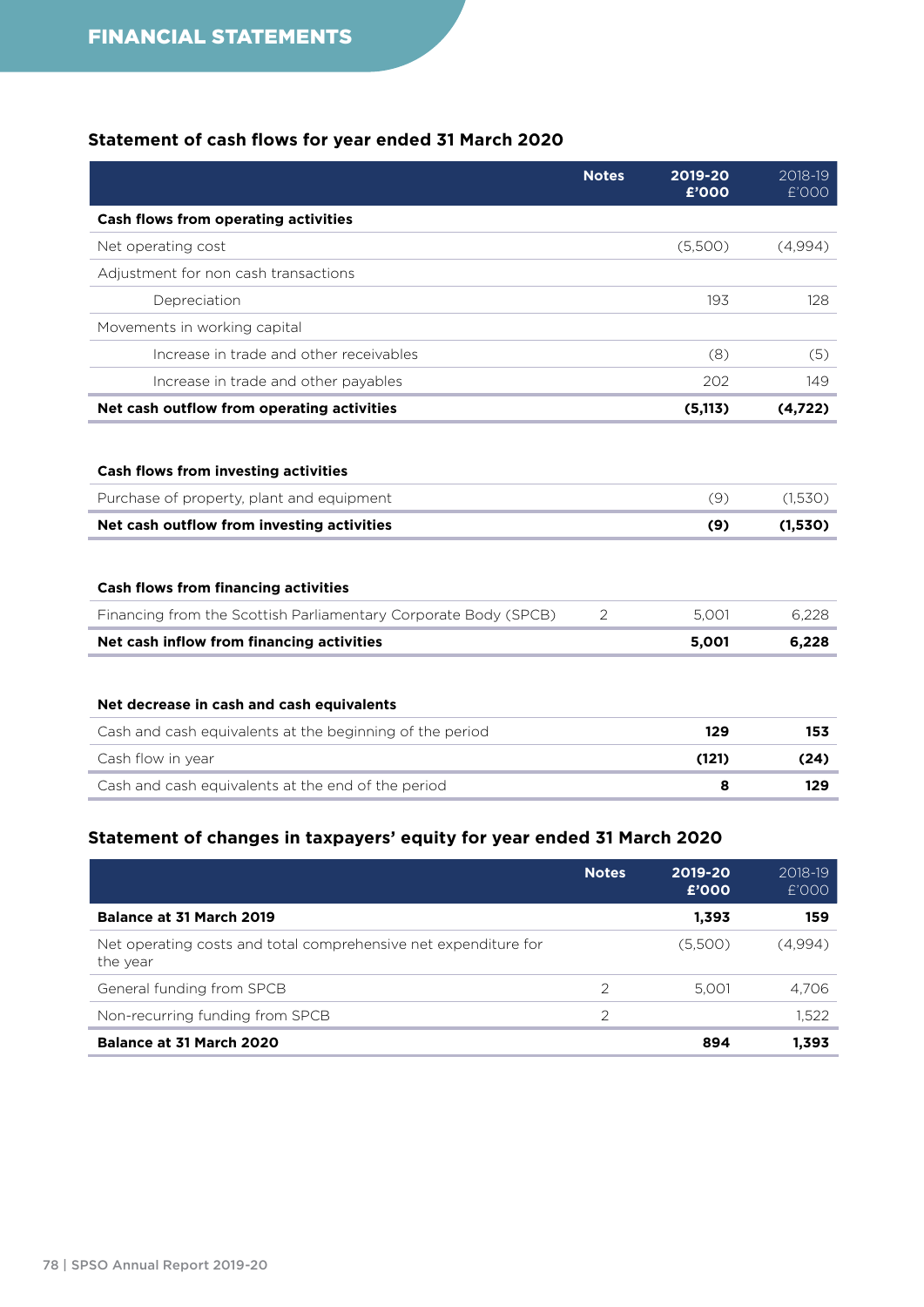# Notes to the accounts

## 1. Accounting policies

These financial statements have been prepared in accordance with the Government Financial Reporting Manual (FReM) in compliance with the accounts direction issued by Scottish Ministers. The accounting policies contained in the FReM apply International Financial Reporting Standards (IFRS) as adapted or interpreted for the public sector context. Where the FReM permits a choice of accounting policy, the accounting policy which is judged to be most appropriate to the particular circumstances of the Ombudsman for the purpose of giving a true and fair view has been selected. The particular policies adopted by the Ombudsman are described below. They have been applied consistently in dealing with items that are considered material to the accounts.

#### 1.1 Accounting convention

These financial statements have been prepared under the historical cost convention.

#### 1.2 Property, plant and equipment

#### 1.2.1 **Capitalisation**

All Property, plant, and equipment assets are accounted for as non-current assets unless they are deemed to be held for sale. Enhancements to occupied space relating to a property interest held under an operating lease, such as interior fit out costs, and including related professional fees, are capitalised. The minimum level of capitalisation of a property asset is £10,000 and for individual items of equipment is £500. Costs relating to information technology hardware and systems are capitalised where the grouped value exceeds £500. All values include irrecoverable VAT.

#### 1.2.2 **Valuation**

As appropriate, non-current assets are valued at their value to the organisation by reference to current costs.

#### 1.2.3 **Depreciation**

Depreciation is provided on all non-current assets at rates calculated to write off the cost or valuation in equal instalments over the remaining estimated useful life of the asset. These are as follows:

| Leasehold improvements           | 10 years over the period of the lease |
|----------------------------------|---------------------------------------|
| Equipment                        | 5 years                               |
| Furniture, fixtures and fittings | 5 years                               |
| IT hardware and systems          | 2 or 3 years                          |

#### 1.2.4 There are no assets held for resale.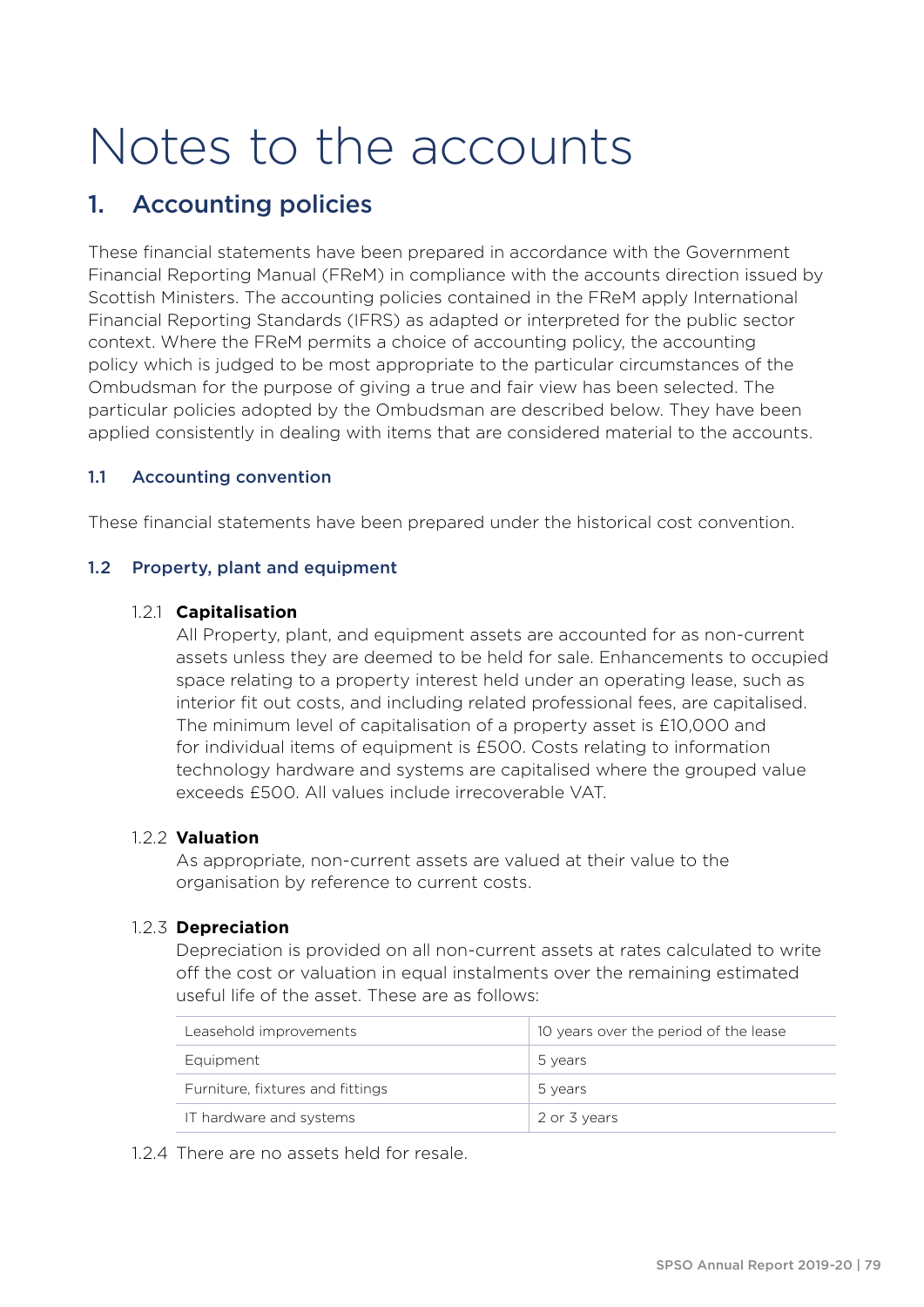#### 1.3 Funding receivable

Funding received through the Scottish Parliamentary Corporate Body (SPCB) is credited directly to the General Fund in the period to which it relates.

#### 1.4 Operating income

Operating income relates directly to the activities of the office of the Ombudsman. It comprises fees for training events charged on a cost recovery basis, and leasing surplus office car park spaces. Income is credited to the statement of comprehensive net expenditure in the year to which they relate.

#### 1.5 Leases

The Ombudsman holds no finance leases. Costs in respect of operating leases are charged to the income and expenditure account as they fall due.

#### 1.6 Pension costs

The Ombudsman and office staff are members of the Principal Civil Service Pension Scheme (PCSPS). The PCSPS is an unfunded multi-employer defined benefit scheme with benefits underwritten by the government. As a result, the office of the Ombudsman is unable to identify its share of the underlying assets and liabilities and, therefore, it is accounted for as a defined contribution scheme and no liability is shown in the statement of financial position. The PCSPS is financed by payments from the employer and from those current employees who are members of the PCSPS, who pay contributions at different rates which depend on their salaries and the section of the pension scheme of which they are a member. The rate of employer contributions is typically set following an actuarial valuation. Government Actuary's Department has been appointed as the PCSPS actuary.

The scheme underwent a valuation designed to set employer contribution rates from 1 April 2019. HM Treasury have directed that part of the valuation process ("the cost control mechanism") should be paused but have confirmed that the valuation will be used to set employer contribution rates. To provide certainty, PCSPS set employer contributions for 2019-20 on the basis of the draft valuation results. Once the valuation has been completed it will be used to set employer rates from 1 April 2020 for the remaining three years of the valuation period. In line with this, the 2019-20 employer contribution rate of 26.6-30.3% of pensionable pay was applied, according to the relevant pay band.

Further details can be found in the separate scheme statement of the PCSPS.1

<sup>1</sup> [https://www.civilservicepensionscheme.org.uk/employers/employer-pension-notices/epn567-employer-contribution-rates-and](https://www.civilservicepensionscheme.org.uk/employers/employer-pension-notices/epn567-employer-contribution-rates-and-administration-charges/)[administration-charges/](https://www.civilservicepensionscheme.org.uk/employers/employer-pension-notices/epn567-employer-contribution-rates-and-administration-charges/)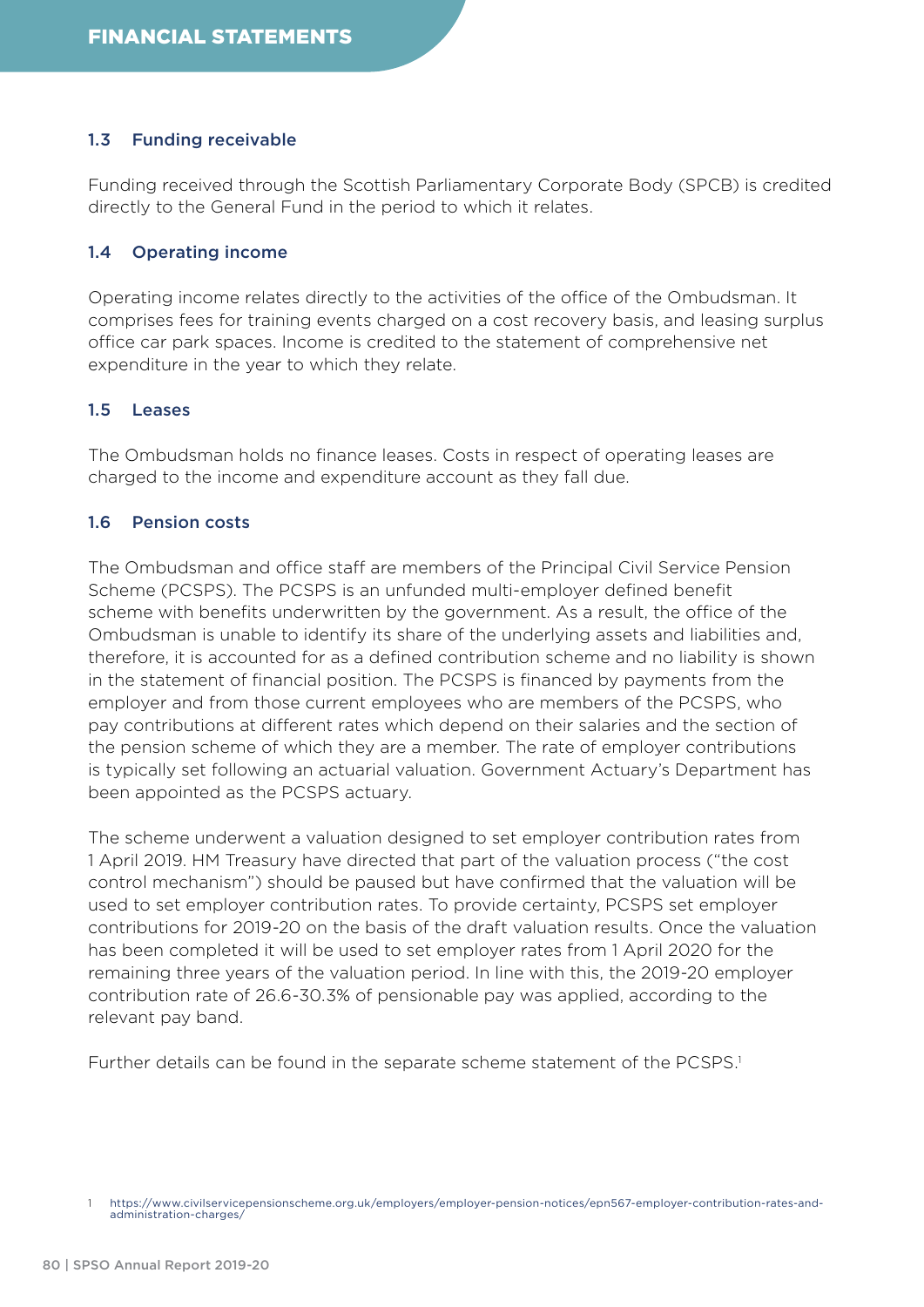#### 1.7 Value added tax (VAT)

The office of the Ombudsman is not registered for VAT, as such all amounts are recorded inclusive of VAT.

#### 1.8 Financial instruments

Financial instruments are classified and accounted for, according to the substance of the contractual agreement, as either financial assets or financial liabilities.

The office of the Ombudsman has classified its financial instruments as follows:

#### **Financial assets**

Cash and cash equivalents, trade debtors, accrued income and amounts receivable are reported in the 'Current Assets' category.

#### **Financial liabilities**

Trade payables, accruals, and creditors are classified as 'current liabilities'.

#### 1.9 Critical judgements in applying accounting policies

In applying the accounting policies set out in these Notes, the Ombudsman has had to make judgements about financial transactions or those involving uncertainty about future events. The critical judgement made in the financial statements is that the organisation will continue as a going concern and will be appropriately funded by the SPCB.

#### 1.10 Critical accounting estimates

The financial statements contain estimated figures that are based on assumptions about the future or that are otherwise uncertain. These estimates relate to the value of tangible and intangible assets. Estimates of useful life are made taking account of historical experience, current trends, and other relevant factors but cannot be determined with certainty. Actual results could be different from the assumptions and estimates, but are unlikely to be material. See note 1.2 for details.

Pension benefits are provided through the civil service pension arrangements. The civil service pension arrangements are unfunded multi-employer defined benefit schemes in which the Ombudsman's office is unable to identify its share of the underlying assets and liabilities. See note 1.6 for details.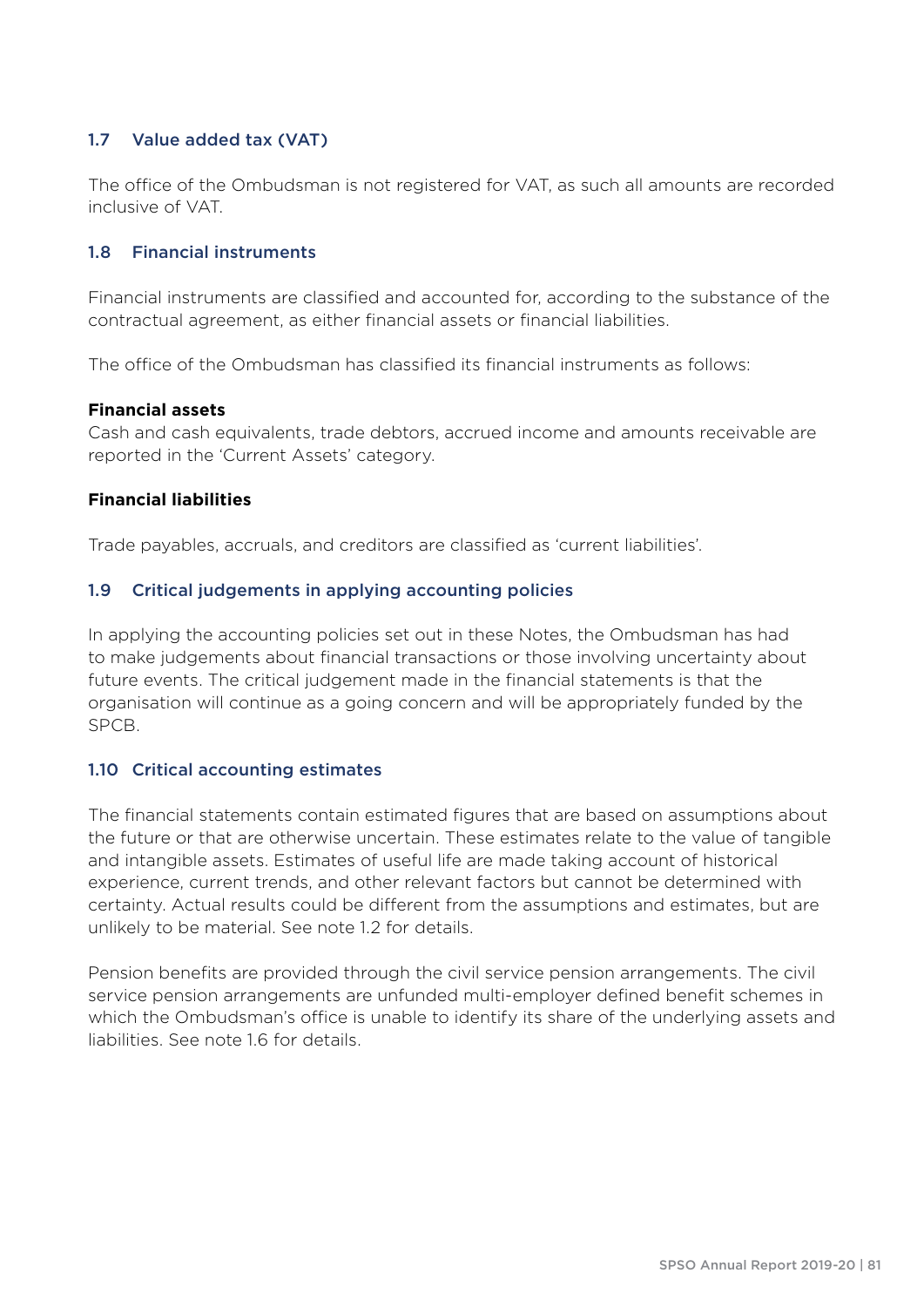#### 1.11 Standards issued

#### 1.11.1 **Standards, amendments and interpretations effective in the current year** In the current year, the Ombudsman has applied a number of amendments to IFRS Standards and Interpretations that are effective for an annual period that begins on or after 1 January 2019. Their adoption has not had any material impact on the disclosures or on the amounts reported in these financial statements:

- **•** IFRIC 23: Uncertainty over Income Tax Treatment
- **•** Amendment to IFRS 9: Prepayment Features with Negative Compensation
- **•** Annual Improvements to IFRS Standards 2015-2017 Cycle

#### 1.11.2 **Standards, amendments and interpretations early adopted this year**

**•** There are no new standards, amendments or interpretations early adopted this year.

#### 1.11.3 **Standards issued not effective**

- **•** At the date of authorisation of these financial statements, the Ombudsman has not applied the following new and revised IFRS Standards that have been issued but are not yet effective: IFRS 16: Leases – HM Treasury have agreed to defer implementation until 1 April 2021
- **•** IFRS 17: Insurance Contracts applicable for periods beginning on or after 1 January 2021. Not yet endorsed for use in the EU.
- **•** Amendments to References to the Conceptual Framework in IFRS Standards – applicable for period beginning on or after 1 January 2020
- **•** Amendments to IAS 1 and IAS 8 (Definition of Material) applicable for periods beginning on or after 1 January 2020
- **•** Amendments to IFRS 9, IAS 29 and IFRS 7 (Interest Rate Benchmark Reform) – applicable for periods beginning on or after 1 January 2020
- **•** Amendment to IAS 1 (Classification of Liabilities as Current or Non-Current) – applicable for periods beginning on or after 1 January 2022. Not yet endorsed for use in the EU.

The Ombudsman does not expect that the adoption of the Standards listed above will have a material impact on the financial statements in future periods, except as noted below.

IFRS 16 Leases supersedes IAS 17 Leases and is being applied by HM Treasury in the FReM from 1 April 2021. IFRS 16 introduces a single lessee accounting model that results in a more faithful representation of a lessee's assets and liabilities, and provides enhanced disclosures to improve transparency of reporting on capital employed.

Under IFRS 16, lessees are required to recognise assets and liabilities for leases with a term of more than 12 months, unless the underlying asset is of low value. While no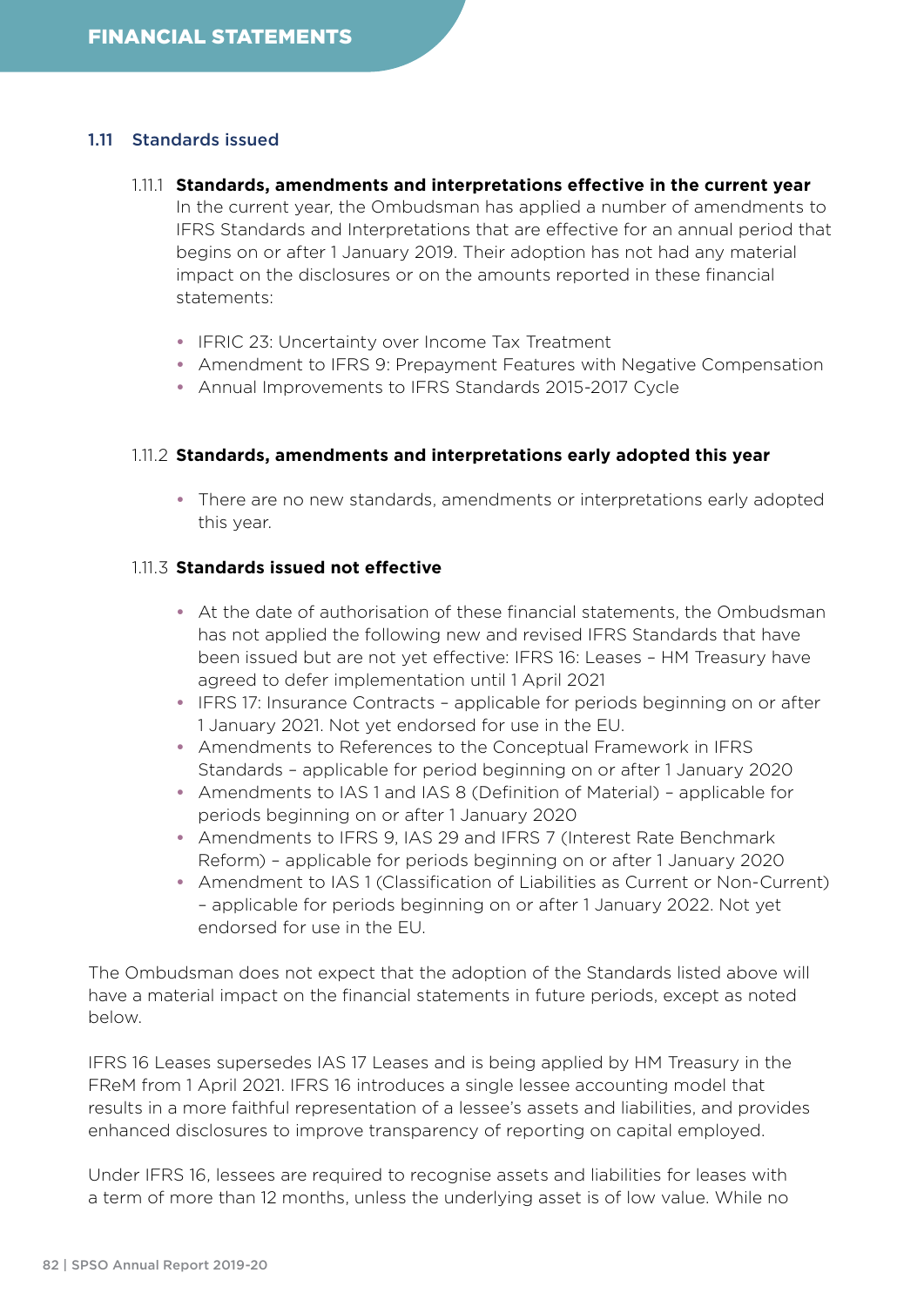standard definition of 'low value' has been mandated, the Ombudsman has elected to utilise the capitalisation threshold of £10,000 to determine the assets to be disclosed. The Ombudsman expects that its existing finance leases will continue to be classified as leases. All existing operating leases will fall within the scope of IFRS 16 under the 'grandfathering' rules mandated in the FReM for the initial transition to IFRS 16. In future years new contracts and contract renegotiations will be reviewed for consideration under IFRS 16 as implicitly identified right-of-use assets. Assets recognised under IFRS 16 will be held on the Statement of Financial Position as (i) right of-use assets which represent the Ombudsman's right to use the underlying leased assets; and (ii) lease liabilities which represent the obligation to make lease payments.

The bringing of leased assets onto the Statement of Financial Position will require depreciation and interest to be charged on the right-of-use asset and lease liability, respectively. Cash repayments will also be recognised in the Statement of Cash Flows, as required by IAS 7.

The Ombudsman has assessed the likely impact to i) comprehensive net expenditure and ii) the Statement of Financial Position of applying IFRS 16. The figures below represent existing leases as at 31 March 2020.

### 2. Financing from the Scottish Parliamentary Corporate Body (SPCB)

|                                 | 2019-20<br>£'000 | 2018-19<br>E'OOO |
|---------------------------------|------------------|------------------|
| General funding from SPCB       | 5.001            | 4.706            |
| Non-recurring funding from SPCB |                  | 1.522            |
| <b>Total funding from SPCB</b>  | 5.001            | 6,228            |

An increase in general funding in 2019-20 was mainly due to the increase in staff costs. The non-recurring funding of £1,522K in 2018-19 was allocated for the Shared Accommodation Project to provide shared accommodation, which brought together the Children and Young People's Commissioner for Scotland (CYPCS), Scottish Human Rights Commission (SHRC), and SPSO in Bridgeside House, 99 McDonald Road, Edinburgh.

## 3. Income from all sources

|                            | 2019-20<br>£'000 | 2018-19<br>£'000 |
|----------------------------|------------------|------------------|
| Gross income from training | 88               | 62               |
| Other operating income     | h.               |                  |
|                            | 93               | 69               |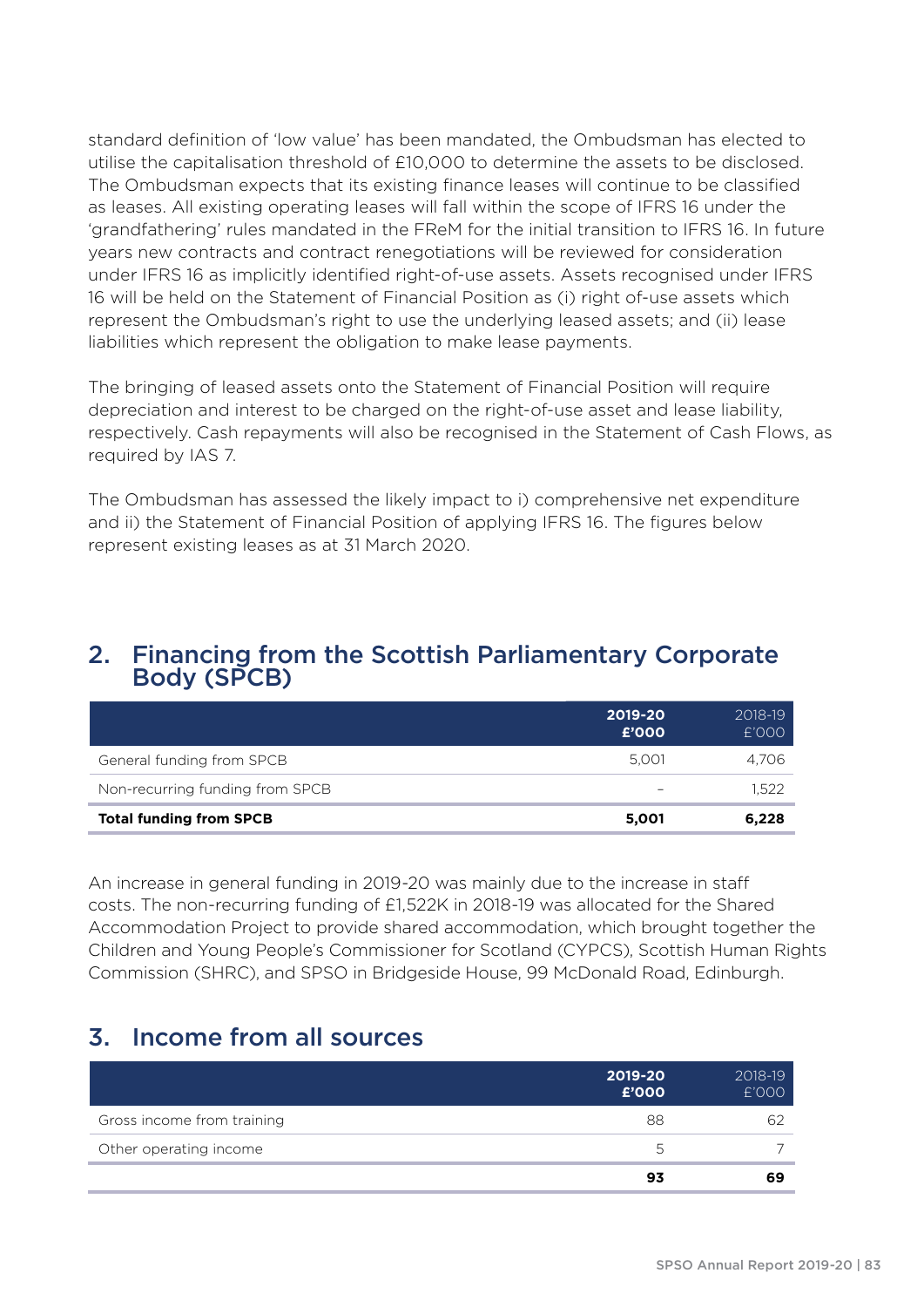## 4. Staff costs (including the Ombudsman)

#### 4.1 Average staff employed (full-time equivalent)

The average number of full time equivalent (FTE) persons employed in the office of the Ombudsman during the period was as follows:

|           | 2019-20<br>FTE. | 2018-19<br>FTE |
|-----------|-----------------|----------------|
| Ombudsman |                 |                |
| Staff     | 64              | 63             |
|           | 65              | 64             |

#### 4.2 Breakdown of staff costs

|                                                 | <b>Ombudsman</b><br>£'000 | <b>Staff</b><br>£'000 | <b>Total</b><br>£'000 |
|-------------------------------------------------|---------------------------|-----------------------|-----------------------|
| Salaries/wages                                  | 87                        | 2.981                 | 3,068                 |
| Social security costs                           | 11                        | 297                   | 308                   |
| Pension costs                                   | 26                        | 760                   | 786                   |
|                                                 | 124                       | 4,038                 | 4,162                 |
| <b>Comparative for year ended 31 March 2019</b> |                           |                       |                       |
| Salaries/wages                                  | 84                        | 2,832                 | 2,916                 |
| Social security costs                           | 10                        | 247                   | 257                   |
| Pension costs                                   | 21                        | 546                   | 567                   |
|                                                 | 115                       | 3,625                 | 3,740                 |

Staff costs rose in 2019-20 due to annual increments and recruitment of staff due to the office relocation and in preparation for Independent National Whistleblowing Officer functions.

## 5. Pension costs

For 2019-20, employer's contributions of £715,807 were payable to the PCSPS at one of four rates in the range 26.6-30.3% of pensionable pay, based on salary bands. The contribution rates reflect benefits as they are accrued, not when the costs are actually incurred, and reflect past experience of the scheme. There were no outstanding scheme contributions at 31 March 2020 (2019 £0).

On death, pensions are payable to the surviving spouse at the rate of half of the member's pension. On death in service, the scheme pays a lump sum benefit of at least twice pensionable pay, depending on the scheme joined within PCSPS, and also provides a service enhancement on computing the spouse's pension. The enhancement depends on the length of service and cannot exceed ten years. Medical retirement is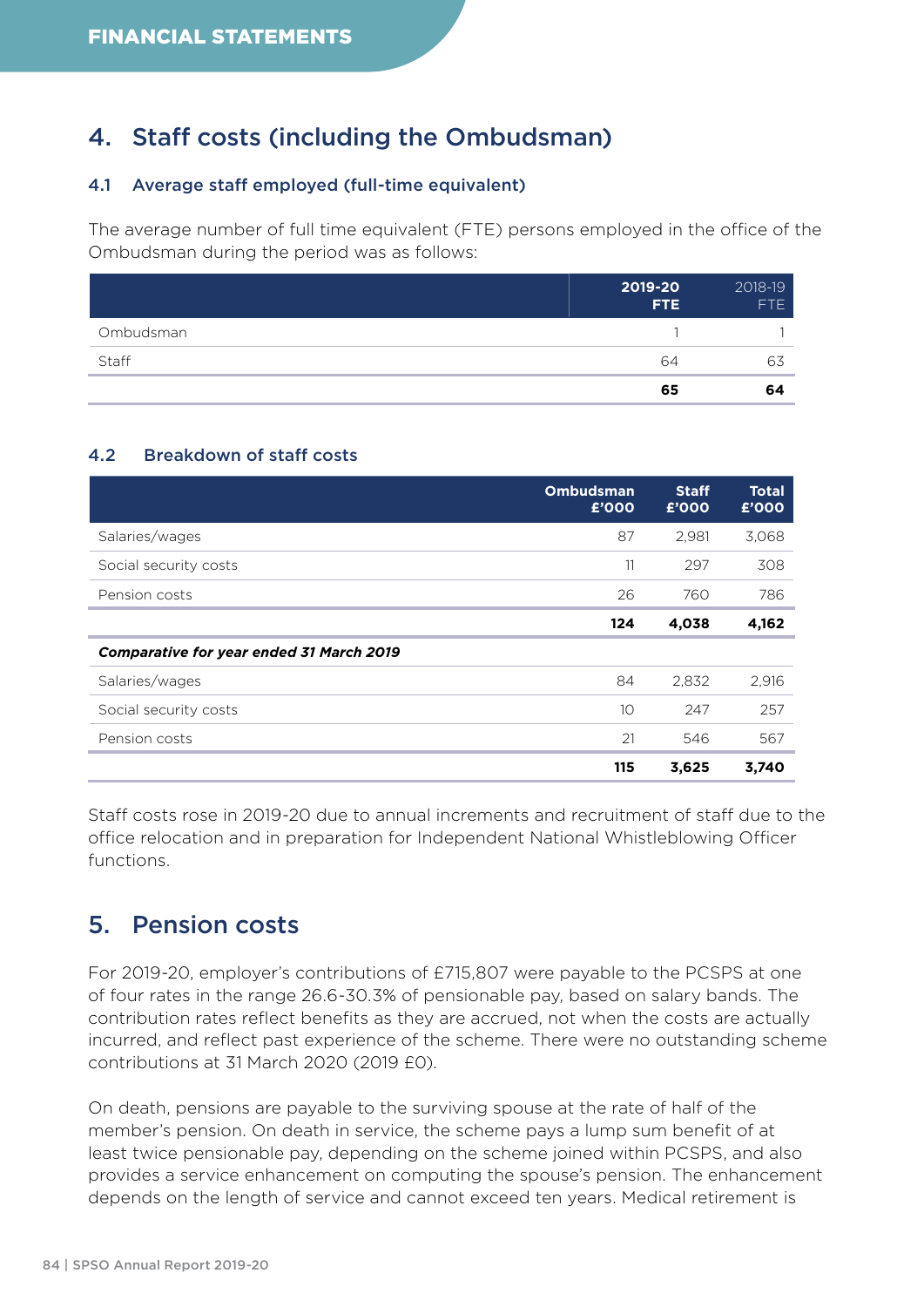possible in the event of serious ill health. In this case, pensions are brought into payment immediately without actuarial reduction and with service enhanced as for widow(er) pensions.

Eight employees opted for a partnership pension account with a private sector pension scheme into which the office of the Ombudsman made an employer contribution to the value of £43,894.32 in 2019-20. Employer contributions include a matching contribution up to 3% and are age-related and ranging from 8% to 14.75% of pensionable pay.

## 6. Other administrative costs

|                                                 | 2019-20<br>£'000 | 2018-19<br>£'000 |
|-------------------------------------------------|------------------|------------------|
| Property costs                                  | 550              | 457              |
| Professional advisors                           | 216              | 232              |
| Professional services                           | 72               | 62               |
| General office running costs                    | 288              | 309              |
| Staff training                                  | 15               | 20               |
| Travel and expenses                             | 16               | 15               |
| Printing and publications                       | 40               | 36               |
| Telephones and postage                          | 22               | 45               |
| External communications and training unit costs | 19               | 19               |
|                                                 | 1,238            | 1,195            |

The above total includes £18,110 (2018-19 £17,870) for external auditor's remuneration. The external auditor received no fees in relation to non-audit work.

The increase in property costs were mainly due to service charge adjustment and council tax increases following revaluation. These costs include the costs for franked postage and telephone system maintenance for the three organisations (SPSO, SHRC and CYPCS), which in turn, contributed to the decrease in spending on operation costs from postage and telephone.

Running costs include £nil (2018-19 £1,107) of equipment rental costs in association with operating leases.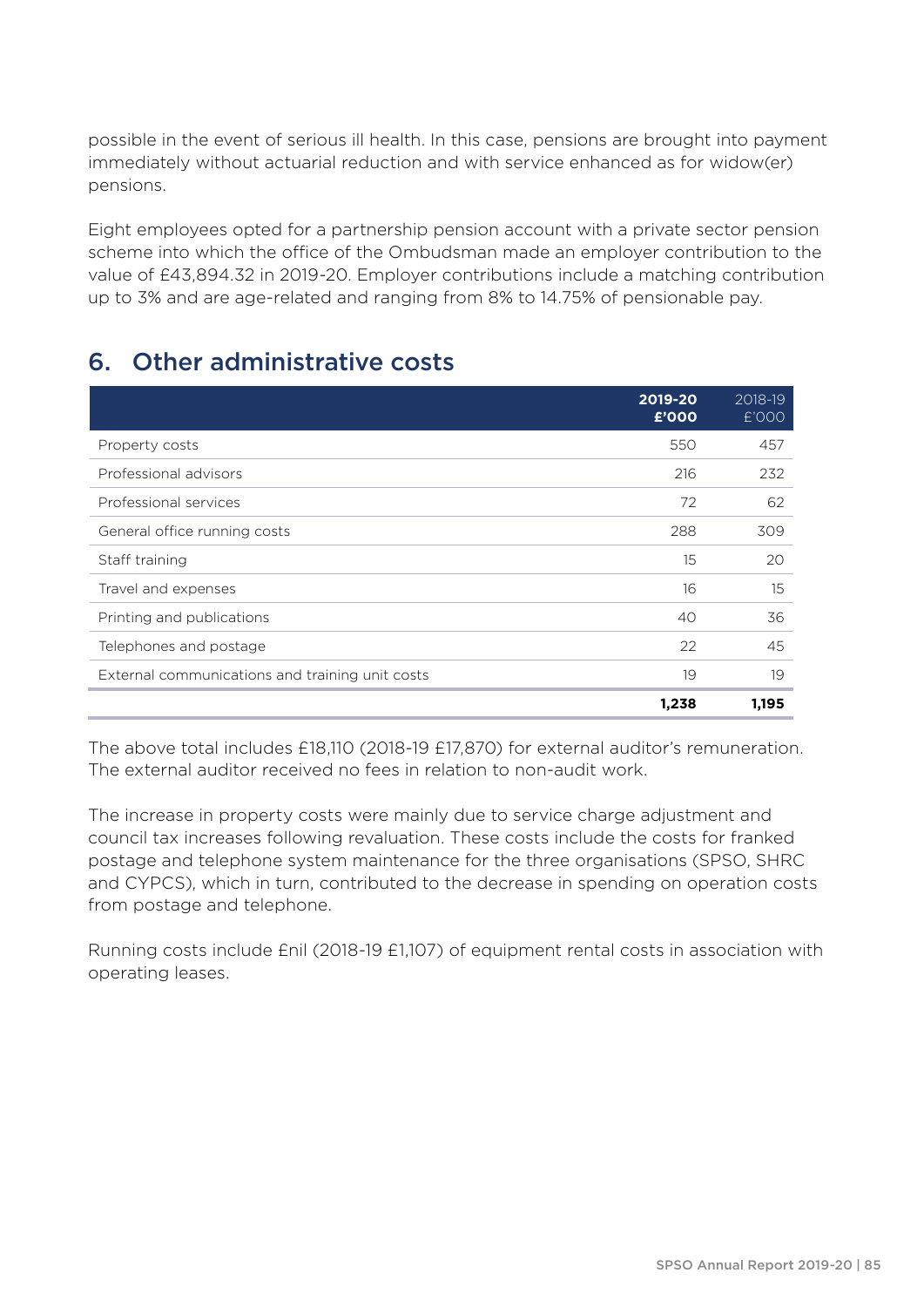## 7. Property, plant and equipment

|                     | Leasehold<br>improvements | <b>Equipment</b>         | <b>Furniture</b><br>fixtures &<br>fittings | <b>IT hardware</b><br>& systems | <b>Total</b>  |
|---------------------|---------------------------|--------------------------|--------------------------------------------|---------------------------------|---------------|
|                     | £'000                     | £'000                    | £'000                                      | £'000                           | £'000         |
| Cost                |                           |                          |                                            |                                 |               |
| At 1 April 2019     | 1,286                     | 3                        | 358                                        | 65                              | 1,712         |
| Disposals           |                           | $\overline{a}$           |                                            | $\overline{a}$                  |               |
| Additions           |                           | $\overline{\phantom{a}}$ | $\overline{2}$                             | 7                               | $\mathcal{Q}$ |
| At 31 March 2020    | 1,286                     | 3                        | 360                                        | 72                              | 1,721         |
|                     |                           |                          |                                            |                                 |               |
| <b>Depreciation</b> |                           |                          |                                            |                                 |               |
| At 1 April 2019     | 80                        | $\overline{2}$           | 134                                        | 30                              | 246           |
| Disposals           | ÷                         | $\overline{\phantom{m}}$ | $\qquad \qquad \blacksquare$               | $\overline{\phantom{a}}$        |               |
| Charge for year     | 129                       | $\overline{\phantom{a}}$ | 48                                         | 16                              | 193           |
| At 31 March 2020    | 209                       | $\overline{2}$           | 182                                        | 46                              | 439           |
|                     |                           |                          |                                            |                                 |               |
| Net book value at   |                           |                          |                                            |                                 |               |
| 31 March 2020       | 1,077                     | 1                        | 178                                        | 26                              | 1,282         |
| 31 March 2019       | 1,206                     | 1                        | 224                                        | 35                              | 1,466         |

## 8. Intangible assets

There are no intangible assets, as licences are now all annual, therefore, not capitalised.

## 9. Trade receivables and other current assets

|               | 2019-20<br>£'000 | 2018-19<br>£'000 |
|---------------|------------------|------------------|
| Prepayments   | 119              | 118              |
| Other debtors | 26               | 19               |
|               | 145              | 137              |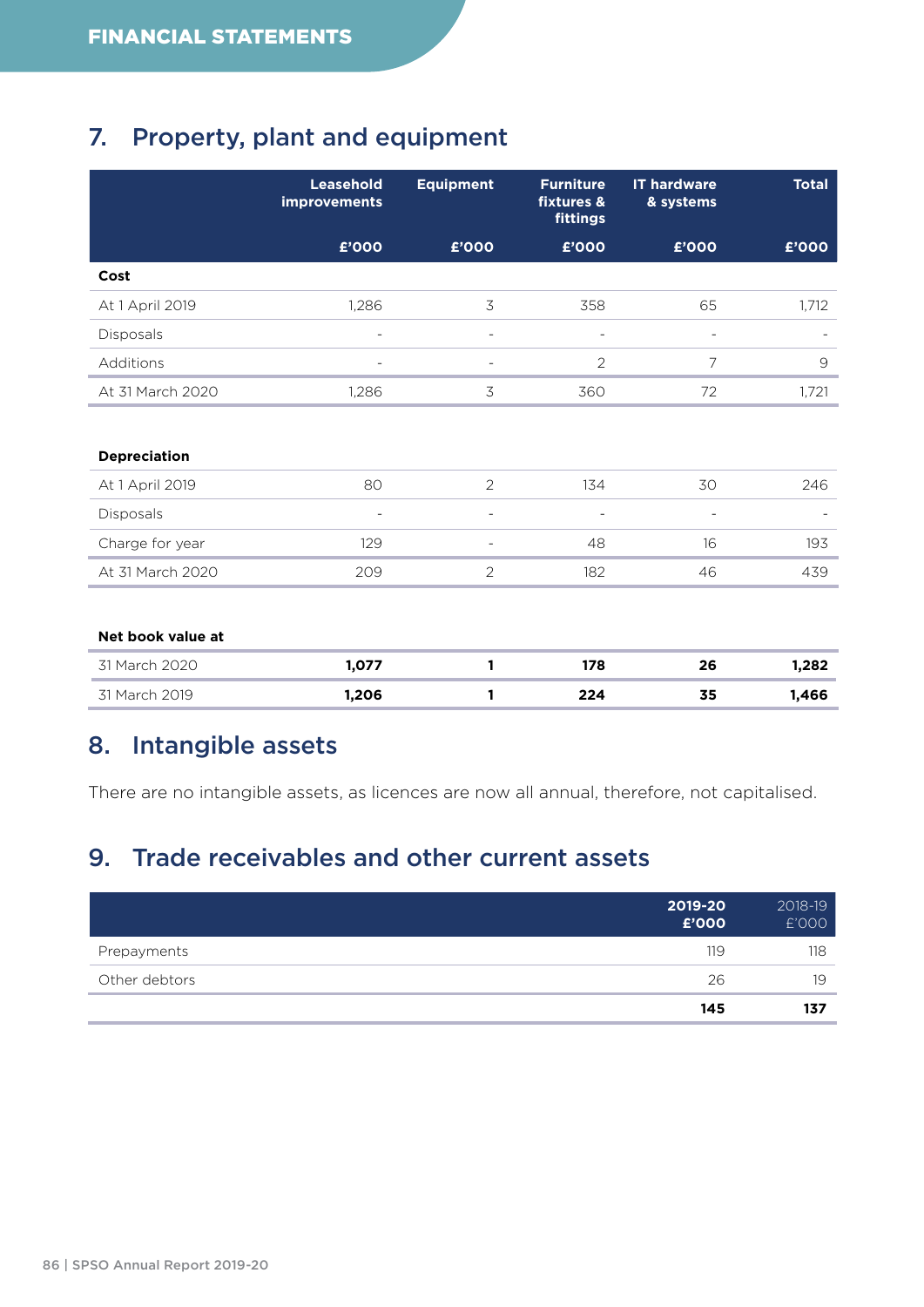## 10. Cash and cash equivalents

|                                         | 2019-20<br>£'000 | 2018-19<br>£'000 |
|-----------------------------------------|------------------|------------------|
| Balance at 1 April                      | 129              | 153              |
| Net change in cash and cash equivalents | (121)            | (24)             |
| Balance at 31 March                     | 8                | 129              |
| Cash held at commercial banks           | 8                | 129              |

## 11. Trade payables and other current liabilities (amounts falling due within one year)

|                                  | 2019-20<br>£'000 | 2018-19<br>£'000 |
|----------------------------------|------------------|------------------|
| Trade payables                   | 48               | 23               |
| Accruals - HMRC                  | 90               | 78               |
| Accruals - non-government bodies | 403              | 238              |
|                                  | 541              | 339              |

## 12. Operating leases

|                                                                                                                         | <b>Buildings</b><br>£'000 | <b>Totals</b><br>£'000 |
|-------------------------------------------------------------------------------------------------------------------------|---------------------------|------------------------|
| The total of future minimum lease payments under non-cancellable operating<br>leases for each of the following periods: |                           |                        |
| Within one year of the balance sheet date                                                                               | 226                       | 226                    |
| Within two to five years of the balance sheet date                                                                      | 1.113                     | 1.113                  |
| Over five years of the balance sheet date                                                                               | 939                       | 939                    |
|                                                                                                                         | 2,278                     | 2,278                  |
| <b>Comparative for year ended 31 March 2019</b>                                                                         |                           |                        |
| Within one year of the balance sheet date                                                                               | 86                        | 86                     |
| Within two to five years of the balance sheet date                                                                      | 1.061                     | 1,061                  |
| Over five years of the balance sheet date                                                                               | 1.218                     | 1,218                  |
|                                                                                                                         | 2,365                     | 2,365                  |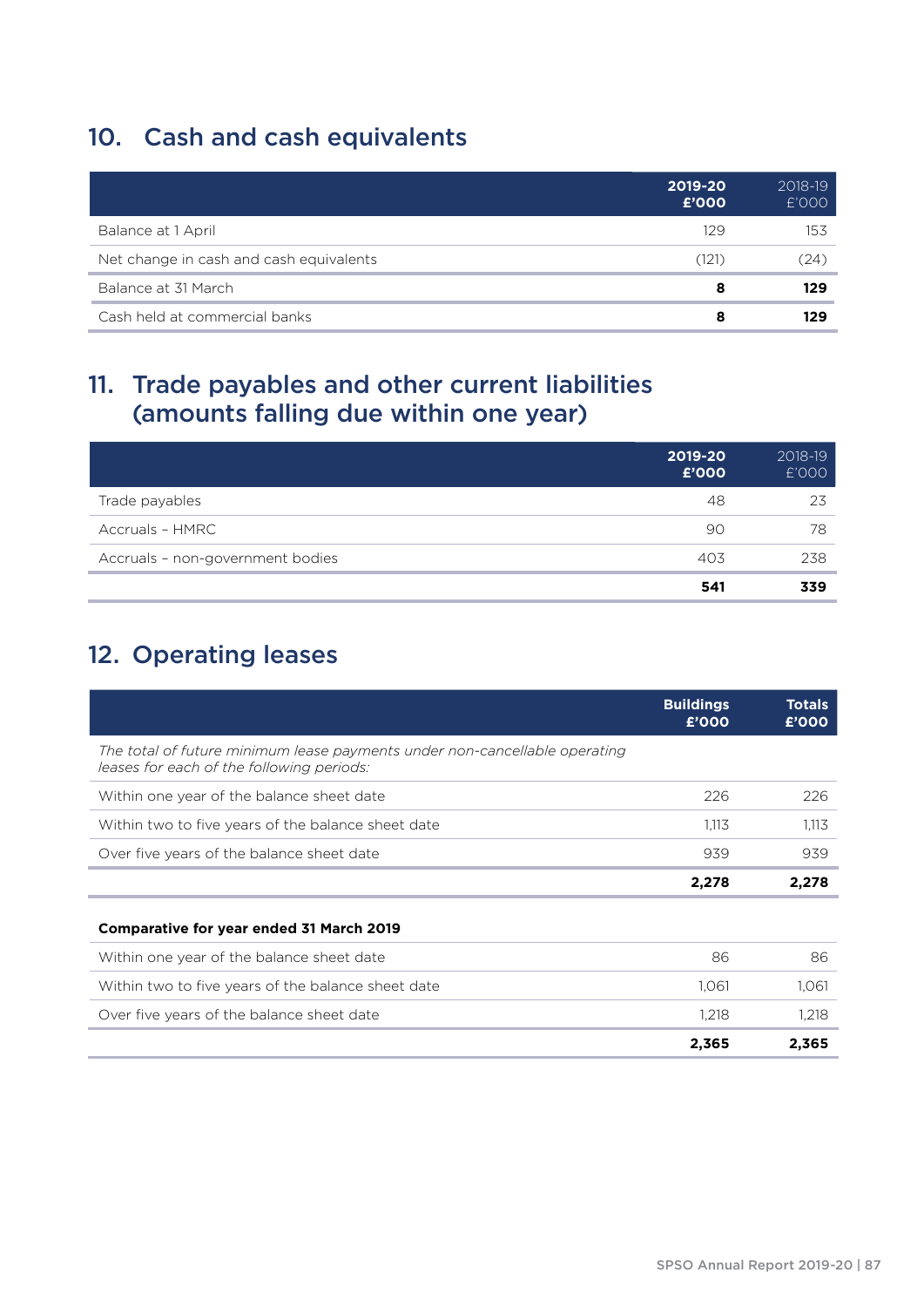## 13. Related party transactions

The Scottish Public Services Ombudsman was constituted by the Scottish Parliament, which provides funding for the Ombudsman. The SPCB is regarded as a related body. Neither the Ombudsman nor the Ombudsman's staff have undertaken material transactions with the SPCB nor with the Ombudsman's office during the year.

### 14. Post balance sheet events

No event has occurred since the date of the balance sheet that materially affects the financial statements.

## 15. Financial instruments

Financial assets are carried in the balance sheet at amortised cost. Their fair value can be assessed by calculating the present value of the cash flows that will take place over the remaining period of the instrument, using the assumption that the fair value of trade and other receivables is taken to be the invoiced or billed amount.

*Credit risk –* The Ombudsman receives funding on a monthly basis and restricts cash holdings to a minimum.

*Liquidity risk –* The Ombudsman does not have any external borrowings.

*Market risk –* Changes in market interest rates influence the interest on borrowings and on interest receivable on surplus funds invested. The Ombudsman does not rely on interest receivable as its key source of income.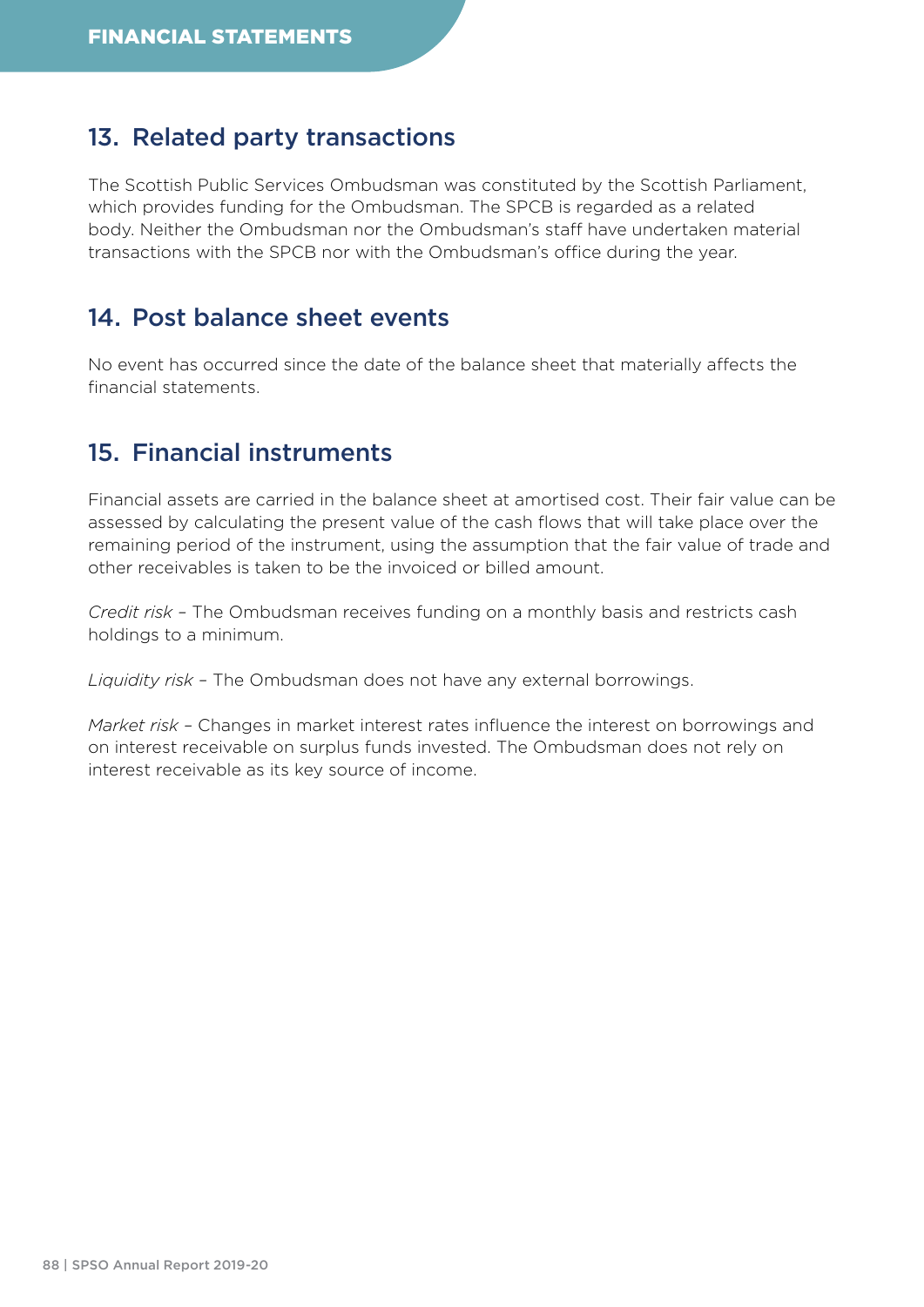## Direction by the Scottish Ministers



#### SCOTTISH PUBLIC SERVICES OMBUDSMAN DIRECTION BY THE SCOTTISH MINISTERS

The Scottish Ministers, in pursuance of paragraph 15 (1) of Schedule 1 of the Scottish Public Services Ombudsman Act 2002, hereby give the following direction.

The statement of accounts for the financial year ended 31 March 2006, and subsequent years, shall comply with the accounting principles and disclosure requirements of the edition of the Government Financial Reporting Manual (FReM) which is in force for the year for which the statement of accounts are prepared.

The accounts shall be prepared so as to give a true and fair view of the income and expenditure and cash flows for the financial year, and of the state of affairs as at the end of the financial year.

This direction shall be reproduced as an appendix to the statement of accounts. The direction given on 1 December 2004 is hereby revoked.

 $\boldsymbol{\mathcal{M}}$ Alyson &

**Signed by the authority of the Scottish Ministers Dated 6 November 2006**